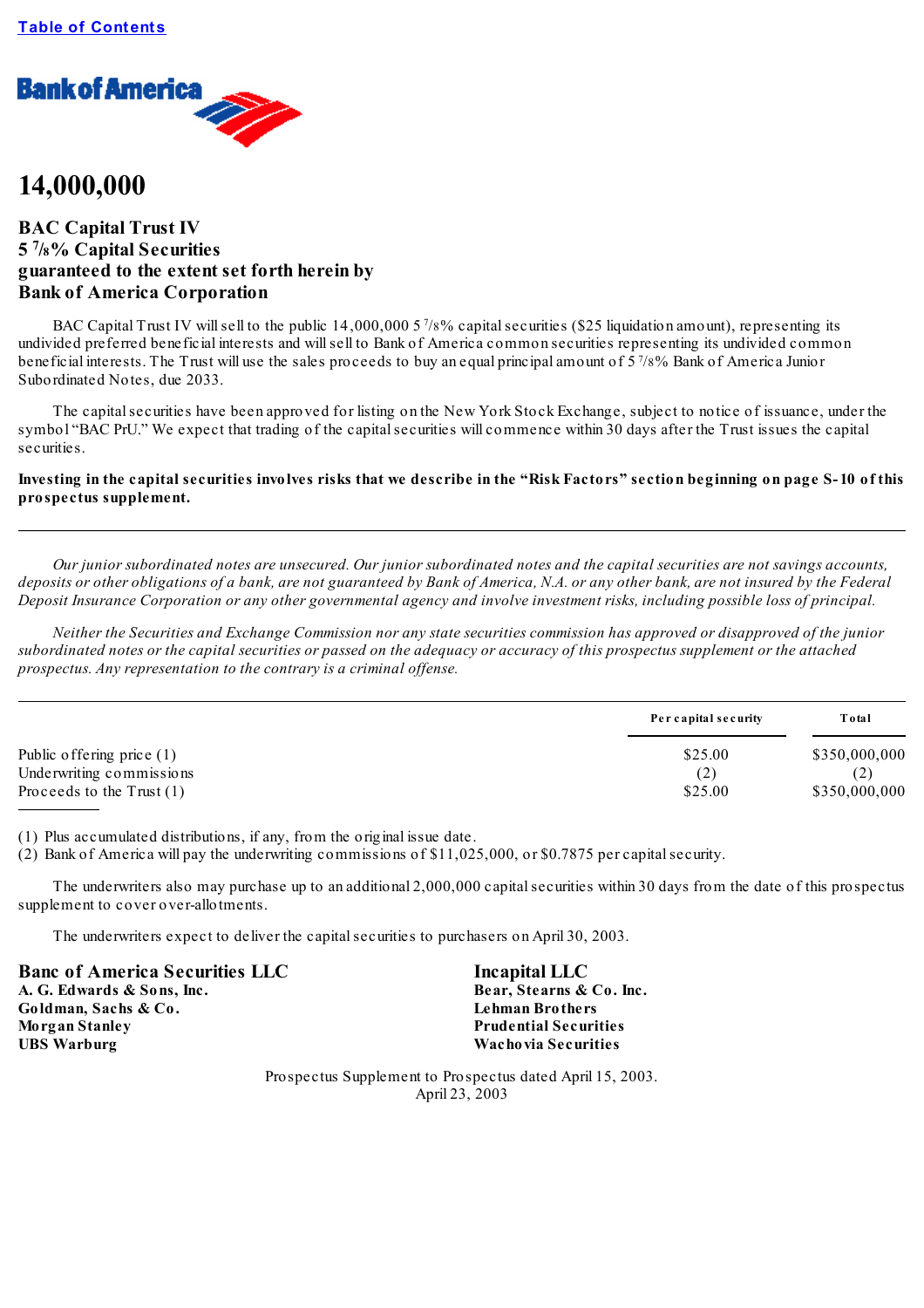and the control of the control of the control of the control of the control of

# **TABLE OF CONTENTS**

**State State**  $\overline{\phantom{a}}$ 

<span id="page-1-0"></span>

|                                                                                                           | Page             |
|-----------------------------------------------------------------------------------------------------------|------------------|
| PROSPECTUS SUPPLEMENT                                                                                     |                  |
| About This Prospectus Supplement                                                                          | $S-4$            |
| Summary<br><b>BAC Capital Trust IV</b>                                                                    | $S-5$<br>$S-5$   |
| <b>Bank of America</b>                                                                                    | $S-5$            |
| The Offering                                                                                              | $S-6$            |
| The Capital Securities                                                                                    | $S-6$            |
| The Common Securities                                                                                     | $S-6$            |
| The Junior Subordinated Notes                                                                             | $S-6$            |
| The Guarantee of the Capital Securities                                                                   | $S-7$            |
| Ranking                                                                                                   | $S-7$            |
| De ferral of Distributions                                                                                | $S-7$            |
| Redemption of Capital Securities and Junior Subordinated Notes                                            | $S-8$            |
| Distribution of Junior Subordinated Notes<br><b>Option to Extend Maturity Date</b>                        | $S-8$<br>$S-8$   |
| Form of Capital Securities                                                                                | $S-9$            |
| <b>Listing of Capital Securities</b>                                                                      | $S-9$            |
| <b>Risk Factors</b>                                                                                       | $S-10$           |
| Capitalization                                                                                            | $S-14$           |
| Recent Financial Information                                                                              | $S-15$           |
| Selected Financial Data                                                                                   | $S-15$           |
| <b>Accounting Treatment</b>                                                                               | $S-16$           |
| Description of Capital Securities                                                                         | $S-16$           |
| General                                                                                                   | $S-16$           |
| Distributions                                                                                             | $S-16$           |
| Payments<br>De ferral of Distributions                                                                    | $S-17$<br>$S-17$ |
| Redemption                                                                                                | $S-18$           |
| Redemption Procedures                                                                                     | $S-18$           |
| Liquidation Distribution Upon Dissolution                                                                 | $S-19$           |
| The Property Trustee                                                                                      | $S-20$           |
| Form of Capital Securities                                                                                | $S-21$           |
| Description of Junior Subordinated                                                                        |                  |
| <b>Notes</b>                                                                                              | $S-22$           |
| General                                                                                                   | $S-22$           |
| Interest<br>Option to Extend Interest Payment Period                                                      | $S-22$<br>$S-23$ |
| Prepayment                                                                                                | $S-24$           |
| <b>Option to Extend Maturity Date</b>                                                                     | $S-24$           |
| Registration, Denomination and Transfer                                                                   | $S-25$           |
| Modification of Indenture                                                                                 | $S-25$           |
|                                                                                                           | Page             |
| <b>PROSPECTUS</b>                                                                                         |                  |
| <b>About This Prospectus</b>                                                                              | $\overline{c}$   |
| Where You Can Find More Information                                                                       | $\overline{2}$   |
| Forward-Looking Statements<br>Bank of America Corporation                                                 | 4<br>4           |
| General                                                                                                   |                  |
| <b>Business Segment Operations</b>                                                                        |                  |
| <b>Acquisitions and Sales</b>                                                                             | 6                |
| <b>Regulatory Matters</b>                                                                                 | 7                |
| The Trusts                                                                                                | 10               |
| Use of Proceeds                                                                                           | 11               |
| Ratios of Earnings to Fixed Charges and Ratios of Earnings to Fixed Charges and Preferred Stock Dividends | 12               |
| Description of the Capital Securities                                                                     | 12               |
| General                                                                                                   | 12               |
| <b>Distributions</b>                                                                                      | 13               |
| Redemption of Capital Securities<br>Subordination of Common Securities                                    | 14<br>16         |
| Distribution of Junior Subordinated Notes                                                                 | 17               |
| Liquidation Distribution Upon Dissolution                                                                 | 17               |
| Events of Default, Payment Failures, Waiver and Notice                                                    | 18               |
| <b>Voting Rights</b>                                                                                      | 19               |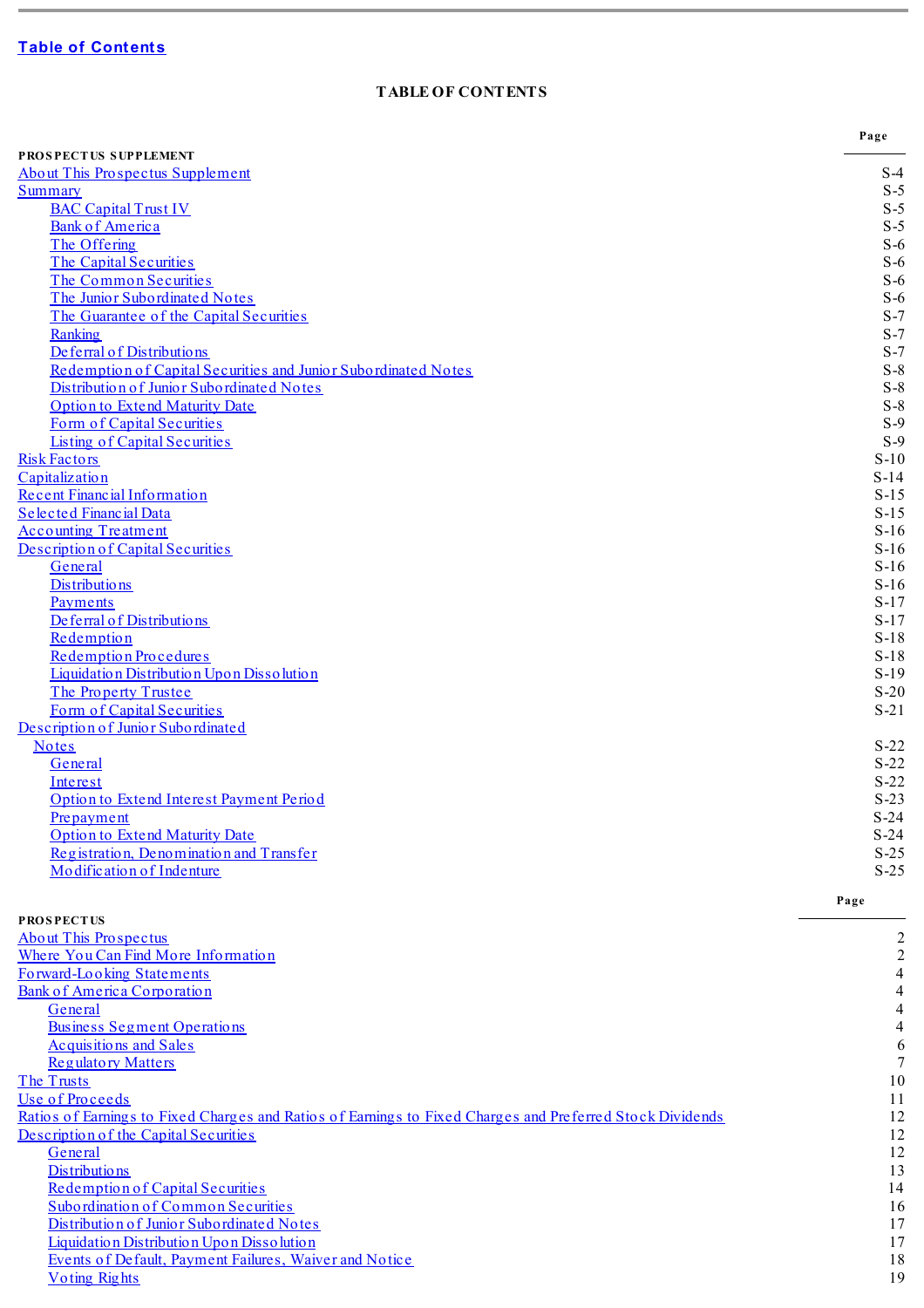[M](#page-53-0)odification of the Declaration of Trust [M](#page-54-0)ergers or Consolidations of the Trusts Book-[Ent](#page-55-0)ry Only Issuance – The Depositary Trust Company Registrar, Transfer Agent and Pay[ing](#page-57-0) Agent Information Conce[rning](#page-57-1) the Property Trustee Gove[rning](#page-57-2) Law Description of the J[uni](#page-58-0)or Subordinated Notes [G](#page-58-1)eneral S[ub](#page-59-0)ordination Additional I[nt](#page-60-0)erest [Ex](#page-61-0)change, Transfer and Payment Option to De[fe](#page-61-1)r Interest Payments Prepay[m](#page-61-2)ent

S - 2

2 8

2 8

2 0

2 1

2 2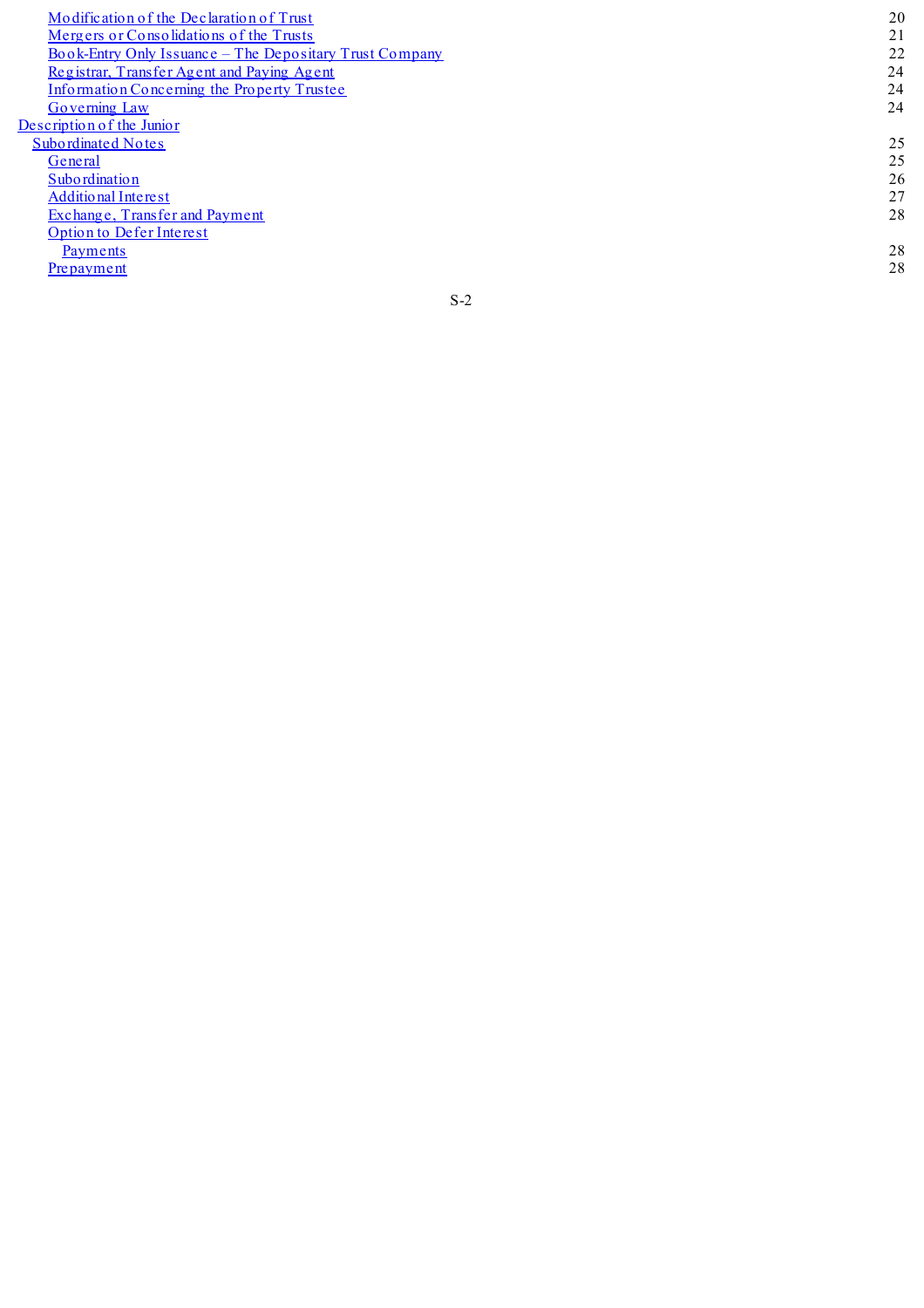$\sim$ 

|                                                                                            | Page   |
|--------------------------------------------------------------------------------------------|--------|
| <b>PROSPECTUS SUPPLEMENT</b>                                                               |        |
| Events of Default and the Rights of Capital Securities Holders to Take Action Against Us   | $S-25$ |
| The Indenture Trustee                                                                      | $S-25$ |
| Description of Guarantee                                                                   | $S-26$ |
| Relationship Among the Capital Securities, the Junior Subordinated Notes and the Guarantee | $S-26$ |
| <u>Rights Upon Dissolution</u>                                                             | $S-27$ |
| United States Federal Income Taxation                                                      | $S-27$ |
| Certain ERISA Considerations                                                               | $S-28$ |
| Underwriting                                                                               | $S-31$ |
| Legal Matters                                                                              | $S-34$ |

ä,

|                                                                             | Page |
|-----------------------------------------------------------------------------|------|
| <b>PROSPECTUS</b>                                                           |      |
| Certain Covenants of Bank of America                                        | 29   |
| Limitation on Mergers and Sales of Assets                                   | 30   |
| Events of Default, Waiver and Notice                                        | 30   |
| Modification of Junior Subordinated Indenture                               | 31   |
| Discharge and Defeasance                                                    | 32   |
| Book-Entry and Settlement                                                   | 33   |
| <b>Governing Law</b>                                                        | 33   |
| The Indenture Trustee                                                       | 33   |
| Miscellaneous                                                               | 33   |
| Description of Guarantee                                                    | 34   |
| General                                                                     | 34   |
| <b>Amendment and Assignment</b>                                             | 35   |
| Termination of the Guarantee                                                | 35   |
| <b>Events of Default</b>                                                    | 35   |
| <b>Status of the Guarantee</b>                                              | 36   |
| Information Concerning the Guarantee Trustee                                | 36   |
| <b>Governing Law</b>                                                        | 36   |
| Effect of Obligations Under the Junior Subordinated Notes and the Guarantee | 37   |
| United States Federal Income                                                |      |
| Taxation                                                                    | 38   |
| Classification of the Junior Subordinated Notes                             | 38   |
| Classification of the Trusts                                                | 38   |
| <b>United States Holders</b>                                                | 39   |
| <b>Non-United States Holders</b>                                            | 40   |
| Plan of Distribution                                                        | 42   |
| Distribution Through Underwriters                                           | 42   |
| Distribution Through Dealers                                                | 42   |
| Distribution Through Agents                                                 | 43   |
| Direct Sales                                                                | 43   |
| General Information                                                         | 43   |
| Legal Matters                                                               | 45   |
| <b>Experts</b>                                                              | 45   |
|                                                                             |      |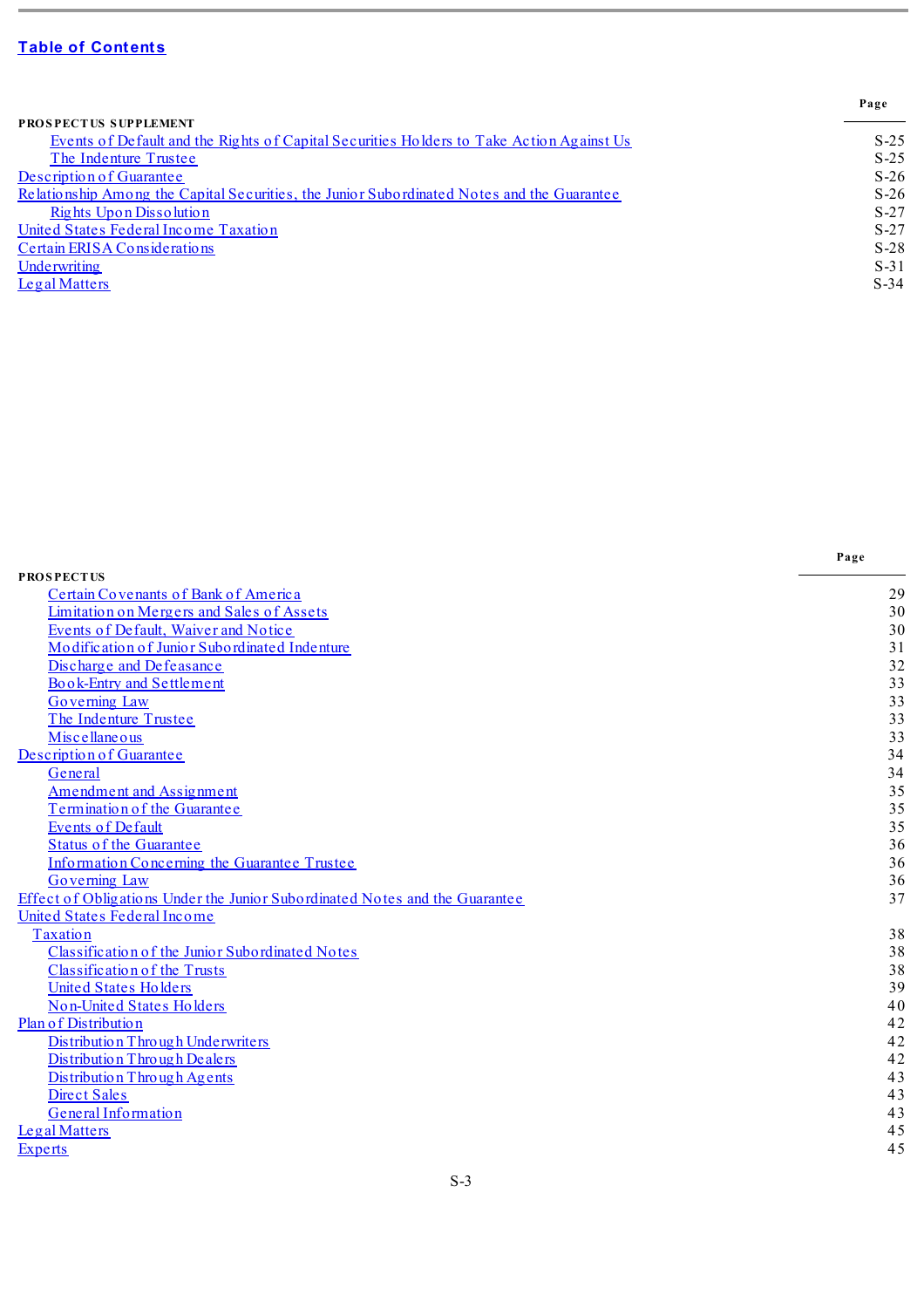## **ABOUT THIS PROSPECTUS SUPPLEMENT**

<span id="page-4-0"></span>This prospectus supplement describes the specific terms of the capitalsecurities, junior subordinated notes and guarantee and supplements the description of each of those securities included in the attached prospectus. You should rely only on the information included or incorporated by reference in this prospectus supplement and the attached prospectus. We have not authorized any other person to provide you with different information. If anyone provides you with different or inconsistent information, you should not rely on it. If information in this prospectus supplement is inconsistent with the attached prospectus, this prospectus supplement supersedes the information in the attached prospectus.

This prospectus supplement and the attached prospectus do not constitute an offer to sell or the solicitation of an offer to buy the capital securities in any jurisdiction in which such offer or solicitation is unlawful. The delivery of this prospectus supplement, at any time, does not create any implication that there has been no change in our affairs since the date hereof or that the information contained herein is correct as of any time subsequent to such date.

Unless otherwise indicated or unless the context requires otherwise, all references in this prospectus supplement to "Bank of America," "we," "us" or "our," or similar references, mean Bank of America Corporation, and any reference to the "Trust" means BAC Capital Trust IV.

Unless otherwise indicated, the information provided in this prospectus supplement assumes that the underwriters do not exercise their over-allotment option.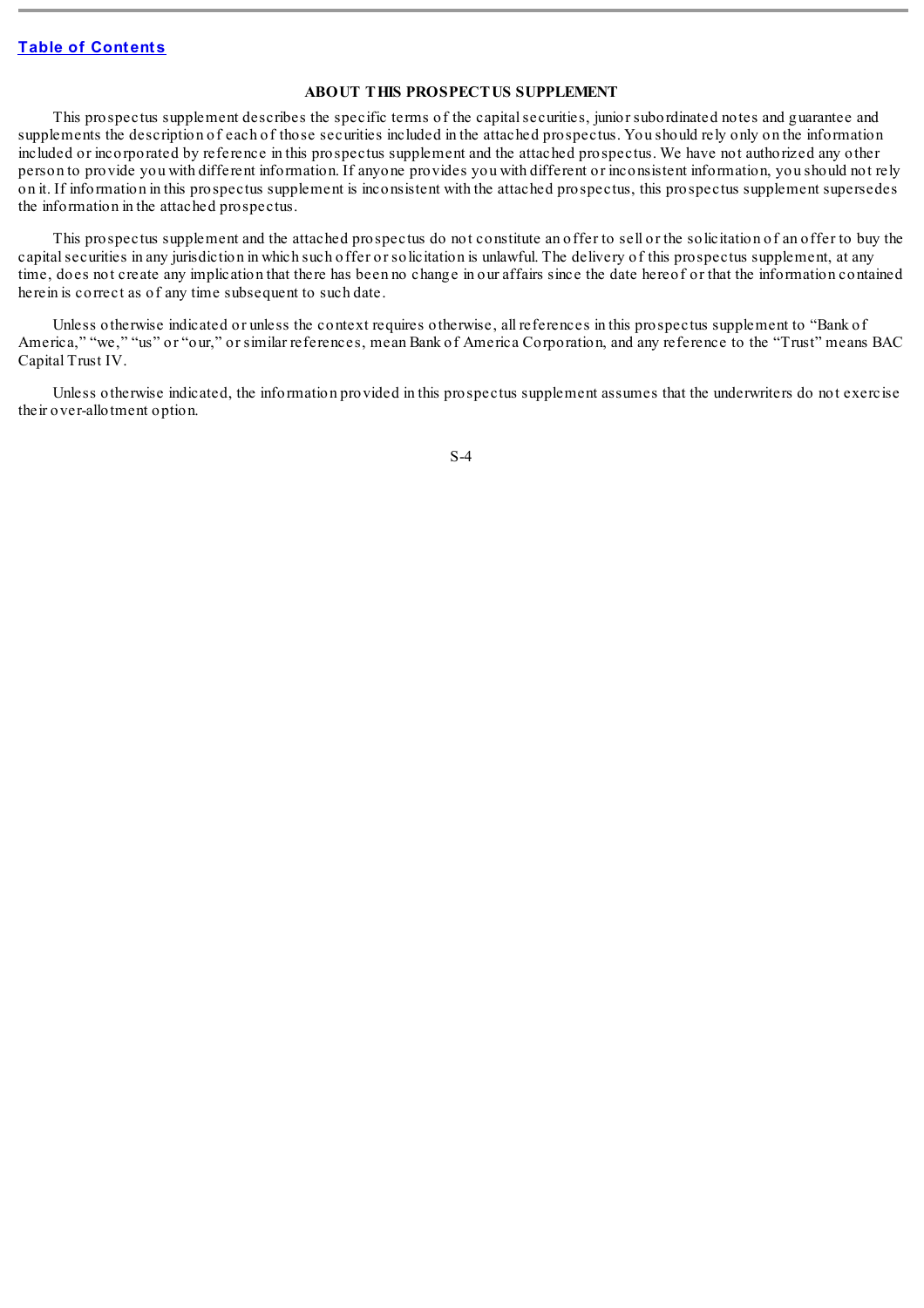# **SUMMARY**

<span id="page-5-0"></span>The following information concerning the Trust, the BAC Capital Trust IV 5<sup>7</sup>/8% Capital Securities, Bank of America, the guarantee of the capital securities, and the Bank of America 57/8% Junior Subordinated Notes, due 2033, summarizes, and should be read in conjunction with, the information contained in this prospectus supplement and in the attached prospectus.

#### <span id="page-5-1"></span>**BAC Capital Trust IV**

The Trust is a statutory trust formed under Delaware law pursuant to:

- a declaration of trust executed by Bank of America, as sponsor, and the trustees of the Trust; and
- a certificate of trust filed with the Secretary of State of the State of Delaware.

The Trust exists exclusively to:

- issue and sell its capital securities to the public;
- issue and sell its common securities to Bank of America;
- invest the proceeds from the sale of its capital and common securities in junior subordinated notes of Bank of America;
- distribute the cash payments it receives on the junior subordinated notes to the holders of its capital and common securities; and
- engage only in those other activities which are necessary or related to the list above.

The capital securities offered by this prospectus supplement and the attached prospectus will be all of the outstanding capital securities of the Trust.

Bank of America has agreed to pay all fees and expenses related to the Trust and the offering of the capital and common securities.

The Bank of New York, a New York banking corporation, will act as the property trustee of the Trust. Two individuals who are our officers or employees or are our affiliates will act as regular trustees of the Trust. The principal executive office of the Trust is c/o Bank of America Corporation, Corporate Treasury Division, Bank of America Corporate Center, 100 North Tryon Street, NC1-007-23- 01, Charlotte, North Carolina 28255, telephone number (704) 386-5972.

The Bank of New York (Delaware) is the Delaware trustee of the Trust with the address of: The Bank of New York (Delaware), 502 White Clay Center, Route 273, Newark, Delaware 19711, telephone number (302) 283-8079.

# <span id="page-5-2"></span>**Bank of America**

Bank of America is a Delaware corporation, a bank holding company, and a financial holding company under the Gramm-Leach-Bliley Act. Our principal assets are our shares of stock of Bank of America, N.A. and our other banking and nonbanking subsidiaries. We operate in 21 states and the District of Columbia and have offices located in 30 countries. For a complete description of Bank of America, see "Bank of America Corporation" on page 4 of the attached prospectus.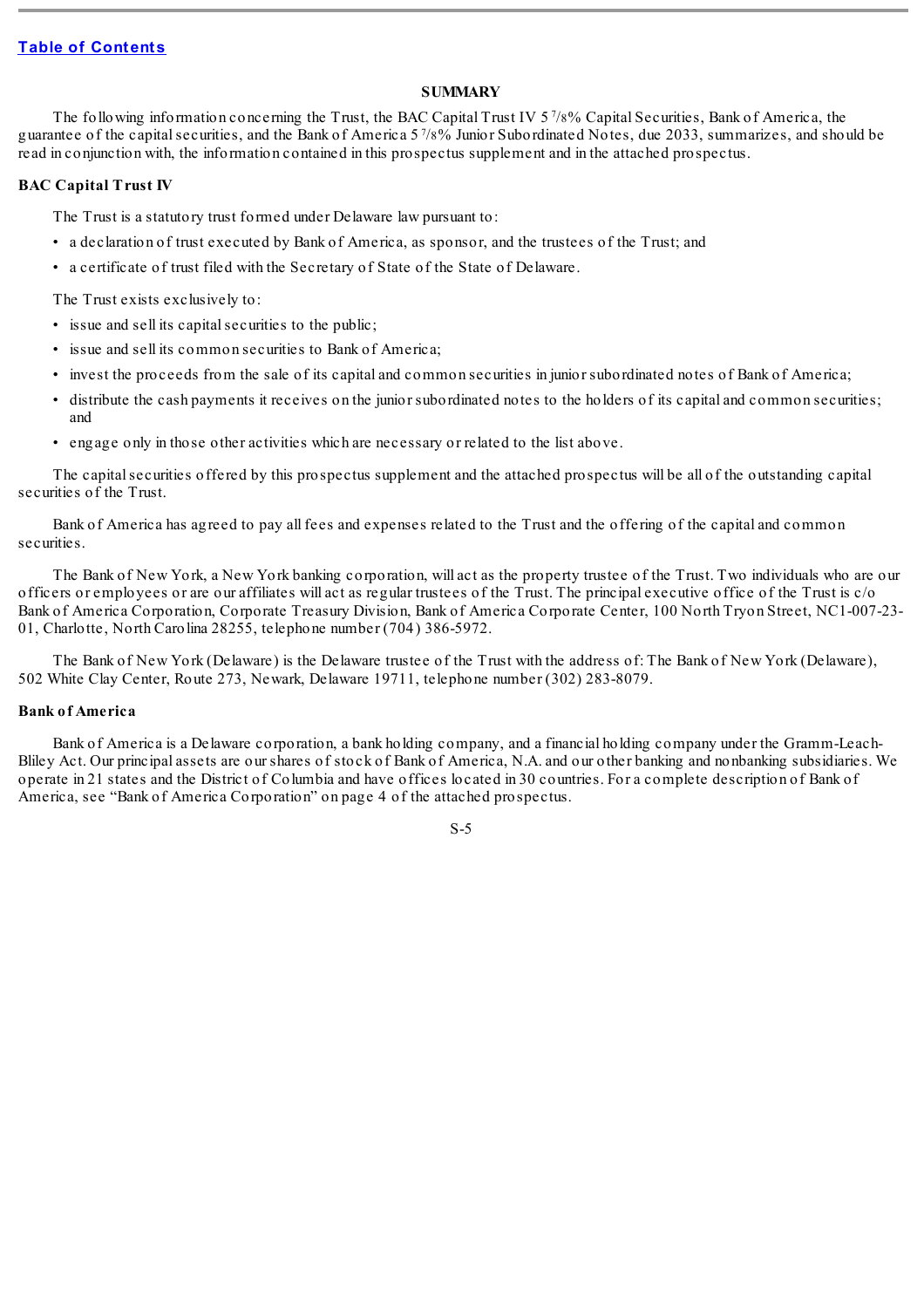#### <span id="page-6-0"></span>**The Offering**

The Trust is offering the capital securities at a public offering price of \$25 per security. The Trust will use the proceeds from the sale of the capital and common securities to purchase Bank of America junior subordinated notes. The junior subordinated notes will be the Trust's only assets. Bank of America will irrevocably and unconditionally guarantee the obligations of the Trust to the extent described in the prospectus supplement and the attached prospectus. See "Relationship Among the Capital Securities, the Junior Subordinated Notes and the Guarantee" on page S-26.

#### <span id="page-6-1"></span>**The Capital Securities**

If you purchase capitalsecurities, you will be entitled to receive cumulative cash distributions at an annual rate of \$1.46875 for each capital security. This amount represents 57/8% of the \$25 liquidation amount for each capital security. If the Trust is terminated and its assets distributed, you will be entitled to receive the \$25 liquidation amount for each capitalsecurity you own, or a like principal amount of junior subordinated notes, in each case plus accumulated but unpaid distributions, from the assets of the Trust available for distribution after payment of liabilities owed to its creditors. If the Trust does not have sufficient funds, you may not receive the full liquidation amount and accumulated but unpaid distributions. For a complete description of the capital securities, see "Description of Capital Securities" on page S-16.

Distributions on the capital securities will accumulate from April 30, 2003. The Trust will pay distributions quarterly in arrears on February 1, May 1, August 1 and November 1 of each year, beginning August 1, 2003. The Trust will pay distributions only when it has funds available for payment.

The holders of the capitalsecurities will have no voting rights, except as described in the sections of the attached prospectus entitled "Description of the Capital Securities — Voting Rights" and "Description of Guarantee — Amendment and Assignment" on pages 19 and 35 of the attached prospectus, respectively, and as otherwise required by law and the declaration of trust.

## <span id="page-6-2"></span>**The Common Securities**

Bank of America, or one of its affiliates, will acquire all of the common securities of the Trust, which will have an aggregate liquidation amount equal to at least 3% of the total capital of the Trust. Except as described under the heading "Ranking" below, the common securities will rank equally with the capitalsecurities in payment priority. Normally, holders of the common securities will have sole voting power on matters to be voted upon by the Trust's securityholders.

#### <span id="page-6-3"></span>**The Junior Subordinated Notes**

The Trust will purchase \$360,900,000 aggregate principal amount of junior subordinated notes (\$412,500,000 if the overallotment option is exercised in full) from Bank of America using the proceeds from the sale of its capital and common securities. The junior subordinated notes will be issued under a junior subordinated indenture between Bank of America and The Bank of New York, as trustee. The junior subordinated notes will:

- bear interest at an annual rate of  $5\frac{7}{8\%}$  per \$25 principal amount;
- pay interest quarterly, subject to Bank of America's right to defer interest payments for up to 20 consecutive quarters as we describe below; and
- mature on May 3, 2033, although we may redeem the junior subordinated notes earlier or extend the maturity of the junior subordinated notes under the circumstances we describe below.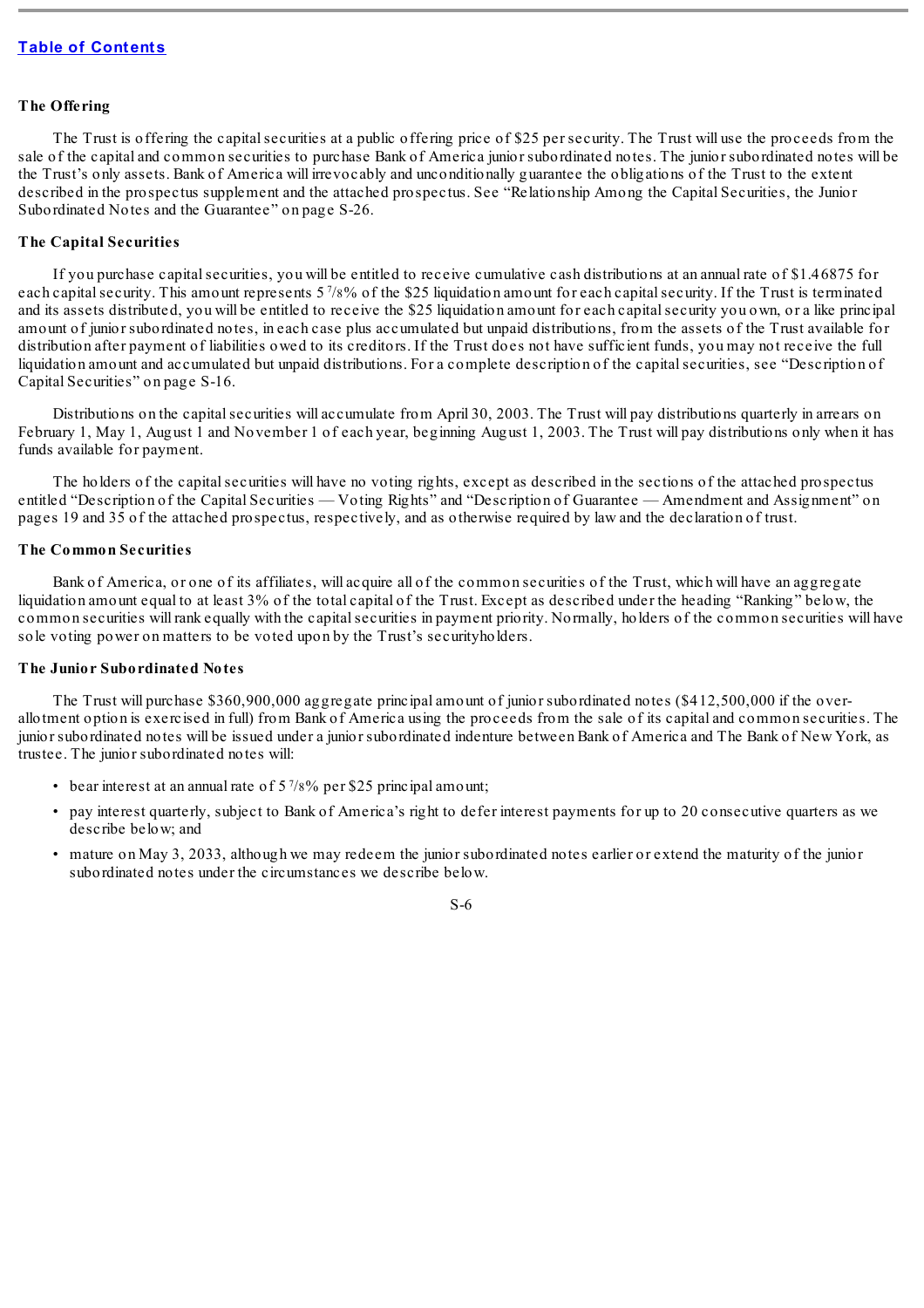#### <span id="page-7-0"></span>**The Guarantee of the Capital Securities**

We will guarantee the capital securities on a limited basis. The guarantee will require us to pay accrued and unpaid distributions, redemption payments and liquidation payments on the capitalsecurities on behalf of the Trust only to the extent the Trust has funds available for payment. However, the guarantee will not require us to make payments on behalf of the Trust if the Trust does not have sufficient funds to make payments on the capital securities. The sole source of funds for the Trust will be payments we make on the junior subordinated notes held by the Trust.

#### <span id="page-7-1"></span>**Ranking**

The capital securities generally will rank equally with the common securities in payment priority. The Trust will make distributions and other payments on the capital and common securities based on a proportionate allocation of the payments the Trust receives on the junior subordinated notes. However, upon the occurrence of any event of default under the declaration of trust, the rights of the holders of the common securities to receive payments of distributions and payment upon liquidation and redemption and other payments will be subordinated to the rights to payment of the holders of the capitalsecurities. For a more detailed explanation, see "Description of the Capital Securities—Subordination of Common Securities" on page 16 of the attached prospectus.

The junior subordinated notes will be unsecured and rank subordinate and junior in right of payment to all of our Senior Obligations, as defined in the attached prospectus. The guarantee will rank subordinate and junior in right of payment to all of our other liabilities, including contingent liabilities, and equally with the most senior preferred or preference stock now or hereafter issued by us and with any guarantee now or hereafter entered into by us with respect to any preferred or preference stock of any of our affiliate's securities (including other trust preferred securities) and senior to our common stock. For a more detailed explanation, see "Description of the Junior Subordinated Notes—Subordination" on page 26 of the attached prospectus and "Description of Guarantee—Status of the Guarantee" on page 36 of the attached prospectus.

## <span id="page-7-2"></span>**Deferral of Distributions**

We will have the right to defer interest payments on the junior subordinated notes for up to 20 consecutive quarters, but not beyond the maturity date of those notes. After we make all interest payments that we have deferred, including any accrued interest on the deferred interest payments, we can defer interest payments again for up to another 20 consecutive quarters.

If we defer interest payments on the junior subordinated notes, the Trust will defer distributions on the capitalsecurities for the same period. During any deferral period, distributions will continue to accumulate on the capital securities at an annual rate of  $5\frac{7}{8}\%$  of the \$25 liquidation amount per capitalsecurity. In addition, the deferred distributions will accrue additional interest, as permitted by applicable law, at an annual rate of  $5\frac{7}{8}\%$ , compounded quarterly.

While we defer interest payments on the junior subordinated notes, we generally will not be permitted to take certain actions. See "Description of Junior Subordinated Notes—Option to Extend Interest Payment Period" on page S-23.

If we defer interest payments on the junior subordinated notes, during the deferral period the capitalsecurities will be treated for United States federal income tax purposes as having been issued with original issue discount. This means that you will be required to include accrued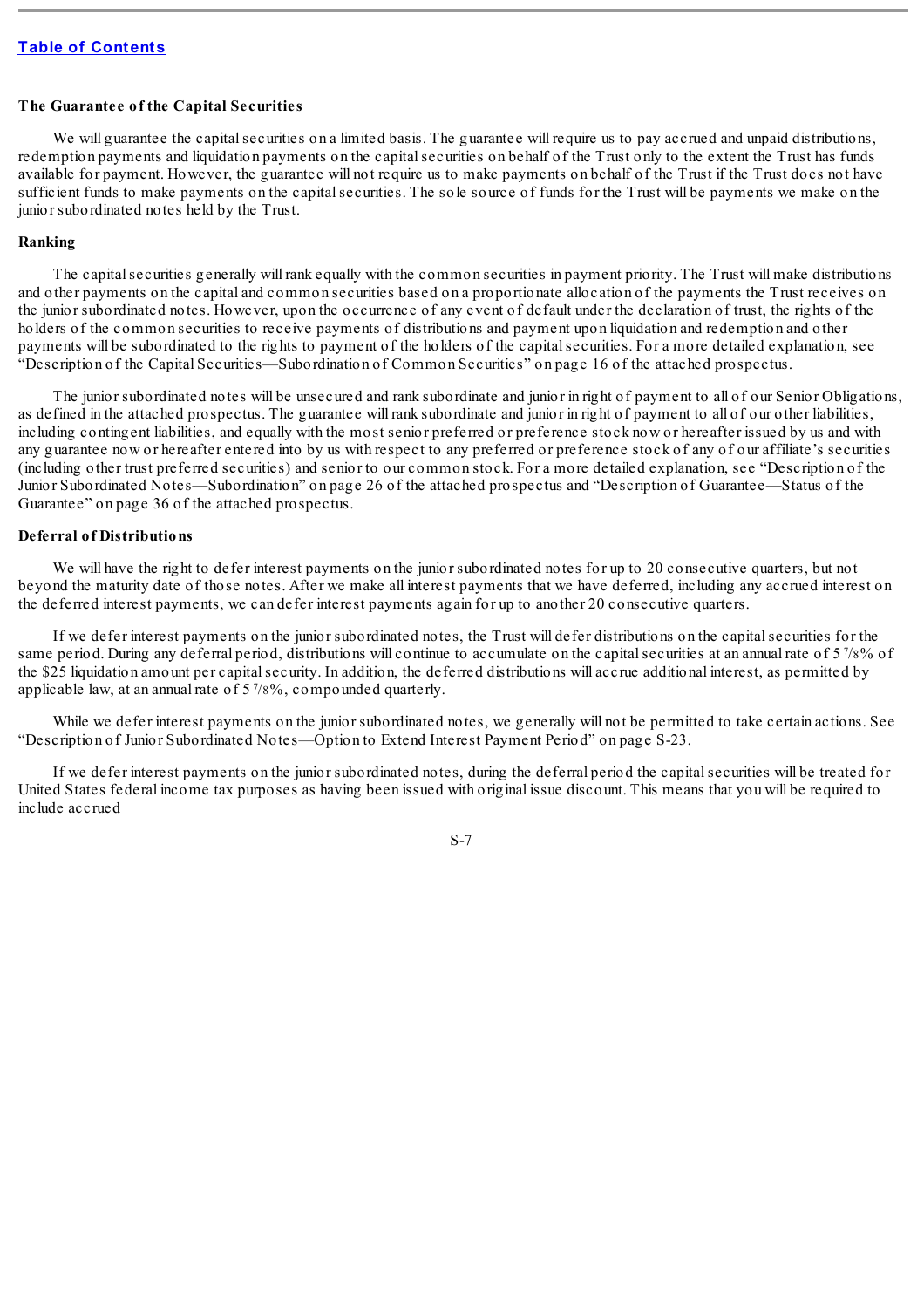interest in your income for United States federal income tax purposes before you receive any cash distributions. Please see "United States Federal Income Taxation" on page 38 of the attached prospectus for a more complete discussion.

# <span id="page-8-0"></span>**Redemption of Capital Securities and Junior Subordinated Notes**

The Trust will redeem all of the outstanding capital and common securities when we pay the junior subordinated notes on their maturity date, May 3, 2033. We may extend the maturity date of the junior subordinated notes under the circumstances we describe below under "Option to Extend Maturity Date."

Except as described under "—Ranking" on page S-7, the aggregate liquidation amount of capital and common securities to be redeemed will be allocated approximately 97% to the capitalsecurities and approximately 3% to the common securities.

We also can cause the redemption of the capital and common securities by prepaying the junior subordinated notes subject to any required prior approval from the Federal Reserve Board:

- on or after May 1, 2008, in whole or in part; or
- in whole, but not in part, at any time following the occurrence and certification of a tax event, an investment company event or a capital treatment event, each as defined in the attached prospectus.

For a description of when we may prepay the junior subordinated notes, see "Description of Junior Subordinated Notes— Prepayment" on page S-24.

## <span id="page-8-1"></span>**Distribution of Junior Subordinated Notes**

We will have the right to terminate the Trust at any time. If we exercise our termination right, and, after satisfaction of the Trust's liabilities to its creditors, the Trust will distribute the junior subordinated notes to the holders of the capital and common securities based on their respective liquidation amounts. However, if an event of default under the declaration of trust has occurred and is continuing, holders of capitalsecurities will have payment priority in connection with such distribution over holders of common securities as we describe under "—Ranking" on page S-7. If the junior subordinated notes are distributed, we will use our reasonable efforts to list the junior subordinated notes on the New York Stock Exchange or any other exchange on which the capitalsecurities are then listed.

## <span id="page-8-2"></span>**Option to Extend Maturity Date**

We can extend the maturity date of the junior subordinated notes to a date no later than May 3, 2052, so long as at the time we make this election and at the time the extension commences:

- no event of default under the junior subordinated notes has occurred and is continuing;
- the Trust is not in arrears on distribution payments on the capitalsecurities and no deferred distributions on the capitalsecurities have accumulated; and
- the junior subordinated notes are, and after such extension will be, rated at least BBB- by Standard & Poor's Ratings Services, at least Baa3 by Moody's Investors Service, Inc. or at least the equivalent by any other nationally recognized statistical rating organization.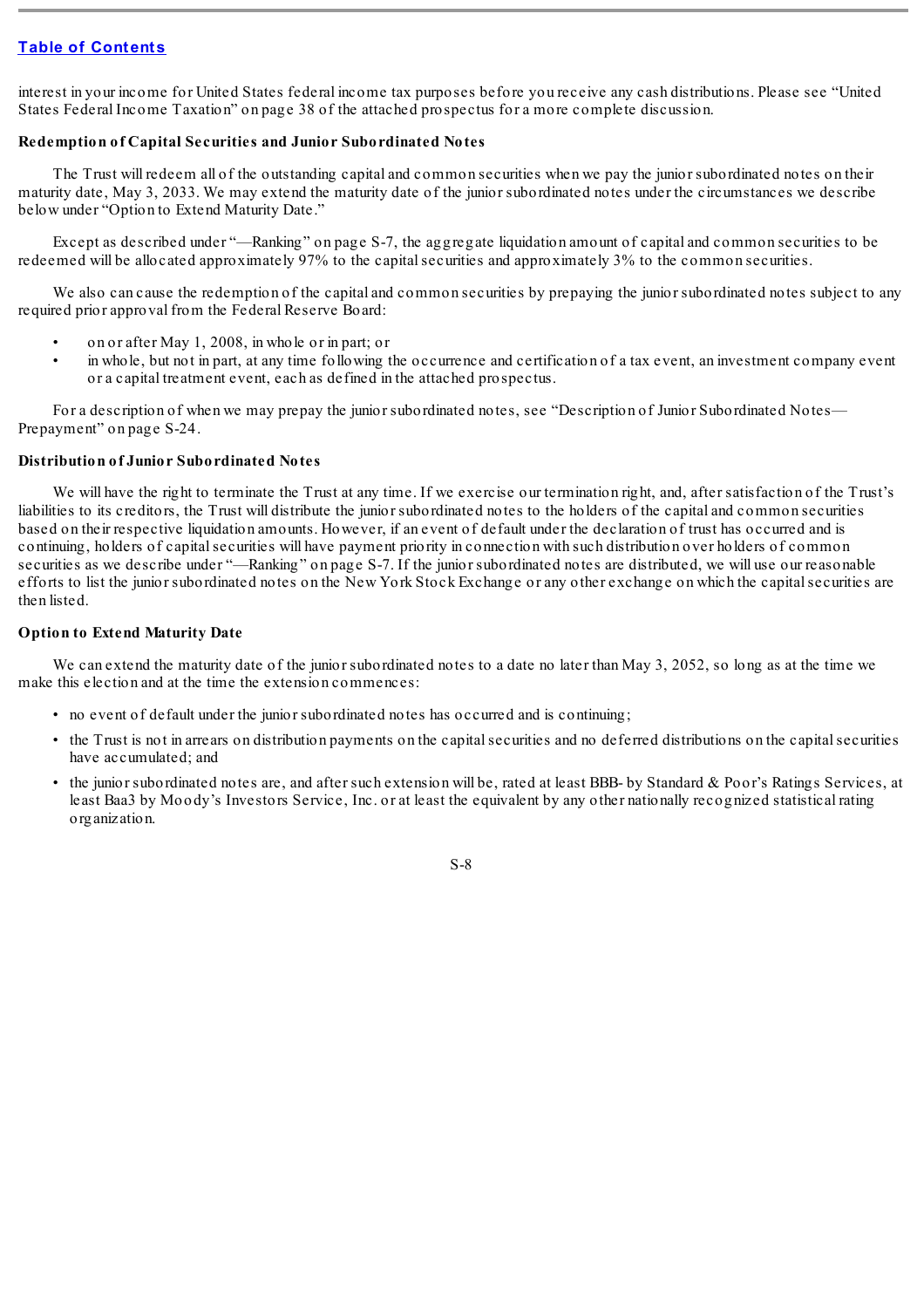## <span id="page-9-0"></span>**Form of Capital Securities**

The capital securities will be represented by one or more global securities that will be deposited with, or on behalf of, and registered in the name of The Depository Trust Company or its nominee. This means that you will not receive a certificate representing your capitalsecurities and the capitalsecurities will not be registered in your name. Rather, your broker or other direct or indirect participant of DTC will maintain your position in the capital securities. For a description of the book-entry system, see "Description of the Capital Securities—"Book-Entry Only Issuance—The Depository Trust Company" on page 22 of the attached prospectus.

#### <span id="page-9-1"></span>**Listing of Capital Securities**

The capitalsecurities have been approved for listing on the New York Stock Exchange, subject to notice of issuance. We expect that trading of the capitalsecurities on the New York Stock Exchange will commence within 30 days after issuance.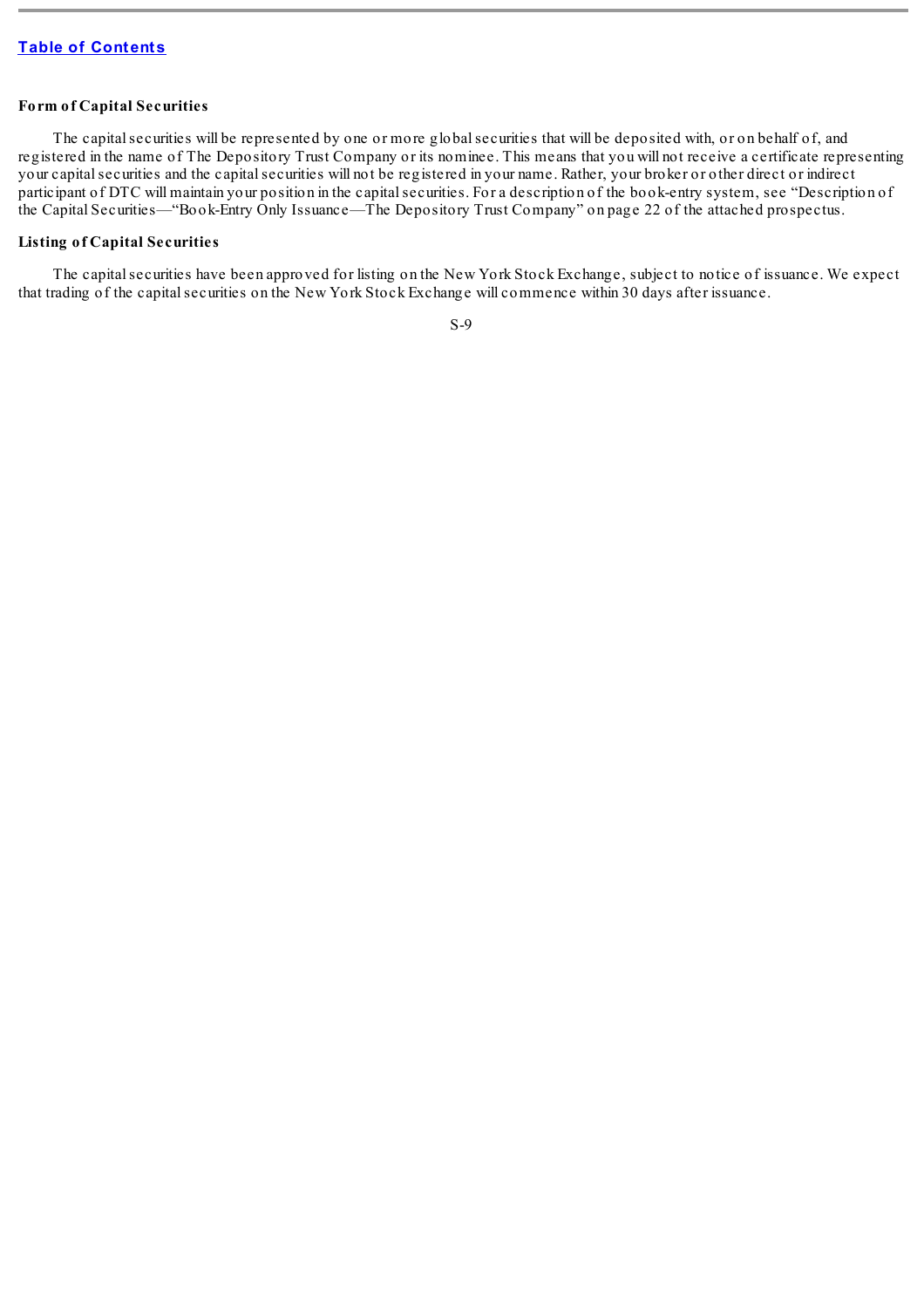#### **RISKFACTORS**

<span id="page-10-0"></span>Your investment in the capitalsecurities involves risks. This prospectus supplement does not describe all of those risks.

In consultation with your own financial and legal advisors, you should consider carefully the following risks before deciding whether an investment in the capital securities is suitable for you. The capital securities are not an appropriate investment for you if you are not knowledgeable about significant elements of the capitalsecurities or financial matters in general. You should not purchase capital securities unless you understand and know that you can bear these investment risks.

Because the Trust will rely on the payments it receives on the junior subordinated notes to make all payments on the capital securities, and because the Trust may distribute the junior subordinated notes to you in exchange for the capital securities, you also are making an investment decision with regard to the junior subordinated notes. You should review carefully the information in this prospectus supplement and the attached prospectus about the capitalsecurities, the junior subordinated notes and the guarantee.

# We will pay holders of our Senior Obligations before we pay the Trust as the holder of our junior subordinated notes and **before we pay holders of the capital securities under the guarantee.**

Our obligations under the junior subordinated notes and the guarantee will be unsecured and rank junior in priority of payment to all of our current and future Senior Obligations, as defined in the attached prospectus. As of December 31, 2002, we had Senior Obligations outstanding of approximately \$47 billion.

As of December 31, 2002, approximately \$6 billion of our other previously issued junior subordinated notes and corresponding guarantees were outstanding. Those notes rank equally with the junior subordinated notes offered by this prospectus supplement. On April 23, 2003, we announced our intention to redeem, effective May 30, 2003, our \$350 million 7% Trust Originated Preferred Securities, Series 4, due 2028, and corresponding 7% Junior Subordinated Deferrable Interest Debentures, Series 4, due 2028.

The capital securities, the junior subordinated notes and the guarantee will not limit our ability or that of any of our subsidiaries to incur additional indebtedness, liabilities and obligations, including indebtedness, liabilities and obligations that rank senior to or equal with the junior subordinated notes and the guarantee.

# You should not rely on distributions from the capital securities through maturity. The Trust may redeem the capital securities prior to their maturity, which would be a taxable event to you. You may not be able to reinvest the proceeds at the **same or a higher rate of return.**

We may prepay the junior subordinated notes in whole, but not in part, within 90 days following the occurrence of an adverse change in the tax laws, investment company laws or banking laws and regulations as we discuss under "Description of the Capital Securities—Redemption of Capital Securities" on page 14 in the attached prospectus, subject to any required prior approval from the Federal Reserve Board. We also may prepay the junior subordinated notes at our option in whole or in part on one or more occasions at any time on or after May 1, 2008, subject to any required prior approval from the Federal Reserve Board.

If we prepay the junior subordinated notes, the Trust will redeem the capitalsecurities at a redemption price equal to the \$25 liquidation amount per capital security, plus accumulated but unpaid distributions to the redemption date. Under current United States federal income tax law, the redemption of the capitalsecurities would be a taxable event to you.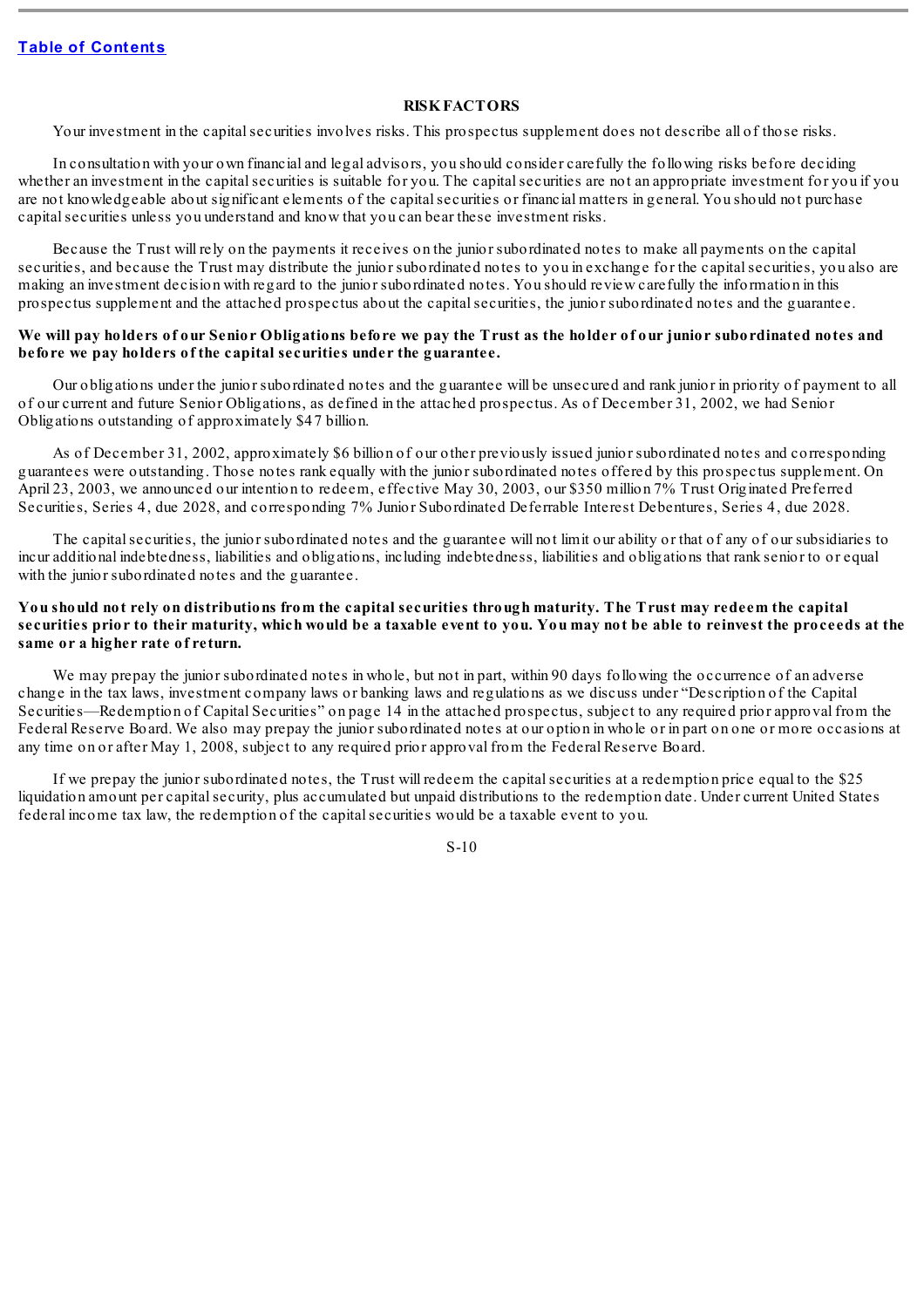If the Trust redeems the capitalsecurities, market conditions may prevent you from being able to reinvest the money you receive upon redemption at a rate that is equal to or higher than the rate of return on the capitalsecurities.

#### If we do not make payments to the Trust on the junior subordinated notes, the Trust will not be able to pay distributions on **the capital securities and you will not be able to rely on the guarantee for payments.**

The ability of the Trust to timely pay distributions on the capital securities and pay the liquidation amount of \$25 per capital security will depend solely upon our making the related payments on the junior subordinated notes when due. If we default on our obligation to pay interest on, or the principal of, the junior subordinated notes, the Trust will not have sufficient funds to pay distributions on, or the liquidation amount of, the capital securities.

In addition, our guarantee applies only to the extent that the Trust has funds available for payment. Therefore, if we default on our interest and other payment obligations on the junior subordinated notes, you will not be able to rely upon the guarantee for payment of these amounts.

#### You may not be able to enforce your rights against Bank of America directly if an event of default occurs. You may have to **rely on the property trustee to enforce your rights.**

If an event of default under the junior subordinated notes occurs and is continuing, that event also will be an event of default under the capitalsecurities. In that case, you may have to rely on the property trustee, as the holder of the junior subordinated notes, to enforce your rights against us.

You may bring a legal action against us directly only if an event of default under the declaration of trust occurs and the property trustee fails to enforce its rights or if we fail to pay when due interest on, or the principal of, the junior subordinated notes.

#### We may defer distributions on the capital securities. You may have to include interest on the capital securities in your **taxable income before you receive cash distributions.**

We may defer interest payments on the junior subordinated notes one or more times. Each deferral period may last for up to 20 consecutive quarters, but not beyond the maturity date of the junior subordinated notes. During a deferral period, the Trust will defer the corresponding distributions on the capital securities.

If we defer interest payments on the junior subordinated notes and the Trust defers distributions on the capitalsecurities, during the deferral period you will have to accrue and report as original issue discount for United States federal income tax purposes your proportionate share of the deferred interest on the junior subordinated notes held by the Trust. As a result, you will have to include that accrued interest in your gross income for United States federal income tax purposes before you receive any cash distributions. You also will not receive payment of the accrued and unpaid interest following the deferral period if you sell the capitalsecurities before the record date for the deferred distributions, even if you held the capitalsecurities on the date that the payments would have been paid but for the deferral payments.

Currently, we do not intend to exercise our right to defer interest payments on the junior subordinated notes. However, if we exercise our deferral right, the market price of the capital securities may be adversely affected. If you sell your capital securities while we are deferring distributions, you may not receive the same return on investment as someone who continues to hold the capital securities. In addition, because of our right to defer interest payments, the market price of the capital securities may be more volatile than the market prices of other securities that are not subject to interest deferrals.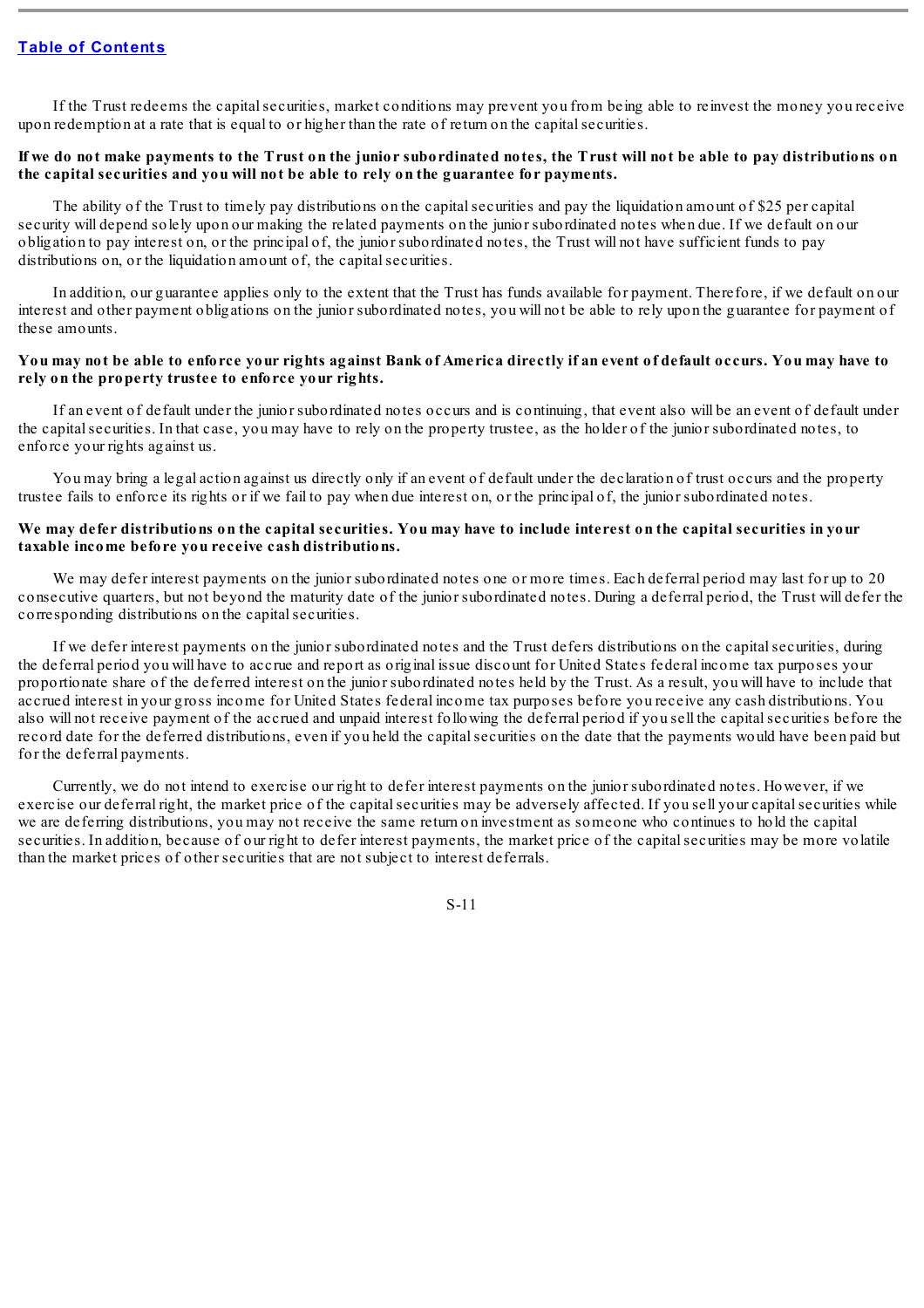# The Trust may distribute the junior subordinated notes to the holders of the capital securities, and the junior subordinated **notes may trade at a price that is lower than the price you paid for the capital securities.**

If we terminate the Trust before the maturity of the junior subordinated notes, the property trustee may distribute the junior subordinated notes to the holders of the capital and common securities in liquidation of the Trust.

No one can predict accurately the market prices for the junior subordinated notes that may be distributed. Accordingly, the junior subordinated notes that you receive upon a distribution, or the capitalsecurities you hold pending the distribution, may trade at a lower price than the price you paid to purchase the capital securities.

Although we have agreed to use reasonable efforts to list the junior subordinated notes on the New York Stock Exchange or any other exchange on which the capitalsecurities are then listed, we cannot assure you that the New York Stock Exchange will approve the junior subordinated notes for listing or that a trading market will exist for the junior subordinated notes.

Under current United States federal income tax law, the distribution of junior subordinated notes upon the termination of the Trust will generally not be taxable to you. However, if the Trust is characterized for United States federal income tax purposes as an association taxable as a corporation at the time of the liquidation, the distribution of the junior subordinated notes will be taxable to you.

# We may extend the maturity date of the junior subordinated notes, which will delay the mandatory redemption date for the **capital securities by up to 19 years.**

We can extend the maturity date of the junior subordinated notes to a date no later than May 3, 2052, so long as at the time we make this election and at the time the extension commences:

- no event of default under the junior subordinated notes has occurred and is continuing,
- the Trust is not in arrears on distribution payments on the capitalsecurities and no deferred distributions on the capitalsecurities have accumulated, and
- the junior subordinated notes are, and after such extension will be, rated at least BBB- by Standard & Poor's Ratings Services, at least Baa3 by Moody's Investors Service, Inc. or at least the equivalent by any other nationally recognized statistical rating organization.

The extension of the maturity date of the junior subordinated notes will correspondingly delay the payment of the liquidation amount to holders of the capital securities.

# If you sell your capital securities between record dates for distribution payments, you will have to include accrued but **unpaid distributions in your taxable income.**

The capitalsecurities may trade at prices that do not fully reflect the value of accrued but unpaid interest on the underlying junior subordinated notes.

If you dispose of your capitalsecurities before the record date for a distribution payment, you will not receive the distribution payment for that period. However, you will have to treat a portion of your proceeds from the disposition as ordinary income for United States federal income tax purposes in an amount equal to the accrued but unpaid interest on your proportionate share of the junior subordinated notes through the date of your disposition.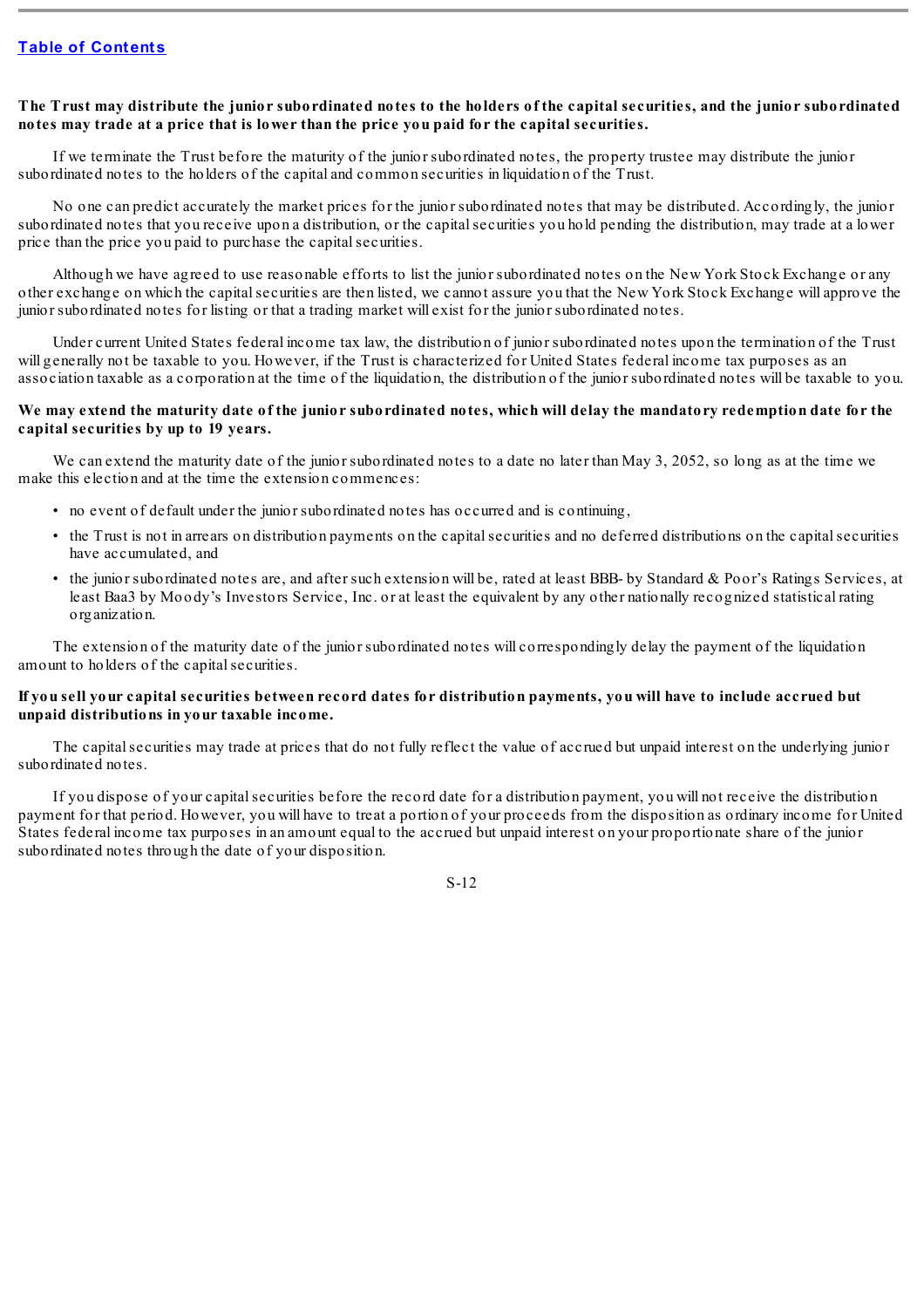When you sell your capital securities you will recognize a capital loss if the amount you receive is less than your adjusted tax basis in the capital securities. The amount you receive for your capital securities may not fully reflect the value of any accrued but unpaid interest at the time of the sale while your adjusted tax basis will include any accrued but unpaid interest. Normally, you may not apply capital losses to offset ordinary income for United States federal income tax purposes.

See "United States Federal Income Taxation—United States Holders—Sales of Capital Securities" on page 40 of the attached prospectus for more information.

# We generally control the Trust and your voting rights will be very limited. Your interests may not be the same as our **interests.**

As holders of all of the common securities of the Trust, we will have substantially all of the voting rights for the Trust, including the right to amend the declaration of trust without your consent. The holders of capitalsecurities will have no voting rights except as we describe in the attached prospectus or as otherwise required by law or the declaration of trust.

#### **An active trading market for the capital securities may not develop.**

The capital securities will be a new issue of securities with no established trading market. The capital securities have been approved for listing on the New York Stock Exchange, subject to notice of issuance. We expect that trading of the capitalsecurities on the New York Stock Exchange will begin within 30 days after issuance. Listing of the capitalsecurities on the New York Stock Exchange does not guarantee that a trading market for the capitalsecurities will develop or, if a trading market for the capitalsecurities does develop, the depth of that market or the ability of holders to sell their capital securities easily.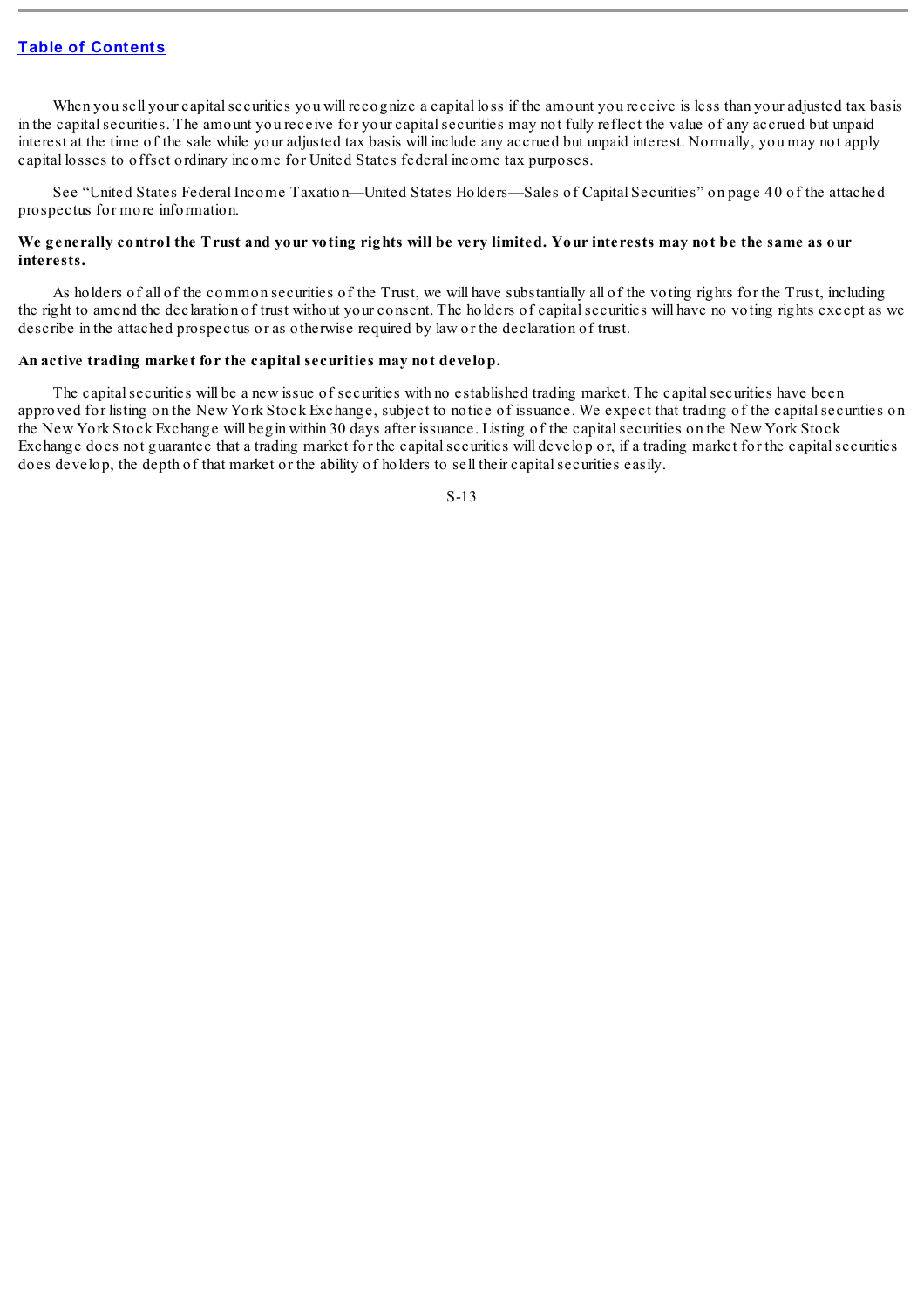# **CAPITALIZATION**

<span id="page-14-0"></span>The following table sets forth our actual capitalization as of December 31, 2002, and as adjusted for (1) the issuance of the capitalsecurities offered by this prospectus supplement and (2) the issuance and the maturity of notes and other capitalsecurities during the period beginning January 1, 2003 through the date of this prospectus supplement. Since December 31, 2002, the date of our latest financial statements incorporated herein by reference, there has been no material adverse change in our financial position.

|                                                                                                                    |                       | Ac tual |               | As Adjusted |  |
|--------------------------------------------------------------------------------------------------------------------|-----------------------|---------|---------------|-------------|--|
|                                                                                                                    | (Amounts in millions) |         |               |             |  |
| LONG-TERM DEBT:                                                                                                    |                       |         |               |             |  |
| Senior debt                                                                                                        |                       |         |               |             |  |
| Bank of America Corporation                                                                                        | <sup>\$</sup>         | 27,190  | S.            | 31,361      |  |
| Subsidiaries (1)                                                                                                   |                       | 14,221  |               | 12,816      |  |
| Total senior debt                                                                                                  | $\mathbb{S}$          | 41,411  | $\mathbb{S}$  | 44,177      |  |
| Subordinated debt                                                                                                  |                       |         |               |             |  |
| Bank of America Corporation                                                                                        | \$                    | 19,325  | \$            | 18,799      |  |
| Subsidiaries (1)                                                                                                   |                       | 409     |               | 310         |  |
| Total subordinated debt                                                                                            | \$                    | 19,734  | \$            | 19,109      |  |
| Total long-term debt                                                                                               | $\mathbb{S}$          | 61,145  | $\mathbb{S}$  | 63,286      |  |
| Guaranteed Preferred Beneficial Interests in Junior Subordinated Notes (2)                                         | $\mathbb{S}$          | 6,031   | $\mathcal{S}$ | 6,381       |  |
| SHAREHOLDERS' EQUITY (3):                                                                                          |                       |         |               |             |  |
| Preferred stock, \$0.01 par value; authorized $-100,000,000$ shares; issued and<br>outstanding $-1,356,749$ shares |                       | 58      |               | 58          |  |
| Common stock, \$0.01 par value; authorized - 5,000,000,000 shares; issued<br>and outstanding $-1,500,691,103$      |                       | 496     |               | 496         |  |
| Retained earnings                                                                                                  |                       | 48,517  |               | 48,517      |  |
| Accumulated other comprehensive income                                                                             |                       | 1,232   |               | 1,232       |  |
| Other                                                                                                              |                       | 16      |               | 16          |  |
| Total shareholders' equity                                                                                         | $\mathcal{S}$         | 50,319  | $\mathbb{S}$  | 50,319      |  |
|                                                                                                                    | \$                    | 117,495 | \$            | 119,986     |  |
|                                                                                                                    |                       |         |               |             |  |

<sup>(1)</sup> These obligations are direct obligations of our subsidiaries and, as such, constitute claims against those subsidiaries prior to our equity interest in these entities.

As of December 31, 2002, there was approximately \$139 million of Bank of America Corporation commercial paper and other short-term notes payable outstanding.

<sup>(2)</sup> The line item "Guaranteed Preferred Beneficial Interests in Junior Subordinated Notes" reflects \$6,031 million aggregate liquidation amount of preferred undivided beneficial interests in the assets of 14 wholly owned grantor trusts at December 31, 2002 and the "As Adjusted" column also includes the issuance of \$350 million aggregate liquidation amount of preferred beneficial interests in BAC Capital Trust IV being offered by this prospectus supplement. The line item excludes deferred issuance costs and unamortized discount. The sole assets of each trust are a series of our junior subordinated notes.

<sup>(3)</sup> On December 11, 2001, our Board of Directors authorized a stock repurchase program of up to 130 million shares of our common stock at an aggregate cost of up to \$10 billion. At December 31, 2002, the remaining buyback authority for common stock under the 2001 program totaled \$2.6 billion or 24 million shares. On January 22, 2003, our Board of Directors authorized a stock repurchase program of up to an additional 130 million shares of our common stock at an aggregate cost of \$12.5 billion.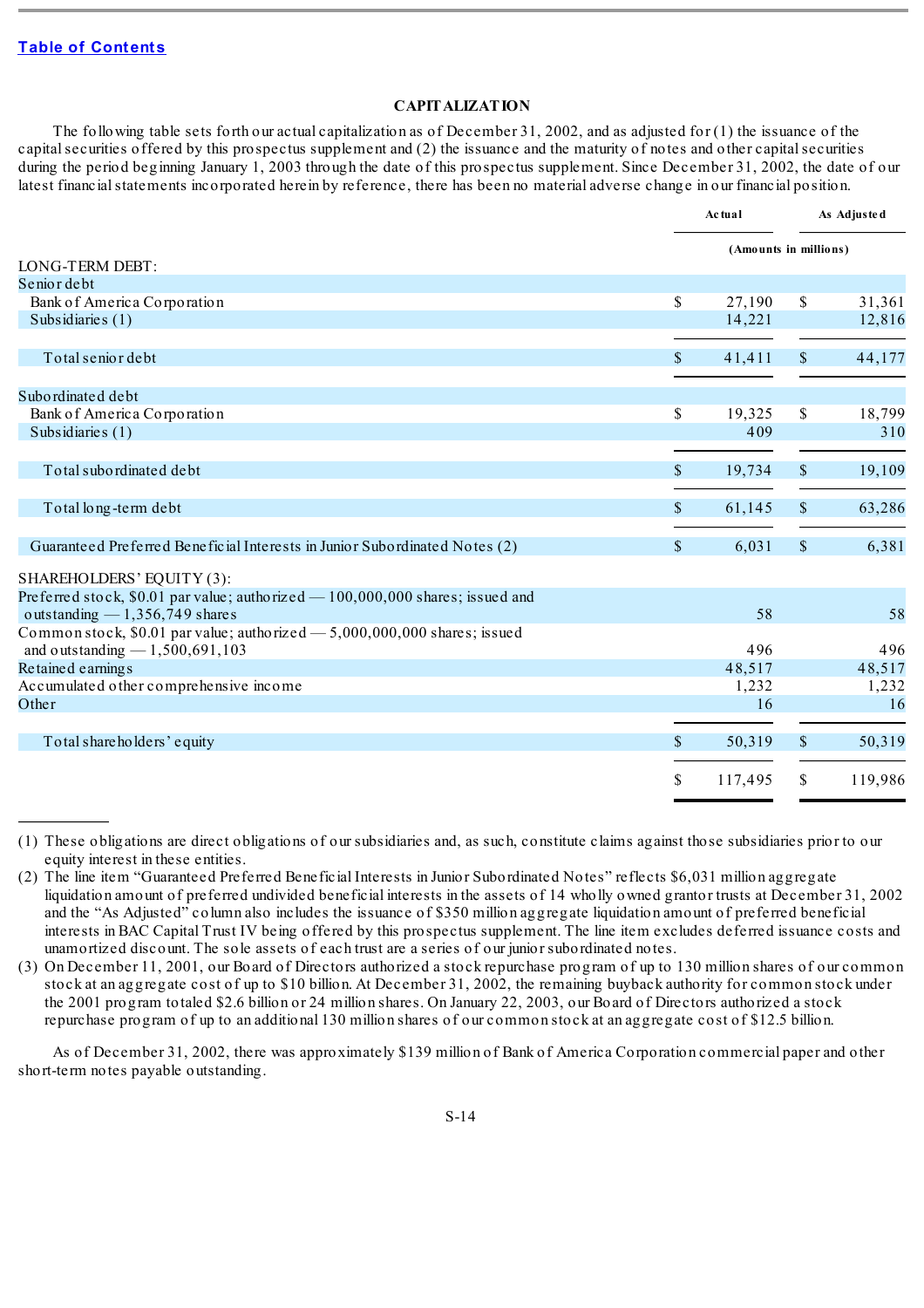# **RECENT FINANCIAL INFORMATION**

<span id="page-15-0"></span>On April 14, 2003, we reported earnings for the first quarter of 2003. The press release containing that information was filed with the SEC through our Current Report on Form 8-K dated April 14, 2003.

## **SELECTED FINANCIAL DATA**

<span id="page-15-1"></span>The following selected financial data as of December 31, 2001 and 2002 and for each of the years in the three-year period ended December 31, 2002 are derived from our consolidated financial statements, which are audited by PricewaterhouseCoopers LLP, independent accountants.

|                                                                             | Year Ended December 31, |           |              |                             |               |                          |
|-----------------------------------------------------------------------------|-------------------------|-----------|--------------|-----------------------------|---------------|--------------------------|
|                                                                             |                         | 2000      |              | 2001                        |               | 2002                     |
| Income statement:                                                           |                         |           |              |                             |               |                          |
| Interest income                                                             | $\mathbb{S}$            | 43,165    | $\mathbb{S}$ | 38,293                      | $\mathsf{\$}$ | 32,161                   |
| Interest expense                                                            |                         | 24,816    |              | 18,003                      |               | 11,238                   |
| Net interest income                                                         |                         | 18,349    |              | 20,290                      |               | 20,923                   |
| No ninterest income                                                         |                         | 14,582    |              | 14,348                      |               | 13,571                   |
| To tal revenue                                                              |                         | 32,931    |              | 34,638                      |               | 34,494                   |
| Provision for credit losses                                                 |                         | 2,535     |              | 4,287                       |               | 3,697                    |
| Gains (losses) on sales of securities                                       |                         | 25        |              | 475                         |               | 630                      |
| Business exit costs                                                         |                         |           |              | 1,305                       |               |                          |
| Merger and restructuring charges                                            |                         | 550       |              |                             |               | $\overline{\phantom{m}}$ |
| Other no ninterest expense                                                  |                         | 18,083    |              | 19,404                      |               | 18,436                   |
| Income before income taxes                                                  |                         | 11,788    |              | 10,117                      |               | 12,991                   |
| Income tax expense                                                          |                         | 4,271     |              | 3,325                       |               | 3,742                    |
| Net income                                                                  |                         | 7,517     |              | 6,792                       |               | 9,249                    |
| Net income available to common shareholders                                 |                         | 7,511     |              | 6,787                       |               | 9,244                    |
| Average common shares issued and outstanding (in thousands)                 |                         | 1,646,398 |              | 1,594,957                   |               | 1,520,042                |
| Per common share data:                                                      |                         |           |              |                             |               |                          |
| Earning <sub>s</sub>                                                        | $\mathcal{S}$           | 4.56      | $\mathbb{S}$ | 4.26                        | $\mathbb{S}$  | 6.08                     |
| Diluted earnings                                                            |                         | 4.52      |              | 4.18                        |               | 5.91                     |
| Cash dividends paid                                                         |                         | 2.06      |              | 2.28                        |               | 2.44                     |
|                                                                             |                         |           |              |                             |               |                          |
|                                                                             |                         |           |              | 2001                        | December 31,  | 2002                     |
|                                                                             |                         |           |              | (Amounts in millions except | ratios)       |                          |
| <b>Balance sheet (period-end):</b><br>Total loans and leases                |                         |           |              | \$329,153                   |               | \$342,755                |
| Total assets                                                                |                         |           |              | 621,764                     |               | 660,458                  |
| Total deposits                                                              |                         |           |              | 373,495                     |               | 386,458                  |
| Long-term debt                                                              |                         |           |              | 62,496                      |               | 61,145                   |
| Trust preferred securities                                                  |                         |           |              | 5,530                       |               | 6,031                    |
| Total shareholders' equity                                                  |                         |           |              | 48,520                      |               | 50,319                   |
| Allowance for credit losses as a percentage of loans and leases outstanding |                         |           |              | 2.09%                       |               | 2.00%                    |
| Total equity to total assets                                                |                         |           |              | 7.80                        |               | 7.62                     |
| Risk-based capital ratios (period-end):                                     |                         |           |              |                             |               |                          |
| Tier 1 capital                                                              |                         |           |              | 8.30                        |               | 8.22                     |
| Total capital                                                               |                         |           |              | 12.67                       |               | 12.43                    |
| Leverage ratio                                                              |                         |           |              | 6.56                        |               | 6.29                     |
|                                                                             |                         |           |              |                             |               |                          |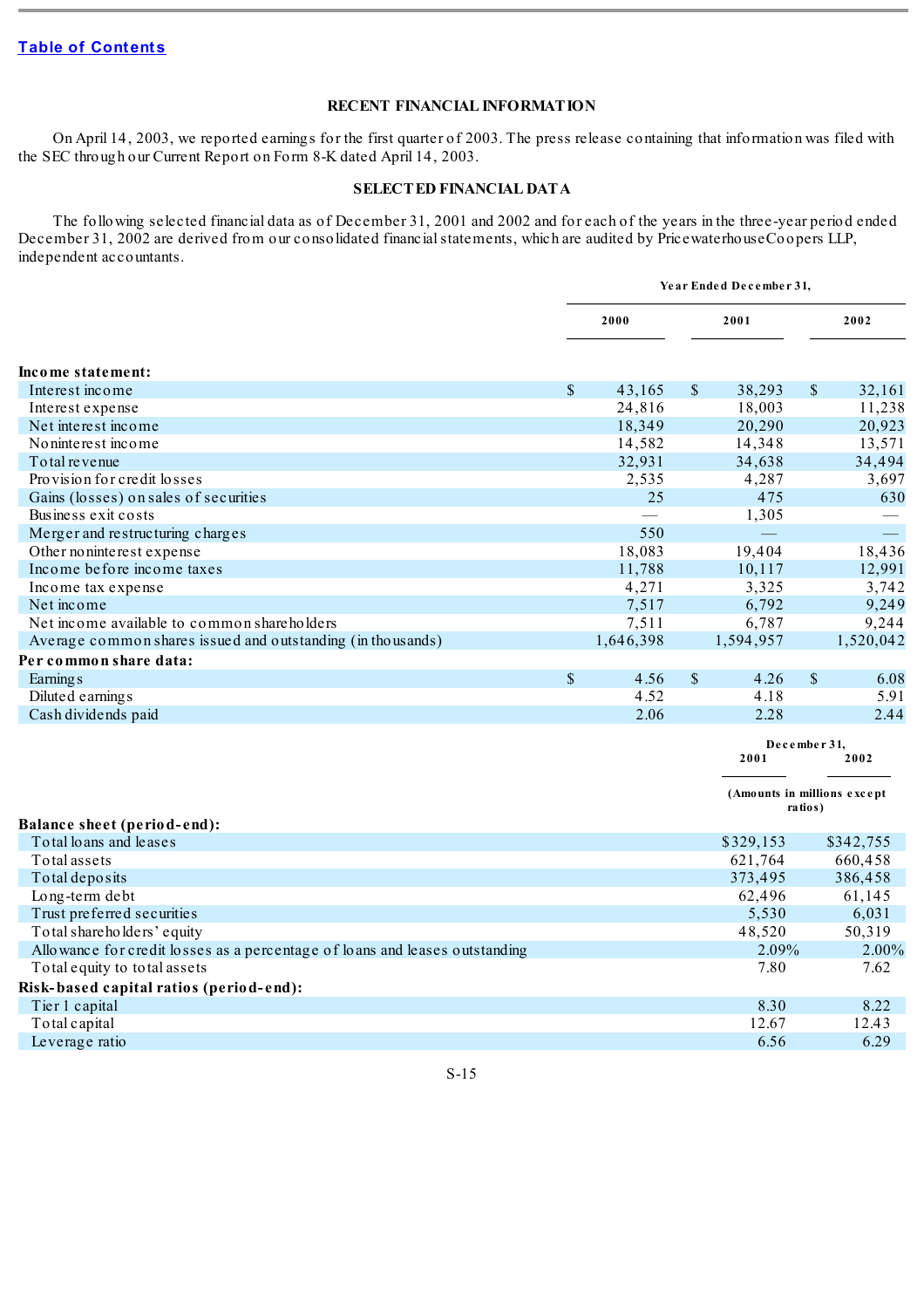#### **ACCOUNTING TREATMENT**

<span id="page-16-0"></span>The Trust's financial statements will be consolidated into our consolidated financial statements, with the capital securities included in the line item "Guaranteed Preferred Beneficial Interests in Junior Subordinated Notes." The sole asset of the Trust will be the junior subordinated notes.

#### **DESCRIPTION OF CAPITAL SECURITIES**

<span id="page-16-1"></span>The following, together with "Description of the Capital Securities" beginning on page 12 of the attached prospectus, describes the material terms of the capitalsecurities. If the description of the capitalsecurities in this prospectus supplement differs in any way from the description in the attached prospectus, you should rely on the description in this prospectus supplement. You also should read the amended and restated declaration of trust, dated as of April 23, 2003, the Delaware Statutory Trust Act and the Trust Indenture Act. We have filed with the SEC a form of the declaration of trust as an exhibit to the registration statement pertaining to this prospectus supplement and the attached prospectus.

The Trust will issue the capitalsecurities under the terms of the declaration of trust. The declaration of trust is qualified under the Trust Indenture Act. The Bank of New York will act as the property trustee for purposes of complying with the Trust Indenture Act. The terms of the capital securities will include those stated in the declaration of trust and the Delaware Statutory Trust Act and those made part of the declaration of trust by the Trust Indenture Act.

#### <span id="page-16-2"></span>**General**

The capital securities will be limited to \$350,000,000 aggregate liquidation amount outstanding (\$400,000,000 if the overallotment option is exercised in full). The capital securities will rank equally with, and payments will be made on the capital securities on a proportionate basis with, the common securities. However, the capitalsecurities will rank prior to the common securities as to payment if an event of default under the declaration of trust has occurred and is continuing, as described under "Description of the Capital Securities—Subordination of Common Securities" on page 16 of the attached prospectus. The declaration of trust does not permit the Trust to issue any securities other than the capital and common securities or to incur any indebtedness.

The property trustee will hold the junior subordinated notes in trust for the benefit of the holders of the capital and common securities.

#### <span id="page-16-3"></span>**Distributions**

Distributions on the capital securities will be fixed at an annual rate of  $5\frac{7}{8}\%$  of the stated liquidation amount of \$25 per capital security. Distributions to which holders of the capital securities are entitled and that are past due will accumulate additional distributions, as permitted by applicable law, at an annual rate of 5<sup>7</sup>/8% of the unpaid distributions, compounded quarterly. The term "distribution" includes any additional distributions payable unless otherwise stated.

The amount of distributions payable for any period less than a full distribution period will be computed on the basis of a 360-day year of twelve 30-day months and the actual number of days elapsed in a partial month in that period. The amount of distributions payable for any full distribution period will be computed by dividing the annual rate by four.

Distributions on the capital securities:

• will be cumulative;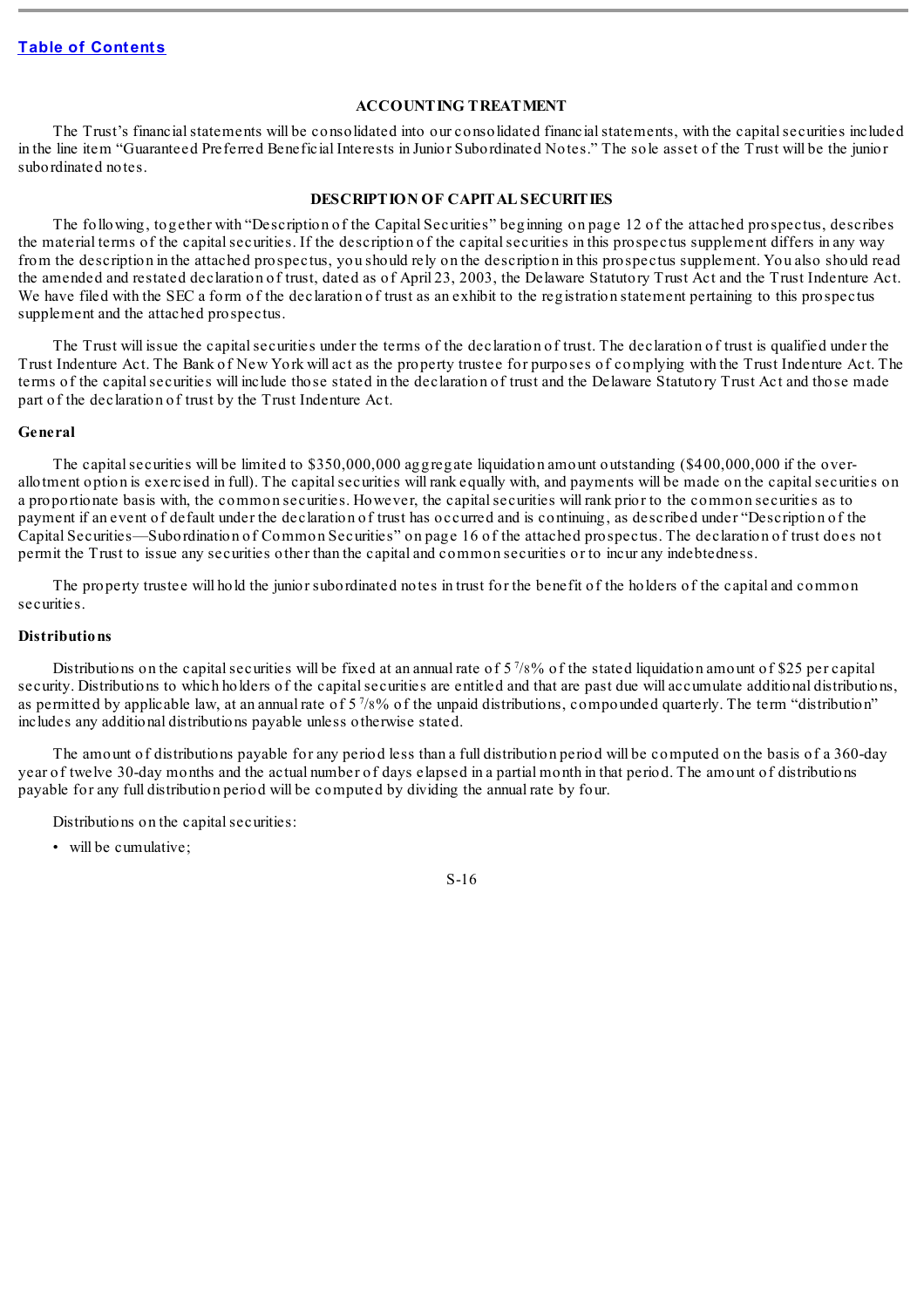- will accumulate from April 30, 2003, the original issue date of the capital securities; and
- will be payable quarterly in arrears on February 1, May 1, August 1 and November 1 of each year, commencing August 1, 2003.

Distributions will be payable to DTC or its nominee, as the holder of record of the capital securities, as described below.

Funds available for distribution will be limited to payments received from us on the junior subordinated notes.

## <span id="page-17-0"></span>**Payments**

The Trust generally will pay distributions on the capital securities to DTC or its nominee, as the holder of record of the capital securities. DTC then will credit the relevant accounts at DTC on the applicable payment dates. If the globalsecurities certificate for the capitalsecurities is not held by or on behalf of DTC, the Trust will make the payments by check mailed to the addresses of the holders as such addresses appear on the books and records of the Trust on the relevant record dates. The record dates for book-entry only capital securities will be the business day before the relevant payment date.

The Trust will pay distributions through the property trustee. The property trustee will hold payments received on the junior subordinated notes in the property account for the benefit of the holders of the capital and common securities.

If a distribution is payable on a day that is not a business day, then that distribution will be paid on the next day that is a business day, and without any interest or other payment for any delay. However, if the next succeeding business day is in the next calendar year, the distribution will be paid on the immediately preceding business day.

A business day is any day other than a day on which federal or state banking institutions in New York, New York or Charlotte, North Carolina are authorized or required by law or executive order or regulation to remain closed.

# <span id="page-17-1"></span>**Deferral of Distributions**

We will have the right to defer interest payments on the junior subordinated notes at any time and from time to time by extending the interest payment period for a period of up to 20 consecutive quarters, but not beyond the maturity of the junior subordinated notes. We refer to this extended period as a "deferral period."

As a consequence of any interest deferral, the Trust will defer quarterly distribution payments on the capital securities during the applicable deferral period. The accumulated but unpaid distributions will continue to accumulate additional distributions, as permitted by applicable law, at an annual rate of 5<sup>7</sup>/8%, compounded quarterly, during the deferral period. During a deferral period, we will be subject to restrictions with respect to payments related to our capitalstock and our indebtedness that is equal or junior to the junior subordinated notes. See "Description of the Junior Subordinated Notes—Option to Defer Interest Payments" and "—Certain Covenants of Bank of America" on pages 28 and 29 of the attached prospectus, respectively, for more information regarding these restrictions and the applicable exceptions.

If the Trust defers distributions, the deferred distributions, including accumulated additional distributions, will be paid on the distribution payment date following the last day of the deferral period to the holders on the record date for that distribution payment date. Upon termination of a deferral period and payment of all amounts due on the capital securities, we may elect to begin a new deferral period.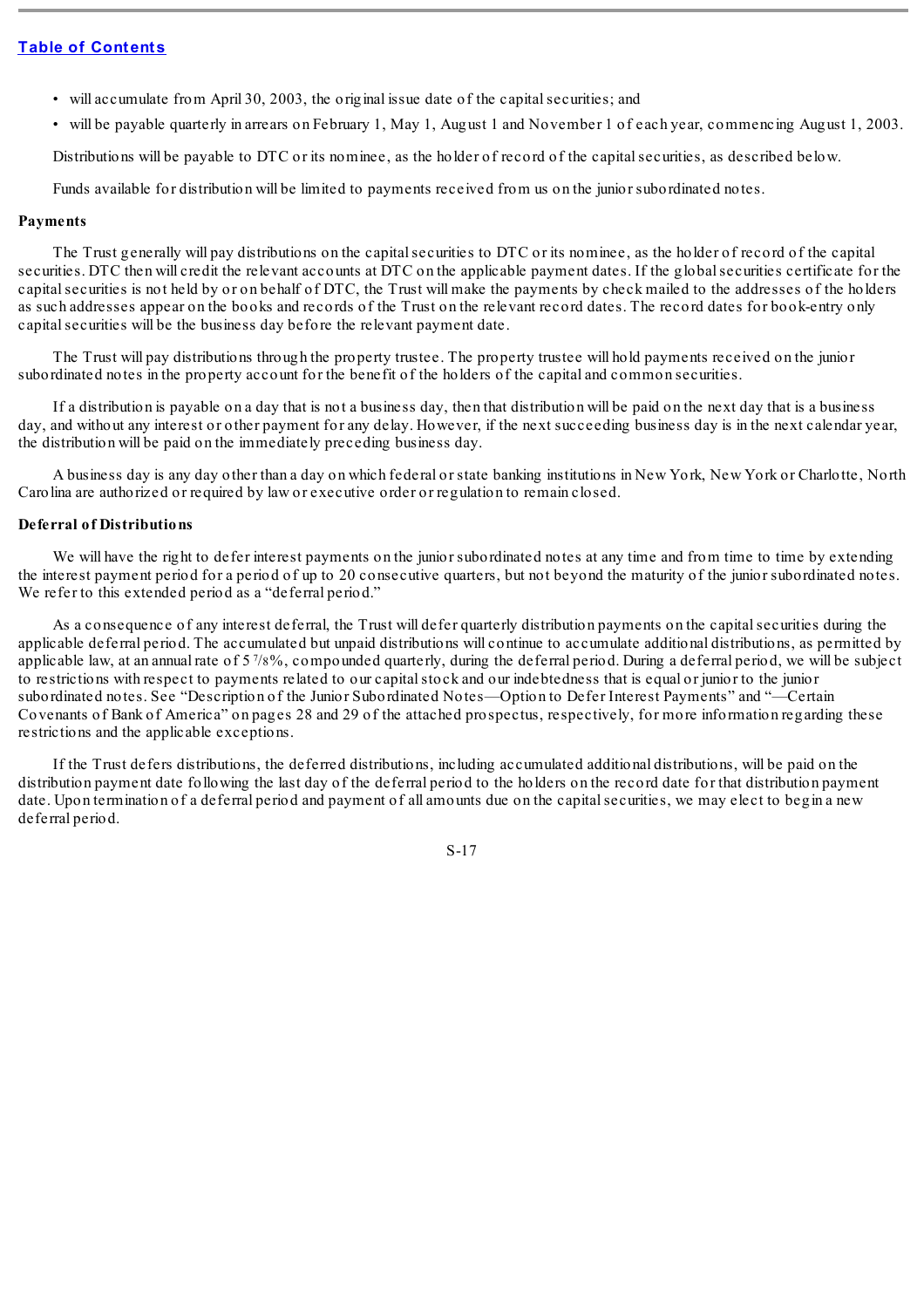Currently, we do not intend to exercise our right to defer interest payments by extending the interest payment period on the junior subordinated notes.

## <span id="page-18-0"></span>**Redemption**

When we pay or prepay the junior subordinated notes, whether at their maturity or upon earlier prepayment, the property trustee will apply the proceeds from that payment to redeem capital and common securities having an aggregate liquidation amount equal to that portion of the principal amount of junior subordinated notes being prepaid. The prepayment price per security will equal the \$25 liquidation amount, plus accumulated but unpaid distributions to the date of payment.

If less than all of the junior subordinated notes are to be prepaid, then the aggregate liquidation amount of the capital and common securities to be prepaid will be allocated to the capital and common securities proportionately, except in the case of an event of default under the declaration of trust that is continuing. See "Description of the Capital Securities—Subordination of Common Securities" on page 16 of the attached prospectus.

We will have the right, subject to any required prior approval of the Federal Reserve Board, to prepay the junior subordinated notes:

- on or after May 1, 2008, in whole or in part, on one or more occasions, at any time; and
- in whole, but not in part, at any time within 90 days following the occurrence and continuation of a tax event, an investment company event or a capital treatment event, each as defined in the attached prospectus, see "Description of the Capital Securities—Redemption of Capital Securities" on page 14 of the attached prospectus.

A prepayment of the junior subordinated notes will cause the Trust to redeem mandatorily the capital and common securities. See "Description of Junior Subordinated Notes—Prepayment" on page S-24.

## <span id="page-18-1"></span>**Redemption Procedures**

The Trust may redeem capital securities only to the extent it has funds on hand and legally available to pay the redemption price.

The regular trustee will mail written notice of the redemption of the capitalsecurities to the registered holders at least 15 but not more than 60 days before the date fixed for redemption. If the Trust gives a redemption notice, then, by 12:00 noon, New York City time, on the redemption date, if the funds are available for payment, the property trustee will, for capital securities held in book-entry only form:

- irrevocably deposit with DTC funds sufficient to pay the applicable redemption price; and
- give DTC irrevocable instructions and authority to pay the redemption price to the holders of the capitalsecurities.

If the capitalsecurities are no longer held in book-entry only form, and the funds are available for payment, then the property trustee will pay the redemption price by check mailed to the addresses of the holders of such capitalsecurities as they appear in the register.

Distributions payable on or prior to the redemption date for any capital securities called for redemption will be payable to the holders of the capital securities on the relevant record dates.

Once a redemption notice is given and funds are deposited, then distributions on the capitalsecurities being redeemed will cease to accrue, and all rights of the holders of the capital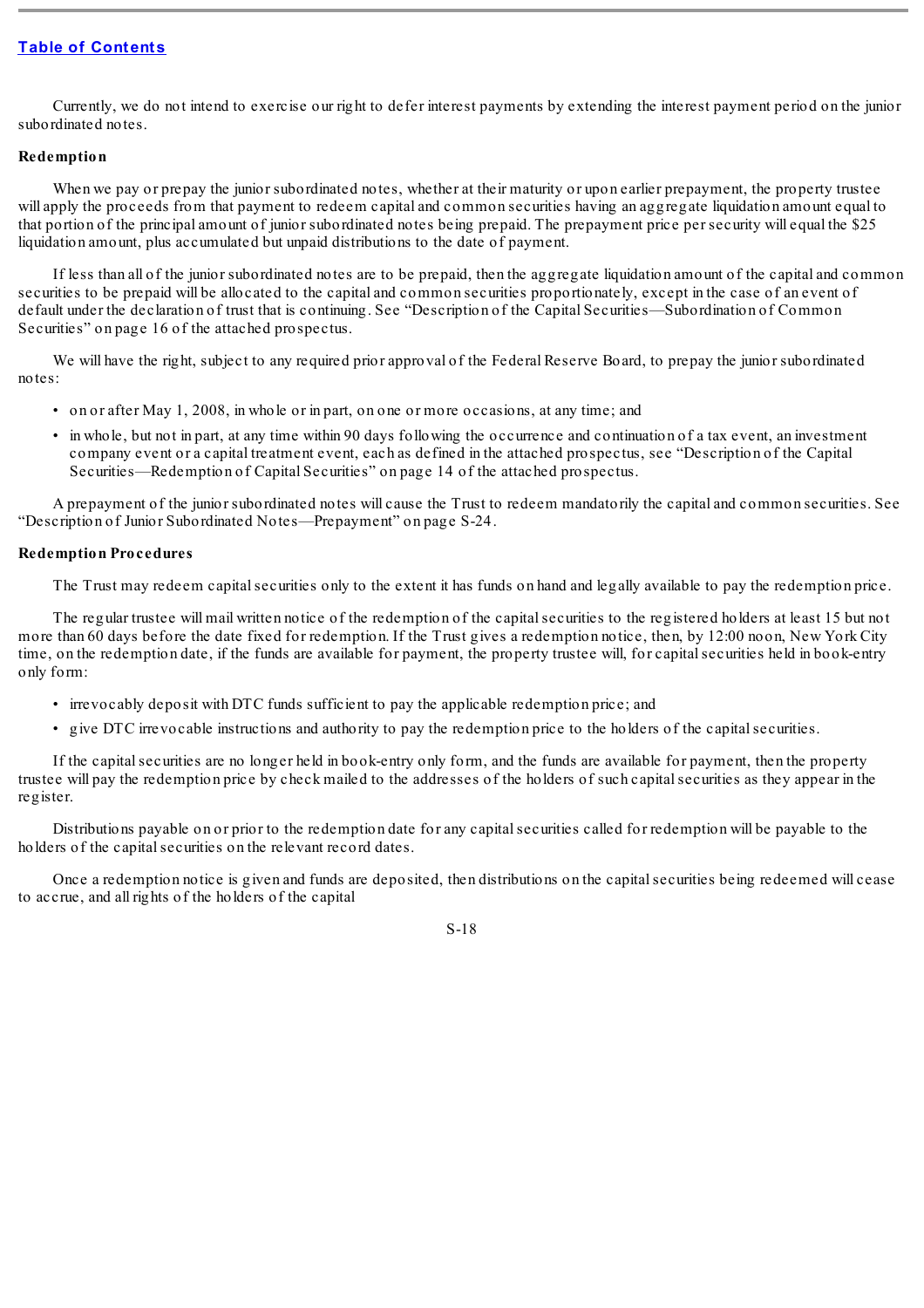securities being redeemed will cease, except the right to receive the redemption price, but without any interest for any delay in receiving it.

If any date fixed for redemption is not a business day, then payment of the redemption price will be made on the next day that is a business day, without any interest or other payment for the delay. However, if the next succeeding business day is in the next calendar year, the Trust will make payment on the immediately preceding business day.

If payment of the redemption price for the capitalsecurities called for redemption is improperly withheld or refused and not paid either by the Trust or by us under the guarantee, then distributions on those capitalsecurities will continue to accrue at the then applicable rate from the original redemption date to the actual payment date. In this case, the actual payment date will be the redemption date for purposes of calculating the redemption price.

We may at any time and from time to time, through a subsidiary or affiliate of ours, purchase outstanding capital securities by tender, in the open market or by private agreement.

If less than all the capital and common securities are redeemed, then the aggregate liquidation amount of the capital and common securities to be redeemed normally will be allocated to the common securities and to the capital securities proportionately. However, if an event of default under the declaration of trust has occurred and is continuing, holders of the capitalsecurities will be paid in full before any payments are made to holders of the common securities. See "Description of the Capital Securities—Subordination of Common Securities" on page 16 of the attached prospectus for a more complete discussion. The property trustee willselect the particular capitalsecurities to be redeemed on the pro rata basis we described above by any method the property trustee deems fair and appropriate or, if the capital securities are then held in book-entry form, in accordance with DTC's customary procedures.

# <span id="page-19-0"></span>**Liquidation Distribution Upon Dissolution**

We can at any time dissolve and liquidate the Trust. The amount payable on the capital and common securities in the event of any liquidation of the Trust is the liquidation amount of \$25 per security plus accrued and unpaid distributions, subject to certain exceptions, which may be paid in the form of a distribution of junior subordinated notes to the holders of the capital and common securities.

The declaration of trust states that the Trust will terminate on January 1, 2056 or will dissolve earlier:

- upon the bankruptcy of Bank of America;
- upon the filing of a certificate of dissolution or its equivalent with respect to Bank of America;
- upon the consent of the holders of at least a majority in aggregate liquidation amount of the capital and common securities voting together as a single class to dissolve the Trust;
- upon the revocation of the charter of Bank of America and the expiration of 90 days after the date of revocation without a reinstatement thereof;
- at the election of Bank of America at any time and upon the distribution of the junior subordinated notes held by the Trust to the holders of the capital and common securities;
- upon the entry of a decree of judicial dissolution of the holder of the common securities, Bank of America or the Trust; or
- upon the redemption of all of the Trust's capital and common securities.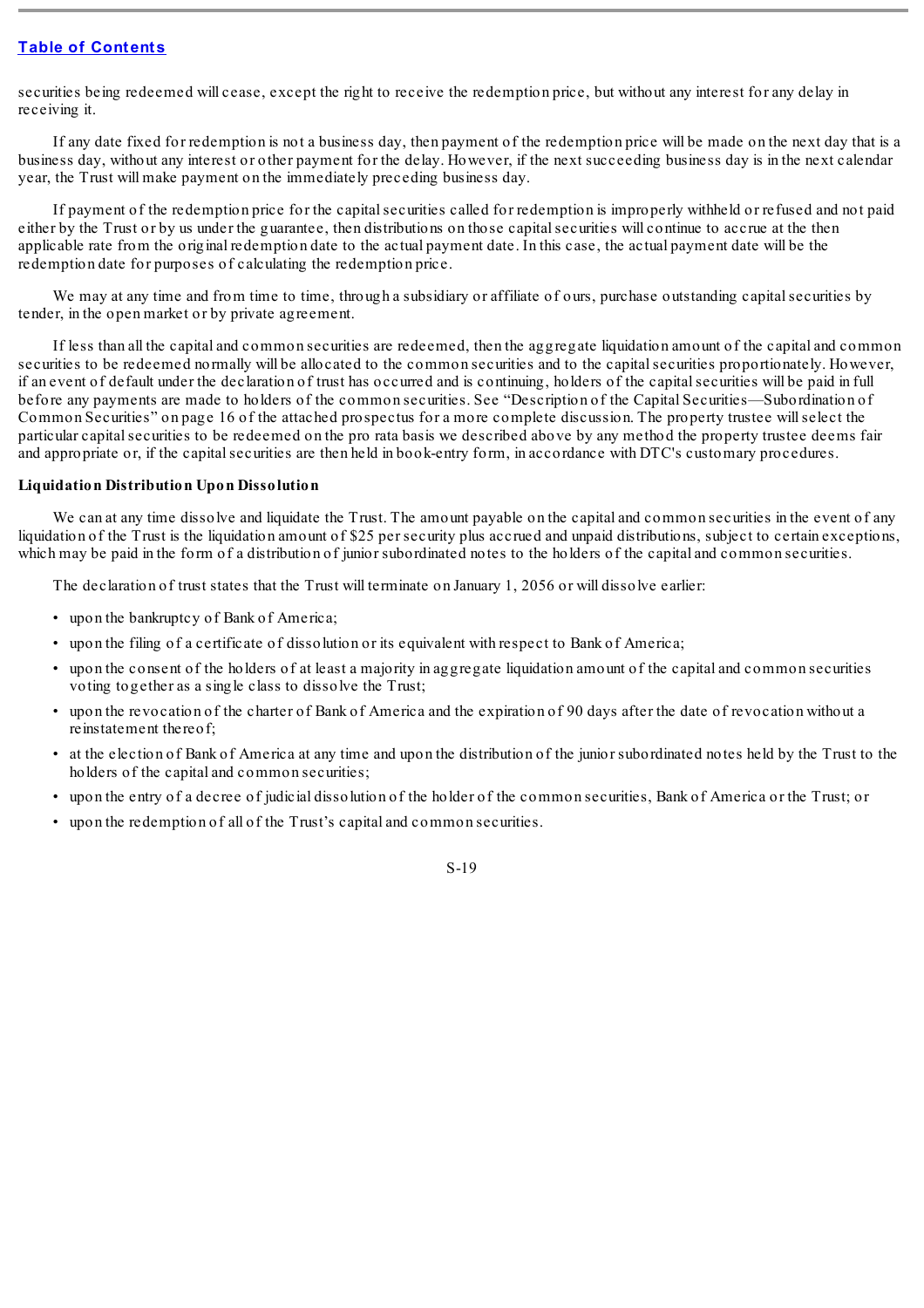If the Trust dissolves as described in the preceding paragraph, after the Trust pays all amounts owed to creditors, holders of the capital and common securities will be entitled to receive:

- junior subordinated notes having a principal amount equal to the liquidation amount of the capital and common securities of the holders; or
- a cash amount equal to the aggregate liquidation amount plus accrued and unpaid distributions to the date of payment.

The holders of the common securities will be entitled to receive distributions upon any liquidation on a proportionate basis with the holders of the capitalsecurities, except that if an event of default under the declaration of trust has occurred and is continuing, the Trust will pay the total amounts due on the capitalsecurities before making any distribution on the common securities. If the Trust cannot pay the full amount due on the capital and common securities because it has insufficient assets for payment, then the amounts the Trust owes on the capitalsecurities will be allocated proportionately. See "Description of the Capital Securities—Subordination of Common Securities" on page 16 of the attached prospectus for a more complete description.

After the distribution date of junior subordinated notes and dissolution of the Trust:

- the capital securities and the common securities will no longer be deemed to be outstanding;
- DTC or its nominee, as the record holder of capitalsecurities, will receive a registered global certificate or certificates representing the corresponding junior subordinated notes to be delivered upon such distribution; and
- any certificates representing capitalsecurities not held by DTC or its nominee will be deemed to represent the corresponding junior subordinated notes having an aggregate principal amount equal to the aggregate stated liquidation amount of those capital securities, with an interest rate of 5<sup>7</sup>/8%, and bearing accrued and unpaid interest in an amount equal to accrued and unpaid distributions on the capitalsecurities, untilsuch certificates are surrendered for transfer or reissuance.

## <span id="page-20-0"></span>**The Property Trustee**

We and certain of our affiliates from time to time have maintained deposit accounts and conducted other banking transactions with the property trustee and its affiliated entities in the ordinary course of business. We expect to continue those business transactions. The property trustee also serves as trustee for certain series of our outstanding indebtedness under other indentures.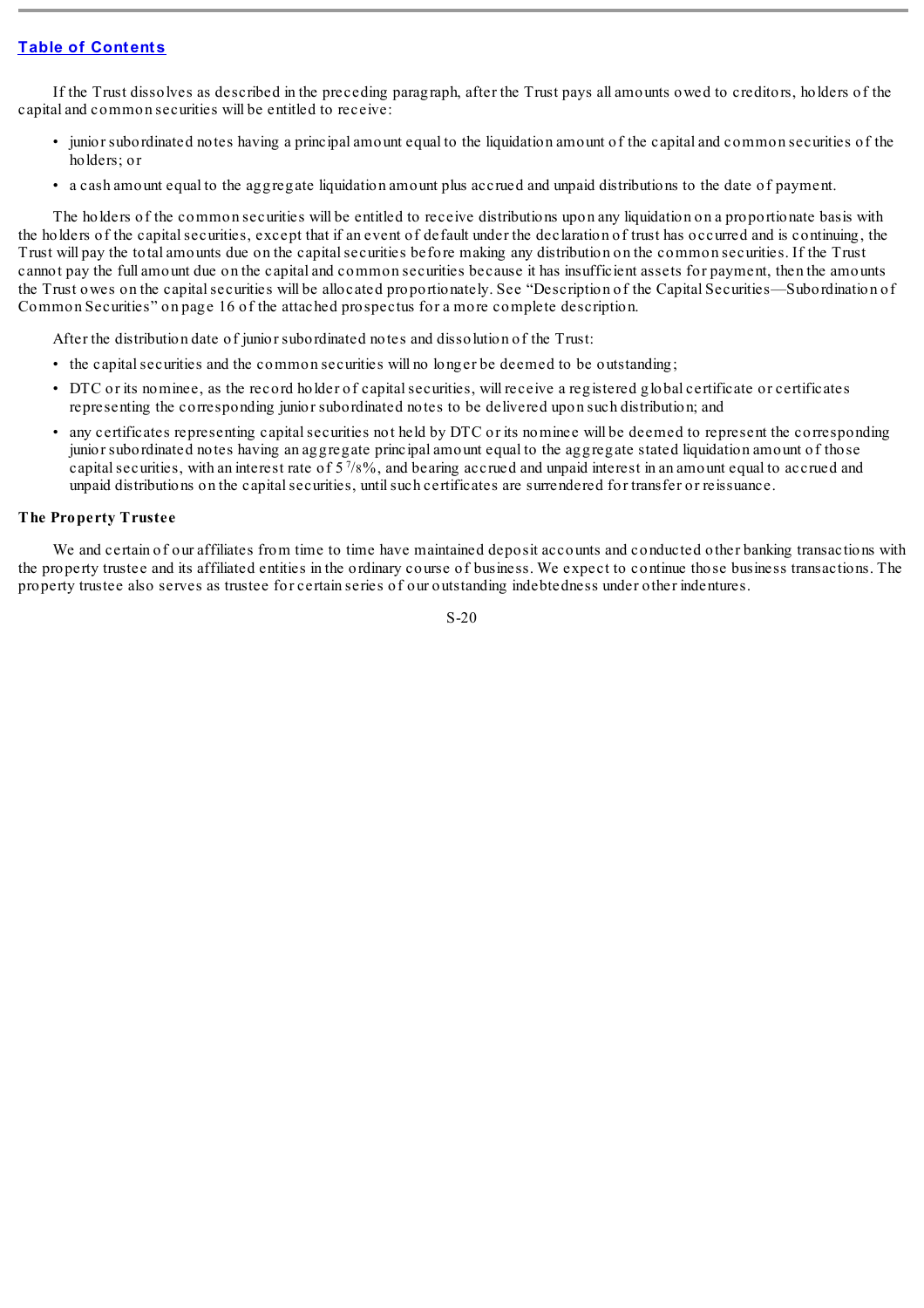# <span id="page-21-0"></span>**Form of Capital Securities**

The capitalsecurities will be issued in book-entry only form. This means that we will not issue actual certificates to each holder of capital securities. Instead, the capital securities will be in the form of one or more global certificates registered in the name of Cede  $\&$ Co., as nominee of DTC. In order to own a beneficial interest in a capitalsecurity, you must be an institution that has an account with DTC or have a direct or individual account with such an institution.

Capital securities will not be issued in certificated form unless:

- DTC notifies us that it is unwilling or unable to continue as depository or it otherwise ceases to be a qualified clearing agency and we do not appoint a successor depository; or
- the Trust, with our consent, makes a decision to permit capitalsecurities to be issued in certificated form.

Accordingly, you must rely on the procedures of DTC and its participants to exercise any rights under the capitalsecurities. So long as DTC or its nominee is the registered owner of a global certificate, DTC or its nominee will be considered the sole holder of the capitalsecurities represented by that global certificate for all purposes, including the payment of distributions and the delivery of notices. See "Description of the Capital Securities—Book-Entry Only Issuance—The Depository Trust Company" on page 22 of the attached prospectus for a detailed description of DTC and its procedures.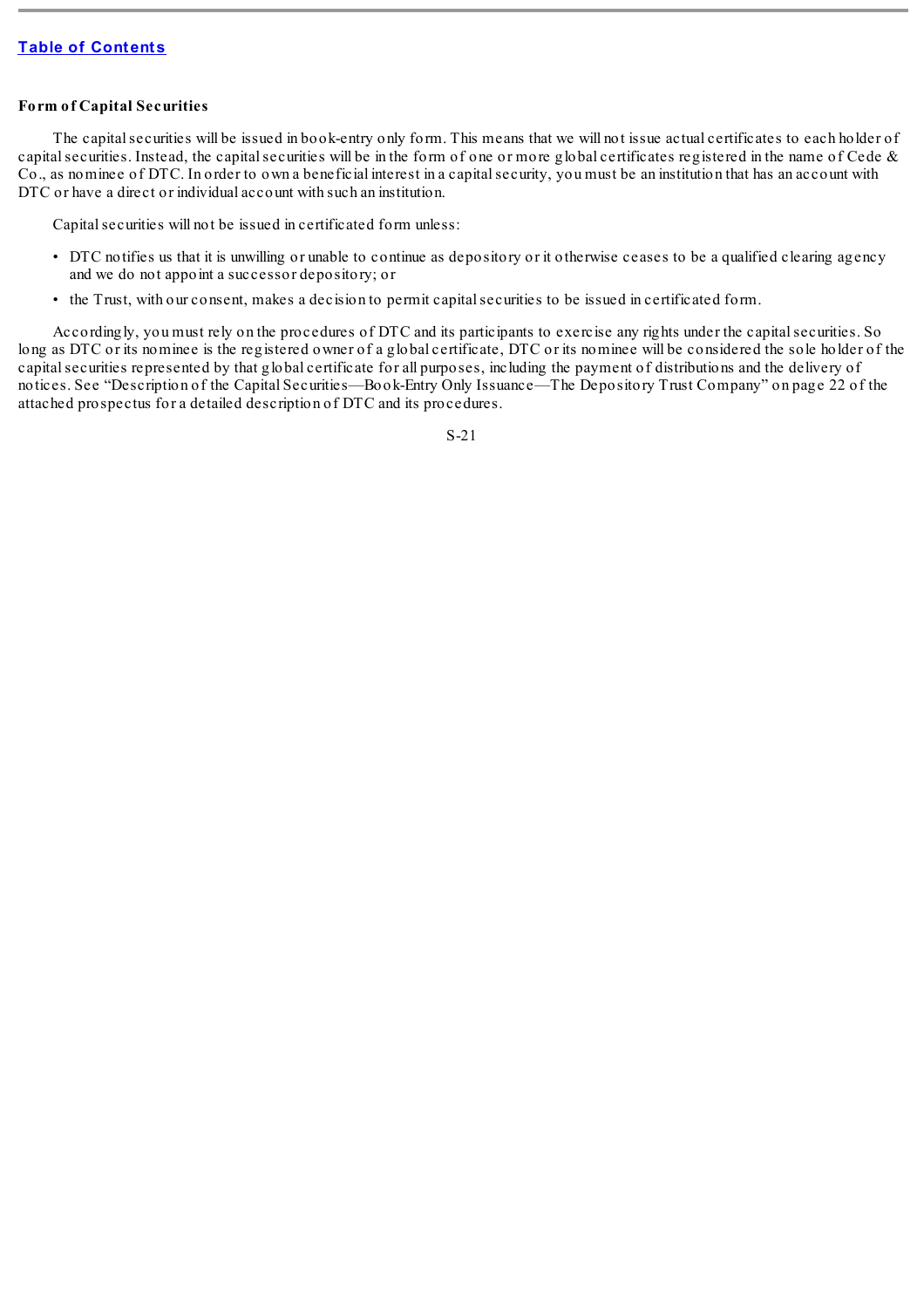#### **DESCRIPTION OF JUNIOR SUBORDINATED NOTES**

<span id="page-22-0"></span>The following, together with the description of junior subordinated notes under "Description of the Junior Subordinated Notes" on page 25 in the attached prospectus, describes the material terms of the junior subordinated notes. If the description of the junior subordinated notes in this prospectus supplement differs in any way from the description in the attached prospectus, you should rely on the description in this prospectus supplement. The terms of the junior subordinated notes are set forth in the junior subordinated indenture, dated as of November 1, 2001, between Bank of America and The Bank of New York, as indenture trustee and the fourth supplemental indenture to be dated April 30, 2003. You should also read the Trust Indenture Act which governs certain terms of the junior subordinated notes. The junior subordinated indenture is on file at the SEC as an exhibit to the registration statement pertaining to this prospectus supplement and the attached prospectus.

The junior subordinated notes will be issued to the property trustee of the Trust on behalf of the holders of the capital and common securities. Under circumstances involving the dissolution of the Trust, the Trust may distribute the junior subordinated notes to the holders of the capital and common securities in liquidation of the Trust. See "Description of Capital Securities—Liquidation Distribution Upon Dissolution" on page S-19. If the junior subordinated notes are distributed to the holders of capital securities, we will use our reasonable efforts to have the junior subordinated notes listed on the New York Stock Exchange or on any other exchange on which the capital securities are then listed.

#### <span id="page-22-1"></span>**General**

The junior subordinated notes will be unsecured, junior subordinated obligations of Bank of America in the principal amount of \$360,900,000 (\$412,500,000 if the over-allotment option is exercised in full). That amount represents the sum of the funds received by the Trust from:

- the sale of the capital securities offered by this prospectus supplement; and
- the amount of capital contributed by Bank of America to the Trust in exchange for the common securities.

The junior subordinated notes will rank junior to our Senior Obligations, as defined in the attached prospectus. For information on the subordination of the junior subordinated notes, see "Description of the Junior Subordinated Notes—Subordination" on page 26 of the attached prospectus.

The entire principal amount of the junior subordinated notes will be due and payable, with any accrued and unpaid interest thereon, on May 3, 2033. In certain circumstances, the junior subordinated notes may be repaid prior to maturity or the maturity date may be extended. There is no sinking fund for the junior subordinated notes.

We will not pay any additional interest on the junior subordinated notes to compensate any beneficial owner for any United States tax withheld from payments of principal or interest on the junior subordinated notes.

#### <span id="page-22-2"></span>**Interest**

The junior subordinated notes will bear interest at an annual rate of 5/8%, from, and including, April 30, 2003 until the principal becomes due and payable. Interest will be payable quarterly in arrears on February 1, May 1, August 1 and November 1 of each year, beginning August 1, 2003. Interest payments not paid when due will accrue additional interest, compounded quarterly, at the annual rate of 5<sup>7</sup>/8%, as permitted by applicable law. We will pay interest on the junior subordinated notes to the holders of record on the relevant record date. If the property trustee is the holder of the global note, the record date will be one business day before the relevant payment dates.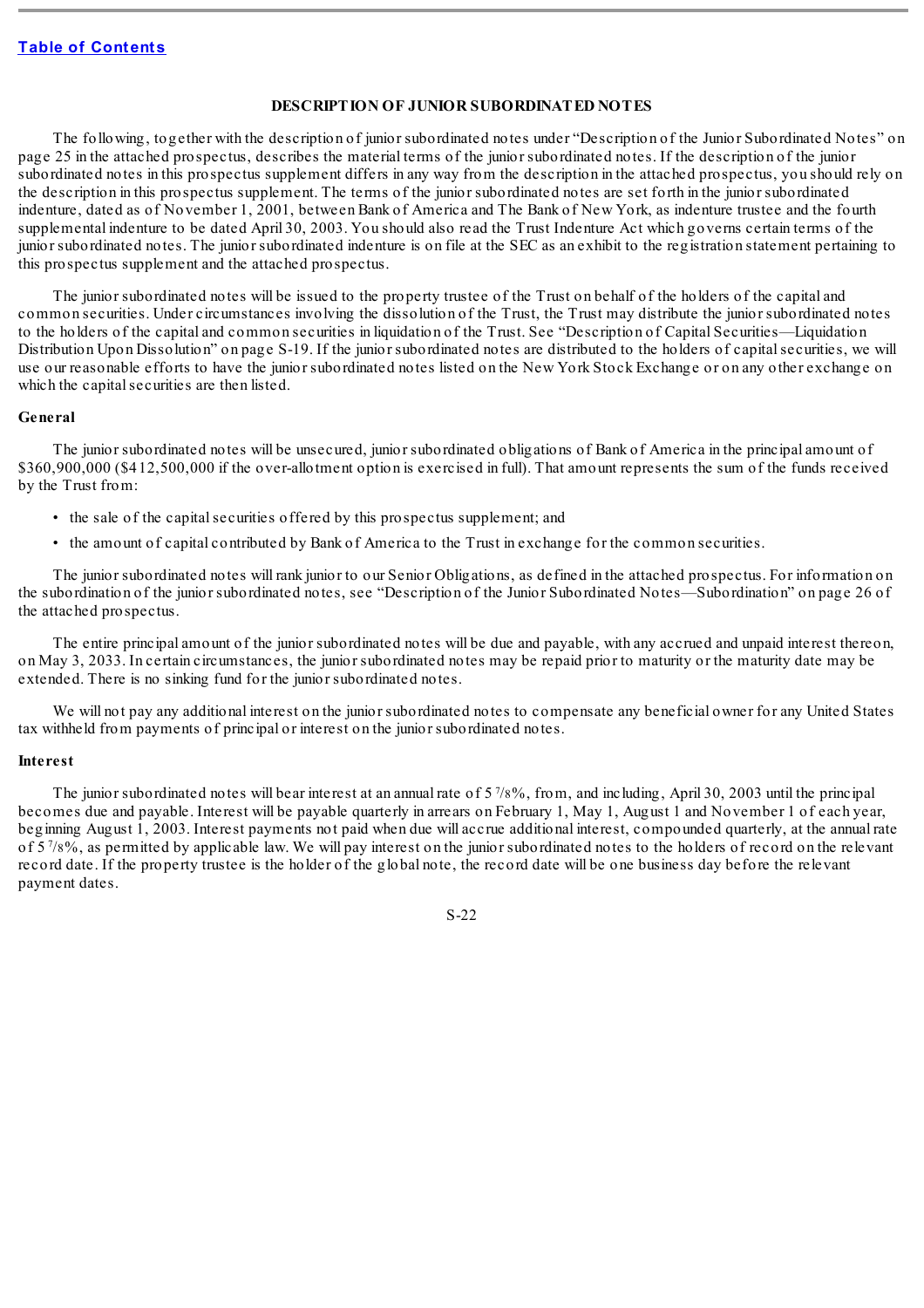The amount of interest payable for any period less than a full interest period will be computed on the basis of a 360-day year of twelve 30-day months and the actual days elapsed in a partial month in that period. The amount of interest payable for any full interest period will be computed by dividing the annual rate by four.

If any date on which interest is payable on the junior subordinated notes is not a business day, then payment of the interest payable on that date will be made on the next succeeding day that is a business day, without any interest or other payment in respect of the delay, with the same force and effect as if made on the date that payment was originally payable. However, if the next succeeding business day is in the next calendar year, payment will be made on the immediately preceding business day. Accrued interest that is not paid on the applicable interest payment date will bear additional interest at the rate per annum of 5%%, compounded quarterly, and computed on the basis of a 360-day year of twelve 30-day months and the actual number of days elapsed in a partial month in such period. The amount of additional interest payable for any full interest period will be computed by dividing the annual rate by four.

The term "interest" as used in this prospectus supplement and the attached prospectus includes quarterly interest payments, interest on quarterly interest payments not paid on the applicable interest payment date, compounded interest and additional interest, as applicable.

The interest payment provisions for the junior subordinated notes correspond to the distribution provisions for the capital securities. See "Description of Capital Securities—Payments" on page S-17.

#### <span id="page-23-0"></span>**Option to Extend Interest Payment Period**

We have the right, at any time and from time to time, to defer the payment of interest on the junior subordinated notes for a period of up to 20 consecutive quarters, but not beyond the maturity date of the junior subordinated notes. During a deferral period, interest will continue to accrue and you will be required to accrue interest income for United States federal income tax purposes. See "United States Federal Income Taxation—United States Holders—Interest Income and OID" on page 39 of the attached prospectus for further information on United States federal income taxation. On the interest payment date following the last day of any deferral period, we will pay all interest then accrued and unpaid, together with additional interest on the accrued and unpaid interest as permitted by law, compounded quarterly, at the annual rate of  $5\frac{7}{8}\%$ .

During a deferral period, we will be subject to restrictions with respect to payments related to our capital stock and our indebtedness that is equal or junior to the junior subordinated notes, as described on page 29 of the attached prospectus under "Description of the Junior Subordinated Notes—Certain Covenants of Bank of America."

We may extend a deferral period further prior to the end of that deferral period, so long as the period, as extended, does not exceed 20 consecutive quarters and does not extend beyond the maturity date of the junior subordinated notes. After the termination of any deferral period and the payment of all amounts due, we may begin a new deferral period, which must comply with the above requirements. Interest will not be payable during a deferral period, only at the end of the deferral period. We may prepay at any time all or any portion of the interest accrued during a deferral period.

If the junior subordinated notes are registered in the name of the property trustee, we will give the property trustee, the Delaware trustee and the regular trustees written notice of our election of a deferral period at least one business day before the earlier of:

• the next succeeding date on which distributions on the capitalsecurities are payable; and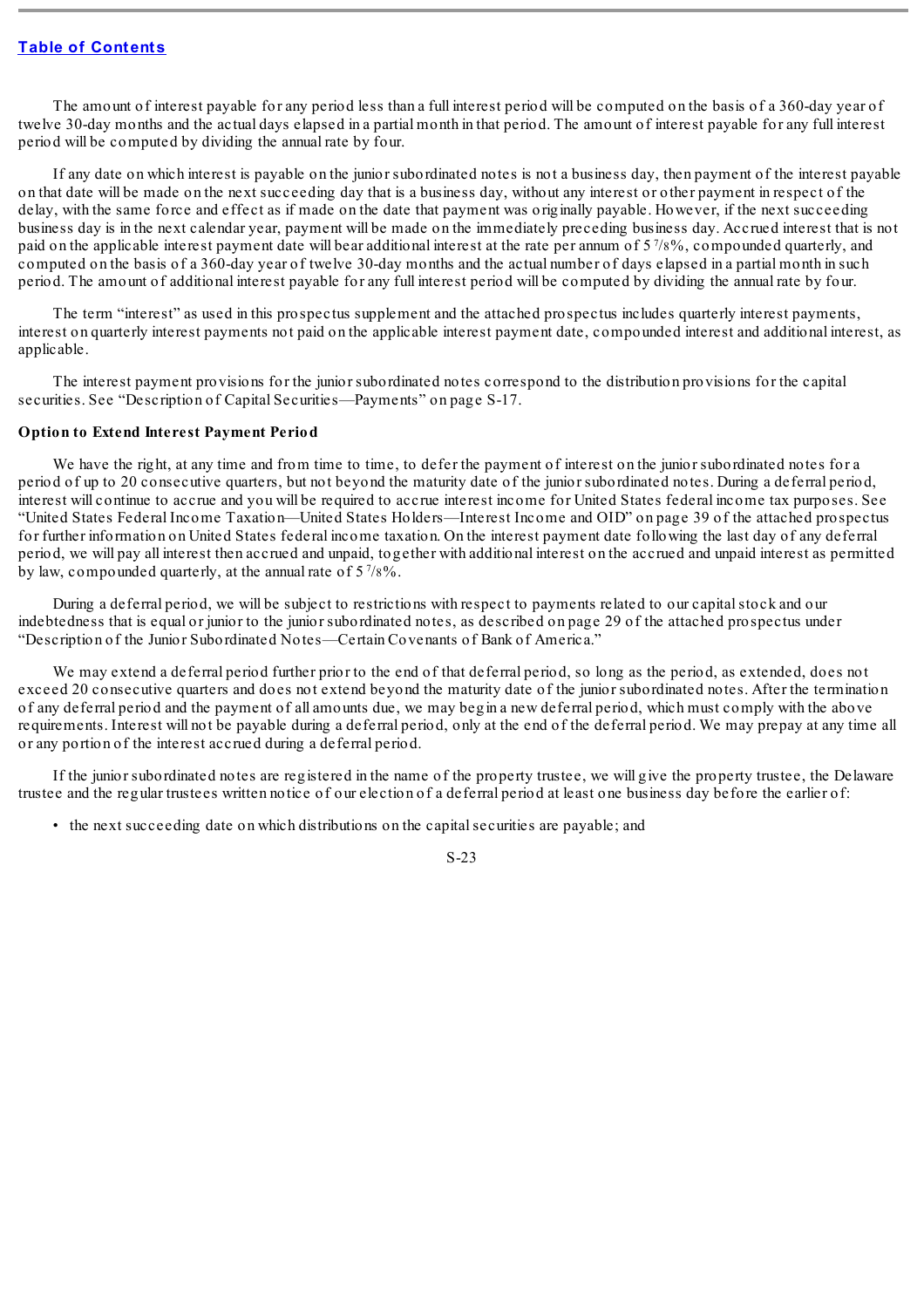• the date the Trust is required to give notice to the New York Stock Exchange or any other exchange on which the capital securities are listed or any other applicable self-regulatory organization of the record or payment date for the related distribution.

The property trustee will give notice of our election of a deferral period to the holders of the capitalsecurities.

If the junior subordinated notes are not registered in the name of the property trustee, we will give the holders of the junior subordinated notes and the indenture trustee written notice of our election of a deferral period at least 10 business days before the earlier of the next succeeding interest payment date or the date we are required to give notice of the record date or payment date of such interest payment to the New York Stock Exchange or any other exchange on which the junior subordinated notes or capital securities are listed or any other applicable self-regulatory organization or to the holders of the junior subordinated notes.

Currently, we do not intend to exercise our right to defer payments of interest by extending the interest payment period on the junior subordinated notes.

#### <span id="page-24-0"></span>**Prepayment**

We have the right, subject to any required prior approval from the Federal Reserve Board, to prepay the junior subordinated notes:

- on or after May 1, 2008, in whole or in part, on one or more occasions, at any time; or
- in whole, but not in part, at any time within 90 days following the occurrence and continuation of a tax event, an investment company event or a capital treatment event (the "90-day period"), as described under "Description of Capital Securities— Redemption" on page S-18.

In any case, the prepayment price will equal 100% of the principal amount prepaid, plus any accrued and unpaid interest, to the date of prepayment.

# <span id="page-24-1"></span>**Option to Extend Maturity Date**

We have the right to extend the maturity date of the junior subordinated notes to a date no later than May 3, 2052, so long as at the time we make this election and at the time the extension commences:

- no event of default under the junior subordinated notes has occurred and is continuing;
- the Trust is not in arrears on payments of distributions on the capital securities and no deferred distributions on the capital securities are accumulated; and
- the junior subordinated notes are, and after such extension will be, rated at least BBB- by Standard & Poor's Ratings Services, at least Baa3 by Moody's Investors Service, Inc. or at least the equivalent by any other nationally recognized statistical rating organization.

If we elect to extend the maturity date of the junior subordinated notes, we shall give notice to the indenture trustee, and the indenture trustee shall give notice of such extension to the holders of the junior subordinated notes no more than 90 and no less than 30 days prior to the effective date of such extension.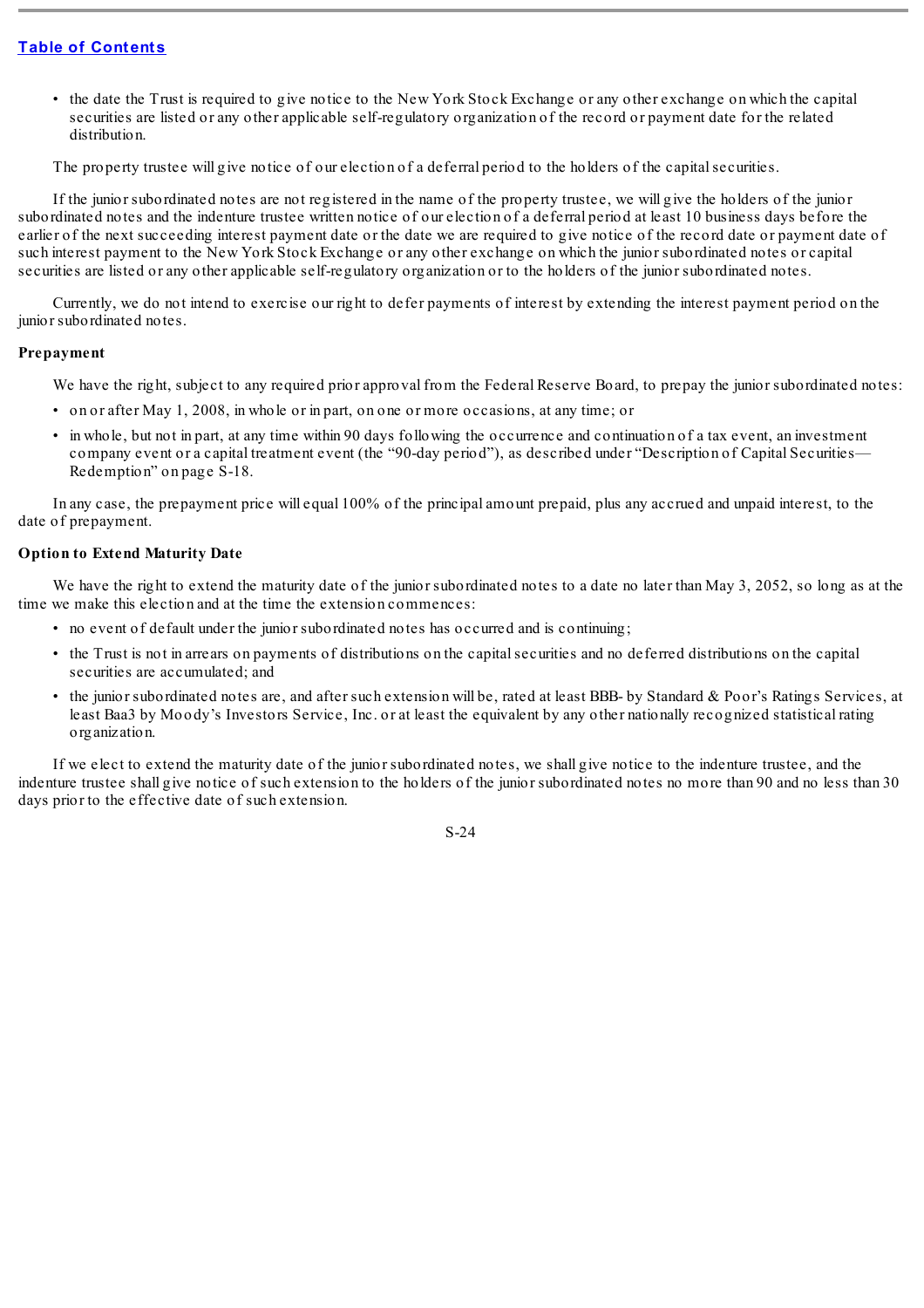#### <span id="page-25-0"></span>**Registration, Denomination and Transfer**

The junior subordinated notes will be registered in the name of the property trustee who will hold the junior subordinated notes in trust for the benefit of the holders of the capital and common securities.

The junior subordinated notes will be issued in denominations of \$25 and integral multiples of \$25.

If the junior subordinated notes are distributed to holders of capitalsecurities, we anticipate that DTC will act as securities depositary for the junior subordinated notes. For a description of DTC and the specific terms of the depositary arrangements, see "Description of the Capital Securities—Book-Entry Only Issuance—The Depository Trust Company" on page 22 of the attached prospectus.

## <span id="page-25-1"></span>**Modification of Indenture**

For a description of the provisions for modifying the junior subordinated indenture and the junior subordinated notes, see "Description of the Junior Subordinated Notes—Modification of Junior Subordinated Indenture" on page 31 of the attached prospectus.

# <span id="page-25-2"></span>**Events of Default and the Rights of Capital Securities Holders to Take Action Against Us**

See "Description of the Junior Subordinated Notes—Events of Default, Waiver and Notice" on page 30 of the attached prospectus for a description of:

- the events of default for the junior subordinated notes; and
- the actions that may be taken by the indenture trustee and the holders of junior subordinated notes, including the Trust, following an event of default.

If there is a payment failure, then a registered holder of capitalsecurities may bring a legal action against us directly for enforcement of payment to you of amounts owed on the junior subordinated notes (a "direct action"). We can set-off against payments then due under the junior subordinated notes any corresponding payments we make to holders of capitalsecurities in connection with a direct action.

The holders of the capitalsecurities will not be able to exercise directly any remedies available to the holders of the junior subordinated notes except under the circumstance we describe in the preceding paragraph.

# <span id="page-25-3"></span>**The Indenture Trustee**

We and certain of our affiliates have from time to time maintained deposit accounts and conducted other banking transactions with the indenture trustee and its affiliated entities in the ordinary course of business. We expect to continue these business transactions. The indenture trustee also serves as trustee for certain series of our outstanding indebtedness under other indentures.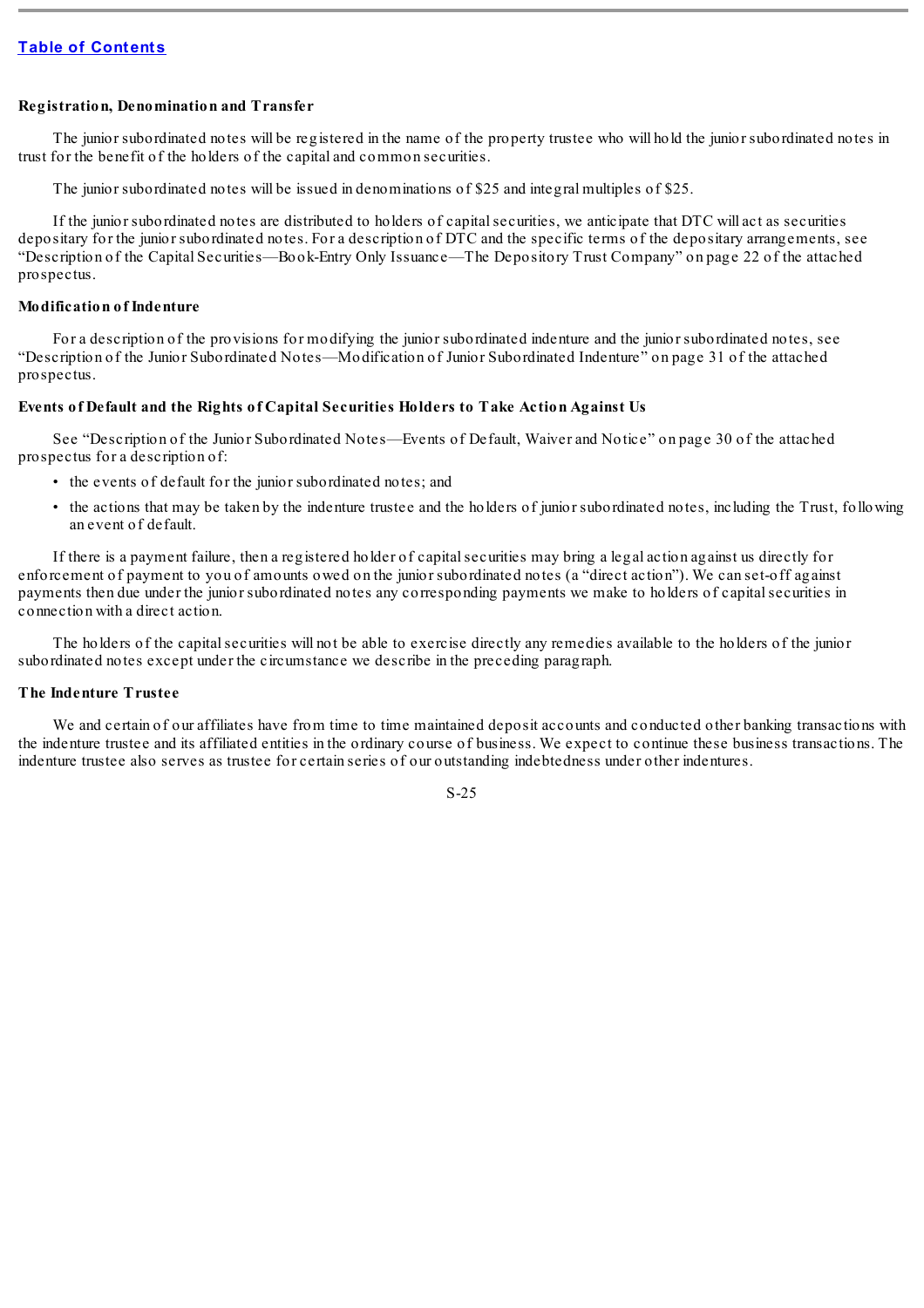## **DESCRIPTION OF GUARANTEE**

<span id="page-26-0"></span>The following, together with the "Description of Guarantee" on page 34 of the attached prospectus, describes the material terms of the guarantee. If the description of the guarantee in this prospectus supplement differs in any way from the description in the attached prospectus, you should rely on the description in this prospectus supplement. The terms of the guarantee are set forth in the guarantee, to be dated as of April 30, 2003, executed and delivered by Bank of America and The Bank of New York, as guarantee trustee, and the Trust Indenture Act. A form of guarantee is on file at the SEC as an exhibit to the registration statement pertaining to this prospectus supplement and the attached prospectus.

The following payments on the capital securities, which are referred to as "guarantee payments," if not fully paid by the Trust, will be paid by us under the guarantee, without duplication, on a junior subordinated basis:

- any accrued and unpaid distributions that are required to be paid on the capitalsecurities, to the extent the Trust has funds available for distributions;
- the redemption price, plus all accrued and unpaid distributions, relating to any capitalsecurities called for redemption by the Trust, to the extent the Trust has funds available for redemptions; and
- upon a voluntary or involuntary dissolution, winding-up or termination of the Trust, other than in connection with the distribution of junior subordinated notes held by the Trust to the holders of capitalsecurities, the lesser of:
	- the aggregate of the \$25 liquidation amount and all accrued and unpaid distributions on the capital securities to the date of payment, to the extent the Trust has funds available to make the payment; and
	- the amount of assets of the Trust remaining available for distribution to holders of the capitalsecurities in liquidation of the Trust.

Our obligation to make a guarantee payment may be satisfied by direct payment of the required amounts to the holders of capital securities or by causing the Trust to pay such amounts to such holders.

# <span id="page-26-1"></span>**RELATIONSHIP AMONG THE CAPITAL SECURITIES, THE JUNIOR SUBORDINATED NOTES AND THE GUARANTEE**

We will guarantee distribution, redemption and liquidation payments due on the capital securities to the extent the Trust has funds available for such payments, as described under "Description of Guarantee" above. No single document executed by us will provide for the full, irrevocable and unconditional guarantee of the capitalsecurities. It is only the combined operation of the guarantee, the declaration of trust and the junior subordinated indenture that has the effect of providing a full, irrevocable and unconditional guarantee on a junior subordinated basis of the Trust's obligations under the capital securities.

As long as we pay interest and other payments when due on the junior subordinated notes, those payments will be sufficient to cover distributions and redemption and liquidation payments due on the capitalsecurities, because:

• the aggregate principal amount of the junior subordinated notes will be equal to the sum of the aggregate liquidation amount of the capital and common securities;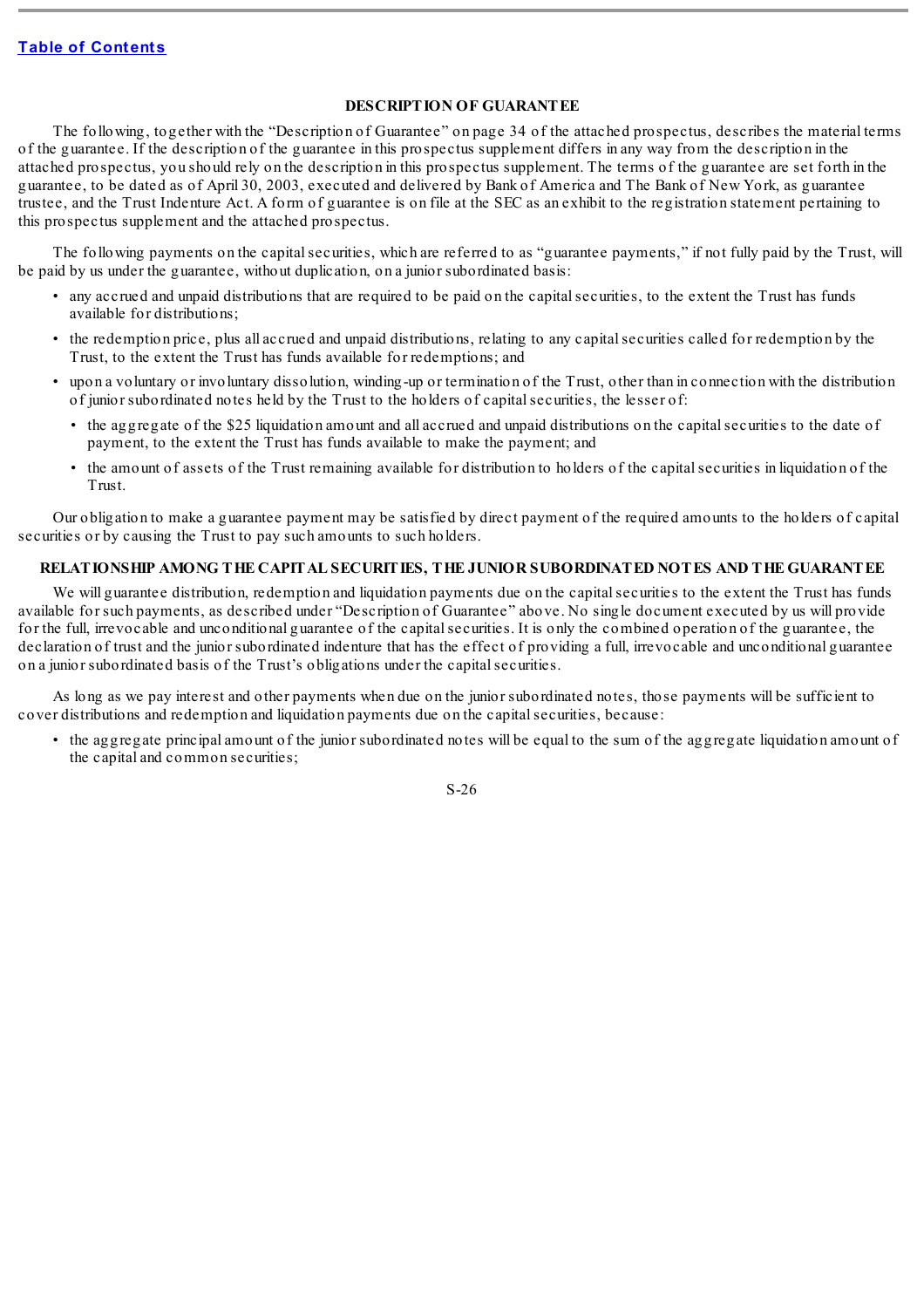- the interest rate and interest and other payment dates on the junior subordinated notes will be the same as the distribution rate and distribution and other payment dates for the capital securities;
- under the junior subordinated indenture, we will pay for any and all costs, expenses and liabilities of the Trust, except withholding taxes and the Trust's obligations to holders of the capital and common securities; and
- the declaration of trust provides that the Trust will not engage in any activity that is not consistent with the limited purposes of the Trust.

A default or event of default under any of our Senior Obligations would not necessarily constitute a default or event of default under the capitalsecurities. However, if certain events of bankruptcy, insolvency or reorganization occur, the junior subordinated indenture provides that no payments may be made on the junior subordinated notes until the Senior Obligations have been paid in full. See "Description of the Junior Subordinated Notes—Subordination" on page 26 of the attached prospectus.

## <span id="page-27-0"></span>**Rights Upon Dissolution**

The holders of the capitalsecurities will be entitled to receive, out of assets of the Trust, a cash distribution upon any voluntary or involuntary dissolution, winding-up or liquidation of the Trust that does not involve the distribution of the junior subordinated notes, after the Trust has paid the liabilities owed to its creditors as required by applicable law. See "Description of Capital Securities—Liquidation Distribution Upon Dissolution" on page S-19.

In the event of any voluntary or involuntary liquidation or bankruptcy of Bank of America, the Trust, as registered holder of the junior subordinated notes, would be a subordinated creditor of Bank of America, subordinated and junior in right of payment to all of our Senior Obligations, as defined in the attached prospectus, but entitled to receive payment in full of all amounts payable with respect to the junior subordinated notes before any of our common stockholders receive payments or distributions. Since we are the guarantor under the guarantee and have agreed to pay for all costs, expenses and liabilities of the Trust (other than withholding taxes and the Trust's obligations to the holders of the capital and common securities), the positions of a holder of the capitalsecurities and a holder of the junior subordinated notes relative to other creditors and to our stockholders in the event of liquidation or bankruptcy are expected to be substantially the same.

# **UNITED STATES FEDERAL INCOME TAXATION**

<span id="page-27-1"></span>For a brief description of the tax effects of an investment in the capitalsecurities, see "United States Federal Income Taxation" on page 38 of the attached prospectus. You should consult with your own tax advisor before investing in the capitalsecurities. An investment in the capital securities may not be appropriate for you.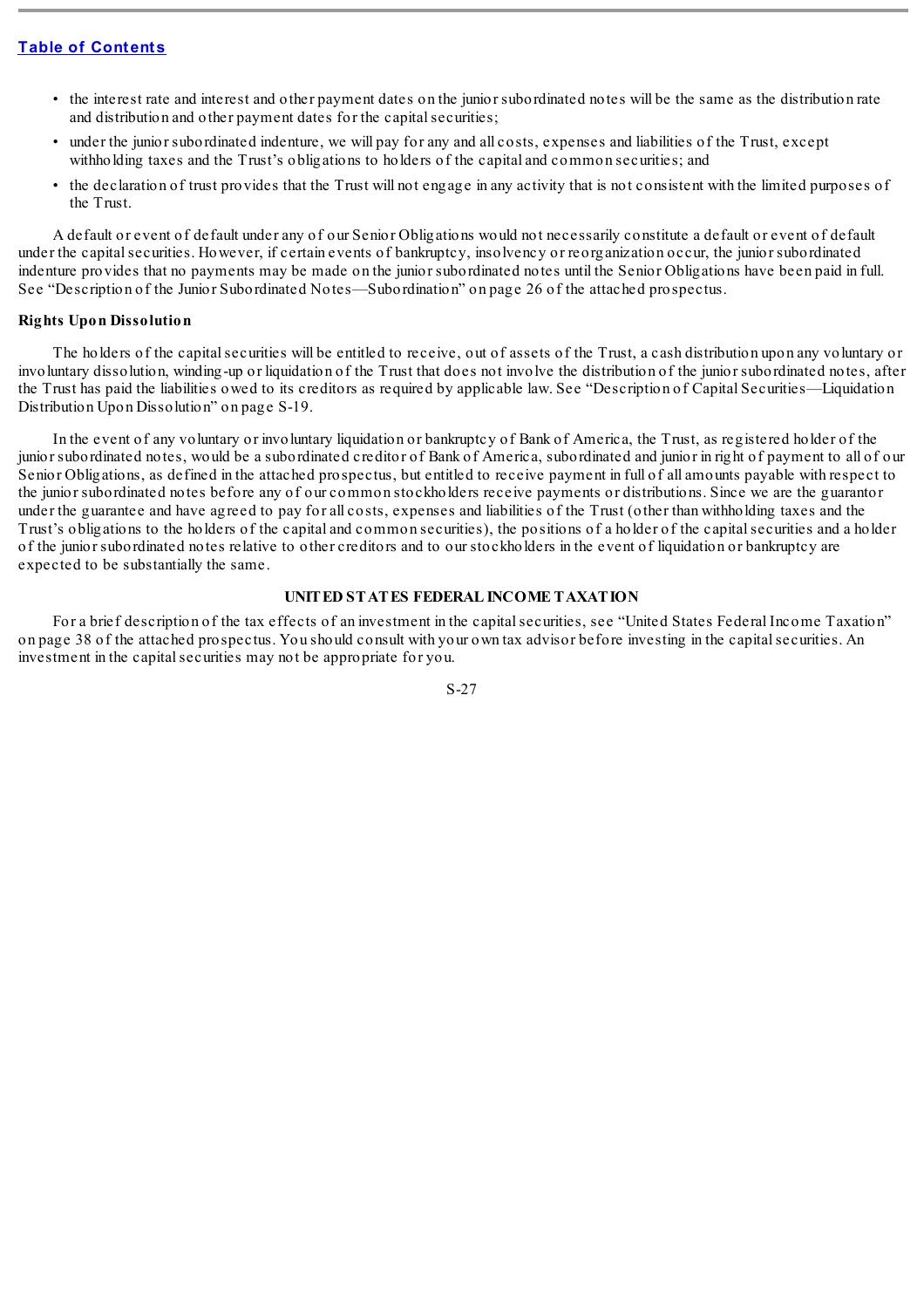#### **CERTAIN ERISA CONSIDERATIONS**

<span id="page-28-0"></span>A fiduciary of a pension plan or other employee benefit plan, including a governmental plan, an individual retirement account or a Keogh plan, proposing to invest in the capitalsecurities should consider this section carefully. This summary is based on provisions of the Employee Retirement Income Security Act of 1974, as amended ("ERISA") and the Internal Revenue Code of 1986, as amended (the "Code"), and does not purport to be complete and is qualified in its entirety by reference to ERISA and the Code. Future legislation, administrative regulations or rulings or court decisions could modify the requirements summarized herein. Any changes may be retroactive and thereby apply to transactions entered into prior to the date of their enactment or release.

The fiduciary investment considerations we summarize generally apply to private employee benefit plans, individual retirement accounts or plans subject to Section 4975 of the Code, but generally do not apply to employee benefit plans established and maintained by governmental units.

Before authorizing an investment in the capital securities, fiduciaries of employee benefit plans subject to ERISA ("ERISA Plans") should consider (1) the fiduciary standards under ERISA, (2) whether investment in the capital securities satisfies the prudence and diversification requirements of ERISA, and (3) whether such fiduciaries have authority to make the investment under the appropriate plan investment policies and governing instruments and under Title I of ERISA.

In determining whether an investment is prudent for purposes of ERISA, the fiduciaries of an ERISA Plan should consider all relevant facts and circumstances including, without limitation, whether the investment provides sufficient liquidity in light of the foreseeable needs of the ERISA Plan, and whether the investment is reasonably designed, as part of the ERISA Plan assets with respect to which the fiduciary has investment duties, to further the purposes of the ERISA Plan, taking into consideration (1) the risk of loss and the opportunity for gain (or other return) associated with the investment, (2) the ERISA Plan's portfolio composition with regards to diversification, and (3) the projected return of the ERISA Plan's total portfolio relative to the anticipated cash flow needs of the ERISA Plan. We make no representation with respect to whether an investment in the capitalsecurities would be a suitable investment for any ERISA Plan. It is the obligation of the fiduciaries of an ERISA Plan to consider whether an investment in the capitalsecurities by the ERISA Plan, when judged in light of the overall portfolio of the ERISA Plan, will meet the prudence, diversification and other applicable standards of ERISA.

In addition, ERISA and the Code prohibit certain transactions (referred to as "prohibited transactions") involving the assets of both ERISA Plans and individual retirement accounts or other plans not subject to ERISA but subject to Section 4975 of the Code ("Covered Plans"). Such assets are referred to as "plan assets", and persons who have certain specified relationships to the Covered Plans are "parties in interest" within the meaning of ERISA or "disqualified persons" within the meaning of the Code. If we, the Trust or any of our affiliates are considered a party in interest or disqualified person with respect to Covered Plans, then the investment in capital securities by the Covered Plans may give rise to a prohibited transaction. There are several ways by which Bank of America, the Trust or our affiliates may be considered a party in interest or a disqualified person with respect to Covered Plans. For example, if we provide banking or financial advisory services to Covered Plans, or act as a trustee or in a similar fiduciary role for Covered Plans assets, we may be considered a party in interest or a disqualified person with respect to that Covered Plan depending on whether the Covered Plan is an individual retirement account or another type of employee benefit plan.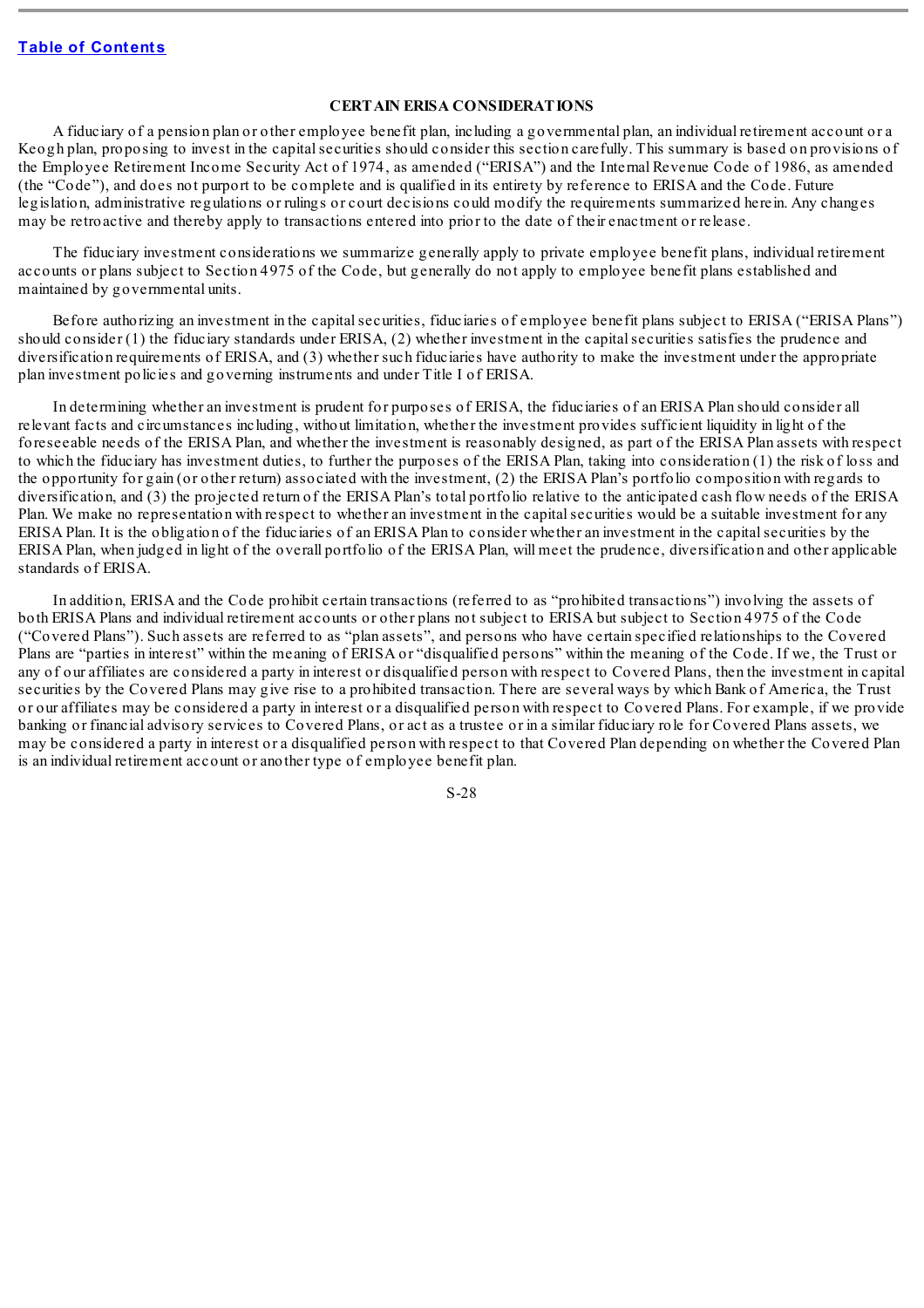Under regulations (the "Plan Assets Regulation") issued by the U.S. Department of Labor, the Trust assets would be deemed to be "plan assets" for purposes of ERISA and Section 4975 of the Code if a Covered Plan makes an "equity" investment in the Trust and no exception were applicable under the Plan Assets Regulation. An "equity interest" is defined under the Plan Assets Regulation as any interest in an entity other than an instrument (1) that is treated as indebtedness under applicable local law, (2) which has no substantial equity features, and (3) which specifically includes a beneficial interest in a trust.

If the Trust assets were deemed to be "plan assets," the persons providing services to the assets of the Trust may become parties in interest with respect to an investing Covered Plan and may be governed by the fiduciary responsibility provisions of Title I of ERISA and the prohibited transaction provisions of ERISA and Section 4975 of the Code with respect to transactions involving those assets.

In this regard, if anyone with discretionary responsibilities over the junior subordinated notes or the guarantee were affiliated with Bank of America, any discretionary actions undertaken by such person regarding those assets could be deemed to be a prohibited transaction under ERISA or the Code (e.g., the use of such fiduciary authority or responsibility in circumstances under which those persons have interests that may conflict with the interests of the investing Covered Plan and affect the exercise of such person's best judgment as fiduciaries).

Under an exception contained in the Plan Assets Regulation, the Trust assets would not be deemed to be "plan assets" of investing Covered Plans if the capitalsecurities are "publicly-offered securities", defined as securities that are:

- widely held, i.e., owned by more than 100 investors independent of the Trust and of each other;
- freely transferable; and
- sold to a Covered Plan as part of an offering pursuant to an effective registration statement under the Securities Act and then timely registered under Section 12(b) or 12(g) of the Securities Exchange Act.

While we expect that the capital securities will meet the criteria of "publicly-offered securities" above, no assurance can be given in this regard. The underwriters expect that the capital securities will be held by at least 100 independent investors at the conclusion of the offering and that the capital securities will be freely transferable. The capital securities will be sold as part of an offering under an effective registration statement under the Securities Act, and then are expected to be timely registered under the Securities Exchange Act. Nevertheless, because the capital securities may be "plan assets" for ERISA purposes, and to avoid certain prohibited transactions under ERISA and the Code that could result, each investing ERISA Plan, by its purchase of the capitalsecurities, will be deemed to have directed Bank of America to invest in the capital securities and to have consented to the appointment of the Trustee.

We will purchase and hold all of the common securities. Even if the assets of the Trust are not deemed to be "plan assets" of Covered Plans investing in the Trust, specified transactions involving the Trust could be deemed to constitute direct or indirect prohibited transactions under ERISA and Section 4975 of the Code regarding an investing Covered Plan.

For example, if we were a party in interest with respect to an investing Covered Plan, either directly or by reason of the activities of one or more of our affiliates, sale of the capitalsecurities by the Trust to the Covered Plan and/or extensions of credit between us and the Trust, as represented by the junior subordinated notes and the guarantee, would likely be prohibited by Section  $406(a)(1)$  of ERISA and Section 4975(c)(1) of the Code, unless exemptive relief were available under an applicable administrative exemption.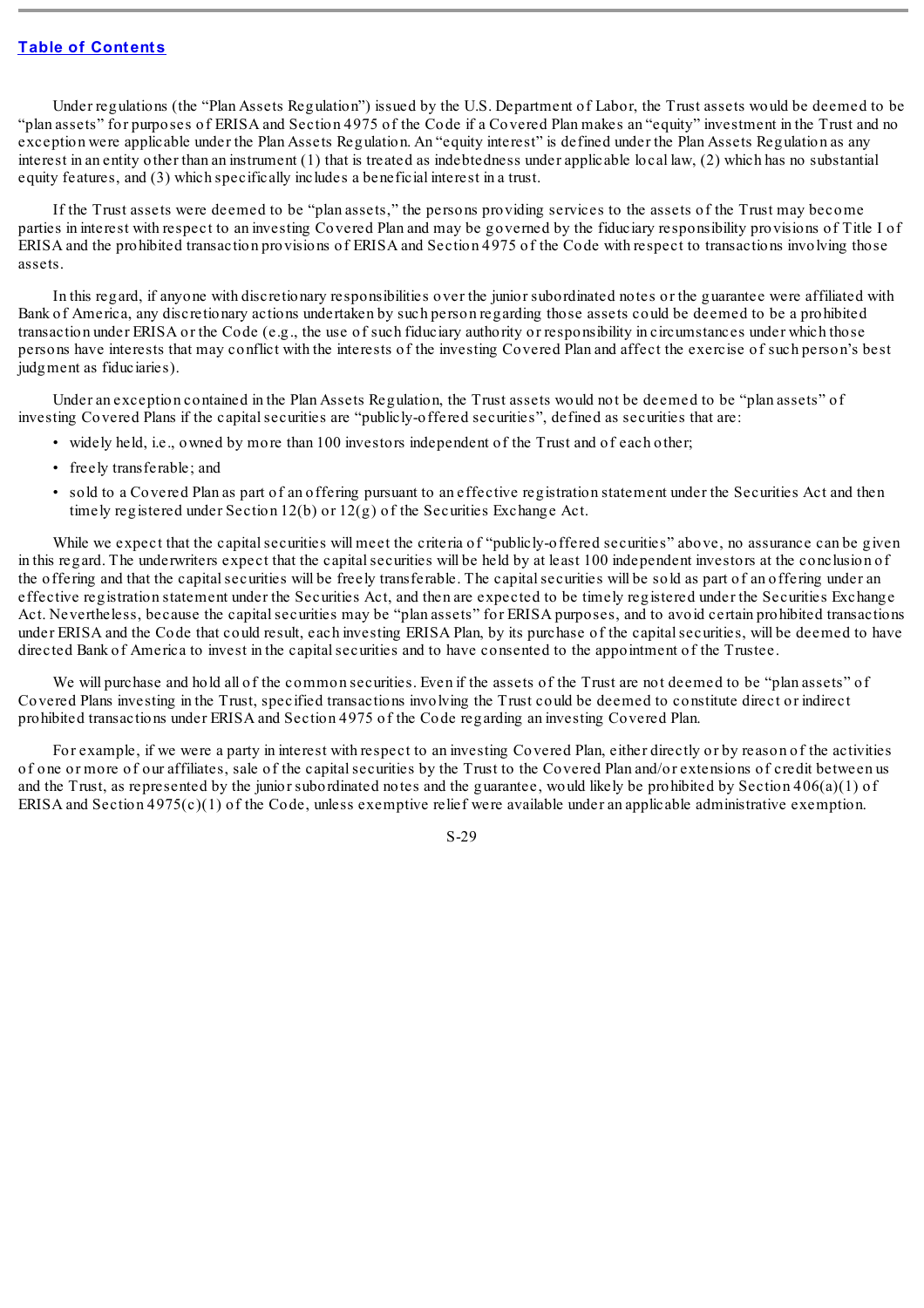The United States Department of Labor has issued five prohibited transaction class exemptions ("PTCEs") that may provide exemptive relief for direct or indirect prohibited transactions resulting from the purchase or holding of the capital securities. Those class exemptions are:

- PTCE 96–23, for specified transactions determined by in-house asset managers;
- PTCE 95–60, for specified transactions involving insurance company general accounts;
- PTCE 91–38, for specified transactions involving bank collective investment funds;
- PTCE 90–1, for specified transactions involving insurance company separate accounts; and
- PTCE 84–14, for specified transactions determined by independent qualified professional asset managers.

The capital securities may not be purchased or held by any Covered Plan, any entity whose underlying assets include "plan assets" by reason of any plan's investment in the entity (a "Plan Asset Entity") or any person investing "plan assets" of any Covered Plan if such transaction would cause a prohibited transaction, unless the purchaser or holder is eligible for the exemptive relief available under one or more of the class exemptions (or some other applicable exemption) or the requirements of United States Department of Labor regulation Section 2550.401c-1 regarding insurance company general accounts are satisfied such that the capitalsecurities held by the purchaser or holder do not constitute plan assets.

Any purchaser or holder of the capital securities or any interest in the capital securities will be deemed to have represented by its purchase and holding that it either:

- is not a Covered Plan or a Plan Asset Entity and is not purchasing such securities on behalf of or with "plan assets" of any Covered Plans;
- is eligible for the exemptive relief available under one or more of the class exemptions (or some other applicable exemption) with respect to such purchase or holding if a Covered Plan's acquisition of capital securities would otherwise cause a nonexempt prohibited transaction; or
- has satisfied the requirements of United States Department of Labor regulation Section 2550.401c-1 such that the capital securities held by the purchaser or holder do not constitute "plan assets."

Due to the complexity of these rules and the penalties that may be imposed upon persons involved in non-exempt prohibited transactions, it is particularly important that fiduciaries or other persons considering purchasing the capitalsecurities on behalf of or with "plan assets" of any Covered Plans consult with their counsel regarding the potential consequences if the assets of the Trust were deemed to be "plan assets" and the availability of exemptive relief under the class exemptions. This summary does not include all of the investment considerations relevant to Covered Plans and should not be construed as legal advice or a legal opinion. Prospective investors should consult with their own counsel on these matters.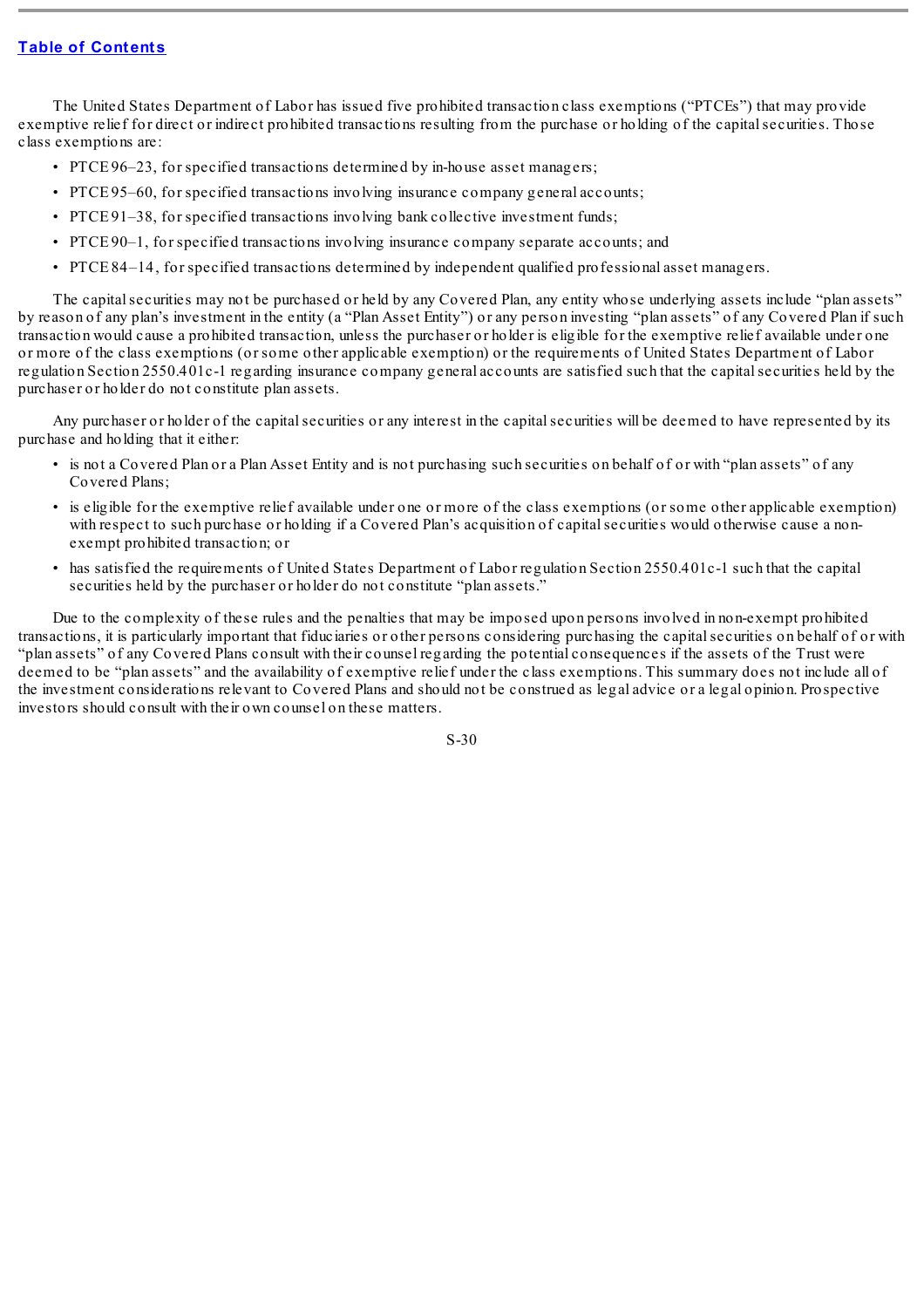## **UNDERWRITING**

<span id="page-31-0"></span>We and the Trust entered into an underwriting agreement dated April 23, 2003 with the underwriters named below. In the underwriting agreement, the Trust agreed to sell to each of the underwriters and each of the underwriters agreed to purchase from the Trust the respective number of capital securities shown opposite its name at the public offering price on the cover page of this prospectus supplement.

| Unde rwrite r                         | Number of Capital Securities |
|---------------------------------------|------------------------------|
|                                       |                              |
| Banc of America Securities LLC        | 1,800,000                    |
| Incapital LLC                         | 1,000,000                    |
| A. G. Edwards & Sons, Inc.            | 1,400,000                    |
| Bear, Stearns & Co., Inc.             | 1,400,000                    |
| Goldman, Sachs & Co.                  | 1,400,000                    |
| Lehman Brothers Inc.                  | 1,400,000                    |
| Morgan Stanley $& Co. Inco$ roughlend | 1,400,000                    |
| Prudential Securities Incorporated    | 1,400,000                    |
| <b>UBS</b> Warburg LLC                | 1,400,000                    |
| Wachovia Securities, Inc.             | 1,400,000                    |
|                                       |                              |
| Total                                 | 14.000.000                   |

The obligations of the underwriters under the underwriting agreement, including their agreement to purchase the capital securities from the Trust, are several and not joint. These obligations also are subject to the satisfaction of conditions described in the underwriting agreement. The underwriters have to purchase all of the capitalsecurities if any of them are purchased. In the event of a default by any underwriter, the underwriting agreement provides that, in certain circumstances, non-defaulting underwriters may increase

their purchase commitments or the underwriting agreement may be terminated.

The underwriters initially propose to offer the capitalsecurities, in part, directly to the public at the public offering price set forth on the cover page of this prospectus supplement. Because the proceeds from the sale of the capitalsecurities will be used to purchase our junior subordinated notes, the underwriting agreement provides that we will pay to the underwriters as compensation for their services a commission of \$0.7875 per capital security, or \$11,025,000 in the aggregate. Our offering expenses, not including underwriting commissions, are estimated to be \$280,000. The underwriters may sell the capitalsecurities to certain dealers at a price that represents a concession not in excess of \$0.50 per capitalsecurity. Any underwriter may allow, and dealers may reallow, a concession not in excess of \$0.50 per capitalsecurity to certain other dealers. After the initial offering of the capitalsecurities, the offering price and these concessions may change.

The Trust has granted an option to the underwriters, exercisable once during the 30-day period after the date of this prospectus supplement, to purchase up to 2,000,000 additional capital securities to cover over-allotments, if any, at the public offering price set forth on the cover page of this prospectus supplement plus any accrued distributions. If this option is exercised, the Trust will use the proceeds from the sale to purchase, and we will issue to the Trust, a corresponding amount of junior subordinated notes. If the underwriters exercise this option in whole or in part, we will pay underwriting commissions of \$0.7875 per additional capitalsecurity so purchased.

Prior to this offering, there has been no public market for the capital securities. The capital securities have been approved for listing on the New York Stock Exchange, subject to notice of issuance. We expect trading of the capitalsecurities on the New York Stock Exchange to commence within 30 days after the original issue date. We do not currently intend to list the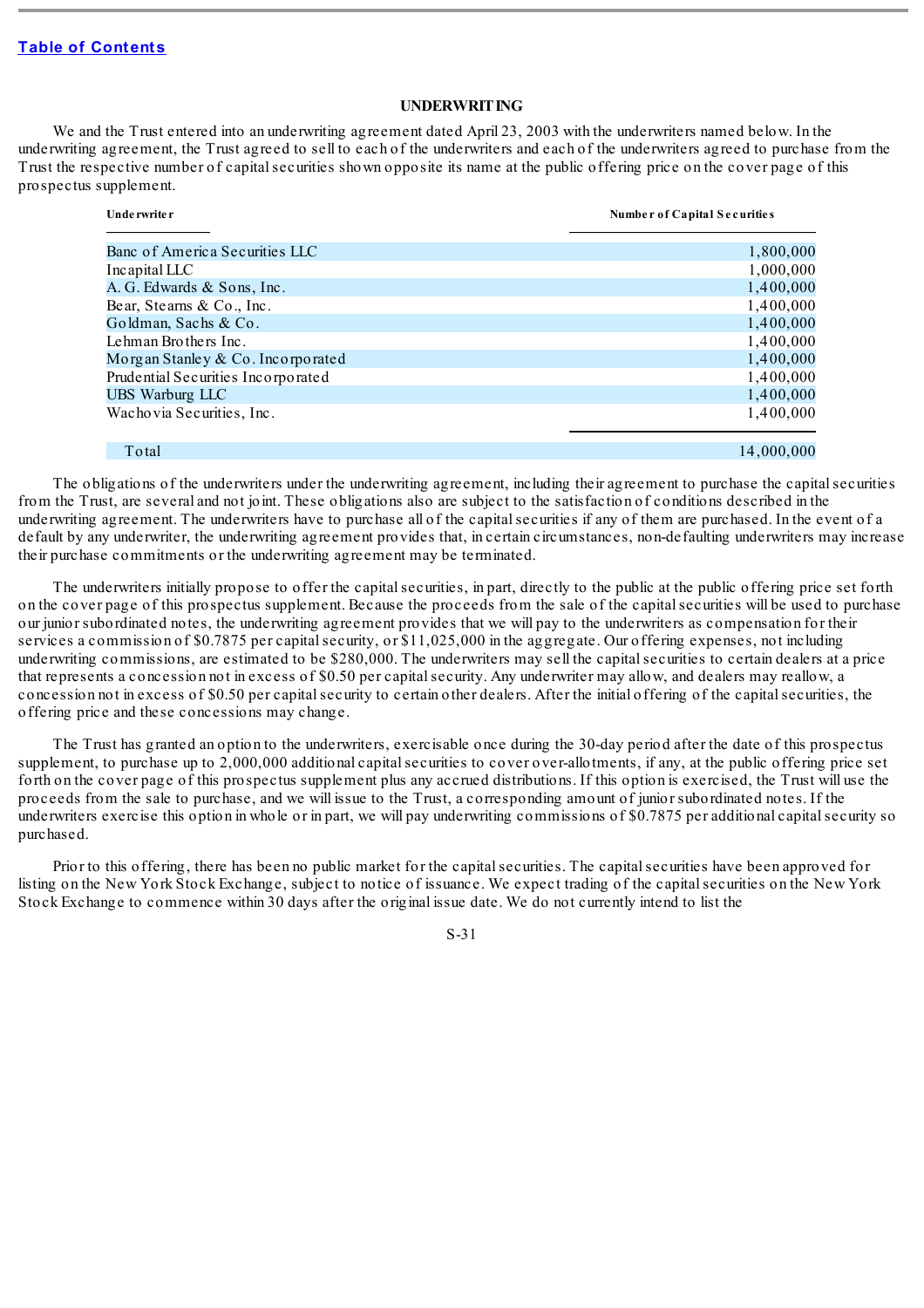capitalsecurities on any other securities exchange. To meet one of the listing requirements for the New York Stock Exchange, the underwriters will undertake to sell capitalsecurities to a minimum of 400 beneficial holders. The underwriters have advised the Trust that they presently intend to make a market in the capitalsecurities prior to the commencement of trading on the New York Stock Exchange. However, the underwriters are not obligated to do so and may discontinue making a market in the capitalsecurities at any time without notice. There is no assurance that there will be a secondary market for the capital securities.

In connection with the offering of the capital securities, the underwriters may engage in over-allotment, stabilizing transactions, and syndicate covering transactions in accordance with Regulation M under the Securities Exchange Act. Over-allotment involves sales in excess of the offering size, which creates a short position for the underwriters. Syndicate covering transactions involve purchases of the capitalsecurities in the open market after the distribution has been completed in order to cover short positions. In addition, the underwriting syndicate may reclaim selling concessions allowed to an underwriter or a dealer for distributing the capitalsecurities in the offering if the syndicate repurchases previously distributed capitalsecurities in transactions to cover syndicate short positions, in stabilization transactions or otherwise. These activities may cause the price of the capitalsecurities to be higher than it would otherwise be. Those activities, if commenced, may be discontinued at any time.

We expect that delivery of the capital securities will be made against payment therefor on or about April 30, 2003, which is the fifth business day following the date of this prospectus supplement. Under Rule 15c6-1 of the Securities Exchange Act, trades in the secondary market generally are required to settle in three business days, unless the parties to any such trade expressly agree otherwise. Accordingly, purchasers who wish to trade the capitalsecurities on the date hereof or the next succeeding business day will be required, by virtue of the fact that the capital securities initially will settle in T+5, to specify an alternative settlement cycle at the time of any such trade to prevent a failed settlement and should consult their own advisor in connection with such election.

Pursuant to the underwriting agreement, Bank of America and the Trust have agreed to indemnify the underwriters and certain other persons against certain liabilities, including liabilities under the Securities Act.

Banc of America Securities LLC is a broker-dealer and one of our subsidiaries. Through one of our subsidiaries we own a significant equity interest in the parent of Incapital LLC who also is a broker-dealer. Each entity is an affiliate of Bank of America and the Trust. Following the initial distribution of capital securities, our affiliates, including Banc of America Securities LLC and Incapital LLC, may buy and sell the capitalsecurities in secondary market transactions as part of their business as broker-dealers. Any sale will be at negotiated prices relating to prevailing prices at the time of sale. This prospectus supplement and attached prospectus may be used by one or more of our affiliates in connection with offers and sales related to secondary market transactions in the capitalsecurities to the extent permitted by applicable law. Our affiliates may act as principal or agent in such transactions.

Each of the underwriters or their affiliates provides or has provided investment or commercial banking services to Bank of America from time to time in the ordinary course of business.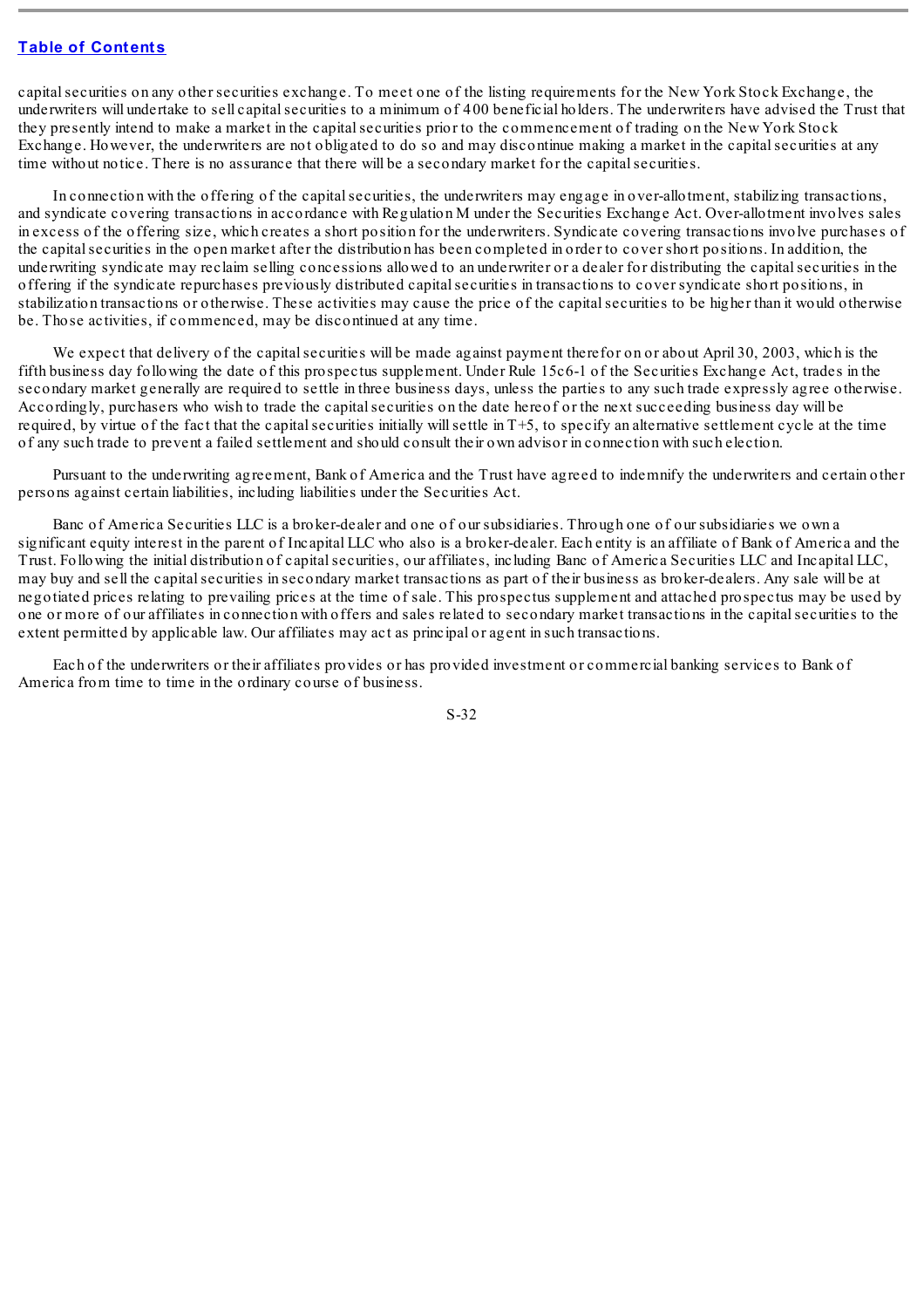# **LEGAL MATTERS**

<span id="page-33-0"></span>Certain matters of Delaware law relating to the validity of the capitalsecurities will be passed upon on behalf of BAC Capital Trust IV by Richards, Layton & Finger, P.A., special Delaware counsel to BAC Capital Trust IV. The validity of the junior subordinated notes and the guarantees and certain matters relating thereto will be passed upon for Bank of America by Helms Mulliss & Wicker, PLLC and for the underwriters by Morrison & Foerster LLP. Certain United States federal income tax matters will be passed upon for Bank of America and BAC Capital Trust IV by Morrison & Foerster LLP, special tax counsel to Bank of America and BAC Capital Trust IV. Helms Mulliss & Wicker, PLLC and Morrison & Foerster LLP will rely on the opinion of Richards, Layton & Finger, P.A. as to matters of Delaware law. As of the date of this prospectus supplement, certain members of Helms Mulliss & Wicker, PLLC beneficially owned less than one-tenth of 1% of our outstanding shares of common stock.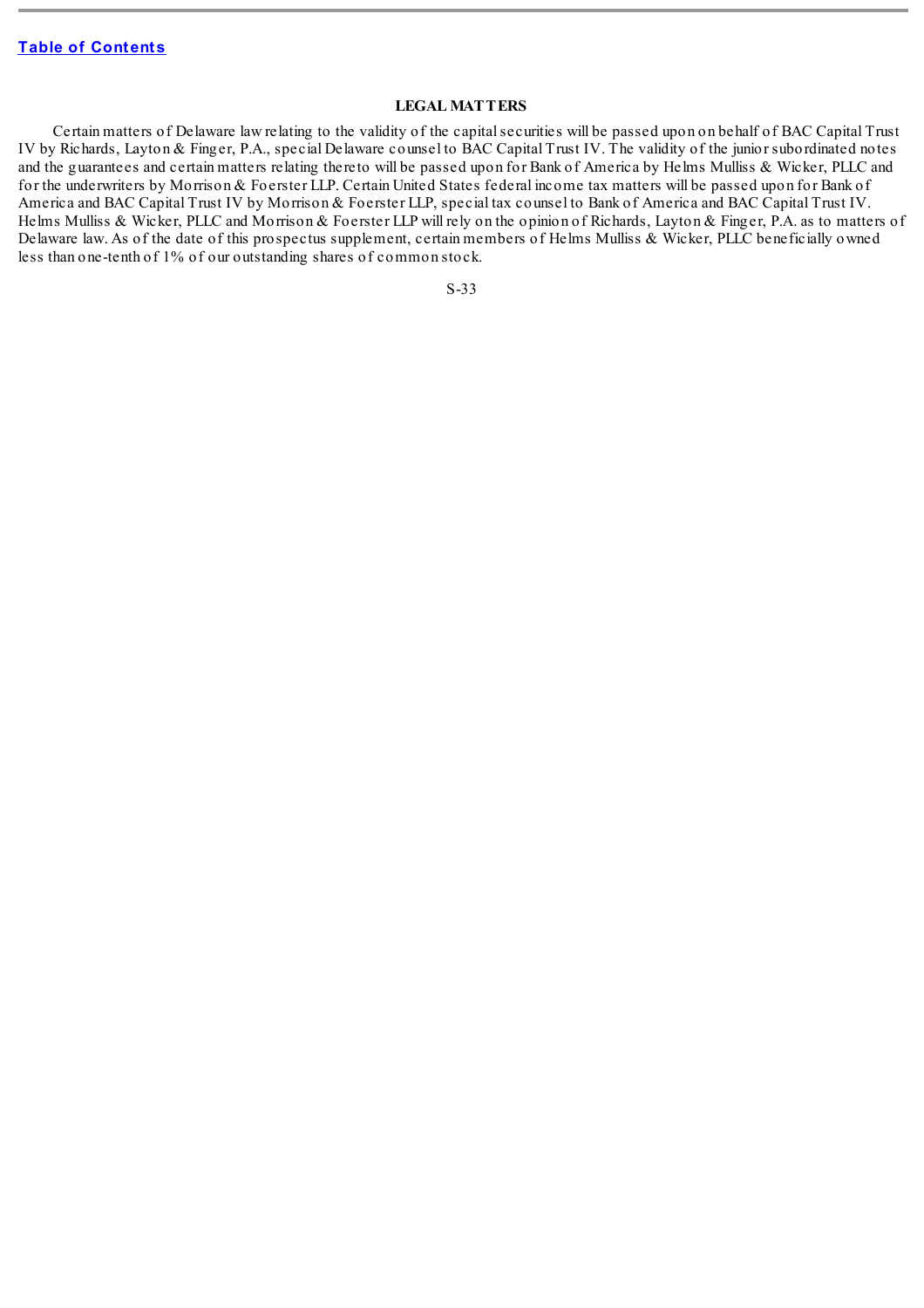

**Junior Subordinated Notes**

**BAC Capital Trust IV BAC Capital Trust V BAC Capital Trust VI BAC Capital Trust VII** **Capital Securities guaranteed as set forth herein by Bank of America Corporation**

This prospectus describes the Bank of America Corporation junior subordinated notes and the BAC Capital Trust IV, BAC Capital Trust V, BAC Capital Trust VI and BAC Capital Trust VII capitalsecurities.

From time to time, each Trust may:

- sell capital securities representing undivided preferred beneficial interests in the Trust to the public;
- sell common securities representing undivided common beneficial interests in the Trust to Bank of America Corporation;
- use the proceeds from these sales to buy an equal principal amount of junior subordinated notes of Bank of America Corporation; and
- regularly distribute the cash payments it receives on the junior subordinated notes it owns to the holders of its capital and common securities.

Bank of America Corporation will issue its junior subordinated notes to the Trusts. These notes may be distributed to holders of capital or common securities upon dissolution of a Trust. Bank of America Corporation will guarantee payments by each Trust due on the capital securities to the extent described in this prospectus.

The specific terms of the notes and the capitalsecurities, including the interest and distribution rates and the liquidation amount, will be provided in an accompanying prospectus supplement. You should read this prospectus and the applicable prospectus supplement carefully before you invest. This prospectus may be used to offer and sellsecurities only if accompanied by the prospectus supplement for those securities.

Our notes are unsecured. Our notes and the capital securities are not savings accounts, deposits or other obligations of a bank, are not guaranteed by Bank of America, N.A. or any other bank, are not insured by the Federal Deposit Insurance Corporation or any other *governmental agency and involve investment risks, including possible loss of principal.*

Neither the Securities and Exchange Commission, nor any state securities commission has approved or disapproved of the notes or the capital securities or passed on the adequacy or accuracy of this prospectus. Any representation to the contrary is a criminal offense.

The date of this Prospectus is April 15, 2003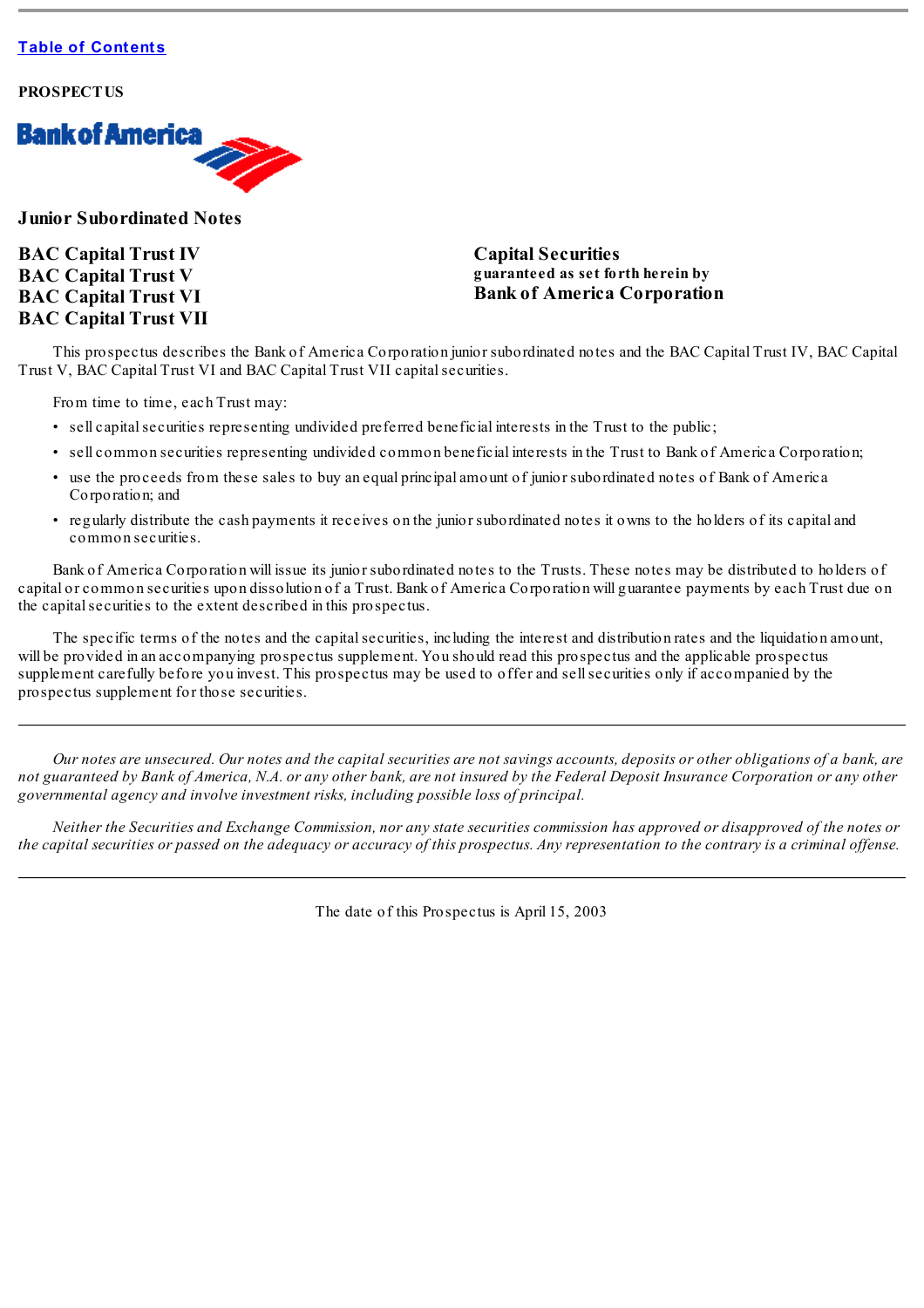## **ABOUT THIS PROSPECTUS**

<span id="page-35-0"></span>This prospectus is part of a registration statement that Bank of America Corporation and BAC Capital Trust IV, BAC Capital Trust V, BAC Capital Trust VI and BAC Capital Trust VII filed with the Securities Exchange Commission using a "shelf" registration or continuous offering process. Under this shelf process, from time to time, a Trust may sell capitalsecurities representing undivided preferred beneficial interests in the Trust to the public and common securities representing undivided common beneficial interests in the Trust to us, in one or more offerings. In turn, the Trust will invest the proceeds from those sales in our junior subordinated notes.

This prospectus provides you with a general description of the securities that the Trusts and we may offer. Each time a Trust sells securities, we will provide you with a prospectus supplement that will contain specific information about the terms of the securities being offered by the Trust and by us in that offering. The prospectus supplement will include a discussion of any risk factors or other special considerations applicable to those securities. The prospectus supplement also may add, update or change information contained in this prospectus. If there is any inconsistency between the information in this prospectus and the prospectus supplement, you should rely on the information in the prospectus supplement. You should read both this prospectus and the applicable prospectus supplement together with the additional information that is incorporated by reference in this prospectus. That additional information is described below under the heading "Where You Can Find More Information."

You should rely only on the information provided in this prospectus and in the prospectus supplement, including the information incorporated by reference. Neither we, nor the Trusts, nor any underwriters or agents, have authorized anyone to provide you with different information. Neither we nor the Trusts are offering the securities in any jurisdiction where the offer is not permitted.

Unless otherwise indicated or unless the context requires otherwise, all references in this prospectus to "Bank of America," "we," "us" or "our," or similar references, mean Bank of America Corporation.

## **WHERE YOU CAN FIND MORE INFORMATION**

<span id="page-35-1"></span>We and the Trusts have filed a registration statement on Form S-3 with the SEC covering the securities to be offered and sold using this prospectus. You should refer to this registration statement and its exhibits for additional information about Bank of America and the Trusts. This prospectus summarizes material provisions of contracts and other documents that we refer you to. Because the prospectus may not contain all of the information that you may find important, you should review the full text of these documents, which we have included as exhibits to the registration statement.

We also file annual, quarterly and special reports, proxy statements and other information with the SEC. Our SEC filings are available to the public over the Internet at the SEC's web site at http://www.sec.gov. You also may read and copy any document that we file with the SEC at the Public Reference Room of the SEC at 450 Fifth Street, N.W., Washington, D.C. 20549. You may obtain information on the operation of the Public Reference Room by calling the SEC at 1-800-SEC-0330. You also can inspect reports and other information we file at the offices of The New York Stock Exchange, Inc., 20 Broad Street, New York, New York 10005.

Information about Bank of America is also available on its web site at www.bankofamerica.com. This web site is not a part of this prospectus.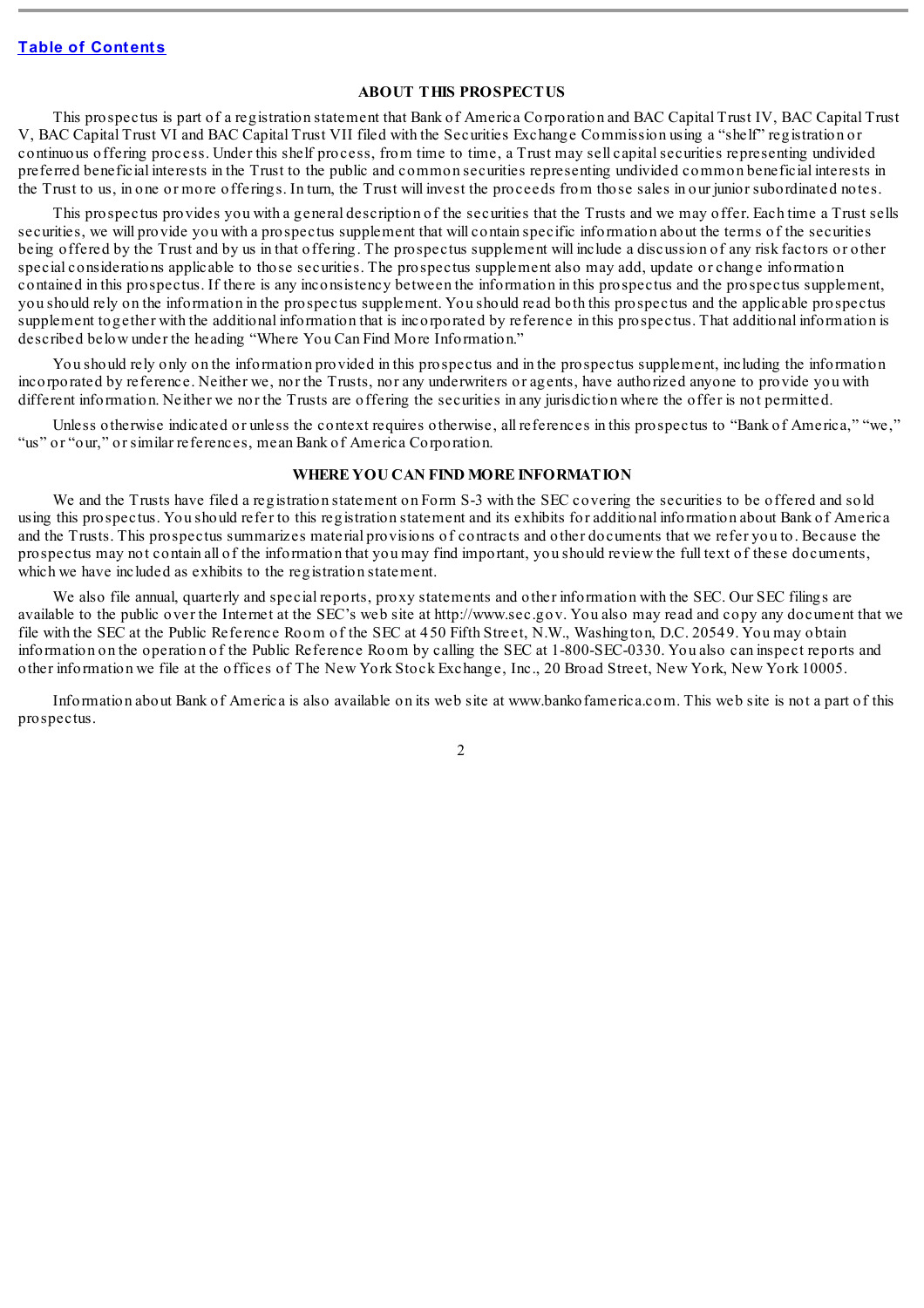The SEC allows us to incorporate by reference in this prospectus the information we file with it. This means that:

- incorporated documents are considered part of this prospectus;
- we can disclose important information to you by referring you to those documents; and
- information that we file with the SEC will automatically update and supersede this incorporated information and the information contained in this prospectus.

We incorporate by reference the documents listed below that we have previously filed with the SEC under the Securities Exchange Act of 1934:

- our annual report on Form 10-K for the year ended December 31, 2002;
- our current reports on Form 8-K dated January 15, 2003, January 16, 2003, February 20, 2003, March 4, 2003, March 26, 2003 and April 14, 2003 (other than, with respect to these reports, information that is deemed not to have been filed in accordance with SEC rules); and

We also incorporate by reference each of the following documents that we will file with the SEC after the date of this prospectus (other than, with respect to these documents, information that is deemed not to have been filed in accordance with SEC rules) until this offering is completed:

- reports filed under Sections 13(a) and (c) of the Securities Exchange Act;
- definitive proxy or information statements filed under Section 14 of the Securities Exchange Act in connection with any subsequent stockholders' meetings; and
- any reports filed under Section 15(d) of the Securities Exchange Act.

You should assume that the information appearing in this prospectus is accurate as of the date of this prospectus only. Our business, financial position and results of operations may have changed since that date.

You may request a copy of any filings referred to above (excluding exhibits), at no cost, by contacting us at the following address:

> Bank of America Corporation Corporate Treasury Division NC1-007-23-01 100 North Tryon Street Charlotte, North Carolina 28255 (704) 386-5972

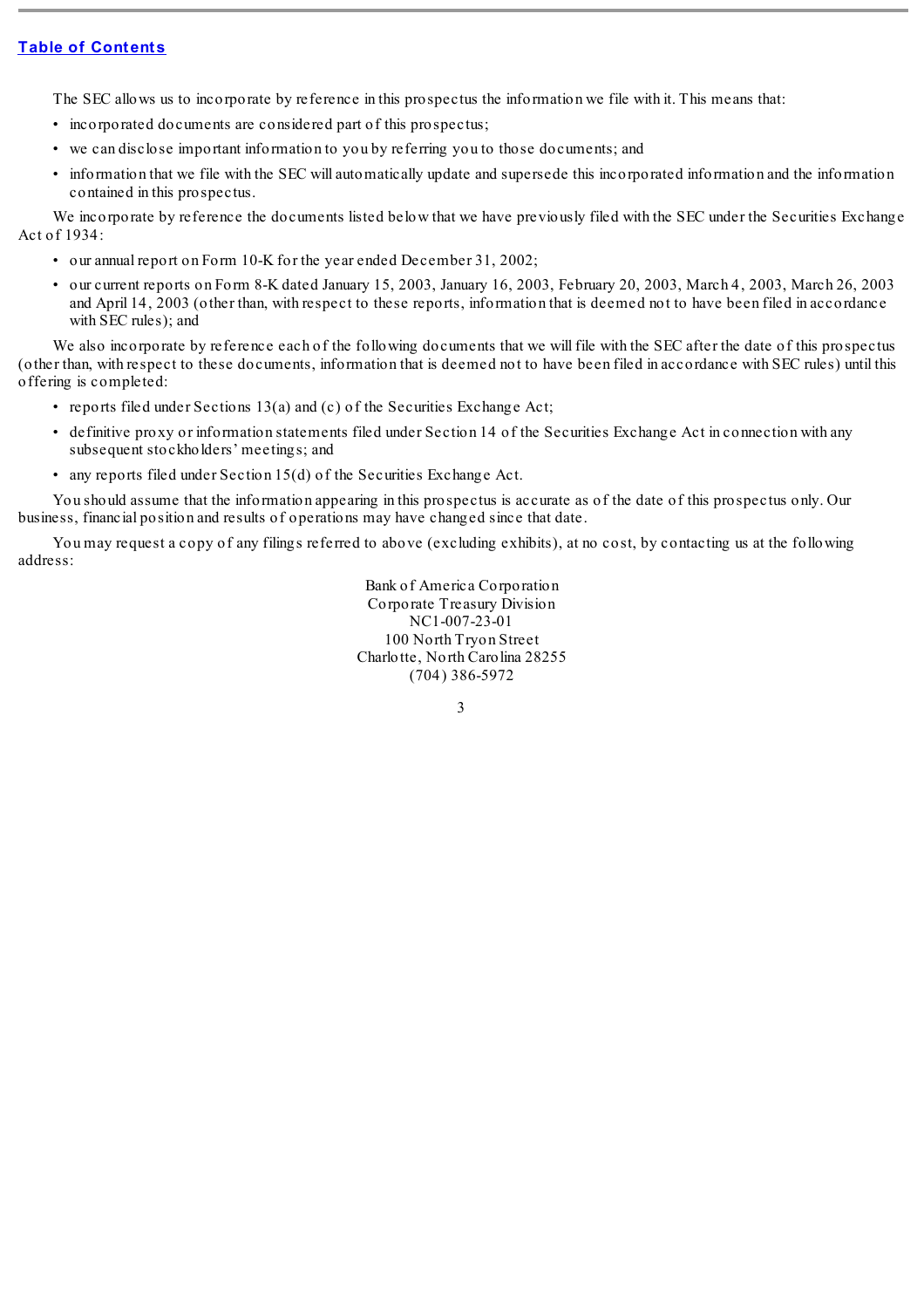### **FORWARD-LOOKING STATEMENTS**

This prospectus and all accompanying prospectus supplements contain or incorporate statements that constitute "forwardlooking statements" within the meaning of Section 27A of the Securities Act of 1933, as amended, and Section 21E of the Securities Exchange Act. Those statements can be identified by the use of forward-looking language such as "will likely result," "may," "are expected to," "is anticipated," "estimate," "projected," "intends to" or other similar words. Our actual results, performance or achievements could differ materially from the results expressed in, or implied by, those forward-looking statements. Those statements are subject to certain risks and uncertainties, including, but not limited to, certain risks described in the prospectus supplement. When considering those forward-looking statements, you should keep in mind these risks, uncertainties and other cautionary statements made in this prospectus and any accompanying prospectus supplement. You should not place undue reliance on any forward-looking statement which speaks only as of the date made.

Information regarding important factors that could cause actual results, performance or achievements to differ, perhaps materially, from those in our forward-looking statements is contained under the caption "Item 7, Management's Discussion and Analysis of Financial Condition and Results of Operations" in our Annual Report on Form 10-K for the year ended December 31, 2002, which is incorporated by reference. See "Where You Can Find More Information" above for information about how to obtain a copy of our annual report.

#### **BANKOF AMERICA CORPORATION**

#### **General**

Bank of America Corporation is a Delaware corporation, a bank holding company and a financial holding company. Our principal assets are our shares of stock of Bank of America, N.A. and our other banking and nonbanking subsidiaries.

### **Business Segment Operations**

We provide a diversified range of banking and certain non-banking financialservices and products both domestically and internationally through four business segments: (1) *Consumer and Commercial Banking*, (2) *Asset Management*, (3) *Global Corporate and Investment Banking* and (4) *Equity Investments*. Certain operating segments have been aggregated into a single business segment.

### *Consumer and Commercial Banking*

*Consumer and Commercial Banking* provides a wide range of products and services to individuals, small businesses and middle market companies through multiple delivery channels. The major components of *Consumer and Commercial Banking* are Banking Regions, Consumer Products and Commercial Banking. In the first quarter of 2002, certain commercial lending businesses in the process of liquidation were transferred from *Consumer and Commercial Bankin*g to *Corporate Other*, and in the third quarter of 2001, certain finance businesses in the process of liquidation (subprime real estate, auto leasing and manufactured housing) were transferred from *Consumer and Commercial Banking* to *Corporate Other*.

### • Banking Regions

Banking Regions serves consumer households and small businesses in 21 states and the District of Columbia through our network of over 4,200 banking centers, over 13,000 ATMs, telephone and Internet channels on www.bankofamerica.com. Banking Regions provides a wide range of products and services, including deposit products such as checking, money market savings accounts, time deposits and IRAs, debit card products and credit products such as home equity, mortgage and personal auto loans. Banking Regions also provides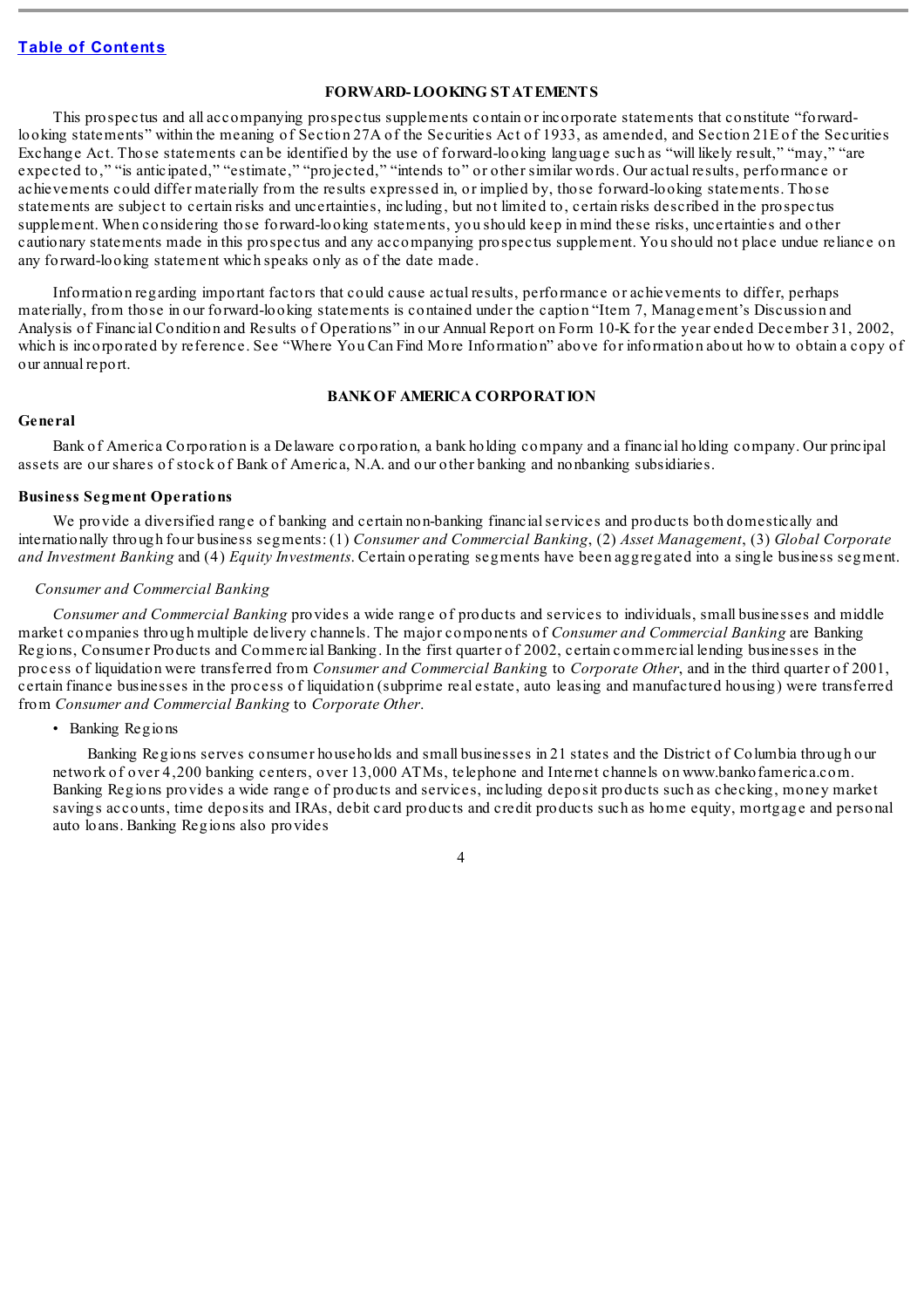treasury management, credit services, community investment, check card, e-commerce and brokerage services to nearly two million small business relationships across the franchise. Banking Regions also includes Premier Banking, which provides hightouch banking and investment solutions to affluent clients with balances up to \$3 million.

#### • Consumer Products

Consumer Products provides specialized services such as the origination, fullfillment and servicing of residential mortgage loans, issuance and servicing of credit cards, direct banking via the telephone and the Internet, student lending and certain insurance services. Consumer Products also provides retail finance and floorplan programs to marine, RV and auto dealerships.

### • Commercial Banking

Commercial Banking provides commercial lending and treasury management services primarily to middle market companies with annual revenue between \$10 million and \$500 million. These services are available through relationship manager teams as well as through alternative channels such as the telephone via the commercialservice center and the Internet by accessing Bank of America Direct. Commercial Banking also includes the Real Estate Banking Group, which provides project financing and treasury management to private developers, homebuilders and commercial real estate firms across the United States. Commercial Banking also provides lending and investing services to develop low-and moderate-income communities.

#### *Asset Management*

*Asset Management* includes the Private Bank, Banc of America Investments and Banc of America Capital Management. The Private Bank's goal is to assist individuals and families in building and preserving their wealth by providing investment, fiduciary, comprehensive credit and banking expertise to high-net-worth clients. Banc of America Investments provides investment, securities and financial planning services and includes both the full-service network of investment advisors and an extensive on-line investor service. Banc of America Capital Management is an asset management organization serving the needs of institutional clients, high-networth individuals and retail customers. Banc of America Capital Management manages money and distribution channels, provides investment solutions, offers institutionalseparate accounts and wrap programs and provides advice to clients through asset allocation expertise and software.

#### *Global Corporate and Investment Banking*

*Global Corporate and Investment Banking* provides a broad range of financialservices such as investment banking, capital markets, trade finance, treasury management, lending, leasing and financial advisory services to domestic and international corporations, financial institutions and government entities. Clients are supported through offices in 30 countries in four distinct geographic regions: United States and Canada; Asia; Europe, Middle East and Africa; and Latin America. Products and services provided include loan origination, merger and acquisition advisory services, debt and equity underwriting and trading, cash management, derivatives, foreign exchange, leasing, leveraged finance, structured finance and trade services.

*Global Corporate and Investment Banking* offers clients a comprehensive range of global capabilities through three components: Global Investment Banking, Global Credit Products and Global Treasury Services.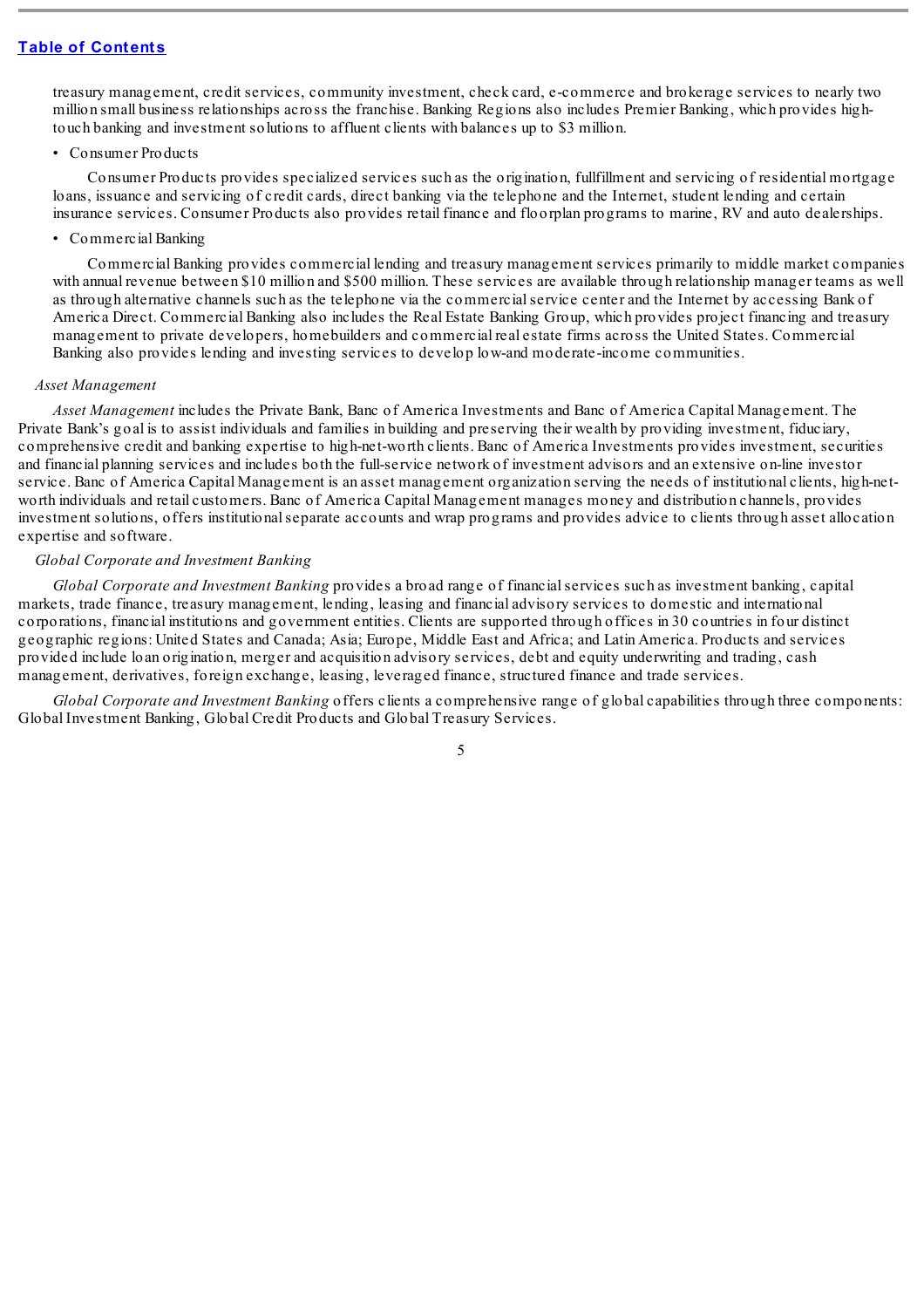#### • Global Investment Banking

Global Investment Banking includes our investment banking activities and risk management products. Global Investment Banking underwrites and makes markets in equity securities, high-grade and high-yield corporate debt securities, commercial paper and mortgage-backed and asset-backed securities as well as provides correspondent clearing services for other securities broker/dealers and prime-brokerage services. Debt and equity securities research, loan syndications, merger and acquisition advisory services and private placements are also provided through Global Investment Banking.

In addition, Global Investment Banking provides risk management solutions for our global customer base using interest rate, equity, credit and commodity derivatives, foreign exchange, fixed income and mortgage-related products. In support of these activities, the businesses will take positions in these products and capitalize on market-making activities. The Global Investment Banking business also takes an active role in the trading of fixed income securities and is a primary dealer in the United States as well as in several international locations.

### • Global Credit Products

Global Credit Products provides credit and lending services for our clients with our corporate industry-focused portfolio, which also include leasing. Global Credit Products is also responsible for actively managing loan and counterparty risk in our portfolios using available risk mitigation techniques, including credit default swaps.

### • Global Treasury Services

Global Treasury Services provides the technology, strategies and integrated solutions to help financial institutions, government agencies and our corporate clients manage their operations and cash flows on a local, regional, national and global level.

#### *Equity Investments*

*Equity Investments* includes Principal Investing, which is comprised of a diversified portfolio of investments in privately held and publicly traded companies at allstages, from start-up to buyout. Investments are made on both a direct and indirect basis in the United States and overseas. Direct investing activity focuses on advising portfolio companies on strategic directions and providing access to our global resources. Indirect investments represent passive limited partnership commitments to funds managed by experienced third party private equity investors who act as general partners. *Equity Investments* also includes our strategic alliances and investment portfolio.

## *Corporate Other*

*Corporate Other* consists primarily of certain amounts associated with managing our balance sheet, certain consumer finance and commercial lending businesses being liquidated and certain residential mortgages originated by the mortgage group or otherwise acquired and held for asset/liability management purposes.

#### **Acquisitions and Sales**

As part of our operations, we regularly evaluate the potential acquisition of, and hold discussions with, various financial institutions and other businesses of a type eligible for financial holding company ownership or control. In addition, we regularly analyze the values of, and submit bids for, the acquisition of customer-based funds and other liabilities and assets of such financial institutions and other businesses. We also regularly consider the potential disposition of certain of our assets, branches, subsidiaries or lines of business. As a general rule, we publicly announce any material acquisitions or dispositions when a definitive agreement has been reached.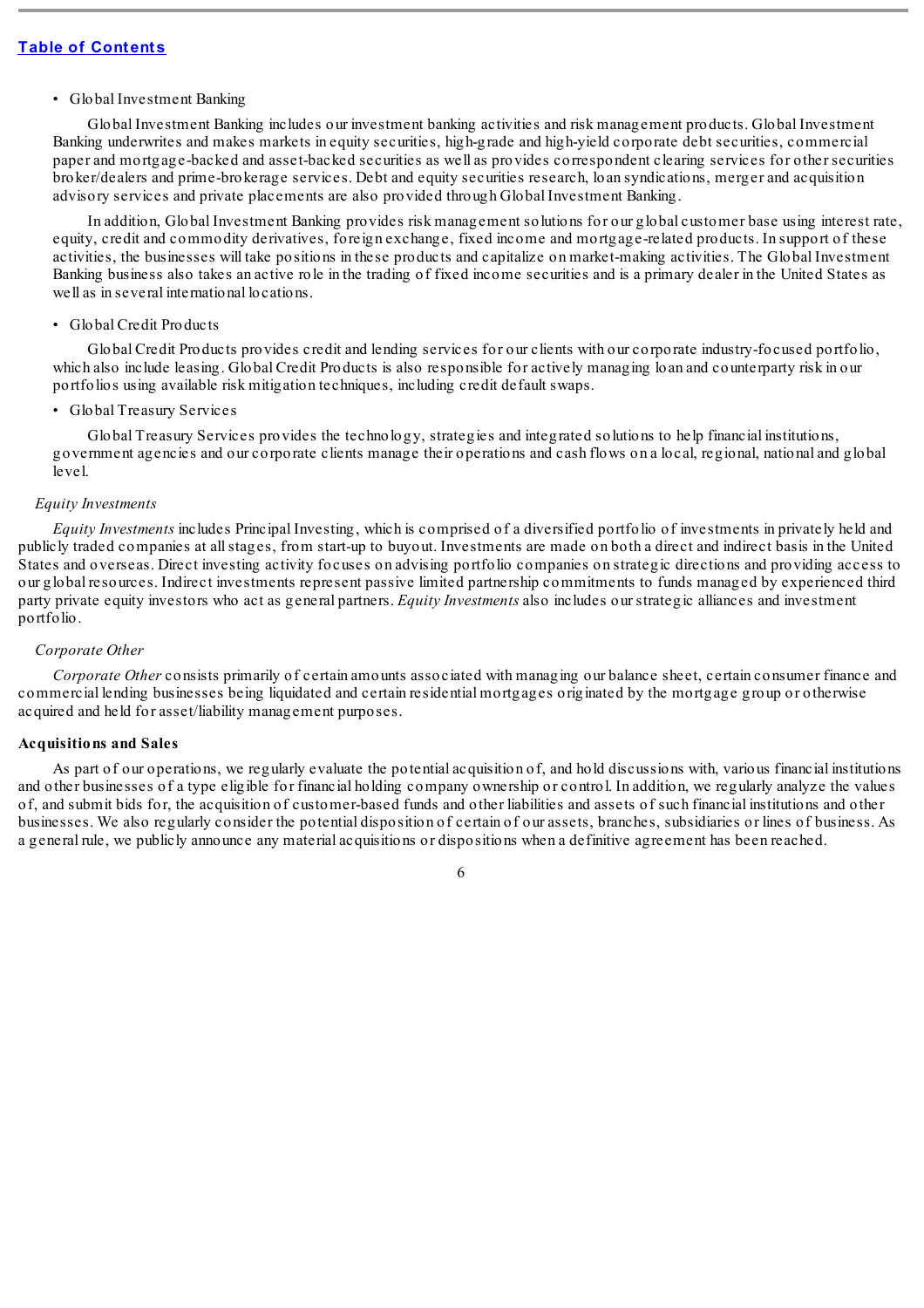### **Regulatory Matters**

The following discussion describes elements of an extensive regulatory framework applicable to bank holding companies, financial holding companies and banks and specific information about us and our subsidiaries. Federal regulation of banks, bank holding companies and financial holding companies is intended primarily for the protection of depositors and the Bank Insurance Fund rather *than for the protection of securityholders and creditors.*

#### **General**

As a registered bank holding company and a financial holding company, we are subject to the supervision of, and to regular inspection by, the Board of Governors of the Federal Reserve System, or the "Federal Reserve Board." Our banking subsidiaries are organized as national banking associations, which are subject to regulation, supervision and examination by the Office of the Comptroller of the Currency, or the "Comptroller," the Federal Deposit Insurance Corporation, or the "FDIC," the Federal Reserve Board and other federal and state regulatory agencies. In addition to banking laws, regulations and regulatory agencies, we and our subsidiaries and affiliates are subject to various other laws and regulations and supervision and examination by other regulatory agencies, all of which directly or indirectly affect our operations and management and our ability to make distributions to stockholders.

A financial holding company, and the companies under its control, are permitted to engage in activities considered "financial in nature" as defined by the Gramm-Leach-Bliley Act and Federal Reserve Board interpretations (including, without limitation, insurance and securities activities), and therefore may engage in a broader range of activities than permitted for bank holding companies and their subsidiaries. A financial holding company may engage directly or indirectly in activities considered financial in nature, either *de novo* or by acquisition, provided the financial holding company gives the Federal Reserve Board after-the-fact notice of the new activities. The Gramm-Leach-Bliley Act also permits national banks, such as our banking subsidiaries, to engage in activities considered financial in nature through a financialsubsidiary, subject to certain conditions and limitations and with the approval of the Comptroller.

#### *Interstate Banking*

Bank holding companies (including bank holding companies that also are financial holding companies) also are required to obtain the prior approval of the Federal Reserve Board before acquiring more than 5% of any class of voting stock of any non-affiliated bank. Pursuant to the Riegle-Neal Interstate Banking and Branching Efficiency Act of 1994, or the "Interstate Banking and Branching Act," a bank holding company may acquire banks located in states other than its home state without regard to the permissibility of such acquisitions under state law, but subject to any state requirement that the bank has been organized and operating for a minimum period of time, not to exceed five years, and the requirement that the bank holding company, after the proposed acquisition, controls no more than 10% of the total amount of deposits of insured depository institutions in the United States and no more than 30% or such lesser or greater amount set by state law of such deposits in that state.

Subject to certain restrictions, the Interstate Banking and Branching Act also authorizes banks to merge across state lines to create interstate banks. The Interstate Banking and Branching Act also permits a bank to open new branches in a state in which it does not already have banking operations if such state enacts a law permitting *de novo* branching. We have consolidated our retailsubsidiary banks into a single interstate bank (Bank of America, N.A.), headquartered in Charlotte, North Carolina, with fullservice branch offices in 21 states and the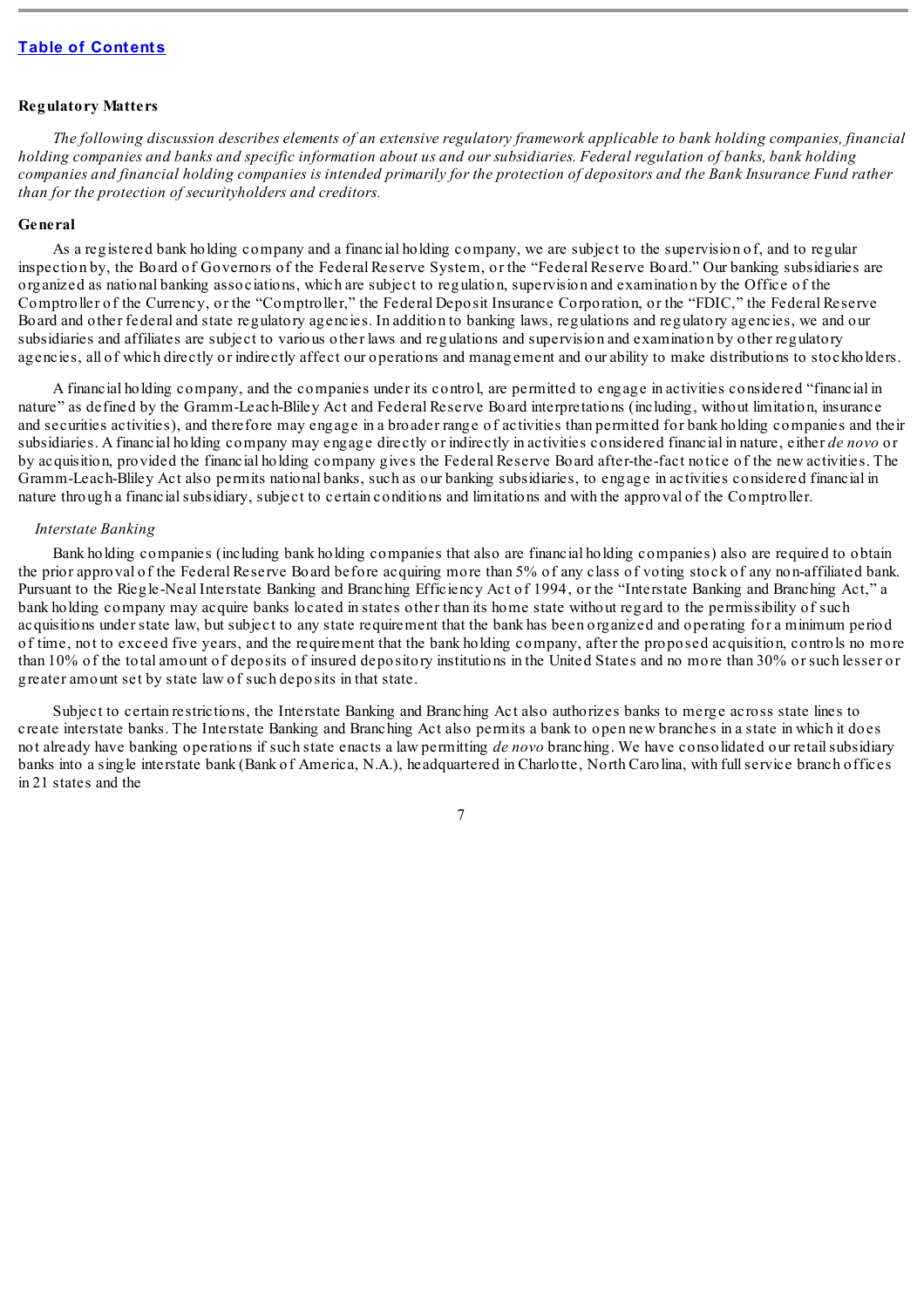District of Columbia. In addition, we operate a nationally chartered credit card bank (Bank of America, N.A. (USA)), headquartered in Phoenix, Arizona, and three nationally chartered banker's banks: Bank of America Oregon, N.A., headquartered in Portland, Oregon; Bank of America California, N.A., headquartered in San Francisco, California; and Bank of America Georgia, N.A., headquartered in Atlanta, Georgia.

#### *Changes in Regulations*

Proposals to change the laws and regulations governing the banking industry are frequently introduced in Congress, in the state legislatures and before the various bank regulatory agencies. The likelihood and timing of any proposals or legislation and the impact they might have on us and our subsidiaries cannot be determined at this time.

#### *Capital and Operational Requirements*

The Federal Reserve Board, the Comptroller and the FDIC have issued substantially similar risk-based and leverage capital guidelines applicable to United States banking organizations. In addition, these regulatory agencies may from time to time require that a banking organization maintain capital above the minimum levels, whether because of its financial condition or actual or anticipated growth. The Federal Reserve Board risk-based guidelines define a three-tier capital framework. Tier 1 capital includes common shareholders' equity and qualifying preferred stock, less goodwill and other adjustments. Tier 2 capital consists of preferred stock not qualifying as Tier 1 capital, mandatory convertible debt, limited amounts of subordinated debt, other qualifying term debt and the allowance for credit losses up to 1.25% of risk-weighted assets. Tier 3 capital includes subordinated debt that is unsecured, fully paid, has an original maturity of at least two years, is not redeemable before maturity without prior approval by the Federal Reserve Board and includes a lock-in clause precluding payment of either interest or principal if the payment would cause the issuing bank's risk-based capital ratio to fall or remain below the required minimum. The sum of Tier 1 and Tier 2 capital less investments in unconsolidated subsidiaries represents our qualifying total capital. Risk-based capital ratios are calculated by dividing Tier 1 and total capital by riskweighted assets. Assets and off-balance sheet exposures are assigned to one of four categories of risk-weights, based primarily on relative credit risk. The minimum Tier 1 capital ratio is 4% and the minimum total capital ratio is 8%. Our Tier 1 and total risk-based capital ratios under these guidelines at December 31, 2002 were 8.22% and 12.43%, respectively. At December 31, 2002, we had no subordinated debt that qualified as Tier 3 capital.

The leverage ratio is determined by dividing Tier 1 capital by adjusted average total assets. Although the stated minimum ratio is 100 to 200 basis points above 3%, banking organizations are required to maintain a ratio of at least 5% to be classified as well capitalized. Our leverage ratio at December 31, 2002 was 6.29%. We meet our leverage ratio requirement.

The Federal Deposit Insurance Corporation Improvement Act of 1991, or the "FDICIA," among other things, identifies five capital categories for insured depository institutions (well capitalized, adequately capitalized, undercapitalized, significantly undercapitalized and critically undercapitalized) and requires the respective federal regulatory agencies to implement systems for "prompt corrective action" for insured depository institutions that do not meet minimum capital requirements within such categories. The FDICIA imposes progressively more restrictive constraints on operations, management and capital distributions, depending on the category in which an institution is classified. Failure to meet the capital guidelines could also subject a banking institution to capital raising requirements. An "undercapitalized" bank must develop a capital restoration plan and its parent holding company must guarantee that bank's compliance with the plan. The liability of the parent holding company under any such guarantee is limited to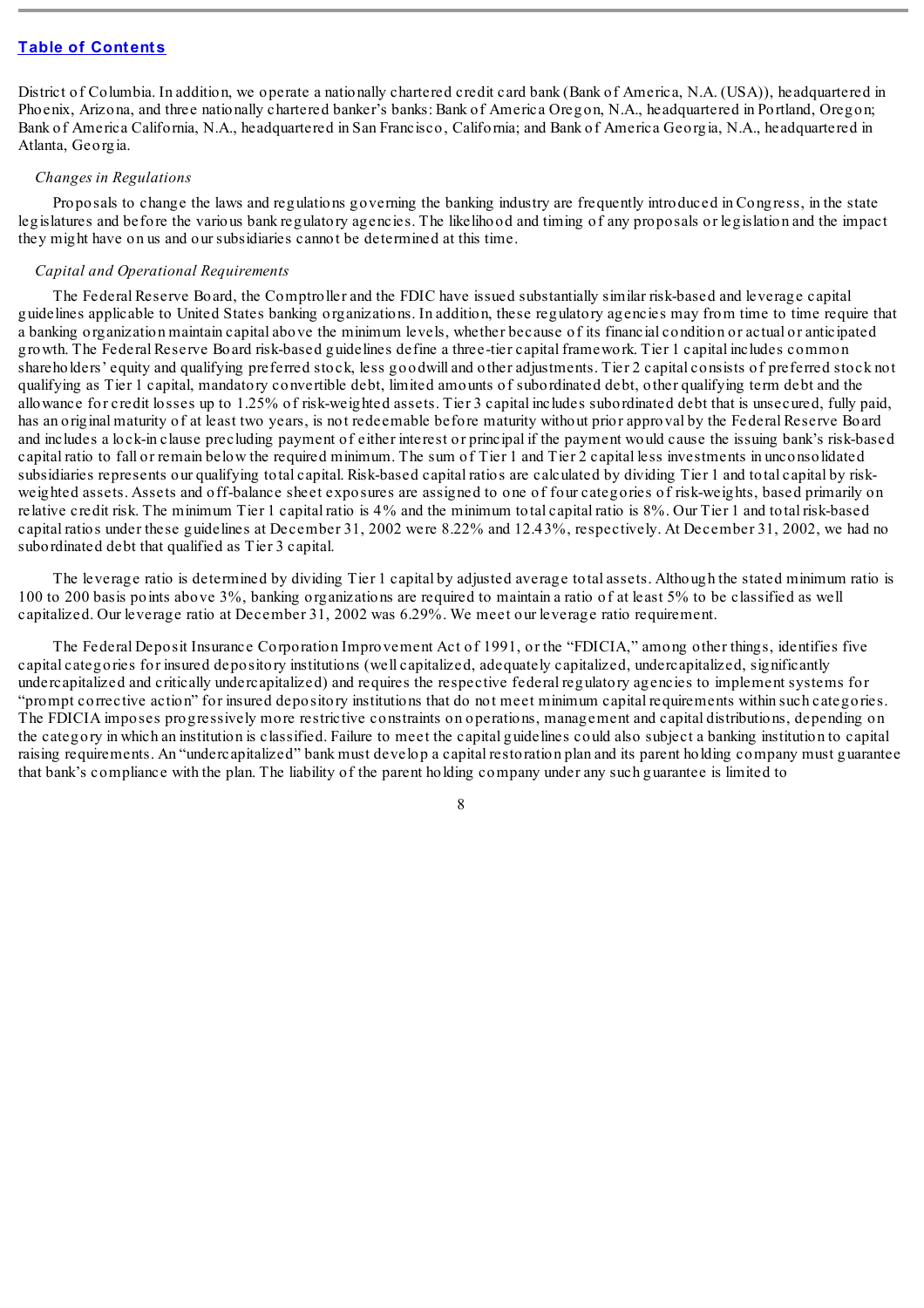the lesser of 5% of the bank's assets at the time it became "undercapitalized" or the amount needed to comply with the plan. Furthermore, in the event of the bankruptcy of the parent holding company, such guarantee would take priority over the parent's general unsecured creditors. In addition, the FDICIA requires the various regulatory agencies to prescribe certain non-capitalstandards for safety and soundness relating generally to operations and management, asset quality and executive compensation and permits regulatory action against a financial institution that does not meet such standards.

The various regulatory agencies have adopted substantially similar regulations that define the five capital categories identified by the FDICIA, using the total risk-based capital, Tier 1 risk-based capital and leverage capital ratios as the relevant capital measures. Such regulations establish various degrees of corrective action to be taken when an institution is considered undercapitalized. Under the regulations, a "well capitalized" institution must have a Tier 1 risk-based capital ratio of at least 6%, a total risk-based capital ratio of at least 10% and a leverage ratio of at least 5% and not be subject to a capital directive order. Under these guidelines, each of our banking subsidiaries is considered well capitalized as of December 31, 2002.

Regulators also must take into consideration (a) concentrations of credit risk; (b) interest rate risk (when the interest rate sensitivity of an institution's assets does not match the sensitivity of its liabilities or its off-balance-sheet position); and (c) risks from non-traditional activities, as well as an institution's ability to manage those risks, when determining the adequacy of an institution's capital. This evaluation will be made as a part of the institution's regular safety and soundness examination. In addition, we, and any of our banking subsidiaries with significant trading activity, must incorporate a measure for market risk in our regulatory capital calculations.

### *Distributions*

Our funds for cash distributions to our stockholders are derived from a variety of sources, including cash and temporary investments. The primary source of such funds, and funds used to pay principal and interest on our indebtedness, is dividends received from our banking subsidiaries. Each of our banking subsidiaries is subject to various regulatory policies and requirements relating to the payment of dividends, including requirements to maintain capital above regulatory minimums. The appropriate federal regulatory authority is authorized to determine under certain circumstances relating to the financial condition of a bank or bank holding company that the payment of dividends would be an unsafe or unsound practice and to prohibit payment thereof.

In addition, our ability and the ability of our banking subsidiaries to pay dividends may be affected by the various minimum capital requirements and the capital and non-capitalstandards established under the FDICIA, as described above. Our right, and the right of our stockholders and creditors, to participate in any distribution of the assets or earnings of our subsidiaries is further subject to the prior claims of creditors of the respective subsidiaries.

### *Source of Strength*

According to Federal Reserve Board policy, bank holding companies are expected to act as a source of financialstrength to each subsidiary bank and to commit resources to support each such subsidiary. This support may be required at times when a bank holding company may not be able to provide such support. Similarly, under the cross-guarantee provisions of the Federal Deposit Insurance Act, in the event of a loss suffered or anticipated by the FDIC—either as a result of default of a banking subsidiary or related to FDIC assistance provided to a subsidiary in danger of default—the other banking subsidiaries may be assessed for the FDIC's loss, subject to certain exceptions.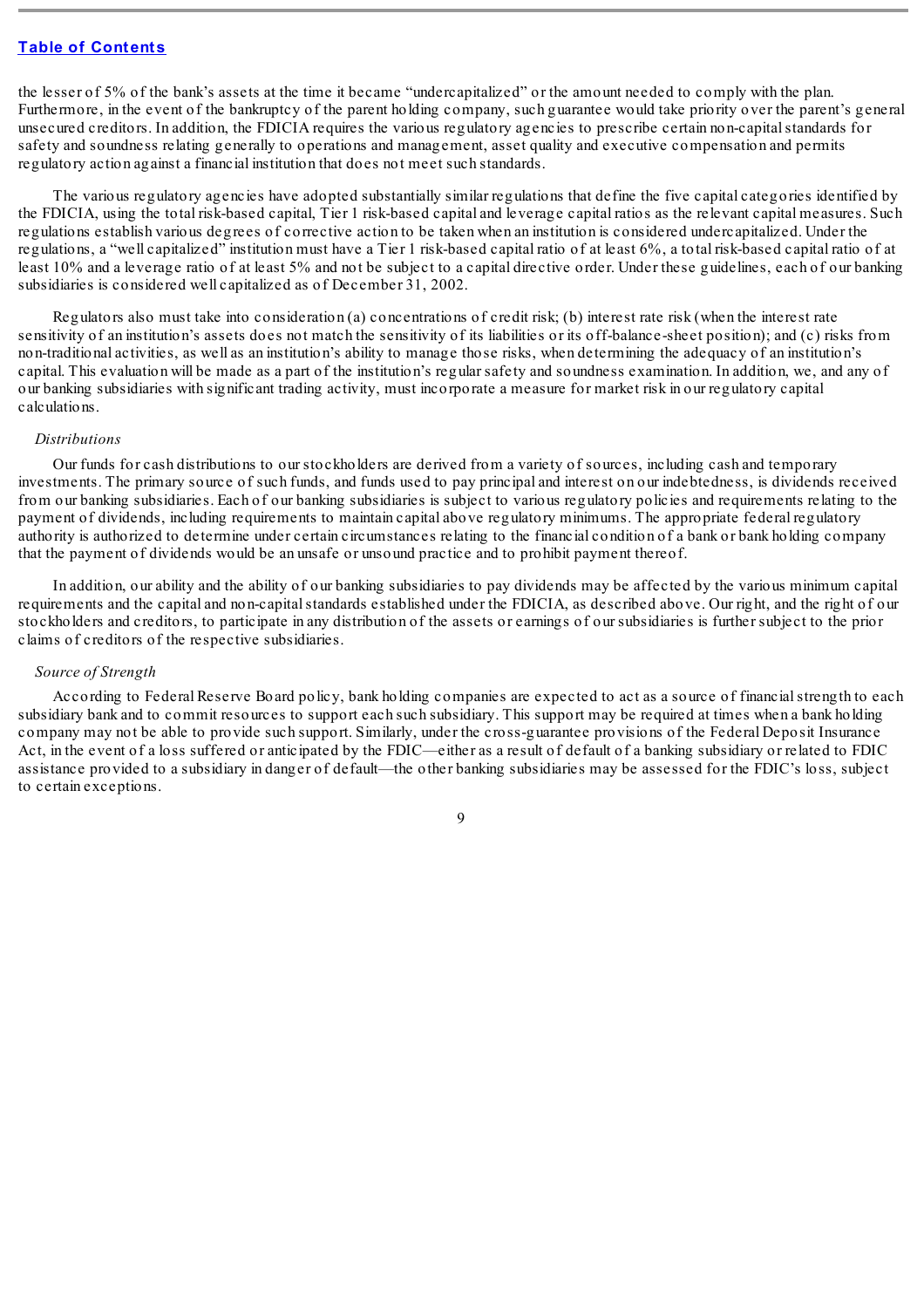## **THE TRUSTS**

Each Trust is a statutory trust formed under Delaware law pursuant to a declaration of trust, executed by us as sponsor of the Trust and the trustees of the Trust, and the filing of a certificate of trust with the Secretary of State of the State of Delaware. The declaration of trust of a Trust will be amended and restated in its entirety before the Trust issues any trust securities. It will be substantially in the form of the amended and restated declaration of trust filed as an exhibit to the registration statement of which this prospectus is a part. When we refer to the "declaration of trust" for a particular Trust in this prospectus and any prospectus supplement, we are referring to the amended and restated declaration of trust. The declaration of trust for each Trust will be qualified as an indenture under the Trust Indenture Act of 1939, as amended.

Each Trust exists exclusively to:

- issue capitalsecurities and common securities (referred to together as the "trust securities") representing undivided beneficial interests in the assets of that Trust;
- invest the proceeds from the sale of its trust securities in junior subordinated notes of Bank of America; and
- engage only in those other activities necessary or incidental thereto.

A Trust may not undertake any activity that would cause it to be classified as other than a grantor trust for United States federal income tax purposes.

We will own, directly or indirectly, all of the common securities of each Trust. These common securities will have an aggregate liquidation amount equal to at least 3% of the total capital of that Trust. The common securities generally will rank equally with the capital securities of the Trust, and the Trust will make payment on its trust securities pro rata. However, upon the occurrence of an event of default under the Trust's declaration of trust, the rights of the holders of the common securities to payment in respect of distributions and payments upon liquidation, redemption and otherwise will be subordinated to the rights of the holders of the capital securities, as more particularly described under "Description of Capital Securities—Subordination of Common Securities."

The trustees of a Trust conduct the Trust's business and affairs. Initially there are four trustees for each Trust:

- two regular trustees, who are employees or officers of or who are individuals affiliated with us;
- a property trustee, who is a financial institution that is unaffiliated with us and is the indenture trustee for purposes of complying with the Trust Indenture Act; and
- the Delaware trustee, who is an entity that maintains its principal place of business in the State of Delaware.

The property trustee holds title to the junior subordinated notes purchased by that Trust for the benefit of the holders of the Trust's trust securities. In such capacity, the property trustee has the power to exercise all rights, power and privileges as a holder under the indenture pursuant to which the junior subordinated notes are issued. In addition, the property trustee has exclusive control of the Trust's property account, a segregated non-interest bearing bank account holding all junior subordinated note payments for the benefit of the holders of the Trust's trust securities. The property trustee will make payments of distributions and payments on liquidation, redemption and otherwise to the holders of its trust securities out of funds in the Trust's property account.

Initially, The Bank of New York, a New York banking corporation, will act as property trustee of each Trust, and its affiliate, The Bank of New York (Delaware), will act as the Delaware trustee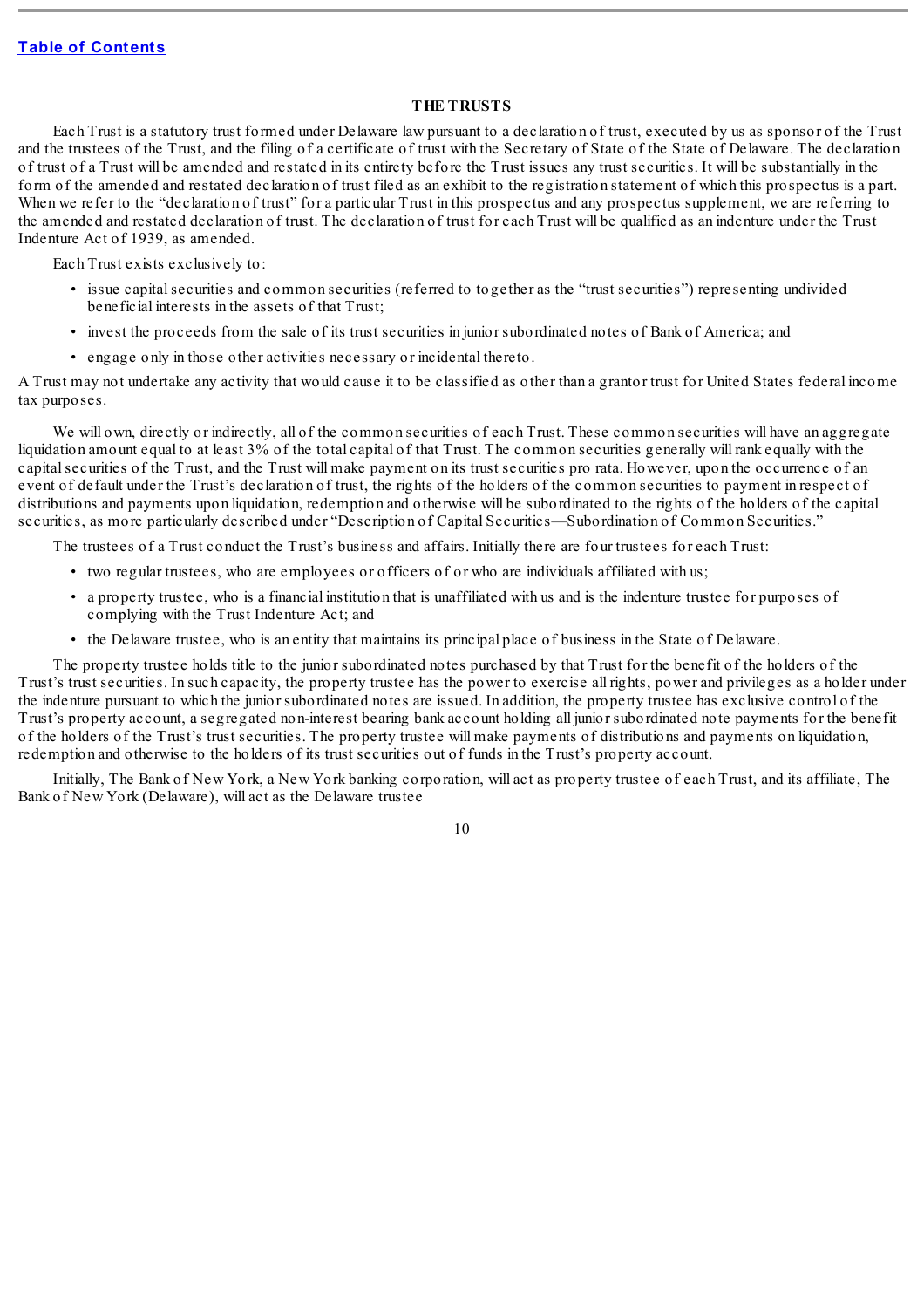of each Trust. As the holder, directly or indirectly, of all the common securities of each Trust, we have the right to appoint, remove or replace the trustees of a Trust and to increase or decrease the number of trustees, provided that at least one trustee is a Delaware trustee, at least one trustee is a property trustee, and at least one trustee is a regular trustee.

For purposes of compliance with the Trust Indenture Act, The Bank of New York also acts as trustee under the guarantee described in this prospectus and as trustee under the junior subordinated indenture, as we describe under the headings "Description of the Junior Subordinated Notes" and "Description of Guarantee." The guarantee trustee holds the guarantee for the benefit of the holders of a Trust's capital securities.

The rights of the holders of the capital and common securities of a Trust, including economic rights, rights to information and voting rights, are as set forth in the Trust's declaration of trust and the Delaware Statutory Trust Act. We describe these rights under the heading "Description of the Capital Securities."

BAC Capital Trust IV has a term of approximately 55 years, from January 1, 2001. Each of the remaining Trusts has a term of approximately 55 years, from January 1, 2003, but may terminate earlier as provided in its declaration of trust.

We will pay all costs and expenses related to the organization and operation of each Trust and the offering of the trust securities.

The principal executive office of each Trust is c/o Bank of America Corporation, Corporate Treasury Division, Bank of America Corporate Center, 100 North Tryon Street, NC1-007-23-01, Charlotte, North Carolina 28255, telephone number (704) 386-5972. The office of the Delaware trustee for each Trust in the State of Delaware is The Bank of New York (Delaware), 502 White Clay Center, Route 273, Newark, Delaware 19711.

### **USE OF PROCEEDS**

Each Trust will use the gross proceeds received from the sale of its securities to purchase junior subordinated notes from us. Unless we describe a different use in a prospectus supplement, we will use the net proceeds from the sale of the junior subordinated notes to a Trust for our general corporate purposes. General corporate purposes include:

- our working capital needs;
- investments in, or extensions of credit to, our banking and nonbanking subsidiaries;
- the possible acquisitions of other financial institutions or their assets or liabilities;
- the possible acquisitions of or investments in other businesses of a type we are eligible to acquire;
- the possible reduction of outstanding indebtedness; and
- the possible repurchase of our outstanding equity securities.

Until we designate the use of these net proceeds, we will temporarily invest them. We may, from time to time, engage in additional capital financings as we deem appropriate based on our needs and prevailing market conditions. These additional capital financings may include the sale of other securities.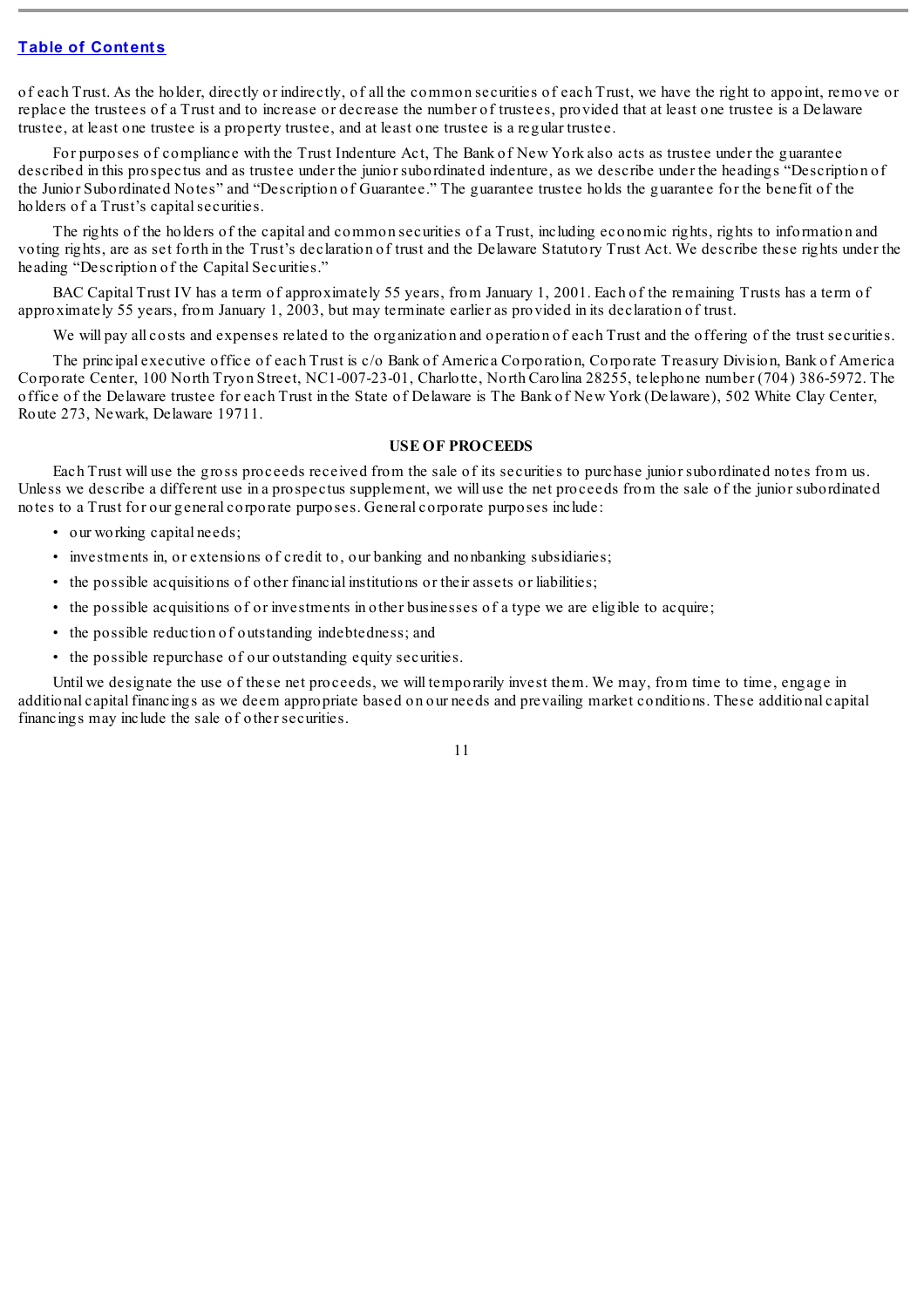## **RATIOS OF EARNINGS TO FIXED CHARGES AND RATIOS OF EARNINGS TO FIXED CHARGES AND PREFERRED STOCK DIVIDENDS**

Our consolidated ratio of earnings to fixed charges and our ratio of earnings to fixed charges and preferred stock dividend requirements for each of the years in the five-year period ended December 31, 2002 are as follows:

|                                                 |      | Year Ended<br>December 31, |      |           |     |
|-------------------------------------------------|------|----------------------------|------|-----------|-----|
|                                                 | 1998 | 1999                       | 2000 | 2001 2002 |     |
| Ratio of Earnings to Fixed Charges:             |      |                            |      |           |     |
| Excluding interest on deposits                  | 1.8  | 2.2                        | 1.8  | 2.1       | 3.1 |
| Including interest on deposits                  | 1.4  | 1.6                        | 1.5  | 1.6       | 2.1 |
| Ratio of Earnings to Combined Fixed Charges and |      |                            |      |           |     |
| Preferred Stock Dividends Requirements:         |      |                            |      |           |     |
| Excluding interest on deposits                  | 1.8  | 2.2                        | 1.8  | 2.1       | 3.1 |
| Including interest on deposits                  | 1.4  | 1.6                        |      |           | 2.1 |
|                                                 |      |                            |      |           |     |

• The consolidated ratio of earnings to fixed charges is calculated as follows:

(ne t inc ome be fore taxe s and fixe d c harge s – e quity in undistribute d e arnings of unc onsolidate d subsidiarie s) fixed charges

• The consolidated ratio of earnings to combined fixed charges and preferred stock dividends is calculated as follows:

(ne t inc ome be fore taxe s and fixe d c harge s – e quity in undistribute d e arnings of unc onsolidate d subsidiarie s)  $(fixed charges + preferred stock divided red requires the number of freedom.$ 

Fixed charges consist of:

- interest expense, which we calculate excluding interest on deposits in one case and including that interest in the other,
- amortization of debt discount and appropriate issuance costs, and
- one-third (the amount deemed to represent an appropriate interest factor) of net rent expense under lease commitments.

Preferred stock dividend requirements represent dividend requirements on our outstanding preferred stock adjusted to reflect the pre-tax earnings that would be required to cover such dividend requirements.

## **DESCRIPTION OF THE CAPITAL SECURITIES**

Capital securities will be issued by a Trust pursuant to its declaration of trust. The terms of the capital securities will include those stated in the declaration of trust and those made part of the declaration of trust by the Trust Indenture Act. We have summarized the general terms and provisions of the capitalsecurities in this section. The prospectus supplement relating to the offering of a specific series of capitalsecurities will describe the specific terms of those capitalsecurities. The following summary is not intended to be complete and is subject to, and qualified in its entirety by reference to, the applicable declaration of trust, the Delaware Statutory Trust Act and the Trust Indenture Act. You should read the Trust's declaration of trust for additional information before you purchase any capital securities.

## **General**

The declaration of trust authorizes the regular trustees of a Trust to issue capital securities and common securities on behalf of the Trust. These trust securities represent undivided beneficial interests in the assets of the Trust. The capital securities are being sold to the public in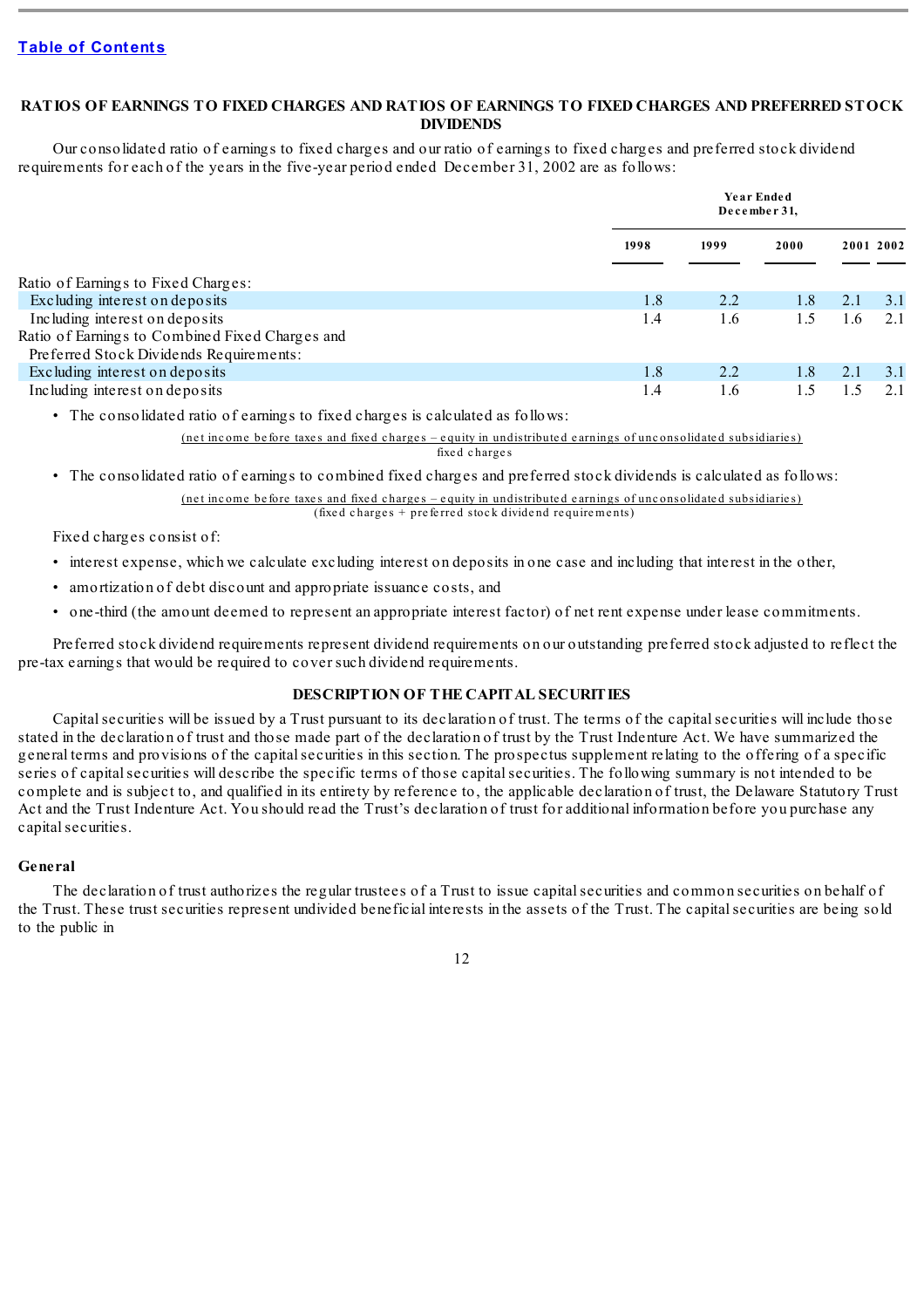this offering. The common securities are being sold to us. The common securities rank equally, and payments will be made on the common securities on a proportional basis, with the capital securities, except as set forth under the heading "—Subordination of Common Securities." A Trust may issue only one series of capitalsecurities and one series of common securities. The declaration of trust does not permit the Trust to issue any securities other than the trust securities or to incur any indebtedness.

Each series of capitalsecurities will be issued in the amount, at the price and on the terms described in the prospectus supplement relating to the offering of those capital securities. These terms will mirror the terms of the corresponding junior subordinated notes to be issued by us and purchased and held by the Trust, as set forth in the applicable prospectus supplement.

The property trustee will hold the junior subordinated notes in trust for the benefit of the holders of the trust securities. To the extent described under "Description of Guarantee," we will guarantee the payment of distributions on the capital securities, and payments upon redemption of the capital securities or liquidation of the Trust, out of money held by the Trust. However, the guarantee will not cover payment of distributions or amounts payable on redemption or liquidation when the Trust does not have available funds on hand to make those payments. In any event of non-payment by the Trust, holders of the capitalsecurities have the remedies described below under the heading ''—Events of Default, Payment Failures, Waiver and Notice.''

### **Distributions**

Distributions on each series of capital securities:

- will be cumulative;
- will accumulate from the date of original issuance; and
- will be payable at the rates and on dates specified in the applicable prospectus supplement.

The distribution rate and the distribution payment dates and other payment dates for the capitalsecurities will be the same as the interest rate and interest payment dates and other payment dates on the corresponding junior subordinated notes. When this prospectus and the applicable prospectus supplement refer to any payment of distributions, the term "distribution" includes any interest payable on unpaid distributions unless otherwise stated.

The amount of distributions payable for any period will be computed on the basis of a 360-day year of twelve 30-day months. The amount of distributions payable for any period shorter than a full distribution period are computed on the basis of the actual number of days elapsed in a 360-day year of twelve 30-day months.

*Payment of Distributions*. Distributions on the capital securities will be made to the extent that the applicable Trust has funds available in the Trust's property account to pay the distributions. The sole source of funds available for distributions to holders of capitalsecurities are our payments on the corresponding junior subordinated notes. If we do not make interest payments on our junior subordinated notes, the property trustee will not have funds available to pay distributions on the related capitalsecurities. To the extent a Trust has funds legally available for the payment of such distributions and cash sufficient to make such payments, we guarantee the payment of distributions on the basis set forth under "Description of Guarantee."

Distributions on capital securities are payable to the holders of such securities as they appear on the register of the applicable Trust on the relevant record dates. As long as the capitalsecurities remain in book-entry only form, the record date is one business day before the distribution payment date. Unless any applicable laws and regulations and the provisions of the declaration of trust state otherwise, each such payment will be made as described under the heading "—Book-Entry Only Issuance—The Depository Trust Company."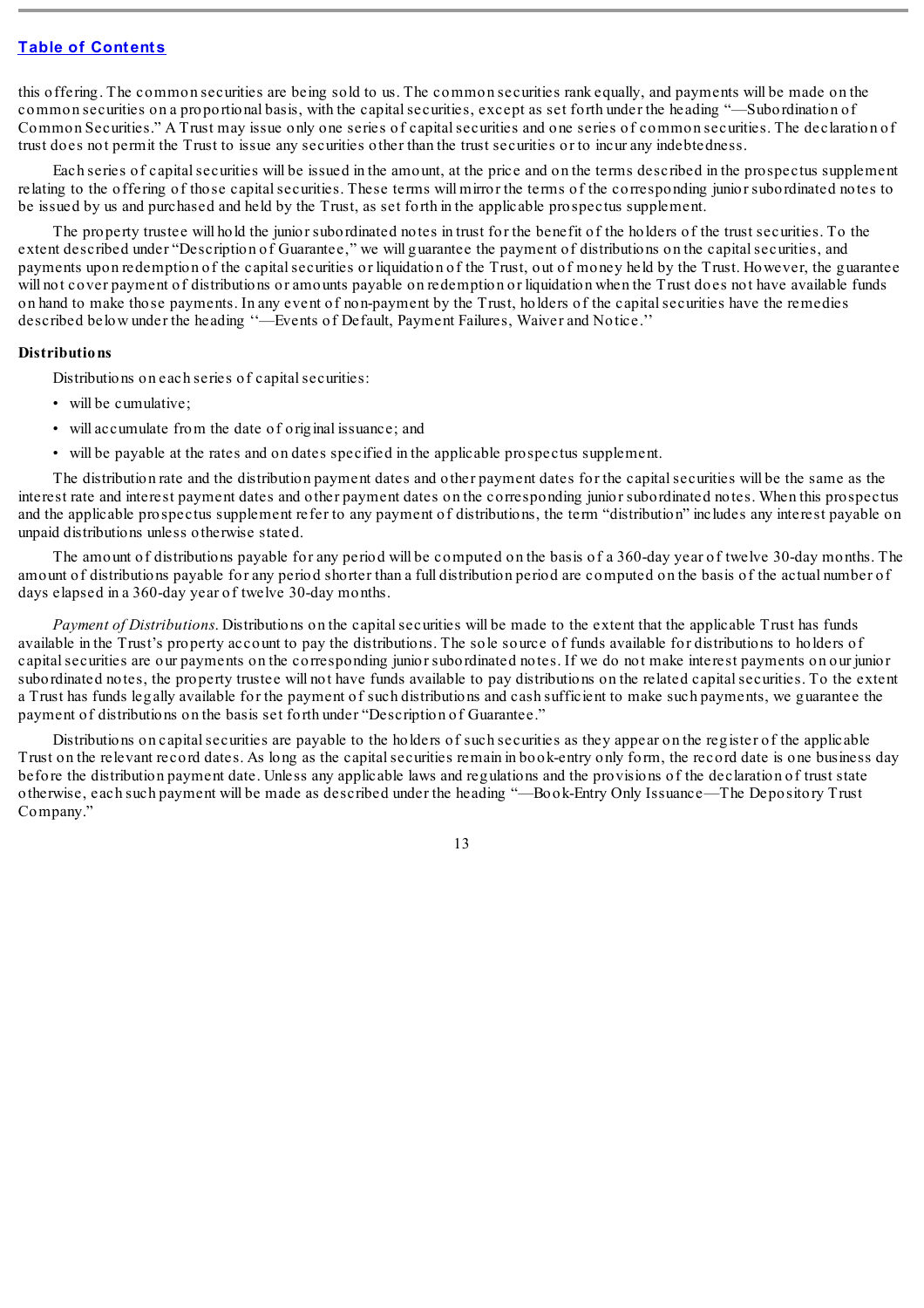If any capitalsecurities are not in book-entry only form, the record date is set forth in the applicable prospectus supplement. If a distribution payment date is not a business day, then payment of the distribution will be made on the next succeeding business day, without any interest or any other payment in respect of any such delay. However, if the next succeeding business day is in the next calendar year, payment of the distribution will be made on the immediately preceding business day. Unless otherwise specified in the applicable prospectus supplement, a "business day" is any day other than a day on which federal or state banking institutions in New York, New York or Charlotte, North Carolina are authorized or required by law or executive order or regulation to remain closed.

*Deferral of Distributions*. We have the right, which we may exercise from time to time, under the junior subordinated indenture to defer interest payments on any series of junior subordinated notes for up to the number of consecutive interest payment periods that we willspecify in the applicable prospectus supplement. We describe this right to defer interest payments on the junior subordinated notes in more detail under the heading "Description of the Junior Subordinated Notes—Option to Defer Interest Payments." As a consequence of that deferral, distributions on the related capitalsecurities would be deferred by the applicable Trust during the same period. During a deferral period, the amount of distributions due to you will continue to accumulate and, to the extent permitted by law, such deferred distributions will themselves also accrue interest compounded at the applicable distribution rate. Any deferred distributions and the interest accrued on those distributions will be paid to you on the distribution payment date that follows the end of the deferral period to the holders of capitalsecurities on the record date for that distribution payment date.

### **Redemption of Capital Securities**

A Trust will redeem its capitalsecurities upon the maturity of the corresponding junior subordinated notes. The applicable prospectus supplement may prescribe a method for extending the maturity date of a series of junior subordinated notes which would, in turn, extend the redemption date of the corresponding trust securities.

A Trust also will redeem its trust securities upon the prepayment of the corresponding junior subordinated notes. Once we receive any required prior approval by the Federal Reserve Board, we have the right to prepay any series of junior subordinated notes:

- on or after a date specified in the applicable prospectus supplement, in whole at any time or in part from time to time; or
- at any time, in whole but not in part, within 90 days after the occurrence and continuance of a tax event, an investment company event or a capital treatment event (each as described below);

in either case, as further described under the heading "Description of the Junior Subordinated Notes—Prepayment."

Upon the payment of a series of junior subordinated notes at the stated maturity, the property trustee will apply the proceeds from the payment to redeem all outstanding related trust securities at the redemption price. The property trustee will apply the proceeds from a prepayment of junior subordinated notes, whether in whole or in part, to redeem related trust securities having an aggregate liquidation amount equal to the aggregate principal amount of junior subordinated notes we have prepaid. The redemption price of the trust securities will equal the aggregate liquidation amount of such trust securities, plus accumulated but unpaid distributions to the redemption date and the related amount of the premium, if any, paid by us upon the concurrent payment or prepayment of such corresponding junior subordinated notes. If less than all of any series of corresponding junior subordinated notes are to be prepaid on a redemption date, then the proceeds from the prepayment, including the amount of any premium,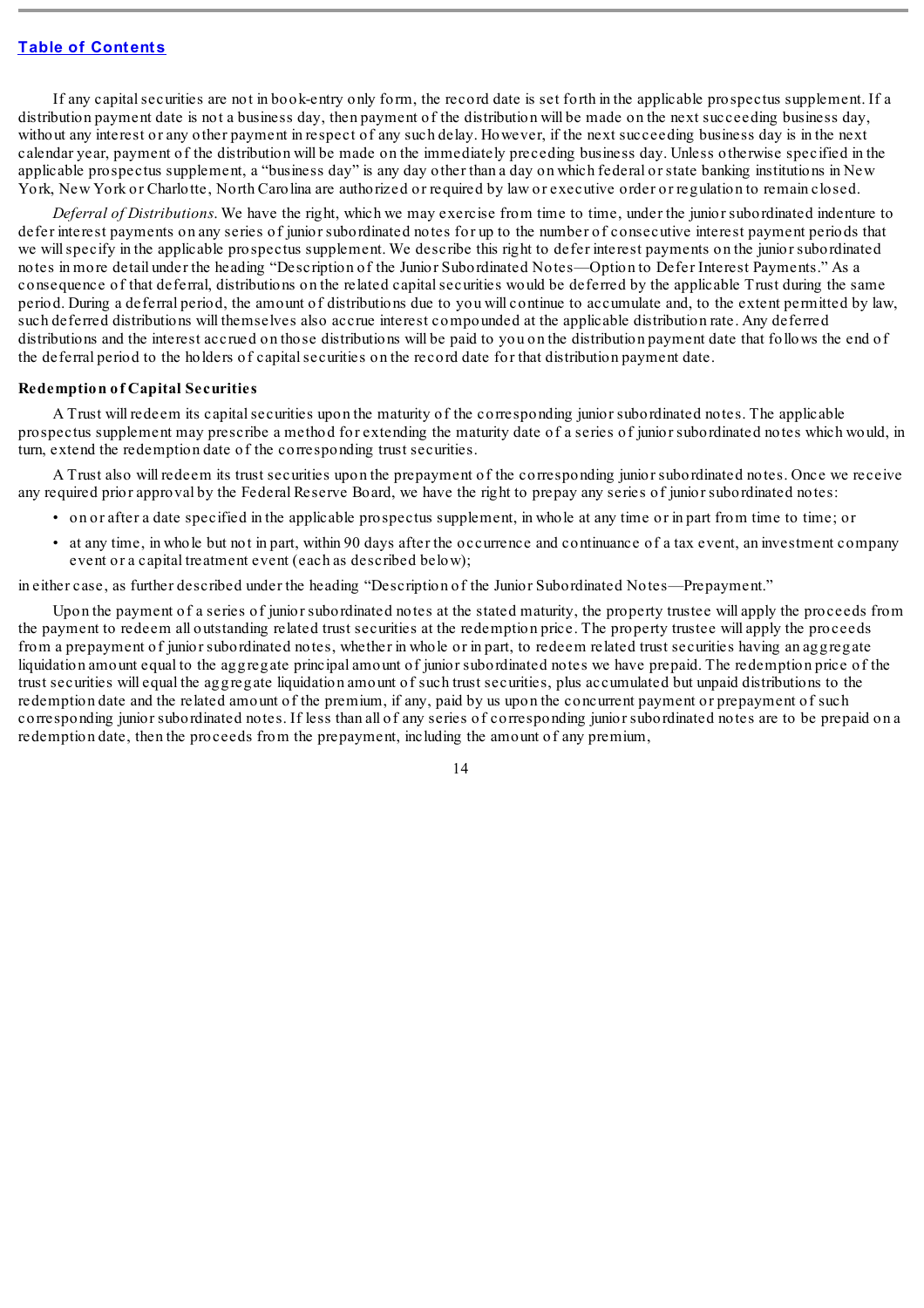will be allocated pro rata to the redemption of the related trust securities based on the relative liquidation amounts of such classes, except as set forth under the heading "—Subordination of Common Securities." If less than all of a series of capitalsecurities are to be redeemed, then such capitalsecurities held in book-entry only form will be redeemed as described under the heading "—Book-Entry Only Issuance—The Depository Trust Company."

*Special Event Redemption*. If a tax event, an investment company event or a capital treatment event occurs and continues, and we obtain any required regulatory approval, we may prepay the junior subordinated notes, in whole but not in part, in cash within 90 days following the occurrence of that event. This would cause a mandatory redemption of the related trust securities in whole, but not in part, as described above.

"Tax event" means that:

- we have received an opinion of a nationally recognized independent tax counsel experienced in such matters which states that, as a result of any
	- (a) amendment to, or change (including any announced prospective change) in, the laws or associated regulations of the United States or any politicalsubdivision or taxing authority of the United States; or
	- (b) official administrative pronouncement or judicial decision interpreting or applying such laws or regulations, which amendment or change is effective or such pronouncement or decision is announced on or after the date of original issuance of the capital securities;

there is more than an insubstantial risk that interest payable on the junior subordinated notes held by a Trust is not, or within 90 days of the date of such amendment, change, pronouncement or decision, will not be, deductible, in whole or in part, by us for United States federal income tax purposes; or

• the regular trustees of a Trust have been informed by a nationally recognized independent tax counsel experienced in such matters that it cannot deliver an opinion that states that the holders of the trust securities will not recognize any gain or loss for United States federal income tax purposes as a result of the dissolution of the Trust and the distribution of the corresponding junior subordinated notes.

"Investment company event" means that a Trust has received an opinion of counsel experienced in such matters which states that, as a result of the occurrence of a change in law or regulation or a change in interpretation or application of law or regulation by any legislative body, court, governmental agency or regulatory authority, which change is in either case effective on or after the date the Trust's capital securities are issued, the Trust is or will be considered an investment company that is required to be registered under the Investment Company Act of 1940, as amended.

"Capital treatment event" means our reasonable determination that, as a result of

- any amendment to, or change (including any announced prospective change) in, the laws or associated regulations of the United States or any politicalsubdivision of the United States, which is effective on or after the date the related capital securities are issued, or
- any official or administrative pronouncement or action or judicial decision interpreting or applying such laws or regulations that is announced on or after the date the related capital securities are issued,

there is more than an insubstantial risk that we will not be able to treat the capitalsecurities as Tier 1 capital for purposes of the capital adequacy guidelines of the Federal Reserve Board.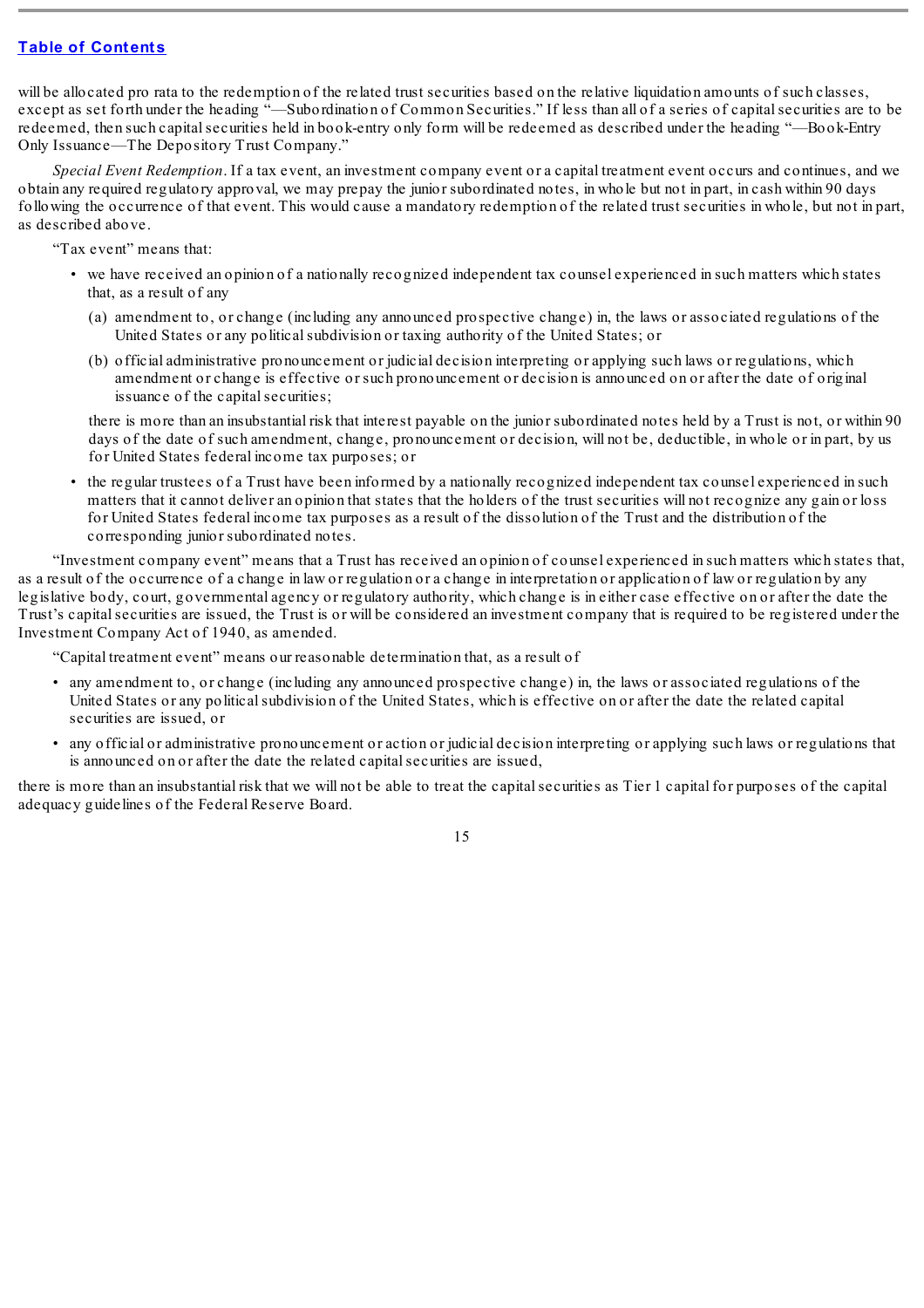*Redemption Procedures.* A Trust may redeem fewer than all of its outstanding capitalsecurities only if all accrued and unpaid distributions have been paid on all capital securities for all distribution periods terminating on or prior to the redemption date.

A Trust must give notice of the redemption of capitalsecurities to the registered holders of the capitalsecurities at least 15 but not more than 60 days prior to the redemption date. Upon such notice, and provided we have paid the property trustee a sufficient amount of cash in connection with the prepayment or maturity of the corresponding junior subordinated notes, then, as long as the capitalsecurities are held in book-entry only form, by 12:00 noon, New York City time, on the redemption date, the property trustee will deposit irrevocably with the depositary funds sufficient to pay the applicable redemption price to the holders of such capital securities. The Trust also will give the depositary irrevocable instructions and authority to pay the redemption price to the holders of the capitalsecurities. If such capitalsecurities are no longer in book-entry only form, the property trustee will pay the applicable redemption price by check mailed to the addresses of the holders of such capitalsecurities as they appear in the register.

Once a Trust has given a redemption notice and the Trust deposits the required funds, then:

- distributions with respect to the capitalsecurities being redeemed will cease to accrue; and
- all rights of the holders of capitalsecurities being redeemed will cease, except the right of the holders of such capitalsecurities to receive the redemption price, but without any interest for any delay in receiving it.

If any date fixed for redemption of capital securities is not a business day, then payment of the redemption price will be made on the next succeeding business day, without any interest or any other payment in respect of any such delay. However, if the next succeeding business day is in the next calendar year, payment will be made on the immediately preceding business day.

If payment of the redemption price for the capital securities called for redemption is improperly withheld or refused and not paid either by the applicable Trust or by us pursuant to the guarantee as described under the heading "Description of Guarantee," distributions on such capital securities will continue to accrue at the then applicable rate from the original redemption date to the date such redemption price is actually paid. In this case, the actual payment date will be the redemption date for purposes of calculating the redemption price.

We may, at any time and from time to time, through a subsidiary or one of our affiliates, purchase outstanding capital securities by tender, in the open market or by private agreement.

#### **Subordination of Common Securities**

Payment of distributions on, the redemption price of and the liquidation distribution in respect of, capital securities and common securities ordinarily are made pro rata based on the aggregate liquidation amount of such capitalsecurities and common securities. However, upon any event of default under the applicable declaration of trust, the rights of the holders of the common securities to receive payment of periodic distributions and payments upon liquidation and redemption and other payments are subordinated to the rights to payment of the holders of the capital securities.

In the case of any event of default under a declaration of trust, we, as the holder of the Trust's common securities, will be deemed to have waived such events of default under the declaration of trust untilsuch events of default with respect to the Trust's capital securities have been cured, waived or otherwise eliminated. Until all events of default with respect to the capital securities have been so cured, waived or otherwise eliminated, the property trustee will act solely on behalf of the holders of such capitalsecurities and not on our behalf, and only the holders of the capitalsecurities will have the right to direct the property trustee to act on their behalf.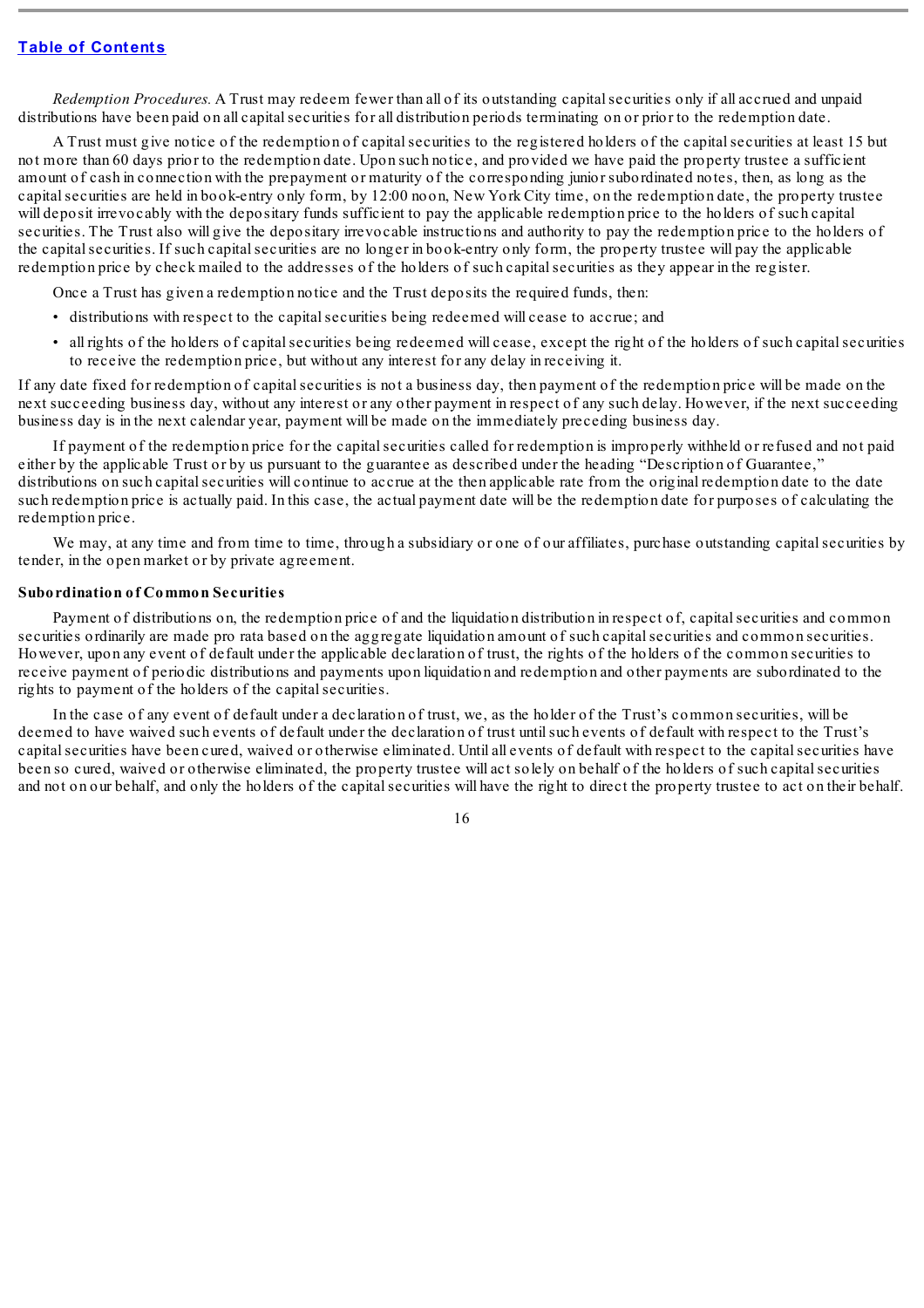### **Distribution of Junior Subordinated Notes**

We have the right at any time to dissolve a Trust. Upon dissolution and after satisfaction of the liabilities of creditors of the Trust as provided by applicable law, the Trust will cause the junior subordinated notes held by the Trust to be distributed to the holders of its trust securities in an aggregate stated principal amount equal to the aggregate stated liquidation amount of the trust securities then outstanding, together with any accrued and unpaid distributions. This may require the prior approval of the Federal Reserve Board.

After the date for any distribution of junior subordinated notes and dissolution of a Trust:

- the trust securities of the Trust will no longer be deemed to be outstanding;
- the depositary or its nominee, as the record holder of the capitalsecurities, will receive a registered global certificate or certificates representing the corresponding junior subordinated notes to be delivered upon such distribution; and
- any certificates representing such capitalsecurities not held by the depositary or its nominee will be deemed to represent the corresponding junior subordinated notes having an aggregate principal amount equal to the aggregate stated liquidation amount of, with an interest rate identical to the distribution rate of, such capitalsecurities, and bearing accrued and unpaid interest in an amount equal to the accrued and unpaid distributions on such capitalsecurities, untilsuch certificates are surrendered for transfer or reissuance.

### **Liquidation Distribution Upon Dissolution**

This prospectus describes any voluntary or involuntary dissolution, winding-up or termination of a Trust as a "liquidation." If a liquidation of a Trust occurs, after satisfaction of the Trust's liabilities to creditors, the holders of the capital securities are entitled to receive, out of the assets of the Trust, distributions equal to the aggregate liquidation amount of such capitalsecurities, plus accrued and unpaid distributions to the date of payment. However, the holders of the capitalsecurities will not receive such distribution if Bank of America instead distributes proportionately to the holders of the trust securities of a Trust the junior subordinated notes held by the Trust, as described above under the heading ''—Distribution of Junior Subordinated Notes."

If a liquidation distribution can be paid only in part because the Trust has insufficient assets available to pay the distribution in full, then the amounts payable directly by the Trust on the trust securities will be allocated proportionately. The holders of the Trust's common securities will be entitled to receive distributions upon such liquidation on a proportionate basis with the holders of the capital securities, except in the limited circumstances described above under the heading "—Subordination of Common Securities."

Pursuant to its declaration of trust, a Trust shall dissolve:

- on the expiration of its term;
- upon the bankruptcy of Bank of America;
- upon the filing of a certificate of dissolution or its equivalent with respect to Bank of America;
- upon the consent of the holders of at least a majority in aggregate liquidation amount of the trust securities voting together as a single class to dissolve the Trust;
- upon the revocation of the charter of Bank of America and the expiration of 90 days after the date of revocation without a reinstatement thereof;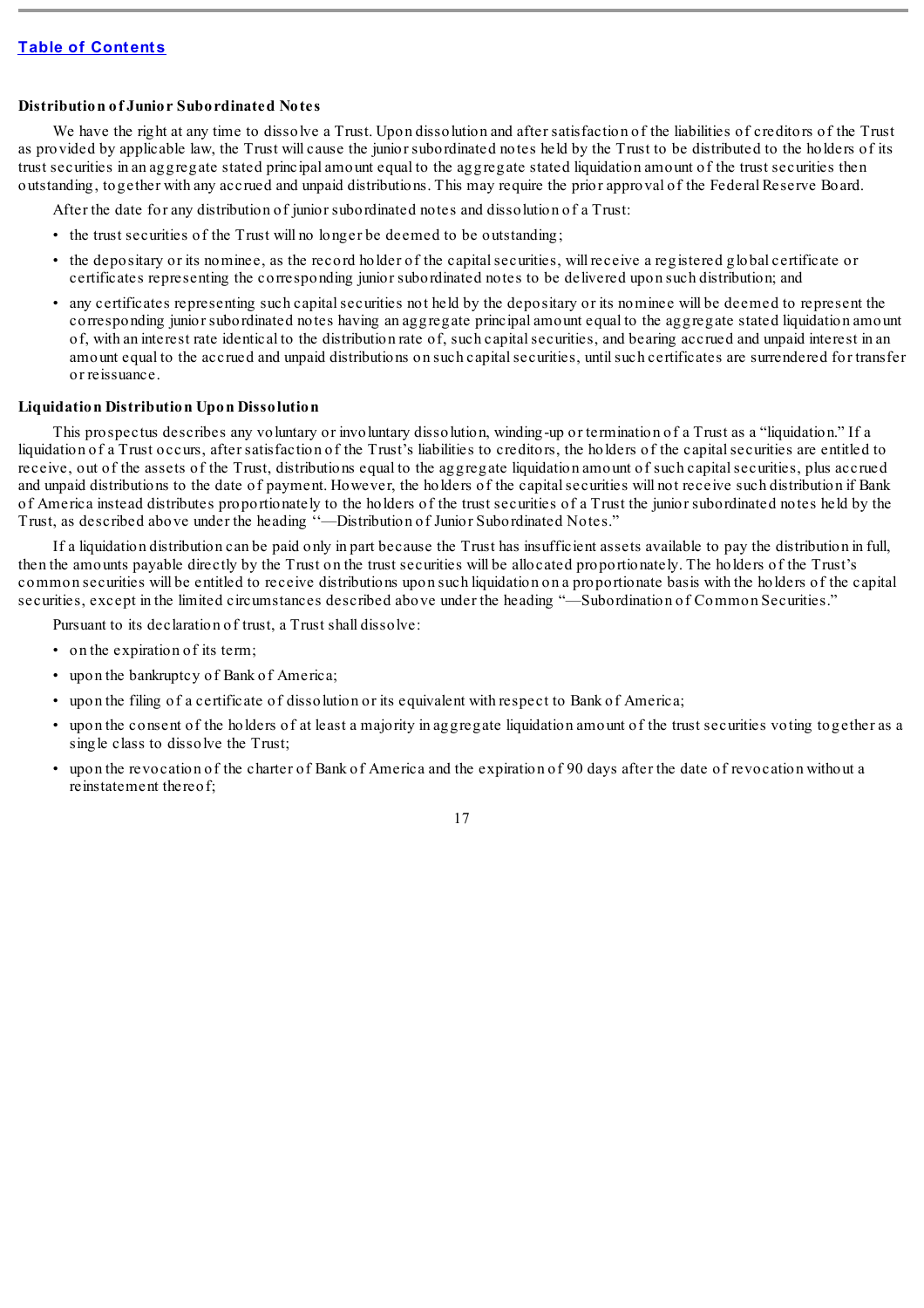- at the election of Bank of America at any time and upon the distribution of the junior subordinated notes held by the Trust to the holders of the trust securities;
- upon the entry of a decree of judicial dissolution of the holder of the common securities, Bank of America or the Trust; or
- upon the redemption of all of the Trust's trust securities.

### **Events of Default, Payment Failures, Waiver and Notice**

An event of default under a Trust's declaration of trust occurs when there is an event of default under the junior subordinated indenture. These events of default are described below under the heading ''Description of the Junior Subordinated Notes—Events of Default, Waiver and Notice.'' If an event of default occurs and continues, then under the declaration of trust the rights of the holders of the common securities will be subordinate to the rights of the holders of the capitalsecurities to the extent described under the heading ''—Subordination of Common Securities.''

The holders of capital securities do not have any specific rights under the declaration of trust upon the occurrence of an event of default. The property trustee under the Trust holds the related junior subordinated notes issued under the junior subordinated indenture, and if an event of default occurs and continues, the property trustee, as the sole holder of the notes, will have the right under the junior subordinated indenture to declare the principal of and interest on the notes to be immediately due and payable.

If the property trustee fails to enforce its rights upon an event of default under the junior subordinated indenture, such holder of capitalsecurities may institute a legal proceeding directly against us to enforce the property trustee's rights as holder of the notes without first instituting a legal proceeding against the property trustee or any other person or entity. The rights of holders of junior subordinated notes (including the property trustee, as a holder), and in certain circumstances the holders of the capital securities, upon an event of default under the junior subordinated indenture are described further below under the heading ''Description of the Junior Subordinated Notes—Events of Default, Waiver and Notice.''

A default by us in payment obligations with respect to the junior subordinated notes does not constitute an event of default for purposes of the junior subordinated indenture and, therefore, does not constitute an event of default under the declaration of trust. However, if we fail to pay the principal of, or premium, if any, or interest on, a series of junior subordinated notes on the date such interest, principal or premium is otherwise payable (or in the case of redemption, the redemption date) and such failure continues (referred to as a ''payment failure''), a holder of the related capitalsecurities may bring a legal action against us directly for enforcement of payment to you of amounts owed on the junior subordinated notes. In connection with such a direct action, the holders of the common securities will be subrogated to the rights of the holder of the capitalsecurities to the extent we make any payments. This means that if a holder of capitalsecurities already had received payment of a distribution that was the basis of the direct action, then we, as holder of the common securities, will be entitled to payment of that amount. The holders of capitalsecurities will not be able to exercise directly any other remedy available to holders of the junior subordinated notes.

Under the declaration of trust, the holders of a majority in liquidation amount of capital securities may waive events of default with respect to the capital securities. However, if the underlying event of default under the junior subordinated indenture may not be waived, then the event of default under the declaration of trust may not be waived. Furthermore, if the waiver of the underlying event of default under the indenture requires the consent or vote of more than a majority in principal amount of the corresponding junior subordinated notes (referred to as a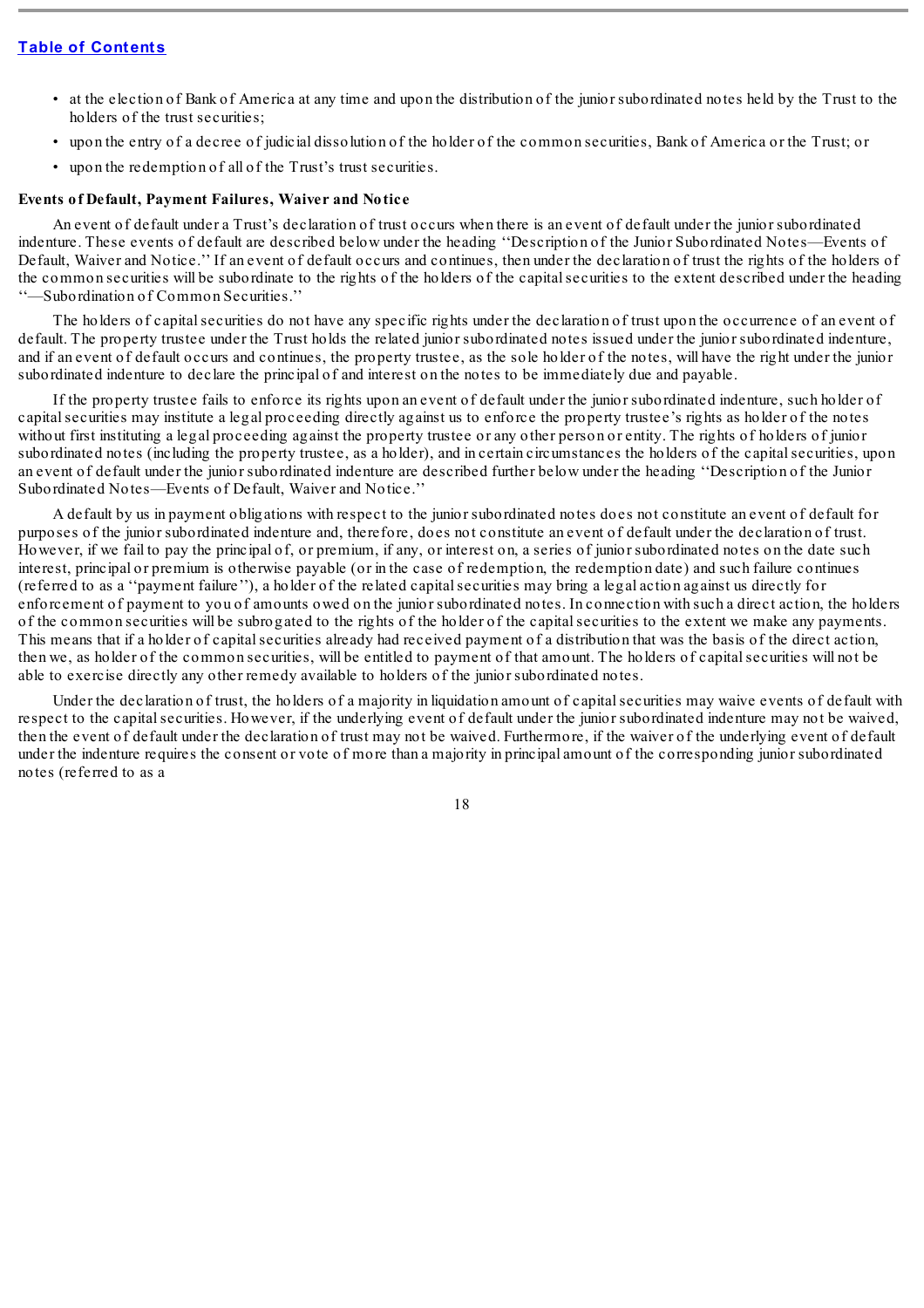"super majority"), then only the same super majority of holders of the capitalsecurities may waive the event of default under the declaration of trust.

A waiver of an event of default under the junior subordinated indenture by the property trustee, as holder of the junior subordinated notes, constitutes a waiver of the corresponding event of default under the declaration of trust. In addition, a waiver of an event of default with respect to capital securities under the declaration of trust waives the event of default with respect to the common securities for all purposes under the declaration of trust. Furthermore, the holders of common securities are deemed to have waived events of default to the extent described under the heading "—Subordination of Common Securities."

Following the occurrence and during the continuance of an event of default, we are subject to restrictions with respect to payments related to our capital stock and our indebtedness that ranks equally with or junior to the junior subordinated notes, as more particularly described under the heading "Description of the Junior Subordinated Notes—Certain Covenants of Bank of America."

The property trustee is required to notify all holders of the capitalsecurities of any events of default or note payment failures.

We and the regular trustees of a Trust are required to file annually with the property trustee an officers' certificate as to our respective compliance with all conditions and covenants under the applicable declaration of trust.

### **Voting Rights**

The holders of the capitalsecurities have no voting rights, except as described below and except as provided under the heading "Description of Guarantee—Amendment and Assignment" and as otherwise required by law and the declaration of trust.

The holders of a majority in aggregate liquidation amount of the capital securities have the right to direct the time, method and place of conducting any proceeding for any remedy available to the property trustee or exercising any trust or power of the property trustee under the declaration of trust, including the right to direct the property trustee, as holder of the junior subordinated notes, to:

- exercise the remedies available to it under the junior subordinated indenture as the holder of the junior subordinated notes;
- waive any past event of default that is waivable under the junior subordinated indenture;
- exercise any right to rescind or annul a declaration that the principal of all the related series of junior subordinated notes shall be due and payable; or
- consent to any amendment, modification or termination of the junior subordinated indenture where such consent is required.

Except for directing the time, method and place of conducting a proceeding for a remedy available to the property trustee, the property trustee will not take any action at the direction of the holders of capitalsecurities unless the property trustee receives an opinion of tax counsel that states that the Trust will not be classified as other than a grantor trust for United States federal income tax purposes as a result of such action.

Where a consent or action under the junior subordinated indenture requires the consent or act of holders of a super majority of the junior subordinated notes, then only the same super majority of holders of the capitalsecurities may direct the property trustee to give such consent or take such action.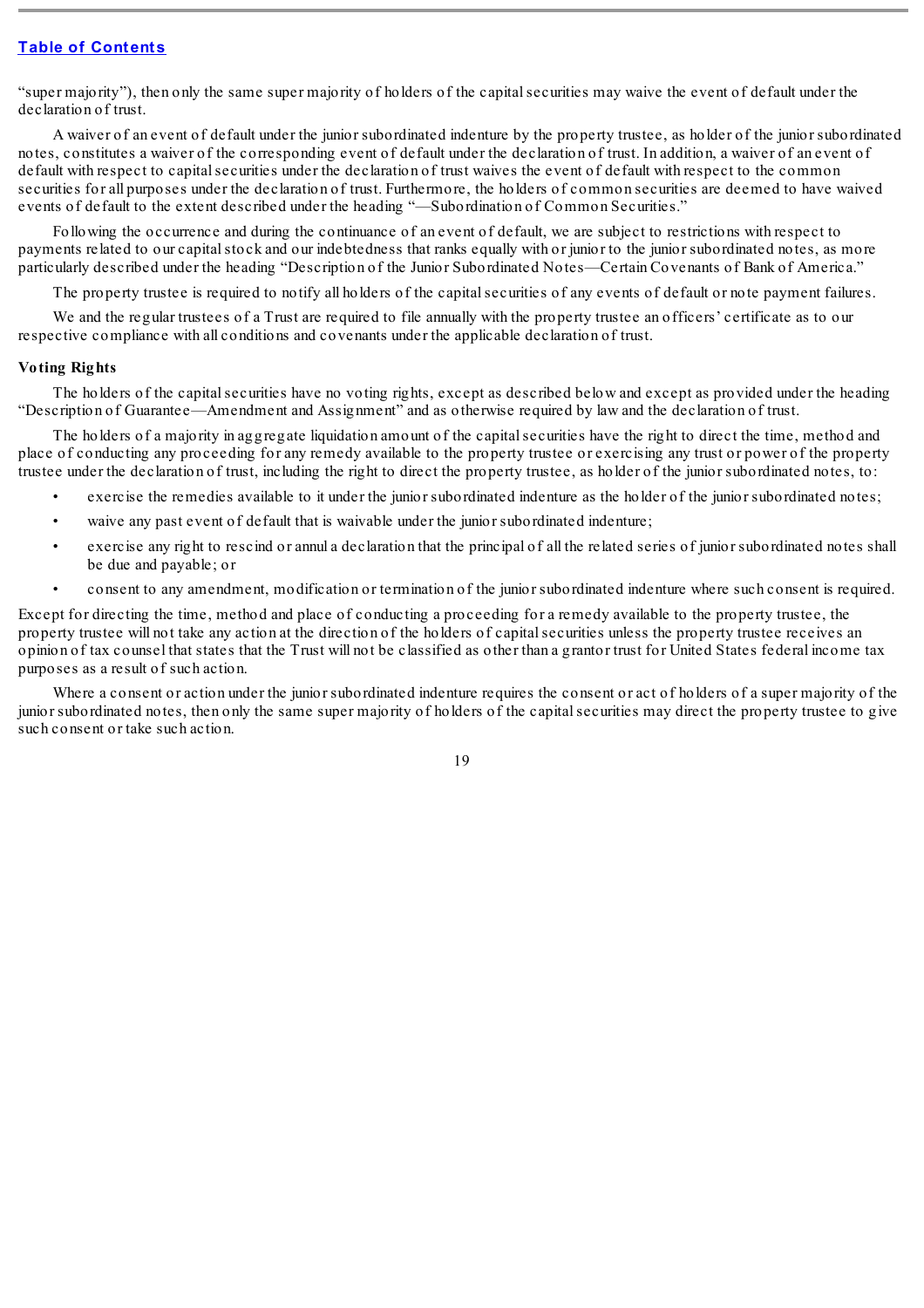If the property trustee's consent is required under the junior subordinated indenture for any amendment, modification or termination of the junior subordinated indenture or the related series of junior subordinated notes, the property trustee is required to request the written direction of the holders of the trust securities, and the property trustee will vote as directed by a majority in liquidation amount of the trust securities voting together as a single class. The property trustee is not required to take any such action in accordance with the directions of the holders of the trust securities unless the property trustee has obtained a tax opinion to the effect described above.

The holders of the capital securities are entitled to vote on certain modifications or amendments to the declaration of trust, as more particularly described below under "—Modification of the Declaration of Trust."

Any required approval or direction of holders of capital securities may be given at a separate meeting of holders of capital securities convened for such purpose, at a meeting of all of the holders of trust securities or by written consent. The regular trustees will mail to each holder of record of capital securities a notice of any meeting at which such holders are entitled to vote, or of any matter upon which action by written consent of such holders is to be taken. Each notice will include the following information:

- the date of the meeting or the date by which the action is to be taken;
- a description of any resolution proposed for adoption or for which written consent is sought; and
- instructions for the delivery of proxies or consents.

No vote or consent of the holders of capital securities is required for a Trust to redeem and cancel capital securities or distribute junior subordinated notes in accordance with the Trust's declaration of trust.

Despite the fact that holders of capital securities are entitled to vote or consent under the circumstances described above, any of the capitalsecurities that are owned by us or any entity directly or indirectly controlling or controlled by, or under direct or indirect common control with, us will not be entitled to vote or consent. Instead, these capitalsecurities will be treated for such purpose as if they were not outstanding.

The procedures by which holders of capital securities may exercise their voting rights are described under the heading "—Book-Entry Only Issuance—The Depository Trust Company."

## **Modification of the Declaration Of Trust**

A declaration of trust may be modified and amended if approved by a majority of the regular trustees and, in certain circumstances, the property trustee and the Delaware trustee. If, however, any proposed amendment provides for, or the regular trustees otherwise propose to effect:

- (1) any action that would adversely affect the powers, preferences or special rights of the trust securities, whether by way of amendment to the declaration of trust or otherwise, or
- (2) the dissolution, winding-up or termination of the Trust other than pursuant to the terms of the declaration of trust,

then the holders of the trust securities voting together as a single class will be entitled to vote on the amendment or proposal. Such amendment or proposalshall not be effective except with the approval of holders of at least a majority in liquidation amount of the trust securities affected thereby. If, however, any amendment or proposal referred to in clause (1) above would adversely affect only the capitalsecurities or only the common securities, then only holders of the affected class will be entitled to vote on such amendment or proposal, and the amendment or proposal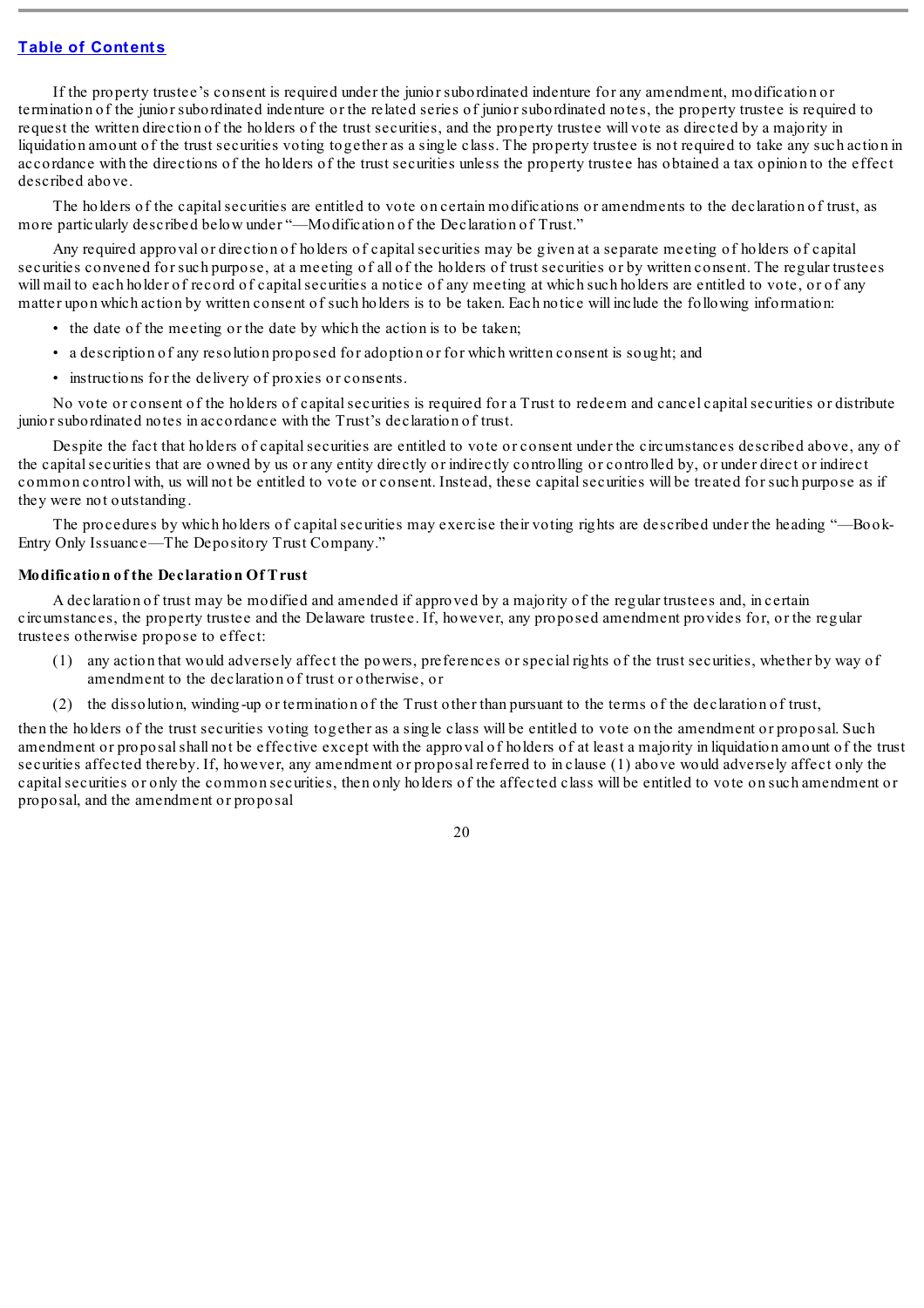shall not be effective except with the approval of holders of a majority in liquidation amount of that class of trust securities.

Notwithstanding the foregoing, no amendment or modification may be made to the declaration of trust if that amendment or modification would:

- cause the Trust to be classified for United States federal income tax purposes as other than a grantor trust;
- reduce or otherwise adversely affect the powers of the property trustee in contravention of the Trust Indenture Act; or
- cause the Trust to be deemed an "investment company" required to be registered under the Investment Company Act of 1940.

### **Mergers or Consolidations of the Trusts**

A Trust may not consolidate, amalgamate or merge with or into, or be replaced by, or convey, transfer or lease its properties and assets substantially as an entirety, to us or any other person, except as described below. The Trust may, with the consent of the regular trustees but without the consent of the holders of the applicable trust securities, the property trustee or the Delaware trustee, consolidate, amalgamate or merge with or into, or be replaced by, a trust organized as such under the laws of any state if:

- the successor entity, if not the Trust, either:
	- expressly assumes all of the obligations of the Trust with respect to the trust securities, or
	- substitutes for the trust securities other securities having substantially the same terms as the trust securities, so long as the successor securities rank the same as the trust securities in priority with respect to distributions and payments upon liquidation, redemption and otherwise;
- we, as issuer of the junior subordinated notes, expressly acknowledge a trustee of such successor entity possessing the same powers and duties as the property trustee as the holder of the corresponding junior subordinated notes;
- the capitalsecurities or any successor securities are listed, or any successor securities will be listed upon notification of issuance, on any national or internationalsecurities exchange or with another organization, if any, on which the capitalsecurities are then listed or quoted;
- the merger, consolidation, amalgamation or replacement does not cause the capitalsecurities, including any successor securities, to be downgraded by any nationally recognized statistical rating organization;
- the merger, consolidation, amalgamation or replacement does not adversely affect the rights, preferences and privileges of the holders of the trust securities, including any successor securities, in any material respect, other than in connection with any dilution of the holders' interest in the new entity;
- the successor entity has a purpose identical to that of the Trust;
- prior to the merger, consolidation, amalgamation or replacement, we have received an opinion of counsel to the Trust to the effect that:
	- the merger, consolidation, amalgamation or replacement does not adversely affect the rights, preferences and privileges of the holders of the trust securities, including any

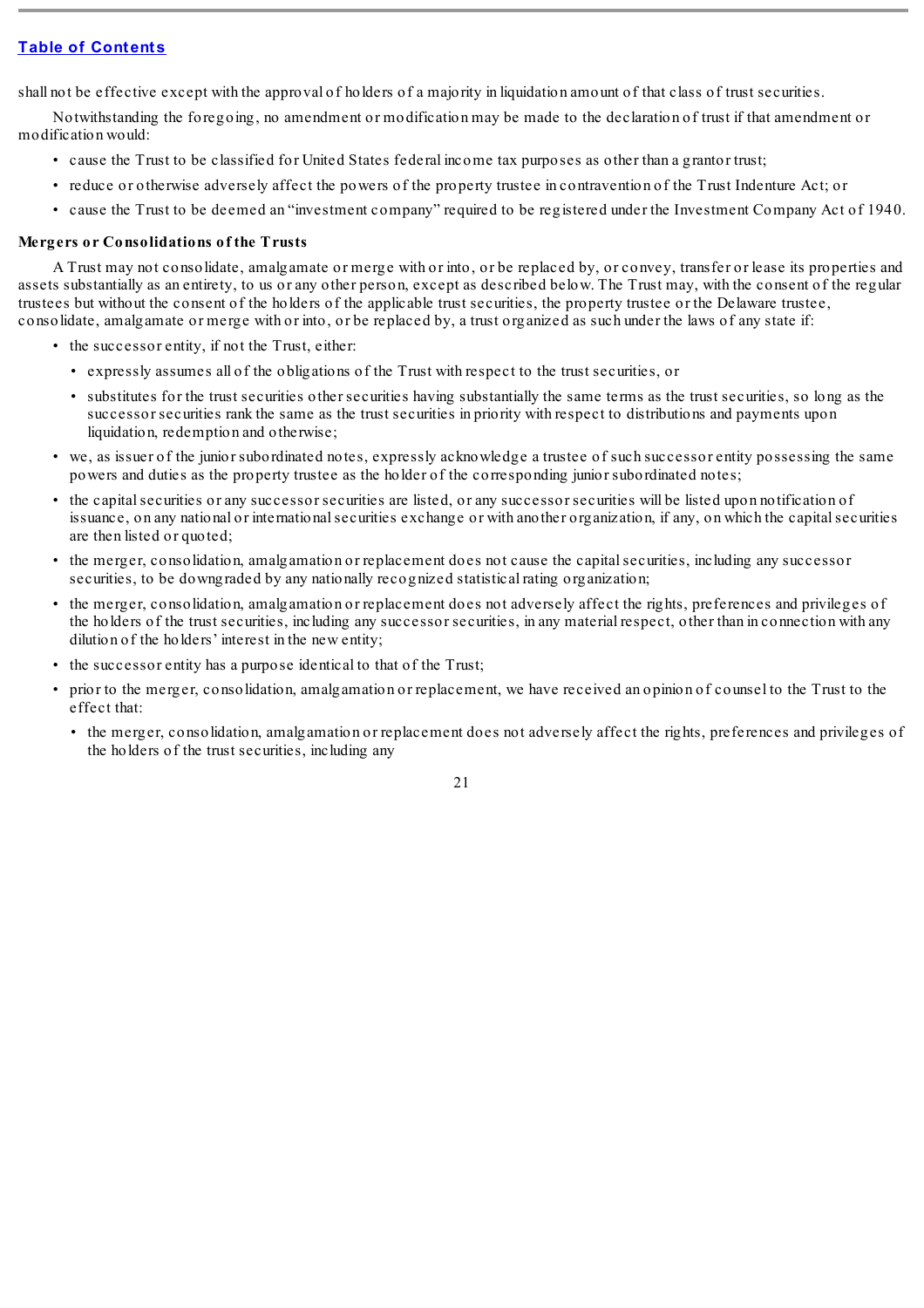successor securities, in any material respect, other than in connection with any dilution of the holders' interest in the new entity;

- following the merger, consolidation, amalgamation or replacement, neither the Trust nor the successor entity will be required to register as an investment company under the Investment Company Act of 1940; and
- following the merger, consolidation, amalgamation or replacement, the Trust or the successor entity will continue to be classified as a grantor trust for United States federal income tax purposes; and
- we guarantee the obligations of the successor entity under the successor securities at least to the extent provided by the guarantees of the trust securities.

Notwithstanding the foregoing, a Trust may not, except with the consent of holders of 100% in liquidation amount of its trust securities, consolidate, amalgamate, merge with or into, or be replaced by any other entity or permit any other entity to consolidate, amalgamate, merge with or into, or replace it if such consolidation, merger, amalgamation or replacement would cause the Trust or the successor entity to be classified as other than a grantor trust for United States federal income tax purposes.

### **Book-Entry Only Issuance—The Depository Trust Company**

Generally, the capital securities will be issued in book-entry only form. If the capital securities will be issued in certificated form, this will be stated in the applicable prospectus supplement. If the capitalsecurities are issued in book-entry only form, The Depository Trust Company ("DTC") will act as depositary for the capital securities.

The following is based on information furnished to us by DTC:

DTC will act as securities depository for the capital securities. The capital securities will be issued as fully-registered securities registered in the name of Cede & Co. (DTC's partnership nominee) or such other name as may be requested by an authorized representative of DTC. One fully registered globalsecurity will be issued for each series of the capitalsecurities, each in the aggregate liquidation amount of such series, and will be deposited with DTC. If, however, the aggregate liquidation amount of any series exceeds \$500 million, one certificate will be issued with respect to each \$500 million of liquidation amount, and an additional certificate will be issued with respect to any remaining liquidation amount of such series.

DTC, the world's largest depository, is a limited-purpose trust company organized under the New York Banking Law, a "banking organization" within the meaning of the New York Banking Law, a member of the Federal Reserve System, a "clearing corporation" within the meaning of the New York Uniform Commercial Code, and a "clearing agency" registered pursuant to the provisions of Section 17A of the Securities Exchange Act of 1934. DTC holds and provides asset servicing for over two million issues of United States and non-United States equity issues, corporate and municipal debt issues, and money market instruments from over 85 countries that its direct participants deposit with DTC. DTC also facilitates the post-trade settlement among direct participants of sales and other securities transactions in deposited securities, through electronic computerized book-entry transfers and pledges between direct participants' accounts. This eliminates the need for physical movement of securities certificates. Direct participants include both United States and non-United States securities brokers and dealers, banks, trust companies, clearing corporations, and certain other organizations. DTC is a wholly-owned subsidiary of The Depository Trust  $\&$ Clearing Corporation ("DTCC"). DTCC, in turn, is owned by a number of direct participants of DTC and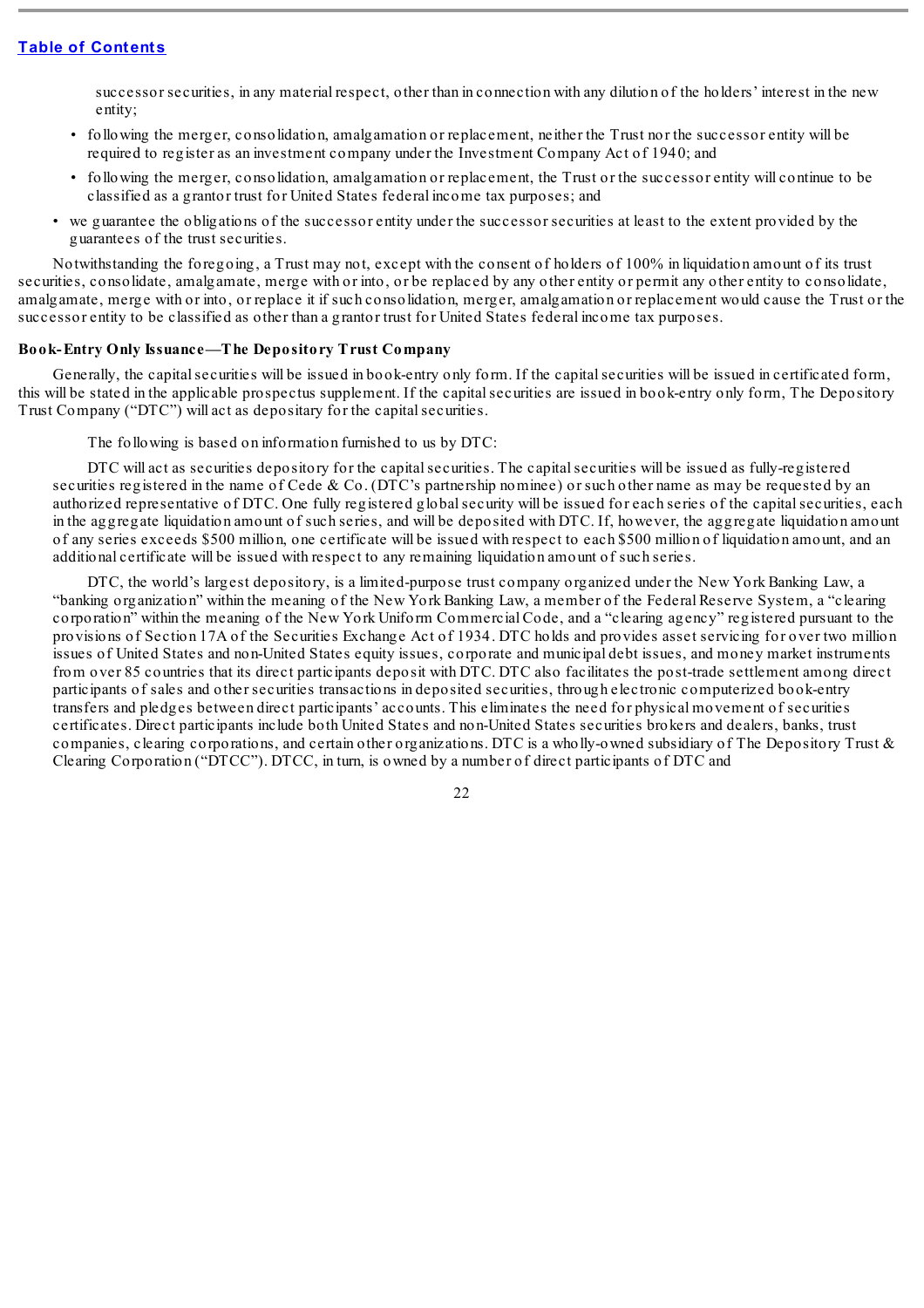members of the National Securities Clearing Corporation, Government Securities Clearing Corporation, MBS Clearing Corporation, and Emerging Markets Clearing Corporation, also subsidiaries of DTCC, as well as by The New York Stock Exchange, Inc., the American Stock Exchange LLC, and the National Association of Securities Dealers, Inc. Access to the DTC system is also available to others such as both United States and non-United States securities brokers and dealers, banks, trust companies, and clearing corporations that clear through or maintain a custodial relationship with a direct participant, either directly or indirectly ("indirect participants"). The DTC Rules applicable to its participants are on file with the SEC. More information about DTC can be found at www.dtcc.com.

Purchases of the capital securities under the DTC system must be made by or through direct participants, which will receive a credit for the capitalsecurities on DTC's records. The ownership interest of each actual purchaser of each capitalsecurity ("beneficial owner") is in turn to be recorded on the direct and indirect participants' records. Beneficial owners will not receive written confirmation from DTC of their purchase. Beneficial owners are, however, expected to receive written confirmations providing details of the transaction, as well as periodic statements of their holdings, from the direct or indirect participant through which the beneficial owner entered into the transaction. Transfers of ownership interests in the capital securities are to be accomplished by entries made on the books of direct and indirect participants acting on behalf of beneficial owners. Beneficial owners will not receive certificates representing their beneficial interests in the capitalsecurities, except in the event that use of the book-entry system for the capital securities is discontinued.

To facilitate subsequent transfers, all capitalsecurities deposited by direct participants with DTC are registered in the name of DTC's partnership nominee, Cede & Co., or such other name as may be requested by an authorized representative of DTC. The deposit of capital securities with DTC and their registration in the name of Cede & Co. or such other DTC nominee do not effect any change in beneficial ownership. DTC has no knowledge of the actual beneficial owners of the capitalsecurities; DTC's records reflect only the identity of the direct participants to whose accounts such capitalsecurities are credited, which may or may not be the beneficial owners. The direct and indirect participants will remain responsible for keeping account of their holdings on behalf of their customers.

Conveyance of notices and other communications by DTC to direct participants, by direct participants to indirect participants, and by direct and indirect participants to beneficial owners will be governed by arrangements among them, subject to any statutory or regulatory requirements as may be in effect from time to time.

Neither DTC nor Cede & Co. (nor such other DTC nominee) will consent or vote with respect to the capital securities unless authorized by a direct participant in accordance with DTC's procedures. Under its usual procedures, DTC mails an omnibus proxy to us as soon as possible after the regular record date. The omnibus proxy assigns Cede & Co.'s consenting or voting rights to those direct participants to whose accounts the capitalsecurities are credited on the regular record date (identified in a listing attached to the omnibus proxy).

Distributions on the capital securities will be paid in immediately available funds directly to Cede & Co., or such other nominee as may be requested by an authorized representative of DTC. DTC's practice is to credit direct participants' accounts upon DTC's receipt of funds and corresponding detail information from us, on the applicable payment date in accordance with their respective holdings shown on DTC's records. Payments by participants to beneficial owners will be governed by standing instructions and customary practices, as is the case with capitalsecurities held for the accounts of customers in bearer form or registered in "street name." These payments will be the responsibility of these participants and not of DTC or any other party, subject to any statutory or regulatory requirements that may be in effect from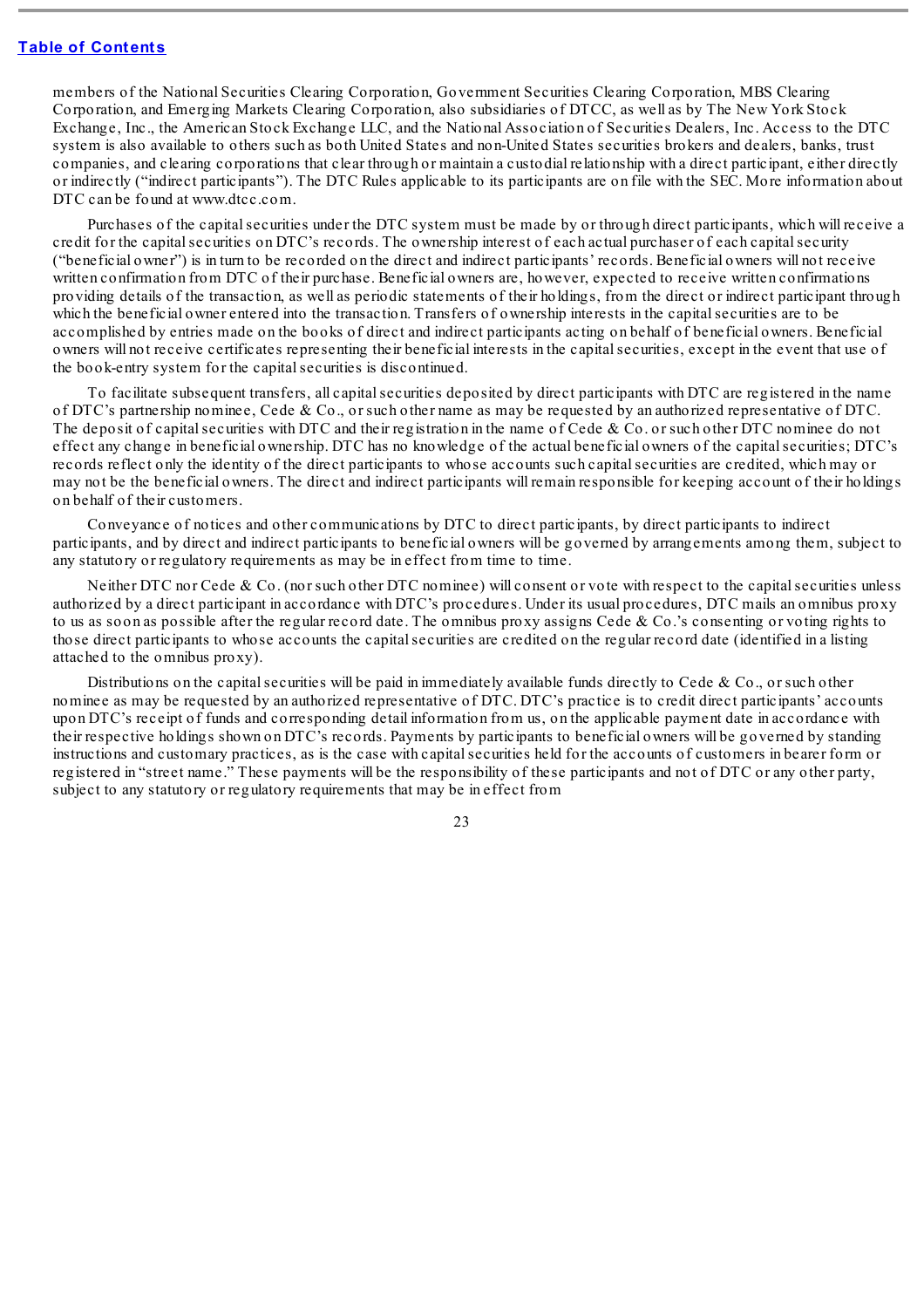time to time. Payment of any distributions to Cede & Co. (or such other nominee as may be requested by an authorized representative of DTC) is our responsibility, disbursement of such payments to direct participants is the responsibility of DTC, and disbursement of such payments to the beneficial owners is the responsibility of the direct and indirect participants.

We will send any redemption notices to DTC. If less than all of the capital securities of a series are being redeemed, DTC's practice is to determine by lot the amount of the ownership interest of each direct participant in such series to be redeemed.

DTC may discontinue providing its services as depository for the capital securities at any time by giving us reasonable notice. Under such circumstances, if a successor securities depository is not obtained, we will print and deliver certificated capital securities.

The information in this section concerning DTC and DTC's book-entry system has been obtained from sources that we believe to be reliable, but we take no responsibility for its accuracy.

#### **Registrar, Transfer Agent and Paying Agent**

Unless otherwise specified in the applicable prospectus supplement, The Bank of New York will act as registrar, transfer agent and paying agent for the capital securities.

Registration of transfers of capitalsecurities will be effected without charge by or on behalf of the applicable Trust, but upon payment of, and the giving of any indemnity as the Trust or we may require with respect to, any tax or other governmental charges that may be imposed in connection with any transfer or exchange. A Trust may not register or cause to be registered the transfer of its capital securities after such capital securities have been called for redemption.

### **Information Concerning the Property Trustee**

Other than during the occurrence and continuance of an event of default under a declaration of trust, the property trustee is required to perform only the duties that are specifically set forth in the applicable declaration of trust. Following the occurrence and during the continuance of an event of default, the property trustee must exercise the same degree of care and skill in the exercise of its rights and powers as a prudent person would exercise in the conduct of his or her own affairs under the circumstances. Subject to this provision, the property trustee is under no obligation to exercise any of the rights or powers vested in it by the applicable declaration of trust at the request of any holder of capitalsecurities unless such holder offers indemnity reasonably satisfactory to the property trustee against the costs, expenses and liabilities that might be incurred. However, the holders of the capitalsecurities will not be required to offer any indemnity if such holders, by exercising their voting rights, direct the property trustee to take any action following an event of default under the declaration of trust.

We and certain of our affiliates have from time to time maintained deposit accounts and conducted other banking transactions with the property trustee and its affiliated entities in the ordinary course of business. We expect to continue those business transactions. The property trustee also serves as trustee for certain series of our outstanding indebtedness under other indentures.

### **Governing Law**

The declarations of trust will be governed by and construed in accordance with the internal laws of the State of Delaware.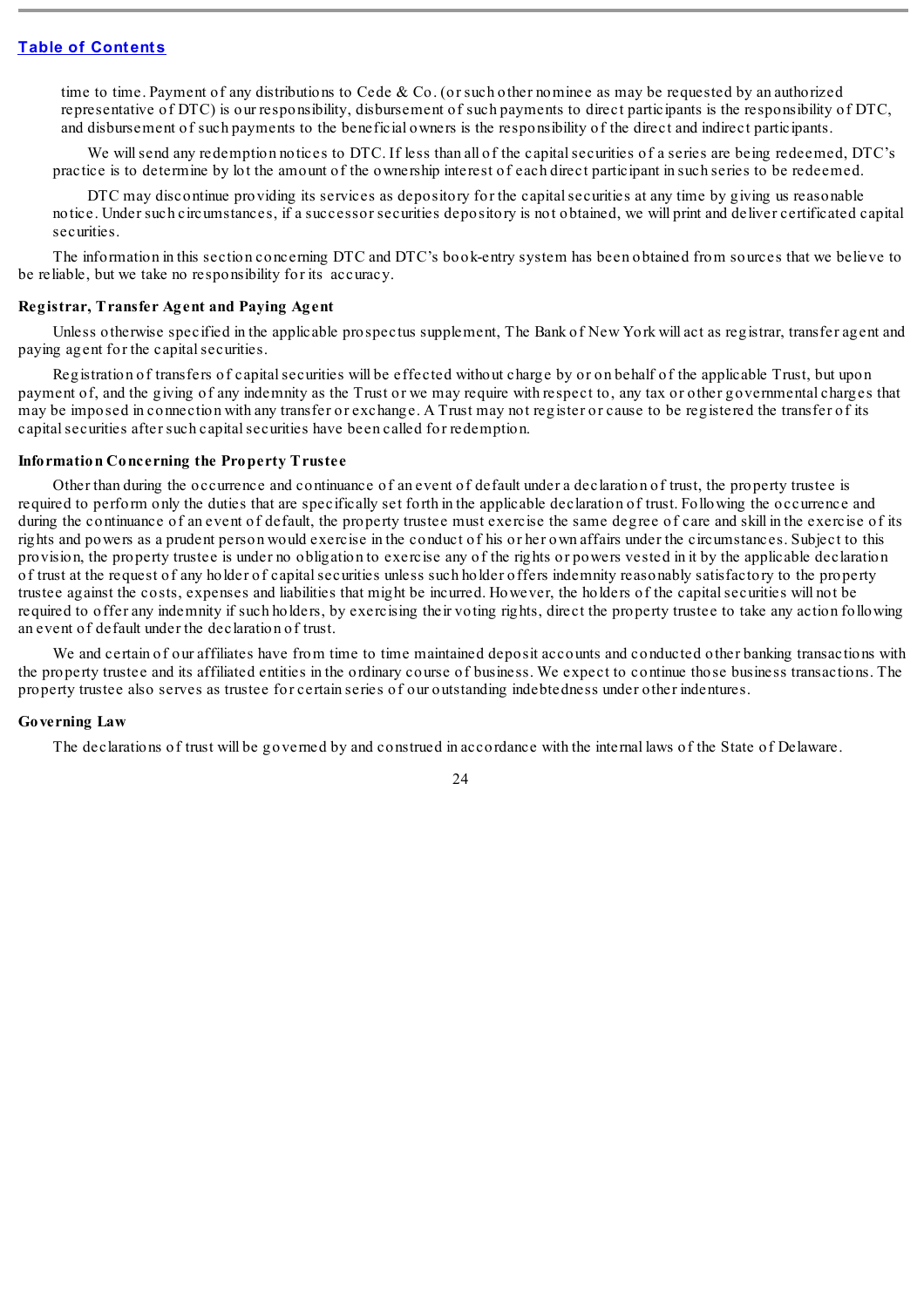### **DESCRIPTION OF THE JUNIOR SUBORDINATED NOTES**

We may issue junior subordinated notes from time to time in one or more series under a base indenture between us and The Bank of New York, as indenture trustee, and a supplement to the base indenture in the form of a supplemental indenture or a resolution of our Board of Directors or of a special committee formed by our Board of Directors. With respect to any particular series of junior subordinated notes, the term "indenture" or "junior subordinated indenture" used in this prospectus is deemed to include any supplement to the base indenture with respect to that series. The terms of the junior subordinated notes will include those stated in the junior subordinated indenture and those made part of that indenture by reference to the Trust Indenture Act.

The Trusts will invest the proceeds from the issuance and sale of the trust securities in our junior subordinated notes. We have summarized the general terms and provisions of the notes in this section. The prospectus supplement for a specific series of capital securities also describes the specific terms of the related series of junior subordinated notes offered through that prospectus supplement. The following summary is not intended to be complete and is subject to, and qualified in its entirety by reference to, the junior subordinated indenture and the Trust Indenture Act. You should read the junior subordinated indenture for additional information before you purchase any capitalsecurities. The base indenture and the form of supplemental indenture are filed as exhibits to the registration statement of which this prospectus is a part.

#### **General**

The junior subordinated notes are our direct unsecured obligations. The notes may be issued from time to time in one or more series that we establish under the junior subordinated indenture and are subordinated as described below under the heading "— Subordination." Neither the junior subordinated indenture nor any other agreement limits the principal amount of junior subordinated notes or other indebtedness that we may issue.

Under circumstances involving the dissolution of a Trust, the related series of junior subordinated notes may be distributed to the holders of the trust securities in liquidation of that Trust, provided that any required regulatory approval is obtained. Only one series of junior subordinated notes will be issued to the property trustee of the Trust in connection with the issuance of trust securities by the Trust.

The prospectus supplement relating to the particular series of junior subordinated notes will include specific terms relating to the offering. These terms will include some or all of the following:

- the title and type of the notes;
- the aggregate principal amount of the notes of that series;
- the percentage of their principal amount at which the notes will be issued;
- the date or dates the notes mature and the method for determining a maturity date, as well as any right to shorten or extend any maturity date;
- with respect to interest:
	- the interest rate or rates on the notes, which may be fixed or variable, or the method used to calculate that interest;
	- the date interest will begin to accrue;
	- the record and interest payment dates for the notes; and
	- the right to extend the interest payment periods and the duration of such extension;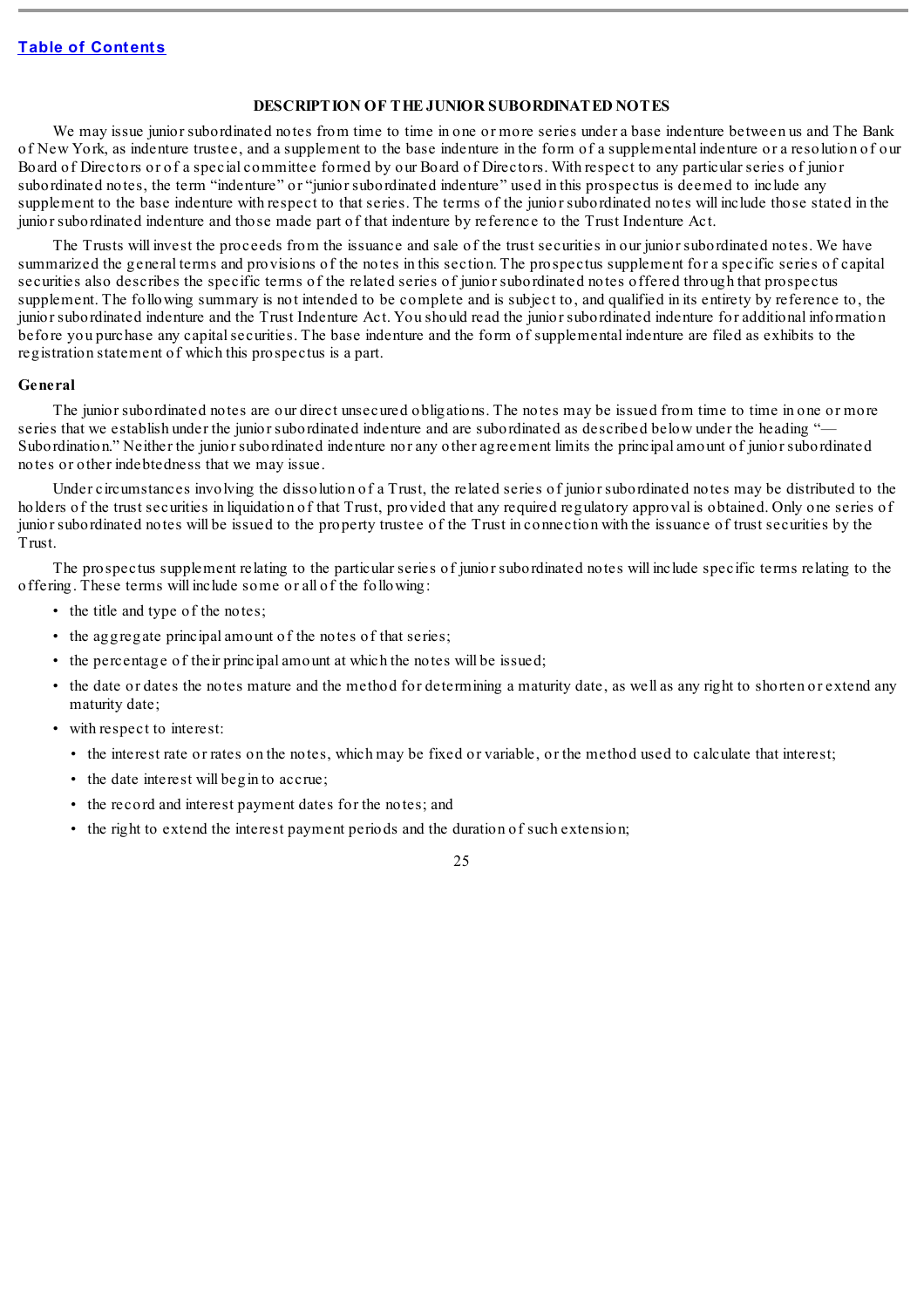- the place or places where:
	- we can make payments on the notes;
	- the notes can be surrendered for registration of transfer or exchange; and
	- notices and demands can be given to us relating to the notes and under the junior subordinated indenture;
- any optional redemption provisions that would permit us or the holders of notes to elect redemption of the notes before their final maturity;
- any provisions for a sinking purchase or analogous fund;
- the form of the notes and the terms and provisions relating to such form; and
- any other specific terms of the notes.

When we use the term "holder" in this prospectus with respect to a note, we mean the person in whose name the note is registered in the security register.

### **Subordination**

The junior subordinated notes are subordinate to all of our existing and future Senior Obligations, as defined below. This means that no payment of principal (including redemption payments), premium, if any, or interest on the junior subordinated notes may be made if:

- any principal, premium, interest or any other payment due on any of our Senior Obligations has not been paid when due and such default continues; or
- the maturity of any of our Senior Obligations has been accelerated because of a default.

Upon any distribution of our assets to creditors upon any dissolution, winding-up, liquidation or reorganization of Bank of America, whether voluntary or involuntary or in bankruptcy, insolvency, receivership or similar proceedings, all amounts due on all Senior Obligations must be paid in full before the holders of junior subordinated notes are entitled to receive or retain any payment.

If we violate the junior subordinated indenture by making a payment to holders of the junior subordinated notes in violation of the provisions described above, then the holders of the junior subordinated notes will be deemed to have received the payments or distributions in trust for the benefit of, and will have to pay or transfer the payments to, the holders of the Senior Obligations outstanding at the time.

Because of the subordination, if we become insolvent, holders of Senior Obligations may receive more, ratably, and holders of the junior subordinated notes having a claim pursuant to those notes may receive less, ratably, than our other creditors. This type of subordination will not prevent an event of default from occurring under the junior subordinated indenture in connection with the junior subordinated notes.

The rights of the holders of the junior subordinated notes are subrogated to the rights of holders of our Senior Obligations to receive payments or distributions until the Senior Obligations are paid in full. Such Senior Obligations shall continue to be Senior Obligations and be entitled to the benefits of the subordination provisions regardless of any amendment, modification or waiver of any term of such Senior Obligations.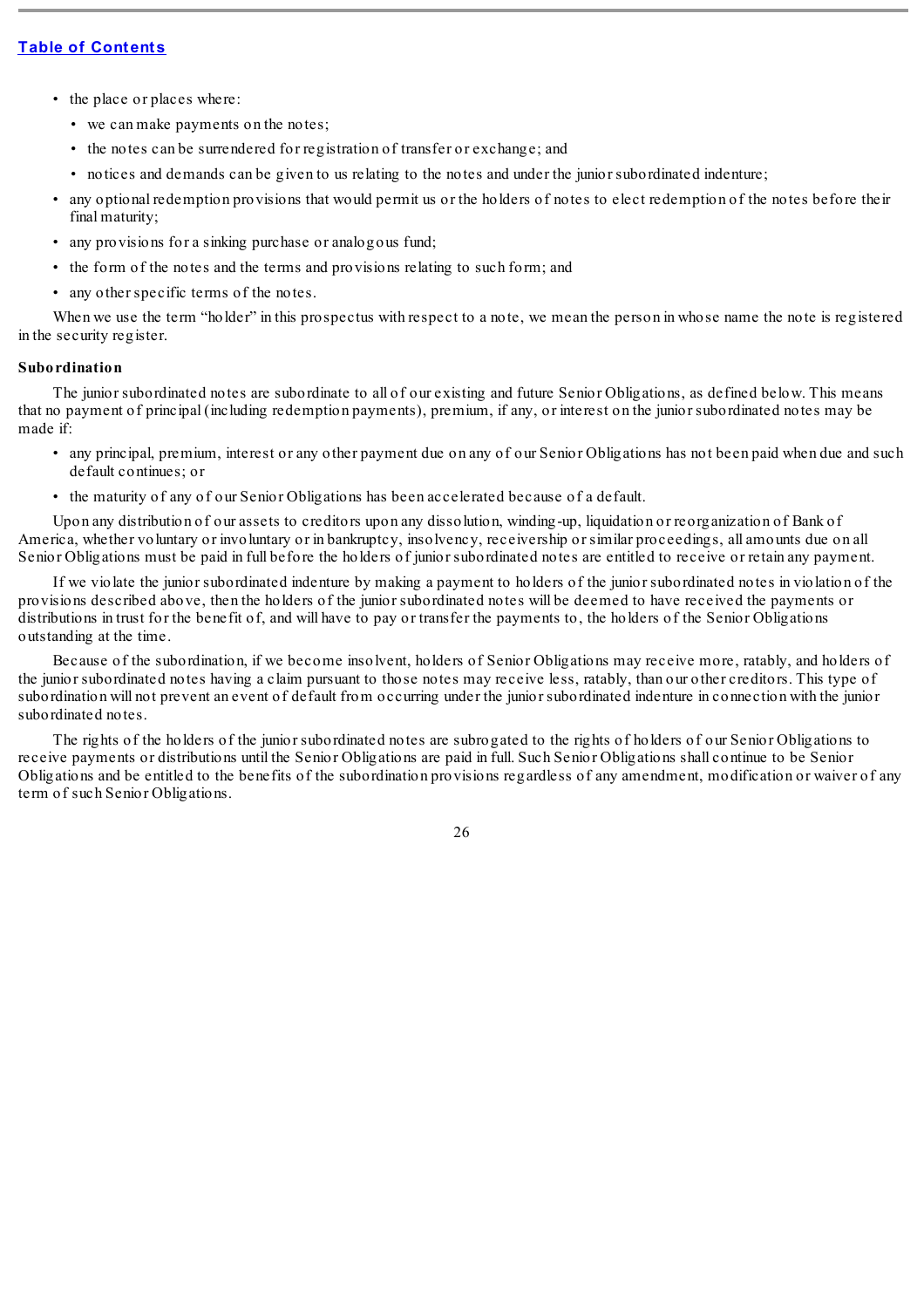Except as described below, the term "Senior Obligations" means, with respect to Bank of America:

- (1) the principal, any premium and interest with respect to
	- indebtedness of Bank of America for money borrowed or purchased and similar obligations (whether or not such indebtedness is denominated as senior or subordinated); and
	- indebtedness evidenced by securities, debentures, bonds or other similar instruments (whether or not denominated as senior or subordinated) issued by Bank of America;
- (2) all capital lease obligations of Bank of America;
- (3) all obligations of Bank of America issued or assumed as the deferred purchase price of property, all conditionalsale obligations of Bank of America and all obligations of Bank of America under any title retention agreement (but excluding trade accounts payable arising in the ordinary course of business);
- (4) all obligations of Bank of America for the reimbursement on any letter of credit, banker's acceptance or similar credit transaction;
- (5) all obligations of Bank of America arising from off-balance sheet guarantees by Bank of America and direct credit substitutes and obligations of Bank of America associated with derivative products such as interest and foreign exchange rate contracts, commodity contracts, swap agreements (including interest rate and foreign exchange swap agreements), cap agreements, floor agreements, collar agreements, interest rate agreements, foreign exchange rate agreements, options, commodity futures contracts and commodity option contracts;
- (6) all obligations and financial instruments of the type referred to in clauses (1)-(5) above of other persons for the payment of which Bank of America is responsible or liable as obligor, guarantor or otherwise; and
- (7) all obligations of the type referred to in clauses (1)-(6) above of other persons secured by any lien on any property or asset of Bank of America (whether or not such obligation is assumed by Bank of America).

However, the term "Senior Obligations" does not include:

- any such indebtedness that by its terms is subordinated to or ranks equally with the junior subordinated notes; and
- any indebtedness between or among Bank of America or our affiliates, including all other debt securities and guarantees in respect of those debt securities, issued to (a) any Trust or a trustee of such Trust or (b) any other trust, or a trustee of such trust, partnership or other entity affiliated with Bank of America or its predecessor entities that is a financing vehicle of Bank of America or its predecessor entities (a "financing entity") in connection with the issuance by such financing entity of capital securities or other securities that rank equally with, or junior to, the capital securities.

## **Additional Interest**

If, at any time while the property trustee is the holder of a series of junior subordinated notes, a Trust is required to pay any taxes, duties, assessments or governmental charges of whatever nature, other than withholding taxes, imposed by the United States or any other domestic taxing authority, then we will be required to pay additional interest on the junior subordinated notes. The amount of any additional interest will be an amount sufficient so that the net amounts received and retained by the Trust and the property trustee after paying any such taxes, duties, assessments or other governmental charges will be equal to the amounts that the Trust would have received and retained had no such taxes, duties, assessments or other governmental charges been imposed. This means that the Trust will be in the same position it would have been in if it did not have to pay such taxes, duties, assessments or other charges.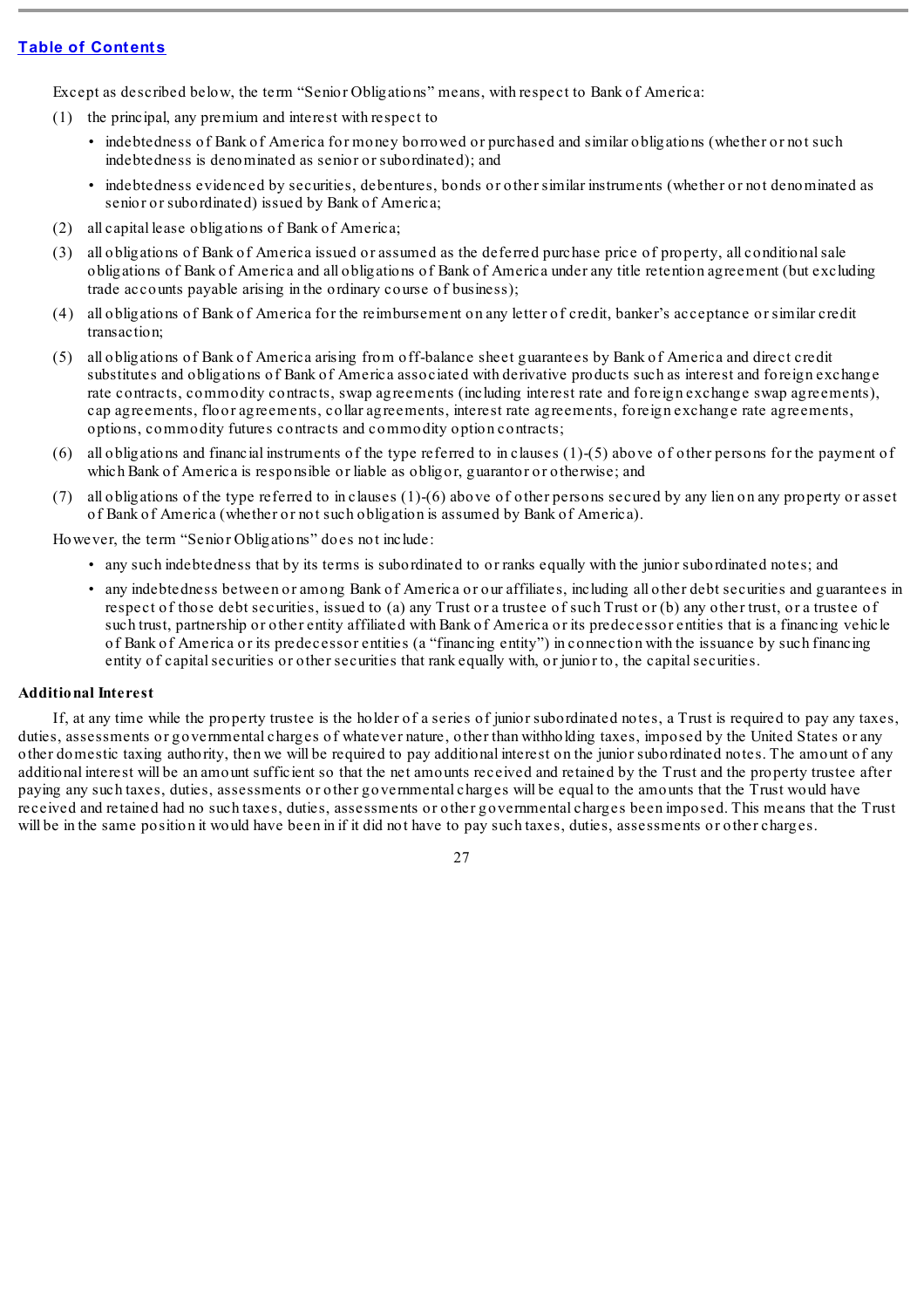#### **Exchange, Transfer and Payment**

The applicable prospectus supplement will identify the denominations in which the junior subordinated notes will be issued. No service charge will be made for any transfer or exchange of the junior subordinated notes. However, either we or the indenture trustee may require payment of a sum sufficient to cover any tax, fee or other government charge that is payable in connection with any such transfer or exchange.

Unless we state otherwise in the applicable prospectus supplement, principal, premium, if any, or any interest will be payable, and the junior subordinated notes may be surrendered for transfer or exchange, at the offices of The Bank of New York, as paying and authenticating agent. However, at our option we may pay interest by check mailed to the person entitled to such interest at such person's address as it appears on the security register. As long as the property trustee is the holder of junior subordinated notes, we will pay principal and interest on the notes to the account designated by the property trustee.

### **Option to Defer Interest Payments**

We have the right under the junior subordinated indenture to defer interest payments on any series of the junior subordinated notes from time to time by deferring the interest payment period for up to a number of consecutive interest payment periods that we will specify in the applicable prospectus supplement. We refer to this period as a "deferral period." No deferral period may extend beyond the stated maturity of the corresponding junior subordinated notes. On the interest payment date following the last day of the deferral period, we shall pay all interest then accrued and unpaid, including any additional interest as described under the heading "—Additional Interest," together with compounded interest at the rate specified for the junior subordinated notes to the extent permitted by law. Any special considerations applicable to any such notes will be described in the applicable prospectus supplement.

Unless otherwise specified in the applicable prospectus supplement, if we exercise our deferral right, then during any deferral period, we are subject to restrictions with respect to payments related to our capitalstock and our indebtedness that ranks equally with or junior to the notes, as more particularly described below under the heading "—Certain Covenants of Bank of America."

We may extend a deferral period prior to the end of such deferral period, so long as the period, as extended, does not exceed the maximum number of consecutive interest payment periods we specify in the prospectus supplement and does not extend beyond the stated maturity of the notes. In addition, following the termination of a deferral period and the payment of all deferred distributions and accrued interest, we may begin a new deferral period, which must comply with the above requirements. No interest shall be due and payable during a deferral period, except at the end of such period. However, we may prepay at any time all or any portion of the interest accrued during an deferral period.

#### **Prepayment**

Unless otherwise specified in the applicable prospectus supplement, the junior subordinated notes are not subject to any sinking fund and are not redeemable at the option of the holder. Unless otherwise specified in the applicable prospectus supplement, we may, at our option and subject to receipt of prior approval by the Federal Reserve Board, if required, prepay the junior subordinated notes of any series in whole at any time or in part from time to time. If the junior subordinated notes of any series may be prepaid only on or after a specified date or upon the satisfaction of additional conditions, the applicable prospectus supplement willspecify such date or describe such conditions. Except as otherwise specified in the applicable prospectus supplement, the prepayment price for any junior subordinated note so prepaid will equal 100% of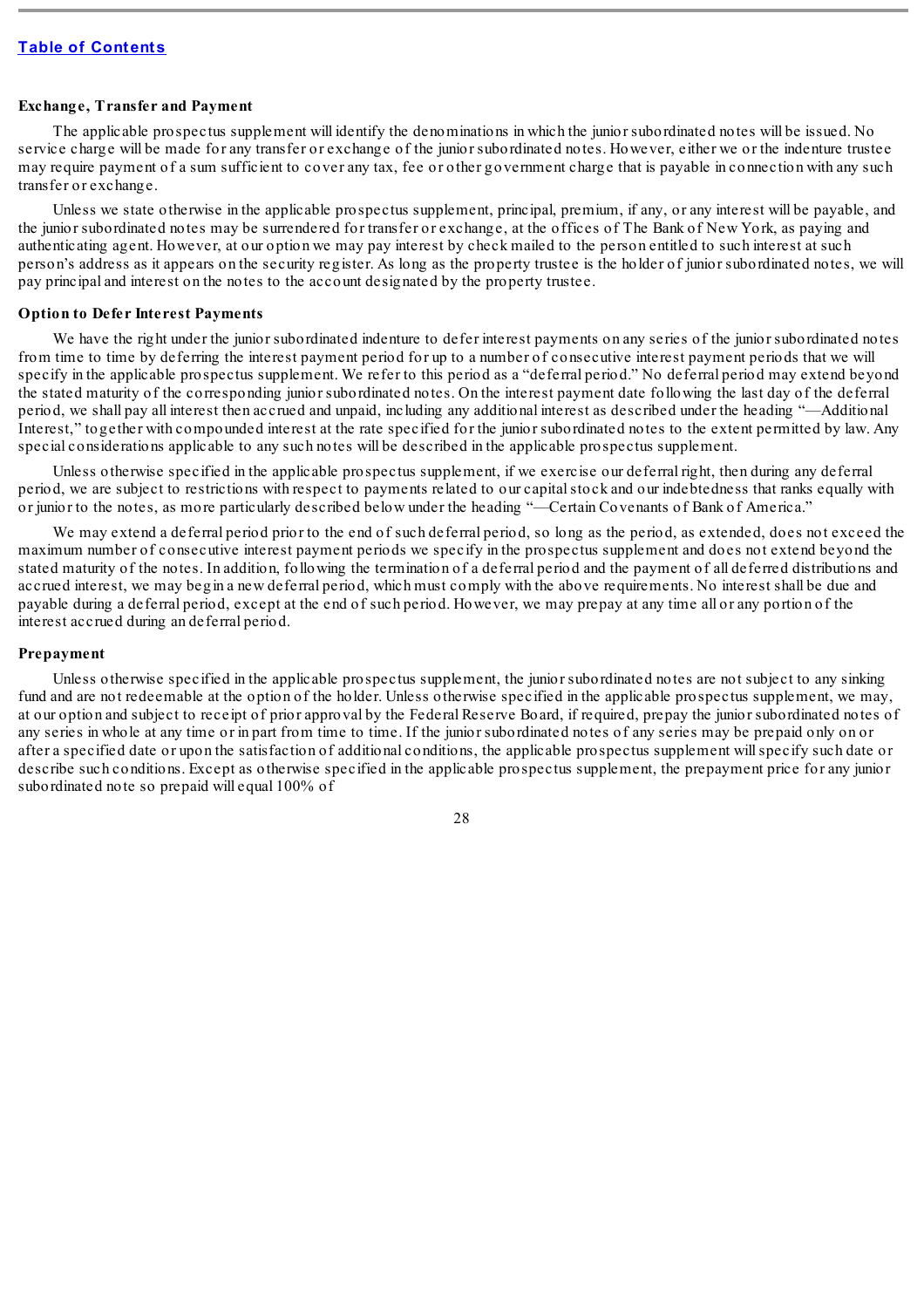the principal amount of such junior subordinated note plus accrued and unpaid interest to the prepayment date.

Except as otherwise specified in the applicable prospectus supplement, we may, at our option and subject to receipt of prior approval by the Federal Reserve Board, if required, prepay a series of junior subordinated notes in whole, but not in part, at any time within 90 days after the occurrence and continuance of a tax event, an investment company event or a capital treatment event, each as described under the heading "Description of Capital Securities—Redemption of Capital Securities" above, at a prepayment price equal to 100% of the principal amount of such junior subordinated notes then outstanding plus accrued and unpaid interest to the prepayment date.

Notice of any prepayment will be mailed at least 30 days but not more than 60 days before the redemption date to each holder of junior subordinated notes to be prepaid as it appears in the security register. Unless we default in payment of the prepayment price, on and after the prepayment date, interest will cease to accrue on such junior subordinated notes or the portions of such notes called for prepayment.

### **Certain Covenants of Bank of America**

If (1) we shall have exercised our right to defer payments of interest on a series of junior subordinated notes, as described under the heading "—Option to Defer Interest Payments," or (2) junior subordinated notes of a series are held by a Trust and remain outstanding and either (a) there shall have occurred and be continuing an event of default under the junior subordinated indenture, or any payment failure, or (b) we shall be in default relating to our payment of any obligations under the guarantees relating to that Trust, then we shall not:

- declare or pay any dividend on, make any distributions with respect to, or redeem, purchase, acquire or make a liquidation payment with respect to, any shares of our capitalstock or make any guarantee payment with respect to the foregoing (other than (1) purchases or acquisitions of our shares of common stock in connection with the satisfaction by us of our obligations under any employee benefit plans, (2) as a result of a reclassification of our capitalstock or the exchange or conversion of one class or series of our capitalstock for another class or series of our capitalstock or (3) the purchase of fractional interests in shares of our capital stock pursuant to an acquisition or the conversion or exchange provisions of our capital stock or the security being converted or exchanged); or
- make any payment of interest, principal or premium, if any, on or repay, repurchase or redeem any debt securities (including guarantees) issued by us that rank equally with or junior to the junior subordinated notes.

In addition, if junior subordinated notes are issued to a Trust or a trustee of the Trust in connection with the issuance of the Trust's trust securities, then as long as such trust securities remain outstanding, we will:

- maintain 100% direct or indirect ownership of the common securities of that Trust, unless a permitted successor of Bank of America succeeds to our ownership of such common securities;
- use our reasonable efforts to cause that Trust to:
	- remain a statutory trust, except in connection with the distribution of corresponding junior subordinated notes to the holders of the trust securities in liquidation of such Trust, the redemption of all of the trust securities of the Trust, or certain mergers, consolidations or amalgamations, each as permitted by the Trust's declaration of trust; and
	- otherwise continue not to be treated as an association taxable as a corporation or partnership for United States federal income tax purposes; and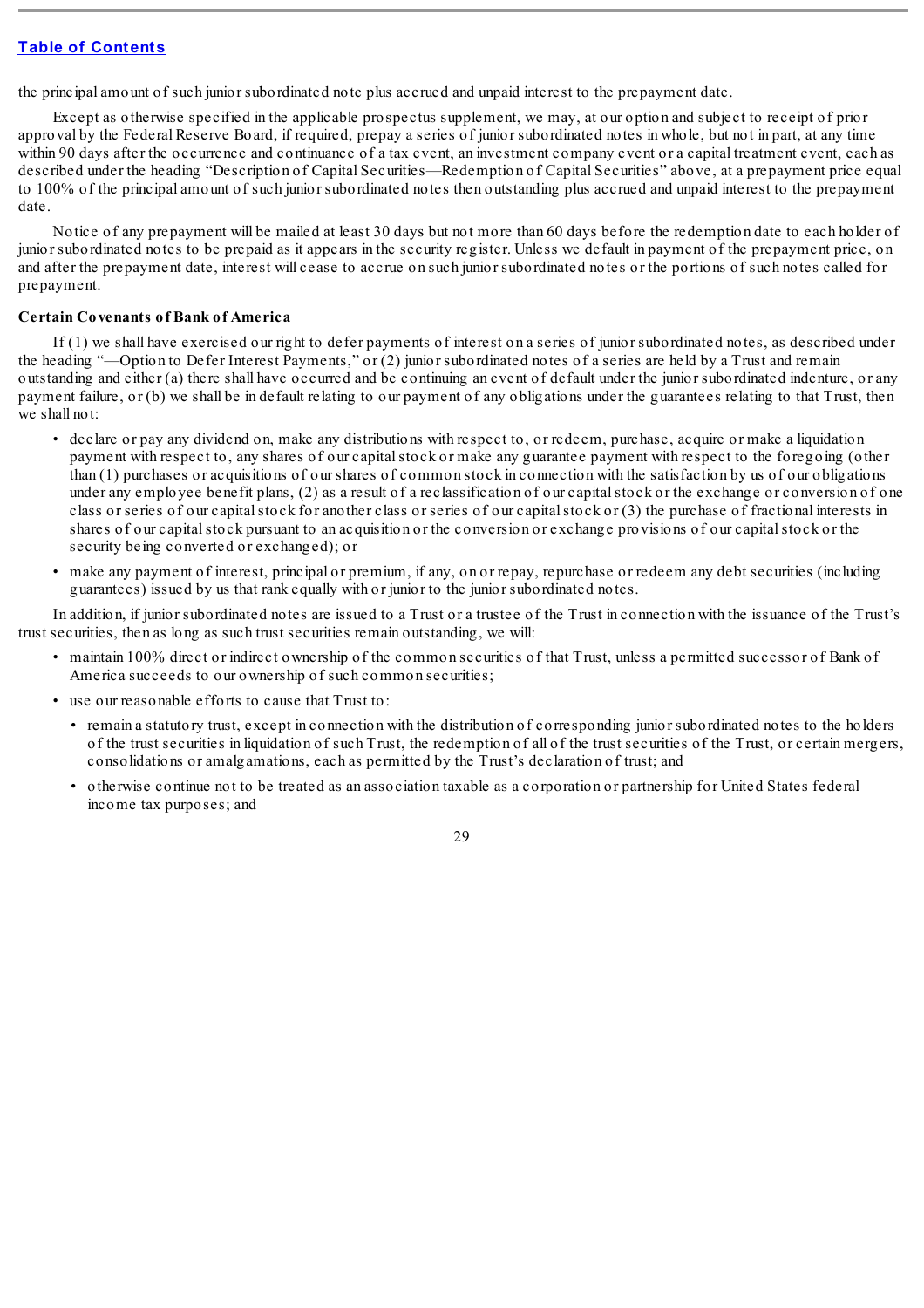• use our reasonable efforts to cause each holder of such trust securities to be treated as owning an undivided beneficial interest in the corresponding junior subordinated notes.

### **Limitation on Mergers and Sales of Assets**

The junior subordinated indenture generally permits a consolidation or merger between us and another entity. It also permits the sale or transfer by us of all or substantially all of our assets. These transactions are permitted if:

- the resulting or acquiring entity, if other than us, is organized and existing under the laws of the United States or any state or the District of Columbia and expressly assumes all of our obligations under the junior subordinated indenture; and
- immediately after the transaction, we or any successor company are not in default in the performance of any covenant or condition.

Upon any such consolidation, merger or transfer, the resulting or acquiring entity will be substituted for us in such indenture with the same effect as if it had been an original party to the indenture. As a result, such successor entity may exercise our rights and powers under the junior subordinated indenture, and we will be released from further liabilities and obligations under such indenture and under the junior subordinated notes.

### **Events of Default, Waiver and Notice**

The junior subordinated indenture provides that the following events, if they have occurred and are continuing, are events of default relating to a series of junior subordinated notes:

- certain events involving the bankruptcy, insolvency or reorganization of Bank of America; or
- as long as the junior subordinated notes are held by a Trust or a trustee of the Trust, the voluntary or involuntary dissolution, winding up or other termination of that Trust, except in connection with the (1) distribution of the junior subordinated notes to the holders of the Trust's trust securities in liquidation of their interests in the Trust, (2) the redemption of all of the outstanding trust securities of the Trust, or (3) certain mergers, consolidations or amalgamations, each as permitted by the Trust's declaration of trust.

A default by us in payment obligations with respect to the junior subordinated notes or under the related guarantees does not constitute an event of default for purposes of the junior subordinated indenture. As long as the series of junior subordinated notes are held by a Trust or a trustee of the Trust, the holders of capitalsecurities have certain rights to sue us directly upon a payment failure or if the property trustee fails to enforce its rights as holder of the notes, as more particularly described under the heading "Description of the Capital Securities—Events of Default, Payment Failures, Waiver and Notice."

If an event of default under the junior subordinated indenture occurs and continues with respect to a series of junior subordinated notes, either the indenture trustee or the holders of at least 25% in aggregate principal amount of the outstanding junior subordinated notes of that series may declare the principal of and all accrued but unpaid interest on such junior subordinated notes to be due and payable immediately. The holders of a majority in aggregate outstanding principal amount of such series of junior subordinated notes (or allseries, as applicable) may annulsuch declaration in certain circumstances and waive such default. As long as the series of notes is held by a property trustee under a Trust for the benefit of the Trust's trust securities, the property trustee, as sole holder of the notes, will have the right to exercise these rights and may be directed in such exercise by the holders of the capitalsecurities. See "Description of the Capital Securities—Events of Default, Payment Failures, Waiver and Notice" and "—Voting Rights."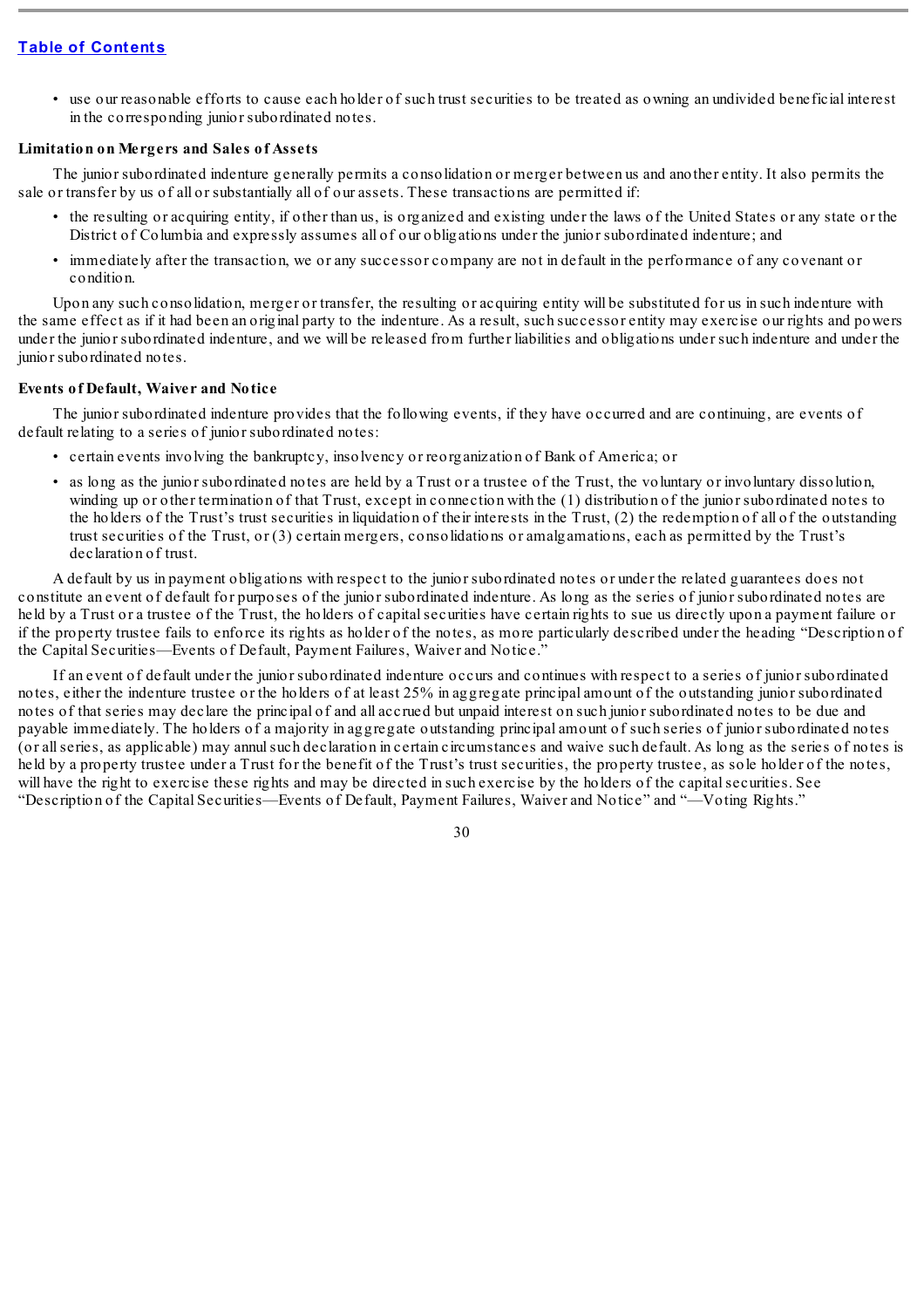Prior to a declaration of acceleration, the holders of a majority in aggregate principal amount of such series of junior subordinated notes generally may waive on behalf of the holders of allsuch series of notes any default or event of default under the junior subordinated indenture other than:

- a default in the payment of principal of, premium, if any, or interest on such junior subordinated notes;
- a default in respect of covenants that cannot be modified or amended without the consent of each holder of such junior subordinated notes affected; or
- a default in respect of certain other covenants described above under the heading "—Certain Covenants of Bank of America."

However, as long as the notes are held by a property trustee under a Trust for the benefit of the holders of the Trust's trust securities, any such waiver or modification requires the consent of the holders of at least a majority in liquidation preference (or, if the waiver or modification requires the consent of each holder of junior subordinated notes, then each holder) of the related trust securities.

The holders of a majority in aggregate principal amount of the outstanding junior subordinated notes of any and allseries affected generally shall have the right to direct the time, method and place of conducting any proceeding for any remedy available to or exercising any power of the indenture trustee under the junior subordinated indenture. However, the holders of such notes must offer to the indenture trustee reasonable indemnity against expenses and liabilities. As long as a series of notes is held by a property trustee under a Trust for the benefit of the Trust's trust securities, the property trustee, as sole holder of the notes, will have the right to exercise these rights and may be directed in such exercise by the holders of the capital securities. See "Description of the Capital Securities—Voting Rights."

Subject to the subordination provisions, described under the heading "—Subordination," the right of any holder of junior subordinated notes (including the property trustee) to receive payment of the principal of and premium, if any, and interest on such junior subordinated notes on or after the due dates therefor, or to institute suit for the enforcement of any such payment provisions, shall not be impaired or affected without the consent of such holder.

An event of default under the junior subordinated indenture is an event of default under the related declaration of trust, and the waiver of an event of default under the indenture is a waiver under the related declaration of trust. These provisions are more particularly described under the heading "Description of the Capital Securities—Events of Default, Payment Failures, Waiver and Notice."

Following the occurrence and during the continuance of an event of default, we are subject to restrictions with respect to payments related to our capitalstock and our indebtedness that ranks equally with or junior to the junior subordinated notes, as more particularly described above under the heading "—Certain Covenants of Bank of America."

The indenture trustee is required to notify all holders of the junior subordinated notes of any events of default or note payment failures.

We are required to file an officers' certificate with the indenture trustee each year that states, to the knowledge of the certifying officer, whether or not any defaults exist under the terms of the junior subordinated indenture.

### **Modification of Junior Subordinated Indenture**

Under the junior subordinated indenture, our rights and obligations and the rights of holders of the junior subordinated notes may be modified or amended with the consent of the holders of at least a majority in aggregate principal amount of the outstanding junior subordinated notes of allseries affected by the modification or amendment, acting as one class. However, no such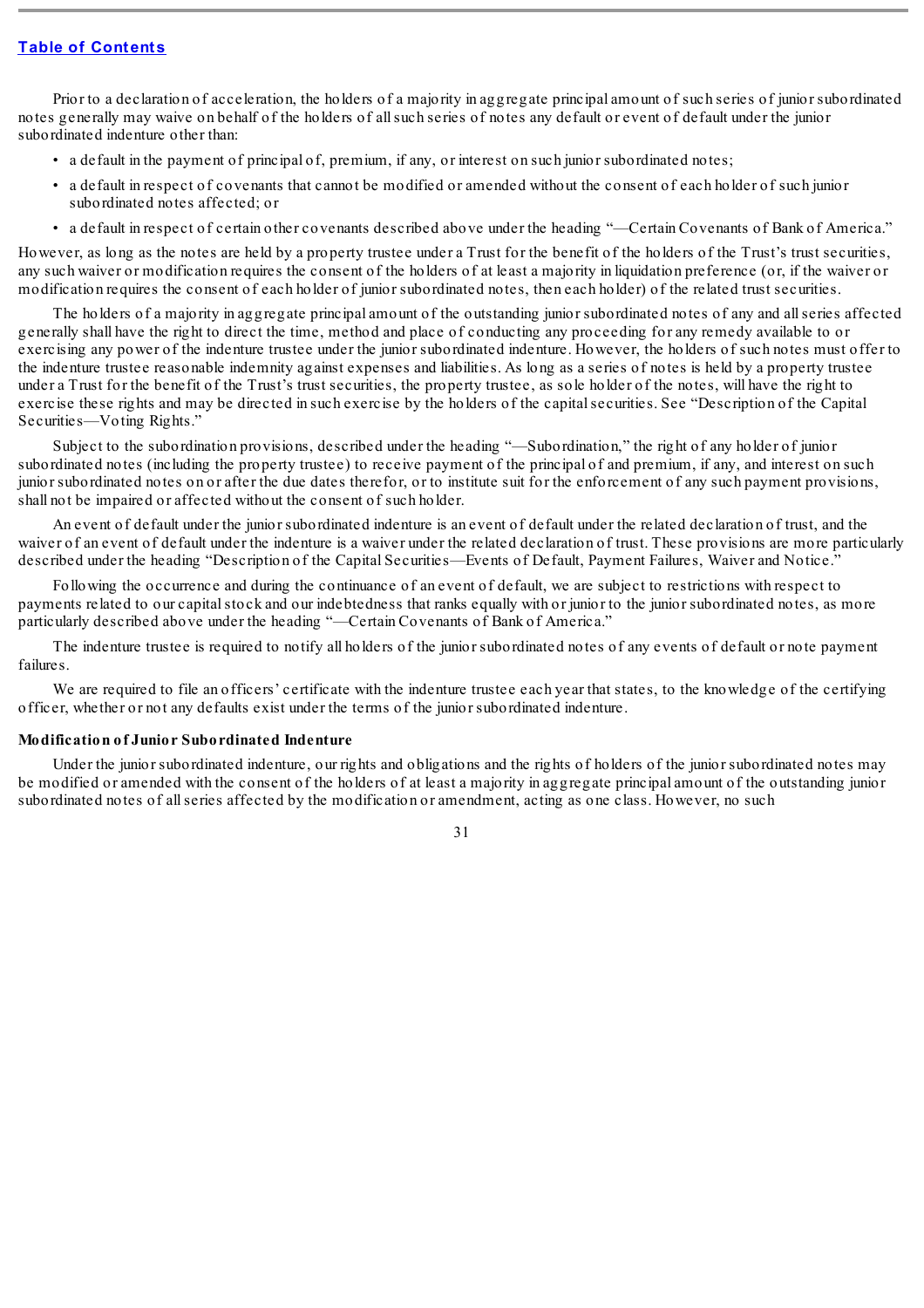modification or amendment may, without the consent of the holders of each junior subordinated note affected thereby:

- extend the fixed maturity of any junior subordinated note, except as set forth in the terms of the particular series of junior subordinated notes;
- reduce the rate or extend the time of payment of interest on such junior subordinated note;
- reduce the principal amount of or any premium on any junior subordinated note;
- reduce any amount payable on redemption of any junior subordinated note;
- make the principal of, or interest or premium on, such junior subordinated notes payable in any coin or currency other than that provided in such junior subordinated notes;
- impair or affect the right of any holder of such junior subordinated notes to institute suit for the payment of such notes or the right of repayment, if any, at the option of the holder; or
- reduce the percentage of outstanding junior subordinated notes required to consent to a modification or amendment of the junior subordinated indenture.

As long as the junior subordinated notes are held by the property trustee of a Trust, no modification of the junior subordinated indenture will be effective until the holders of a majority in liquidation preference of the Trust's trust securities have consented to such modification. If the consent of the holder of each outstanding junior subordinated note is required for such modification, such modification shall not be effective until each holder of related trust securities has consented to such modification.

We and the indenture trustee may enter into, without the consent of any holder of junior subordinated notes, any supplemental indenture under the junior subordinated indenture, to create any new series of junior subordinated notes or make any change in the indenture that generally does not materially adversely affect the rights of any holder of junior subordinated notes.

#### **Discharge and Defeasance**

We may discharge most of our obligations under the junior subordinated indenture if the junior subordinated notes have already been delivered to the indenture trustee for cancellation or the junior subordinated notes have either become due and payable or are by their terms due and payable within one year, or are to be called for redemption within one year. We discharge our obligations by depositing with the indenture trustee an amount sufficient to pay when due the principal of and premium, if any, and interest on all outstanding junior subordinated notes.

The junior subordinated indenture also provides that, if no event of default under the indenture has occurred and is continuing, we will be discharged from our obligations with respect to a series of junior subordinated notes if we deposit with the indenture trustee, in trust, money or United States government obligations sufficient to pay all of the principal of, and premium, if any, and any interest on, the notes of that series, on the dates the payments are due under the junior subordinated indenture and the terms of such notes.

To exercise this option, we are required to deliver to the indenture trustee an opinion of counsel that states that:

- the deposit and related defeasance would not cause the holders of the junior subordinated notes of such series to recognize income, gain or loss for United States federal income tax purposes; and
- if the junior subordinated notes of that series are listed on any nationalsecurities exchange, such notes will not be delisted as a result of the deposit and related defeasance.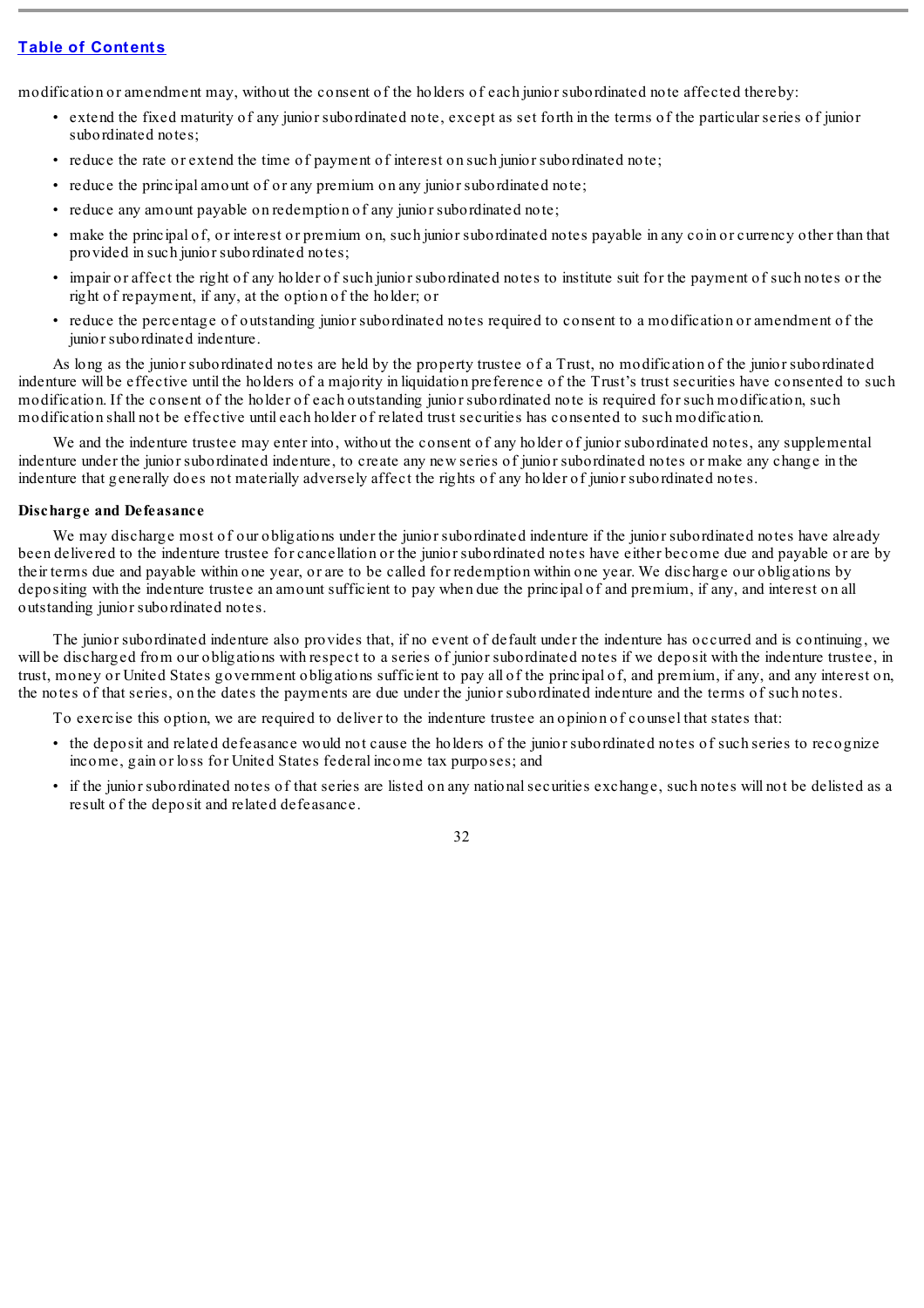The obligations under the junior subordinated indenture to register the transfer or exchange of junior subordinated notes, to replace stolen, lost or mutilated junior subordinated notes and to maintain paying agents and hold monies for payment in trust will continue, even if we exercise our defeasance and discharge option.

### **Book-Entry and Settlement**

If junior subordinated notes are distributed to holders of capitalsecurities in liquidation of such holders' interests in a Trust, DTC will act as securities depositary for the junior subordinated notes and the notes previously registered in the name of the property trustee on behalf of the Trust will be re-registered in the form of one or more global certificates in the name of the depositary or its nominee. Each global certificate is referred to as a "globalsecurity."

Except in limited circumstances, owners of beneficial interests in such a globalsecurity will not be entitled to receive physical delivery of junior subordinated notes in certificated form and will not be considered the holders, as defined in the junior subordinated indenture, of such globalsecurity for any purpose under the junior subordinated indenture. A globalsecurity representing junior subordinated notes is only exchangeable for another globalsecurity of like denomination to be registered in the name of the depositary or its nominee or to a successor depositary or its nominee. The globalsecurities may not be transferred except by the depositary to a nominee of the depositary or by a nominee of the depositary to the depositary or another nominee of the depositary or to a successor depositary or its nominee. This means that each beneficial owner must rely on the procedures of the depositary, or if such beneficial owner is not a participant, on the procedures of the participant through which such person owns its interest, to exercise any rights of a holder under the indenture.

As of the date of this prospectus, the description in this prospectus of DTC's book-entry system and DTC's practices as they relate to purchases, transfers, notices and payments relating to the capitalsecurities apply in all material respects to any debt obligations such as the junior subordinated notes represented by one or more globalsecurities held by DTC. We may appoint a successor to DTC or any successor depositary in the event DTC or such successor depositary is unable or unwilling to continue as a depositary for the globalsecurities. For a description of DTC and the specific terms of the depositary arrangements, see "Description of the Capital Securities — Book-Entry Only Issuance — The Depository Trust Company."

#### **Governing Law**

The junior subordinated indenture and the junior subordinated notes will be governed by, and construed in accordance with, the internal laws of the State of New York.

#### **The Indenture Trustee**

We and certain of our affiliates have from time to time maintained deposit accounts and conducted other banking transactions with the indenture trustee and its affiliated entities in the ordinary course of business. We expect to continue those business transactions. The indenture trustee also serves as trustee for certain series of our outstanding indebtedness under other indentures.

Under the junior subordinated indenture, we may remove the indenture trustee and appoint a successor trustee in certain circumstances relating to the indenture trustee's conflicts of interest or eligibility or ability to continue as indenture trustee. In addition, the holders of a majority in principal amount of a series of junior subordinated notes may remove the indenture trustee with respect to that series and nominate a successor trustee.

#### **Miscellaneous**

Bank of America will pay all costs and expenses in connection with the transactions described in this prospectus, including those related to:

• the offering, sale and issuance of trust securities and the related junior subordinated notes, including any underwriting commissions;

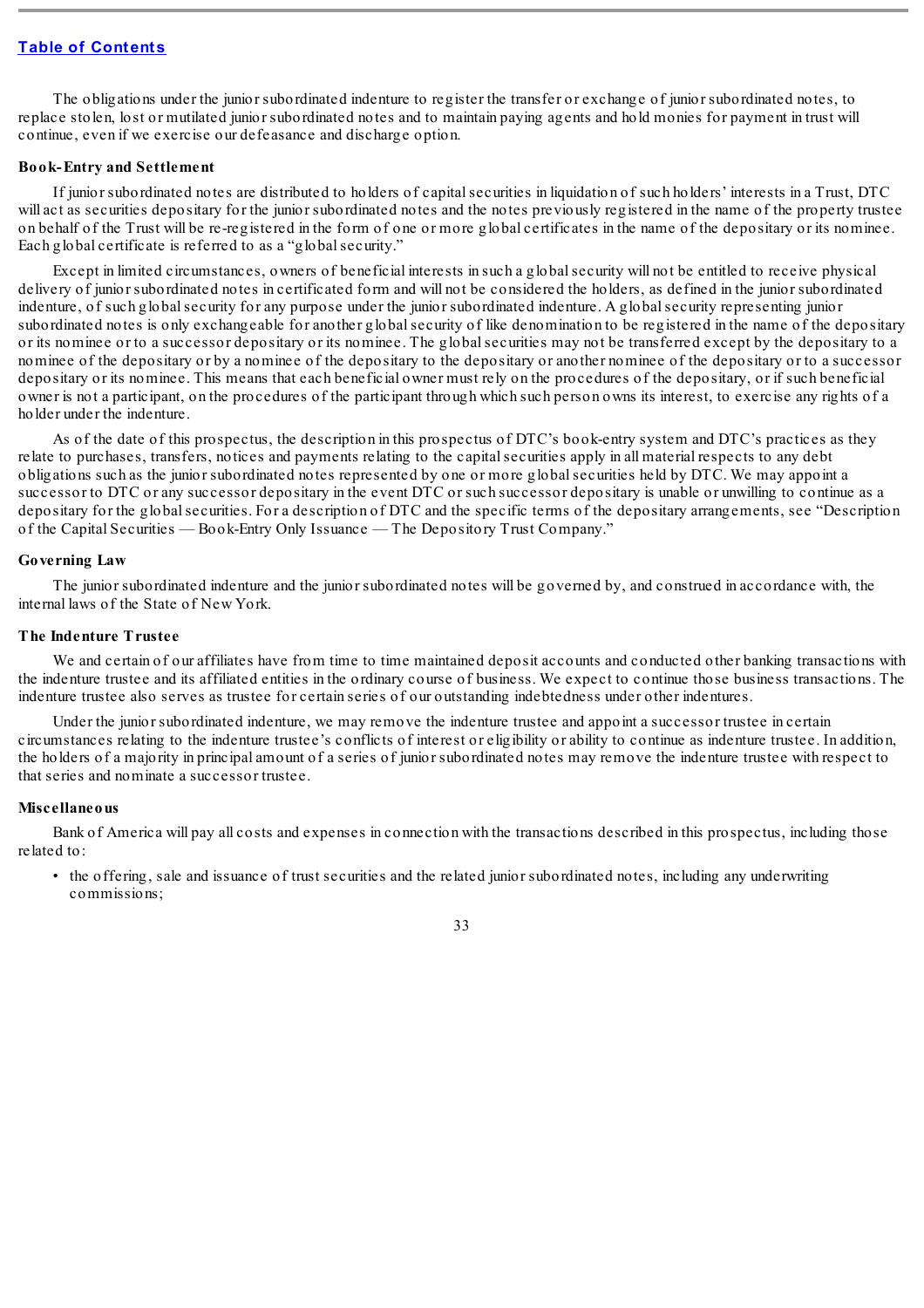- the organization, maintenance and dissolution and the operation of each Trust;
- the retention of the indenture trustee and the trustees under each declaration of trust;
- indemnification obligations under each declaration of trust:
- all taxes (other than United States withholding taxes relating to a Trust).

We have the right at all times to assign any of our respective rights or obligations under the junior subordinated indenture to a direct or indirect wholly-owned subsidiary of Bank of America. If we assign any of our rights or obligations, however, we will remain liable for all of their respective obligations. Subject to this right of assignment, the junior subordinated indenture will be binding upon and inure to the benefit of the parties to such indenture and their respective successors and assigns. The parties to the junior subordinated indenture may not otherwise assign such indenture.

### **DESCRIPTION OF GUARANTEE**

Set forth below is a summary of information concerning the guarantee that we will execute and deliver for the benefit of the holders of a series of capital securities when a Trust issues its trust securities. Each guarantee will be qualified as an indenture under the Trust Indenture Act. The Bank of New York will act as the guarantee trustee. The terms of the guarantee will be those set forth in the guarantee and those made part of the guarantee by the Trust Indenture Act. The guarantee trustee will hold the guarantee for the benefit of the holders of the related capitalsecurities. The following summary is not intended to be complete and is subject to, and qualified in its entirety by reference to, the provisions of the guarantee and the Trust Indenture Act. The form of guarantee is filed as an exhibit to the registration statement of which this prospectus is a part.

### **General**

A guarantee is held by the guarantee trustee for the benefit of the holders of the capitalsecurities. Under each guarantee, if a series of capitalsecurities is not fully paid, we will irrevocably and unconditionally agree to pay, when due, to the holders of the capital securities issued by a Trust, the following payments or distributions, which are referred to as "guarantee payments," without duplication, on a subordinated basis:

- any accrued and unpaid distributions that are required to be paid on the capitalsecurities, to the extent the Trust has funds available for distributions;
- the redemption price, plus all accrued and unpaid distributions, relating to any capitalsecurities called for redemption by the Trust, to the extent such Trust has funds available for redemptions; and
- upon a voluntary or involuntary dissolution, winding-up or termination of such Trust, other than in connection with the distribution of junior subordinated notes held by such Trust to the holders of capitalsecurities, the lesser of:
	- the aggregate of the liquidation amount and all accrued and unpaid distributions on the capital securities to the date of payment, to the extent the Trust has funds available to make the payment; and
	- the amount of assets of the Trust remaining available for distribution to holders of the capitalsecurities in liquidation of the Trust.

The redemption price and liquidation amount will be fixed at the time the capitalsecurities are issued and will be described in the applicable prospectus supplement relating to the offering of such capitalsecurities.

We may satisfy our obligation to make a guarantee payment by direct payment of the required amounts to the holders of capital securities or by causing the applicable Trust to pay such amounts to such holders.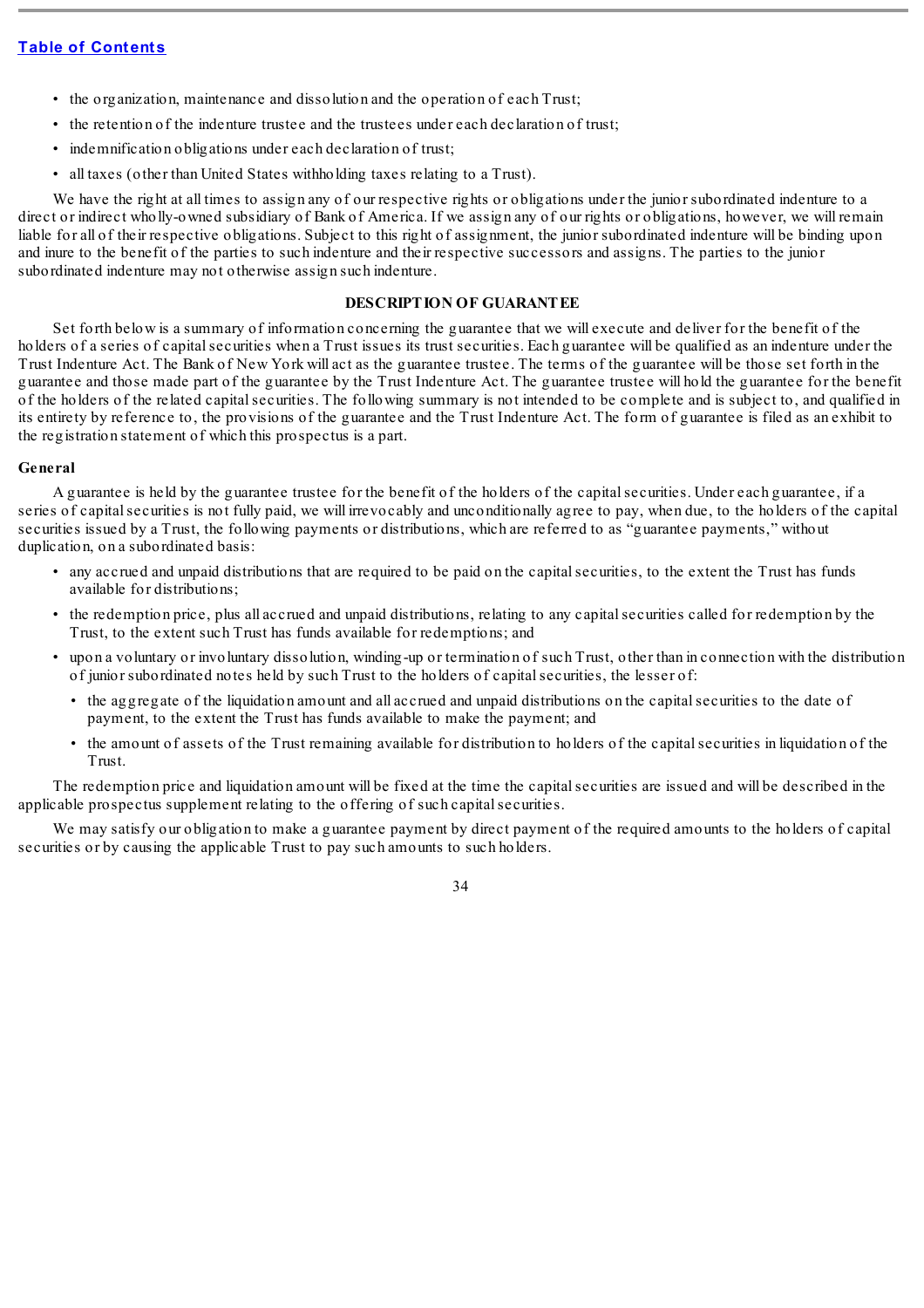A guarantee will not apply to any payment of distributions except to the extent the related Trust has funds available for such payments. If we do not make interest payments on the junior subordinated notes held by a Trust, the Trust will not pay distributions on its capital securities and will not have funds available for such payments. In such case, holders of the capital securities would not be able to rely on the related guarantee for payment of these amounts.

A guarantee, when taken together with our obligations under the related junior subordinated notes held by the Trust, the junior subordinated indenture and the declaration of trust, including our obligations to pay costs, expenses, debts and liabilities of that Trust (other than those relating to trust securities), will provide a full and unconditional guarantee on a subordinated basis of payments due on the capital securities.

Unless otherwise specified in the applicable prospectus supplement, we also will agree separately to irrevocably and unconditionally guarantee the obligations of each Trust with respect to the common securities issued by that Trust to the same extent as the capital securities guarantee. However, if an event of default under the junior subordinated indenture has occurred and is continuing, holders of capitalsecurities shall have priority over holders of common securities with respect to payments under the respective guarantees, as more particularly described under the heading "—Status of the Guarantee."

### **Amendment and Assignment**

A guarantee may be amended only with the prior approval of the holders of at least a majority in liquidation amount of the outstanding capitalsecurities of the applicable Trust. No vote will be required, however, for any changes that do not adversely affect the rights of holders of such capital securities.

### **Termination of the Guarantee**

A guarantee will terminate as to the capitalsecurities of the applicable Trust upon:

- full payment of the redemption price of all such capital securities;
- the distribution of the corresponding junior subordinated notes to the holders of such capitalsecurities; or
- full payment of the amounts payable in accordance with the applicable declaration of trust upon liquidation or dissolution of the Trust.

However, the guarantee will continue to be effective or will be reinstated, as the case may be, if at any time any holder of related capitalsecurities must restore payment of any sums paid under the related capitalsecurities or the guarantee.

### **Events of Default**

An event of default under a guarantee will occur if we fail to perform any payment obligation or other obligation under the guarantee. The holders of a majority in liquidation amount of the related capitalsecurities may waive, on behalf of all holders of such capital securities, any past event of default.

The holders of a majority in liquidation amount of the related capitalsecurities have the right to direct the time, method and place of conducting any proceeding for any remedy available to the guarantee trustee in respect of the applicable guarantee or to direct the exercise of any trust or power conferred upon the guarantee trustee under the guarantee. If the guarantee trustee fails to enforce its rights under a guarantee, any holder of related capitalsecurities may institute a legal proceeding directly against us to enforce the guarantee trustee's rights and our obligations under the applicable guarantee, without first instituting a legal proceeding against the applicable Trust, the guarantee trustee or any other person or entity.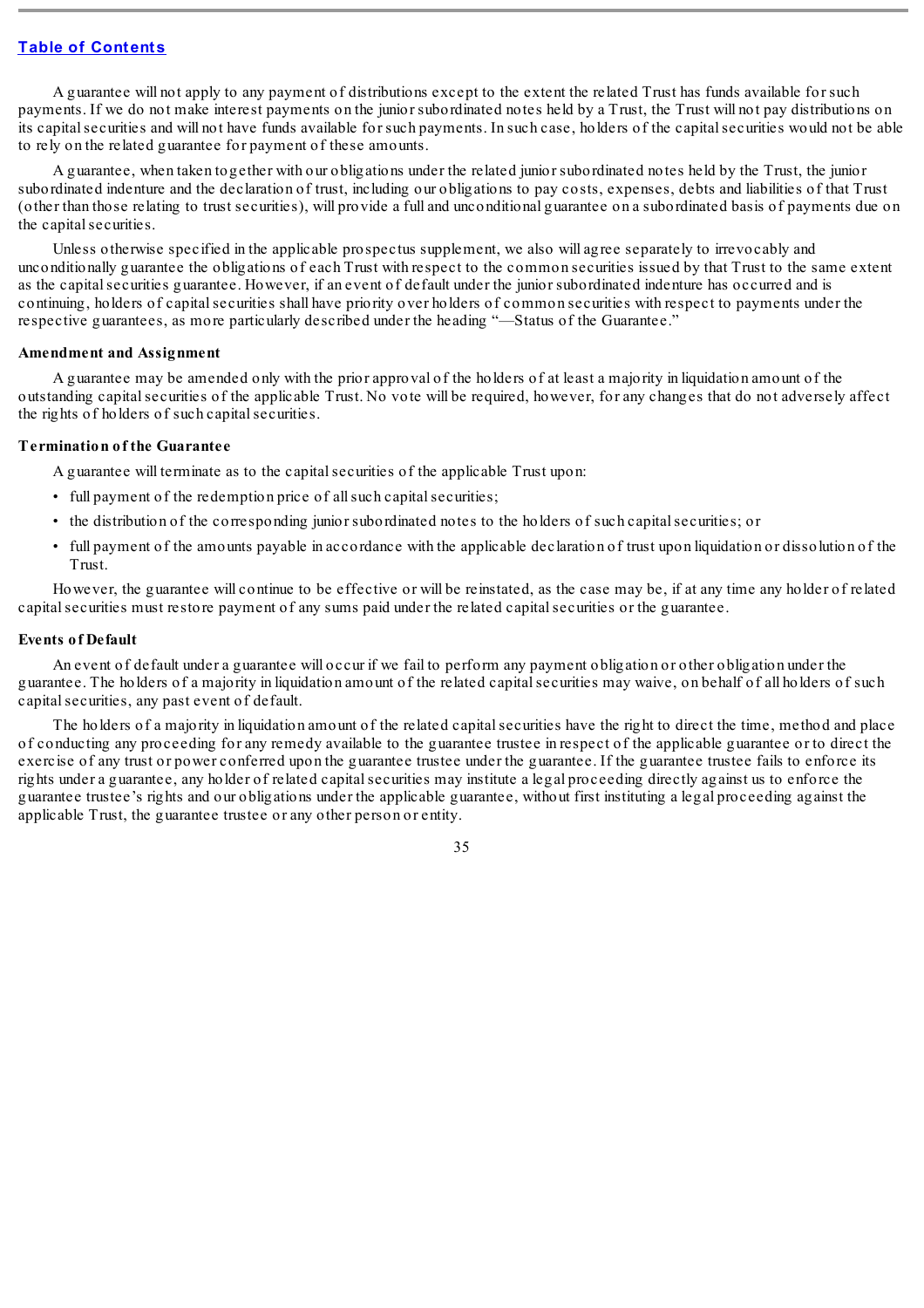Following the occurrence and during the continuance of an event of default under the guarantee, we are subject to restrictions with respect to payments related to our capital stock and our indebtedness that ranks equally with or junior to the junior subordinated notes, as more particularly described under the heading "Description of the Junior Subordinated Notes—Certain Covenants of Bank of America."

### **Status of the Guarantee**

A guarantee will constitute an unsecured obligation of Bank of America and will rank:

- subordinate and junior in right of payment to all our other liabilities, including contingent liabilities;
- equally with the most senior preferred or preference stock now or hereafter issued by us and with any guarantee now or hereafter entered into by us with respect to (a) any preferred or preference stock of any of our affiliates and (b) any affiliate's trust preferred or similar capital securities; and
- senior to our common stock.

The terms of each series of capitalsecurities provide that each holder of such capitalsecurities by acceptance of such securities agrees to the subordination provisions and other terms of the related guarantee.

A guarantee will constitute a guarantee of payment and not of collection. This means that the guaranteed party may sue us, as guarantor, to enforce its rights under the guarantee without suing any other person or entity.

#### **Information Concerning the Guarantee Trustee**

Other than during the occurrence and continuance of an event of default under a guarantee, the guarantee trustee is required to perform only the duties that are specifically set forth in such guarantee. Following the occurrence and during the continuance of an event of default, the guarantee trustee must exercise the same degree of care and skill in the exercise of its rights and powers as a prudent person would exercise in the conduct of his or her own affairs under the circumstances. Subject to this provision, the guarantee trustee is under no obligation to exercise any of the rights or powers vested in it by the guarantee, unless offered reasonable indemnity against the costs, expenses and liabilities which might be incurred thereby.

Under the guarantee, unless an event of default has occured and is continuing, we may remove the guarantee trustee at any time and appoint a successor trustee.

We and certain of our affiliates have from time to time maintained deposit accounts and conducted other banking transactions with the guarantee trustee and its affiliated entities in the ordinary course of business. We expect to continue those business transactions. The guarantee trustee also serves as trustee for certain series of our outstanding indebtedness under other indentures.

### **Governing Law**

A guarantee will be governed by and construed in accordance with the internal laws of the state of New York.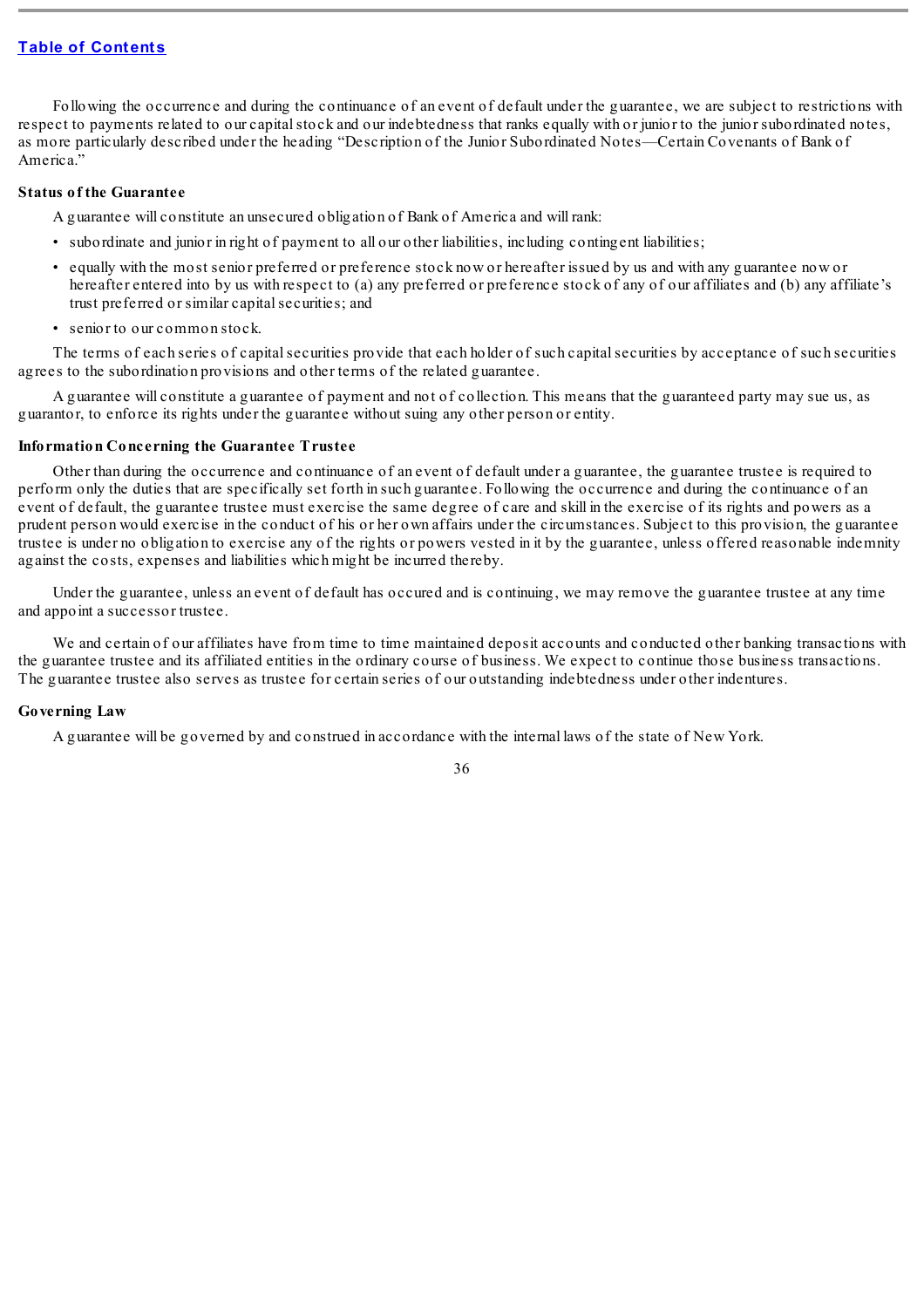### **EFFECT OF OBLIGATIONS UNDER THE JUNIOR SUBORDINATED NOTES AND THE GUARANTEE**

The sole purpose of a Trust is to issue trust securities and to invest the proceeds in the corresponding junior subordinated notes. As long as we pay interest and other payments when due on the applicable series of junior subordinated notes, those payments will be sufficient to cover the distribution, redemption and liquidation payments due on the related trust securities. This is due to the following factors:

- the aggregate principal amount of the applicable junior subordinated notes will be equal to the sum of the aggregate liquidation amount of the related trust securities;
- the interest rate and the interest and other payment dates on the applicable junior subordinated notes will be the same as the distribution rate and the distribution and other payment dates for the related trust securities;
- under the junior subordinated indenture, we will pay for any and all costs, expenses and liabilities of the applicable Trust, except withholding taxes and the applicable Trust's obligations to holders of the related trust securities; and
- the applicable declaration of trust provides that the applicable Trust will not engage in any activity that is not consistent with the limited purposes of the Trust.

We will guarantee distribution, redemption and liquidation payments due on the capital securities of the Trust to the extent the Trust has funds available for those payments. If we do not make interest or other payments on the related series of junior subordinated notes, the Trust will not have sufficient funds to pay distributions or other payments on the capitalsecurities. The guarantee does not apply to any payment of distributions unless and until the Trust has sufficient funds for the payment of those distributions.

A holder of capitalsecurities may institute a direct action against us if we fail to make interest or other payments on the junior subordinated notes when due, taking account of any deferral period. A direct action may be brought without first:

- directing the property trustee to enforce the terms of the corresponding junior subordinated notes; or
- suing us to enforce the property trustee's rights under such junior subordinated notes.

In connection with such direct action, we will be subrogated to the rights of such holder of capitalsecurities under the applicable declaration of trust to the extent of any payment made by us to such holder of capital securities. Consequently, we will be entitled to payment of amounts that a holder of capitalsecurities receives in respect of an unpaid distribution to the extent that such holder has already received payment relating to such unpaid distribution from the Trust.

The guarantee trustee will enforce the capital securities guarantees on behalf of the holders of the capital securities. If we fail to make payments under a guarantee, the holders of the related capitalsecurities may direct the guarantee trustee to enforce its rights under such guarantee. If the guarantee trustee fails to enforce the guarantee, any holder of related capitalsecurities may directly sue us to enforce the guarantee trustee's rights under the guarantee. Such holder is not required to first sue the applicable Trust, the guarantee trustee, or any other person or entity. A holder of capitalsecurities may also directly sue us to enforce such holder's right to receive payment under the guarantee.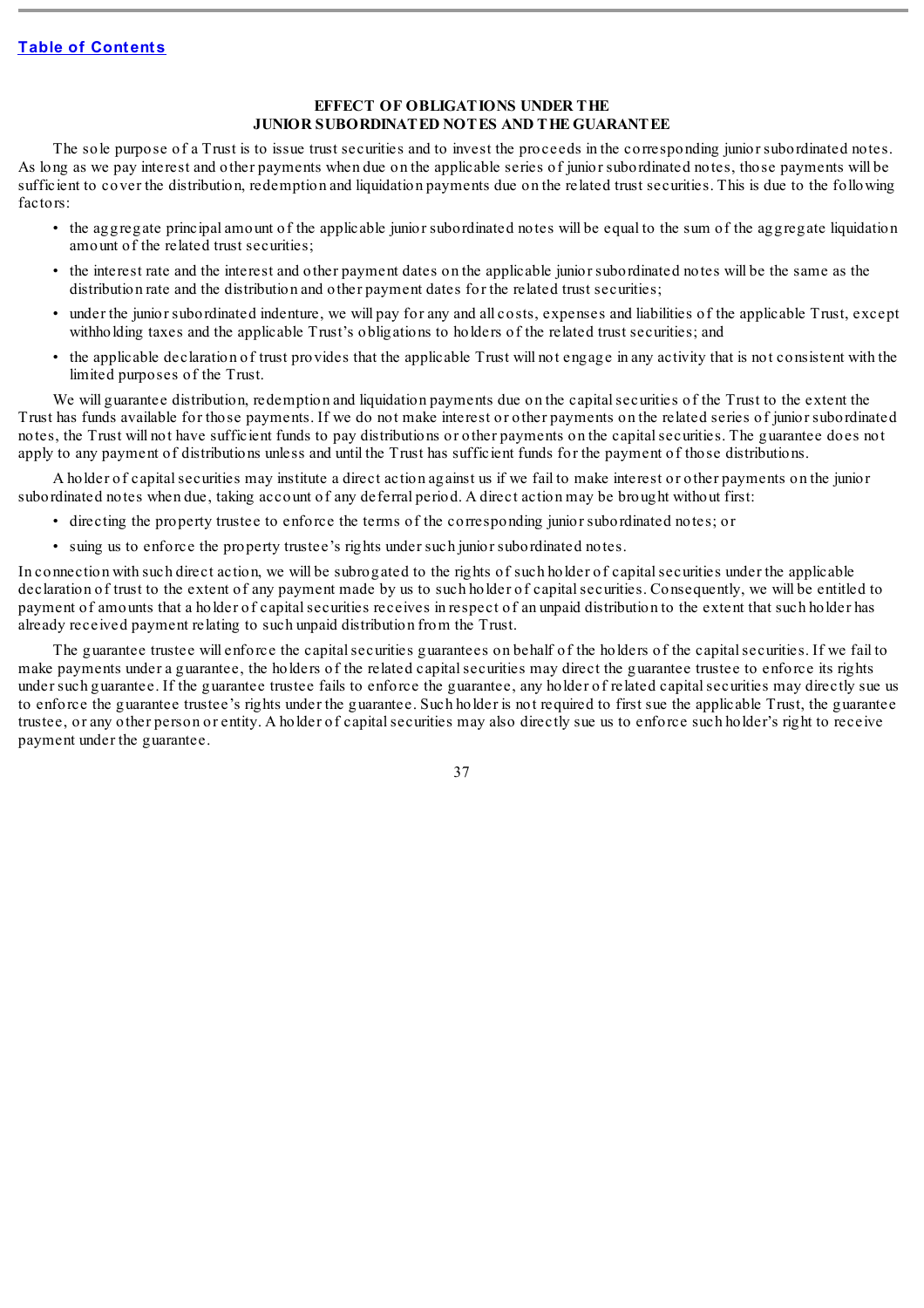### **UNITED STATES FEDERAL INCOME TAXATION**

The following is a general discussion of the material United States federal income tax considerations that may be relevant to a beneficial owner of capital securities. The summary is based on laws, regulations, rulings and decisions now in effect, all of which are subject to change, possibly with retroactive effect. This summary deals only with a beneficial owner of capital securities that purchases the capital securities upon original issuance and who will hold the capital securities as capital assets. This summary does not address tax considerations applicable to investors to whom special tax rules may apply, such as banks, tax-exempt entities, insurance companies, regulated investment companies, common trust funds, dealers in securities or currencies, persons that will hold the capitalsecurities as part of an integrated investment, including a straddle or conversion transaction, comprised of a capital security and one or more other positions or United States holders (as defined below) that have a functional currency other than the U.S. dollar.

For purposes of this discussion, a "United States holder" is a beneficial owner of capital securities that is a citizen or resident of the United States, a corporation, partnership or other entity created or organized in or under the laws of the United States, any state thereof or the District of Columbia, an estate the income of which is subject to United States federal income taxation regardless of its source or a trust if a United States court is able to exercise primary supervision over the trust's administration and one or more United States persons have the authority to control all of the trust's substantial decisions. The term "non-United States holder" means a beneficial owner of capital securities that is not a United States holder.

Investors should consult their own tax advisors in determining the tax consequences to them of purchasing, holding and disposing of capital securities, including the application to their particular situation of the United States federal income tax considerations *discussed below, as well as the application of state, local, foreign or other tax laws.*

### **Classification of the Junior Subordinated Notes**

In connection with the issuance of the junior subordinated notes Morrison & Foerster LLP, special tax counsel to Bank of America and the Trusts, will render its opinion generally to the effect that, under then current law and assuming full compliance with the terms of the indenture and other relevant documents, and based on the facts and assumptions contained in such opinion, the junior subordinated notes held by the Trusts will be classified for United States federal income tax purposes as indebtedness of Bank of America.

#### **Classification of the Trusts**

In connection with the issuance of the capital securities, Morrison & Foerster LLP will render its opinion generally to the effect that, under then current law and assuming full compliance with the terms of the declaration, the indenture and other relevant documents, and based on the facts and assumptions contained in such opinion, each Trust will be classified for United States federal income tax purposes as a grantor trust and not as an association taxable as a corporation. Accordingly, for United States federal income tax purposes, each holder of capitalsecurities of a Trust generally will be considered the owner of an undivided interest in the junior subordinated notes owned by such Trust, and each holder will be required to include in its gross income, in accordance with its method of accounting, all interest or original issue discount ("OID") earned, and any gain or loss recognized, with respect to its allocable share of the junior subordinated notes.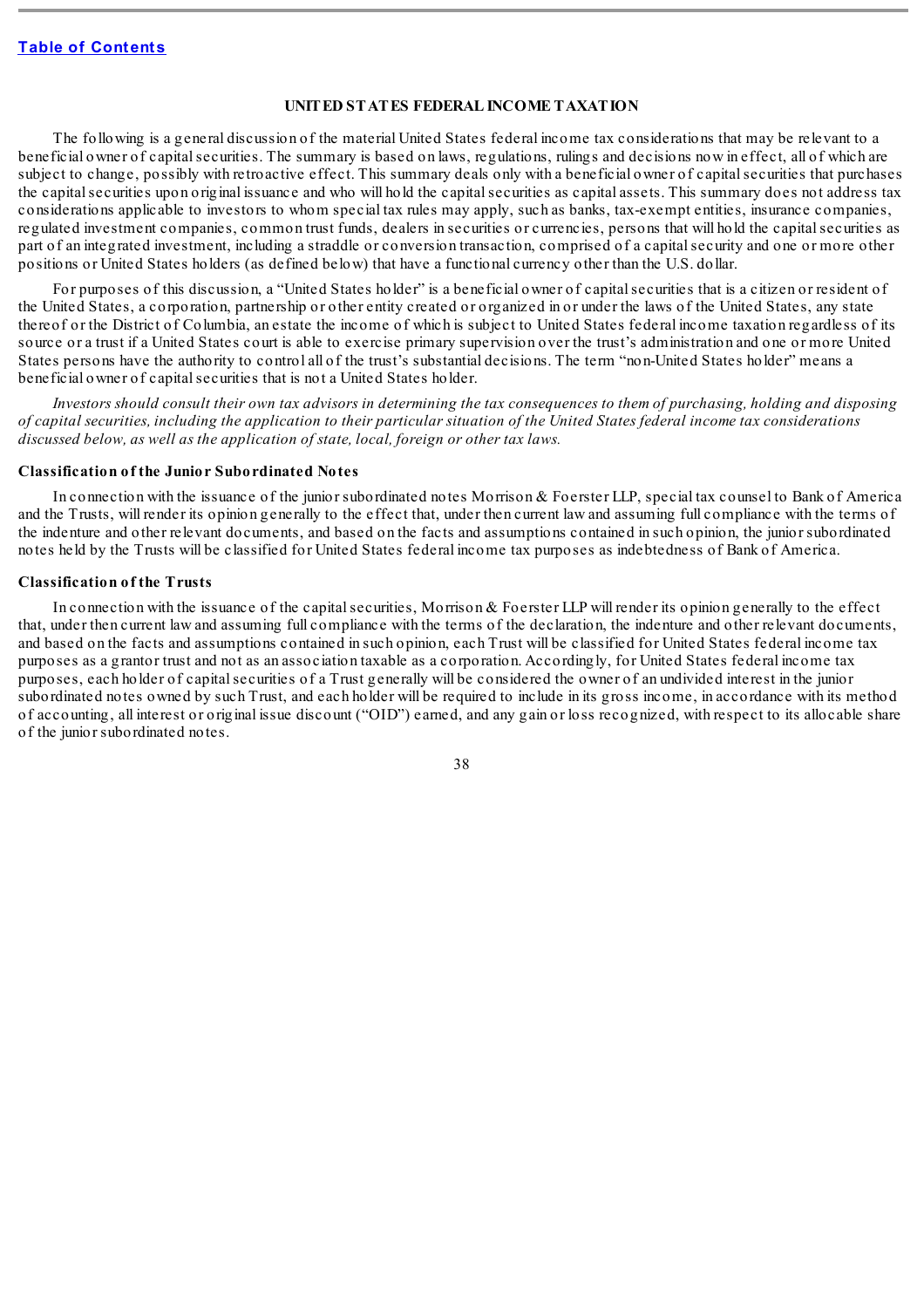#### **United States Holders**

*Interest Income and OID*. Under the terms of the indenture, Bank of America has the ability to defer payments of interest on the junior subordinated notes by extending the interest payment period. However, if that option is exercised, Bank of America would be prevented from declaring or paying dividends on its stock and from making any payments on debt securities that rank pari passu with or junior to the junior subordinated notes. Under applicable Treasury regulations, a "remote" contingency that stated interest will not be timely paid will be ignored in determining whether a debt instrument is issued with OID. Because of the payment limitations described in the second preceding sentence, Bank of America believes, and this discussion assumes, that the likelihood Bank of America will exercise its option to defer interest payments is remote within the meaning of the regulations. Accordingly, the junior subordinated notes will not be treated as having been issued with OID and each holder of capitalsecurities should include in gross income such holder's allocable share of interest on the junior subordinated notes in accordance with such holder's method of tax accounting. It should be noted, however, that no ruling or other guidance has been issued by the Internal Revenue Service addressing the meaning of the term "remote" as used in these Treasury regulations. Thus, it is possible that the IRS could take a position contrary to the interpretation described above.

In contrast, if the option to defer any payment of interest was determined not to be "remote," or if Bank of America exercised such option, the junior subordinated notes would be treated as issued with OID. In that case, allstated interest (or remaining stated interest, if the deferral option was exercised) on the junior subordinated notes would be treated as OID and would have to be included in a United States holder's taxable income on an economic accrual basis without regard to whether any cash payments were received and without regard to such holder's method of tax accounting. Consequently, during a deferral period, a holder of capital securities would be required to include OID in gross income even though Bank of America would not make any actual cash payments.

Bank of America also has the ability to issue junior subordinated notes with terms that cause such notes to have OID for tax purposes. However, the actual issuance of notes with OID is highly unlikely. If Bank of America issues junior subordinated notes with OID, the related prospectus supplement will discuss the associated tax consequences.

Because income on the capitalsecurities will constitute interest or OID, corporate holders of capitalsecurities are not entitled to a dividends-received deduction for any income received or accrued on the capital securities.

*Receipt of Junior Subordinated Notes or Cash Upon Liquidation of Trusts*. Under certain circumstances, junior subordinated notes may be distributed to holders in exchange for capital securities upon the liquidation of the Trusts, as described under the headings "Description of the Capital Securities—Distribution of Junior Subordinated Notes" and "— Liquidation Distribution Upon Dissolution." Under current law, such a distribution would be treated, for United States federal income tax purposes, as a non-taxable event to each United States holder, and each United States holder would receive an aggregate tax basis in the junior subordinated notes received that is equal to such holder's aggregate tax basis in the capitalsecurities exchanged. A United States holder's holding period in the junior subordinated notes received in liquidation of the Trusts would include the period during which the capitalsecurities were held by such holder.

Under certain circumstances described in this prospectus, the junior subordinated notes may be prepaid for cash and the proceeds of such prepayment distributed by the Trusts to holders in redemption of their capitalsecurities. Under current law, such a redemption would, for United States federal income tax purposes, constitute a taxable disposition of the redeemed capital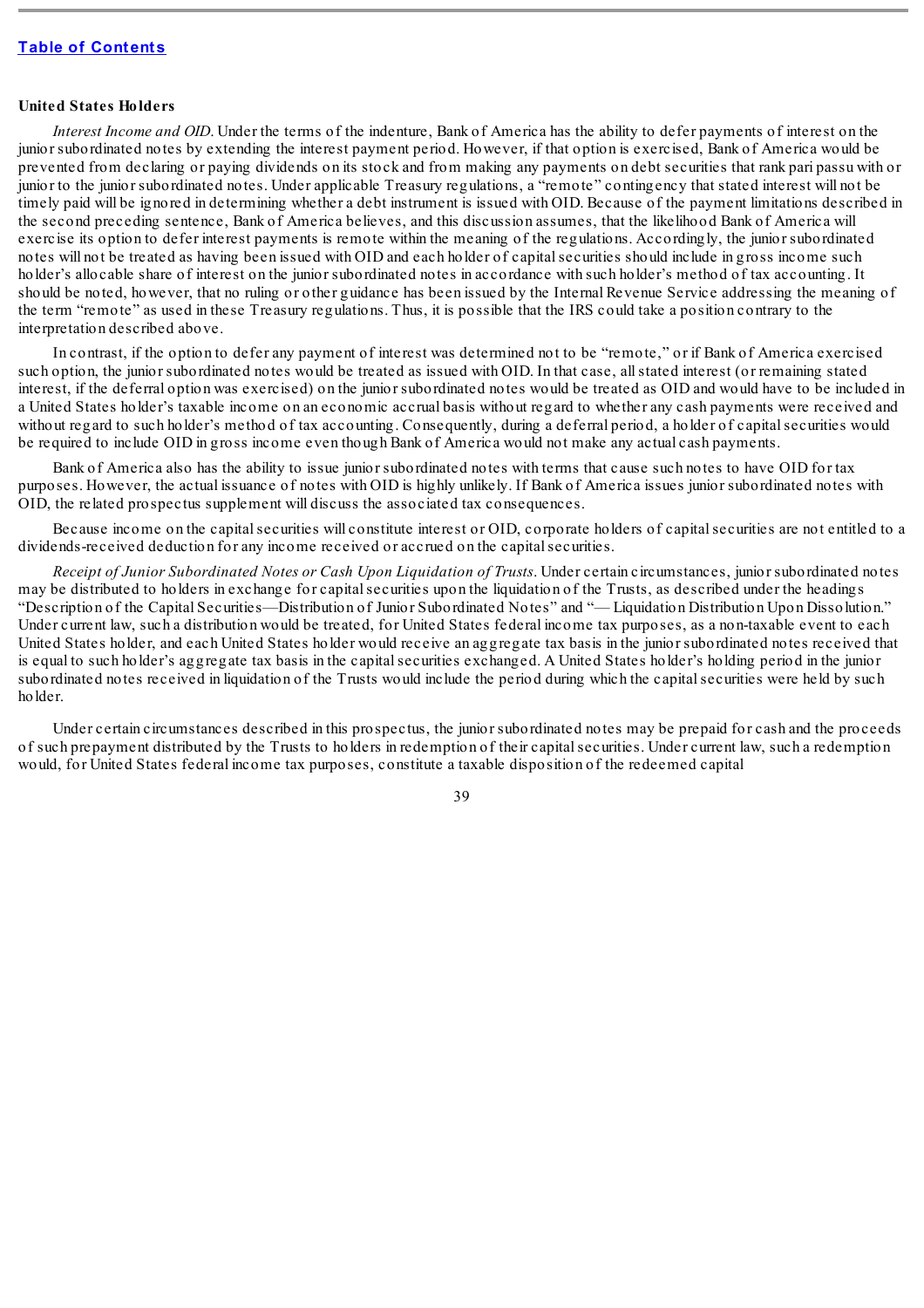securities. Accordingly, a United States holder could recognize gain or loss as if it had sold such redeemed capital securities for cash. See "—Sales of Capital Securities" below and "Description of the Capital Securities—Redemption of Capital Securities".

*Sales of Capital Securities.* A United States holder that sells capitalsecurities will be considered to have disposed of all or part of its ratable share of the junior subordinated notes. Such a United States holder will recognize gain or loss equal to the difference between its

adjusted tax basis in the capitalsecurities and the amount realized on the sale of such capitalsecurities. Assuming that Bank of America does not exercise its option to defer payment of interest on the junior subordinated notes and that the junior subordinated notes are not deemed to be issued with OID, a United States holder's adjusted tax basis in the capital securities generally will be its initial purchase price. If the junior subordinated notes are deemed to be issued with OID, a United States holder's tax basis in the capitalsecurities generally will be its initial purchase price, increased by OID previously includible in such United States holder's gross income to the date of disposition and decreased by distributions or other payments received on the capital securities since and including the date that the junior subordinated notes were deemed to be issued with OID. Such gain or loss generally will be a capital gain or loss, except to the extent of any accrued interest relating to such United States holder's ratable share of the junior subordinated notes required to be included in income, and generally will be a long-term capital gain or loss if the capitalsecurities have been held for more than one year.

If Bank of America exercises its option to defer payment of interest on the junior subordinated notes, the capital securities may trade at a price that does not fully reflect the accrued but unpaid interest relating to the underlying junior subordinated notes. In the event of such a deferral, a United States holder who disposes of its capitalsecurities between record dates for payments of distributions will be required to include in income as ordinary income accrued but unpaid interest on the junior subordinated notes to the date of disposition and to add such amount to the adjusted tax basis of its capital securities. To the extent the selling price is less than the holder's adjusted tax basis, such holder will recognize a capital loss. Capital losses generally cannot be applied to offset ordinary income for United States federal income tax purposes.

*Information Reporting and Backup Withholding.* Generally, income on the capitalsecurities will be reported to the IRS and to holders on Forms 1099-INT, which forms should be mailed to holders of capital securities by January 31 following each calendar year. In addition, United States holders may be subject to a 30% backup withholding tax (to be reduced gradually to 28% effective 2006 and increased to 31% effective 2011) on such payments if they do not provide their taxpayer identification numbers to the trustee in the manner required, fail to certify that they are not subject to backup withholding tax, or otherwise fail to comply with applicable backup withholding tax rules. United States holders may also be subject to information reporting and backup withholding tax with respect to the proceeds from a sale, exchange, retirement or other taxable disposition of the capitalsecurities.

### **Non-United States Holders**

Under current United States federal income tax law, payments of principal and interest, including OID, with respect to a capital security that are made to a non-United States holder will not be subject to withholding of United States federal income tax, provided that:

- the holder of the capitalsecurity does not actually or constructively own 10% or more of the total combined voting power of all classes of stock of Bank of America entitled to vote;
- the holder of the capitalsecurity is not a controlled foreign corporation related to Bank of America through stock ownership;
- the holder of the capitalsecurity is not a bank receiving interest on an extension of credit made pursuant to a loan agreement entered into in the ordinary course of its trade or business; and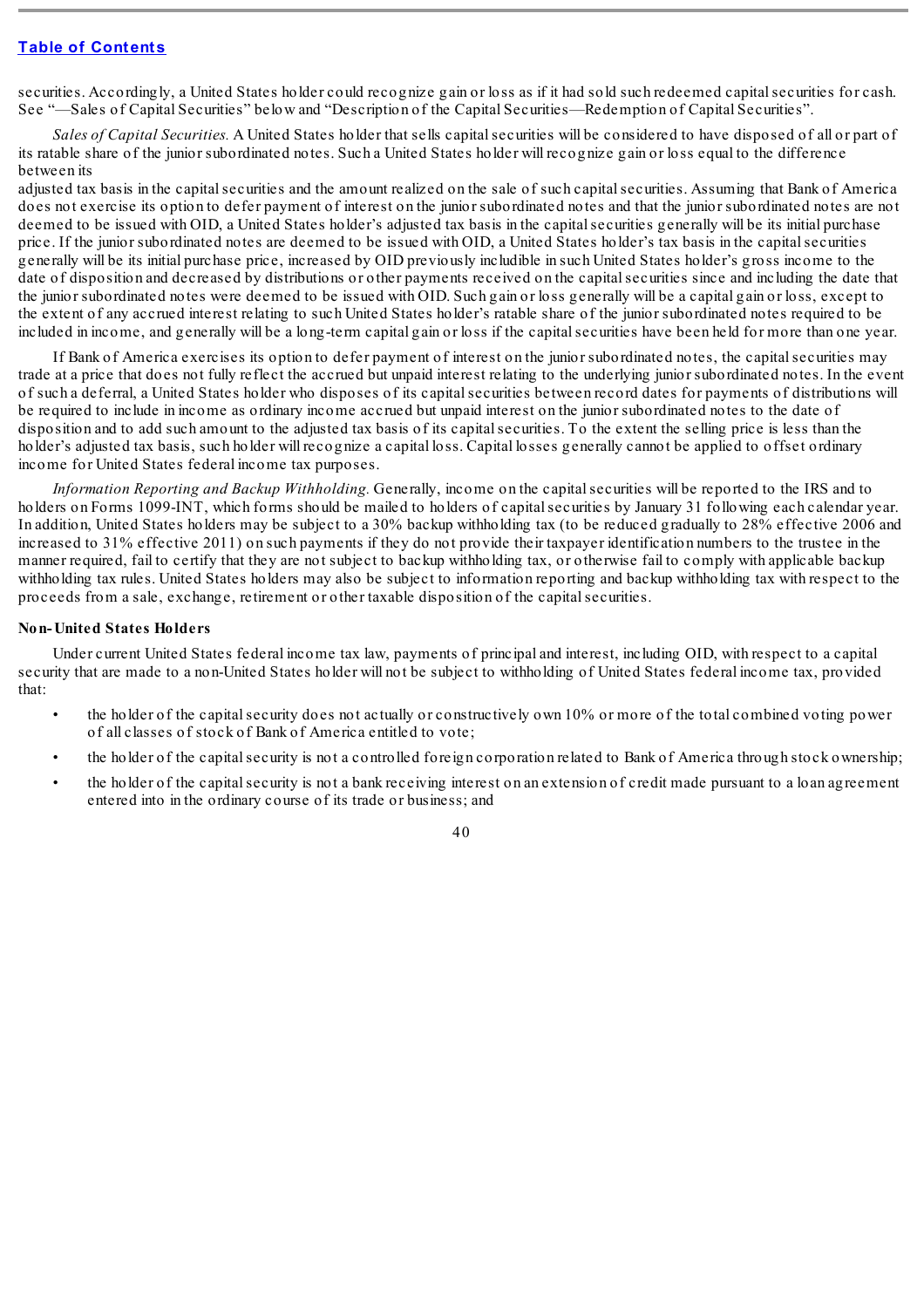• the holder of the capitalsecurity provides a statement signed under penalties of perjury that includes its name and address and certifies that it is a non-United States holder in compliance with applicable requirements and satisfies documentary evidence requirements for establishing that it is a non-United States holder.

Moreover, a non-United States holder will not be subject to United States federal income tax on gain realized on the sale, exchange, retirement or other taxable disposition of a capitalsecurity, unless, in the case of an individual, such holder is present in the United States for 183 days or more in the taxable year of the retirement or disposition and certain other conditions are met. However, a non-United States holder that is subject to United States federal income taxation on a net income basis generally will be taxable under the same rules that govern the taxation of a United States holder receiving or accruing interest on a capitalsecurity or realizing or recognizing gain or loss on the sale, exchange, retirement or other taxable disposition of a capitalsecurity. Special rules might also apply to a non-United States holder that is a qualified resident of a country with which the United States has an income tax treaty.

United States information reporting requirements and backup withholding tax will not apply to payments on a capitalsecurity if the beneficial owner (1) certifies its status as a non-United States holder under penalties of perjury and also satisfies documentary evidence requirements for establishing that it is a non-United States holder, or (2) otherwise establishes an exemption. In addition, information reporting requirements and backup withholding tax will not apply to any payment of the proceeds of the sale of a capitalsecurity effected outside the United States by a foreign office of a foreign broker, provided that such broker derives less than 50% of its gross income for particular periods from the conduct of a trade or business in the United States, is not a controlled foreign corporation for United States federal income tax purposes, and is not a foreign partnership that, at any time during its taxable year, is 50% or more, by income or capital interest, owned by United States holders or is engaged in the conduct of a United States trade or business. Backup withholding tax will also not apply to the payment of the proceeds of the sale of a capitalsecurity effected outside the United States by a foreign office of any other foreign or any U.S. broker. However, information reporting requirements will be applicable to such payment unless (1) such broker has documentary evidence in its records that the beneficial owner is a non-United States person and other conditions are met or  $(2)$  the beneficial owner otherwise establishes an exemption.

Information reporting requirements and backup withholding tax will apply to the payment of the proceeds of a sale of a capital security by the United States office of a broker, unless the beneficial owner certifies its status as a non-United States holder under penalties of perjury or otherwise establishes an exemption.

For purposes of applying the above rules for non-United States holders to a person or entity that is treated as fiscally transparent, e.g., nominees, partnerships and certain trusts, the holder means each of the ultimate beneficial owners of the capitalsecurities. In addition, the fiscally transparent person or entity will be required to provide the payor with a properly completed and executed IRS Form W-8IMY.

THE UNITED STATES FEDERAL INCOME TAX DISCUSSION SET FORTH ABOVE IS INCLUDED FOR GENERAL INFORMATION ONLY AND MAY NOT BE APPLICABLE DEPENDING UPON A HOLDER'S PARTICULAR SITUATION. HOLDERS SHOULD CONSULT THEIR TAX ADVISORS RELATING TO THE TAX CONSEQUENCES TO THEM OF THE PURCHASE, OWNERSHIP AND DISPOSITION OF THECAPITAL SECURITIES, INCLUDING THE TAX CONSEQUENCES UNDER STATE, LOCAL, FOREIGN AND OTHER TAX LAWS AND THE POSSIBLE EFFECTS OF CHANGES IN UNITED STATES FEDERAL OR OTHER TAX LAWS.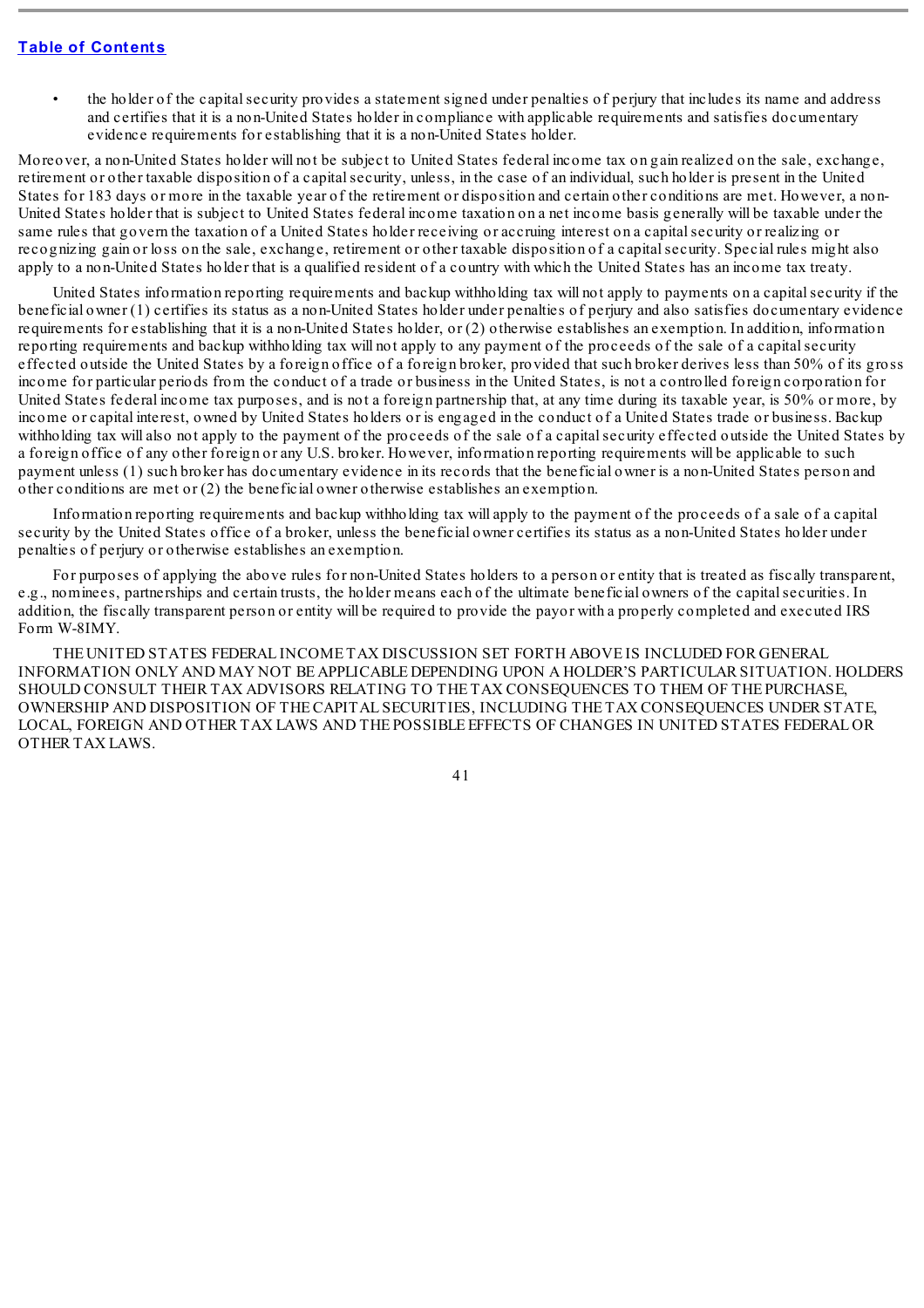## **PLAN OF DISTRIBUTION**

We and the Trusts may sell the securities offered under this prospectus:

- through underwriters;
- through dealers;
- through agents; or
- directly to purchasers.

The underwriters, dealers, or agents may be Banc of America Securities LLC or any of our other affiliates.

Each prospectus supplement relating to an offering of securities willstate the terms of the offering, including:

- the names of any underwriters, dealers or agents;
- the public offering or purchase price of the offered securities and the net proceeds that will be received from the sale;
- any underwriting discounts and commissions or other items constituting underwriters' compensation;
- any discounts, commissions, or fees allowed or paid to dealers or agents; and
- any securities exchange on which the offered securities may be listed.

### **Distribution Through Underwriters**

We and the Trusts may offer and sell securities from time to time to one or more underwriters who would purchase the securities as principal for resale to the public, either on a firm commitment or best efforts basis. If the securities are sold to underwriters, we and the applicable Trust will execute an underwriting agreement with them at the time of the sale and we will name them in a prospectus supplement. In connection with these sales, the underwriters may be deemed to have received compensation in the form of underwriting discounts and commissions. The underwriters also may receive commissions from purchasers of securities for whom they may act as agent. Unless otherwise stated in the prospectus supplement, the underwriters will not be obligated to purchase the securities unless certain conditions are satisfied, and if the underwriters purchase any of the securities, they will be required to purchase all of the offered securities. The underwriters may acquire the securities for their own account and may resell the securities from time to time in one or more transactions, including negotiated transactions, at a fixed public offering price or varying prices determined at the time of sale. The underwriters may sell the offered securities to or through dealers, and those dealers may receive discounts, concessions, or commissions from the underwriters as well as from the purchasers for whom they may act as agent. Any initial public offering price and any discounts or concessions allowed or reallowed or paid to dealers may be changed from time to time.

## **Distribution Through Dealers**

We and the Trusts may offer and sell securities from time to time to one or more dealers who would purchase the securities as principal. The dealers then may resellsuch offered securities to the public at fixed or varying prices to be determined by such dealers at the time of resale. We will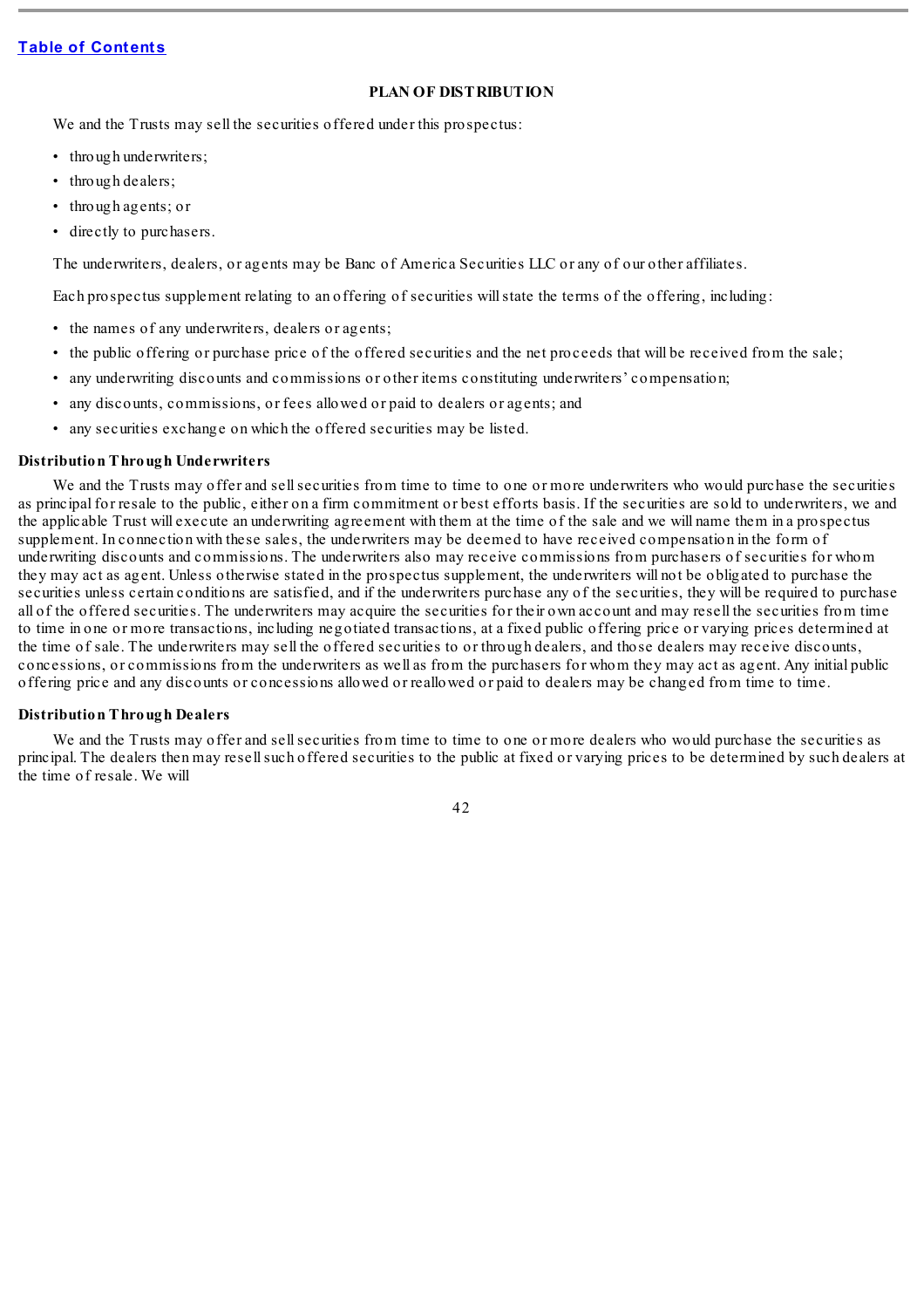set forth the names of the dealers and the terms of the transaction in a prospectus supplement.

## **Distribution Through Agents**

We and the Trusts may offer and sell securities on a continuous basis through agents that become parties to an underwriting or distribution agreement. We will name any agent involved in the offer and sale and describe any commissions payable by us in a prospectus supplement. Unless otherwise indicated in the prospectus supplement, the agent will be acting on a best efforts basis during the appointment period.

## **Direct Sales**

We and the Trusts may sell directly to, and solicit offers from, institutional investors or others who may be deemed to be underwriters, as defined in the Securities Act of 1933, for any resale of the securities. We will describe the terms of any such sales in a prospectus supplement.

## **General Information**

Underwriters, dealers or agents participating in an offering of securities may be deemed to be underwriters, and any discounts and commissions received by them from us or a Trust and any profit realized by them on resale of the offered securities for whom they act as agent, may be deemed to be underwriting discounts and commissions under the Securities Act.

We and the Trusts may offer to sell securities either at a fixed price or at prices that may vary, at market prices prevailing at the time of sale, at prices related to prevailing market prices, or at negotiated prices. Securities may be sold in connection with a remarketing after their purchase by one or more firms including our affiliates, acting as principal for their accounts or as our agent, or an agent of a Trust.

Ordinarily, each series of offered securities will be a new issue of securities and will have no established trading market.

To facilitate offering the securities in an underwritten transaction and in accordance with industry practice, the underwriters may engage in transactions that stabilize, maintain, or otherwise affect the market price of the offered securities or any other securities. Those transactions may include overallotment, entering stabilizing bids, effecting syndicate covering transactions, and reclaiming selling concessions allowed to an underwriter or a dealer.

- An overallotment in connection with an offering creates a short position in the offered securities for the underwriters' own account.
- An underwriter may place a stabilizing bid to purchase an offered security for the purpose of pegging, fixing, or maintaining the price of that security.
- Underwriters may engage in syndicate covering transactions to cover overallotments or to stabilize the price of the offered securities by bidding for, and purchasing, the offered securities or any other securities in the open market in order to reduce a short position created in connection with the offering.
- The managing underwriter may impose a penalty bid on a syndicate member to reclaim a selling concession in connection with an offering when offered securities originally sold by the syndicate member are purchased in syndicate covering transactions or otherwise.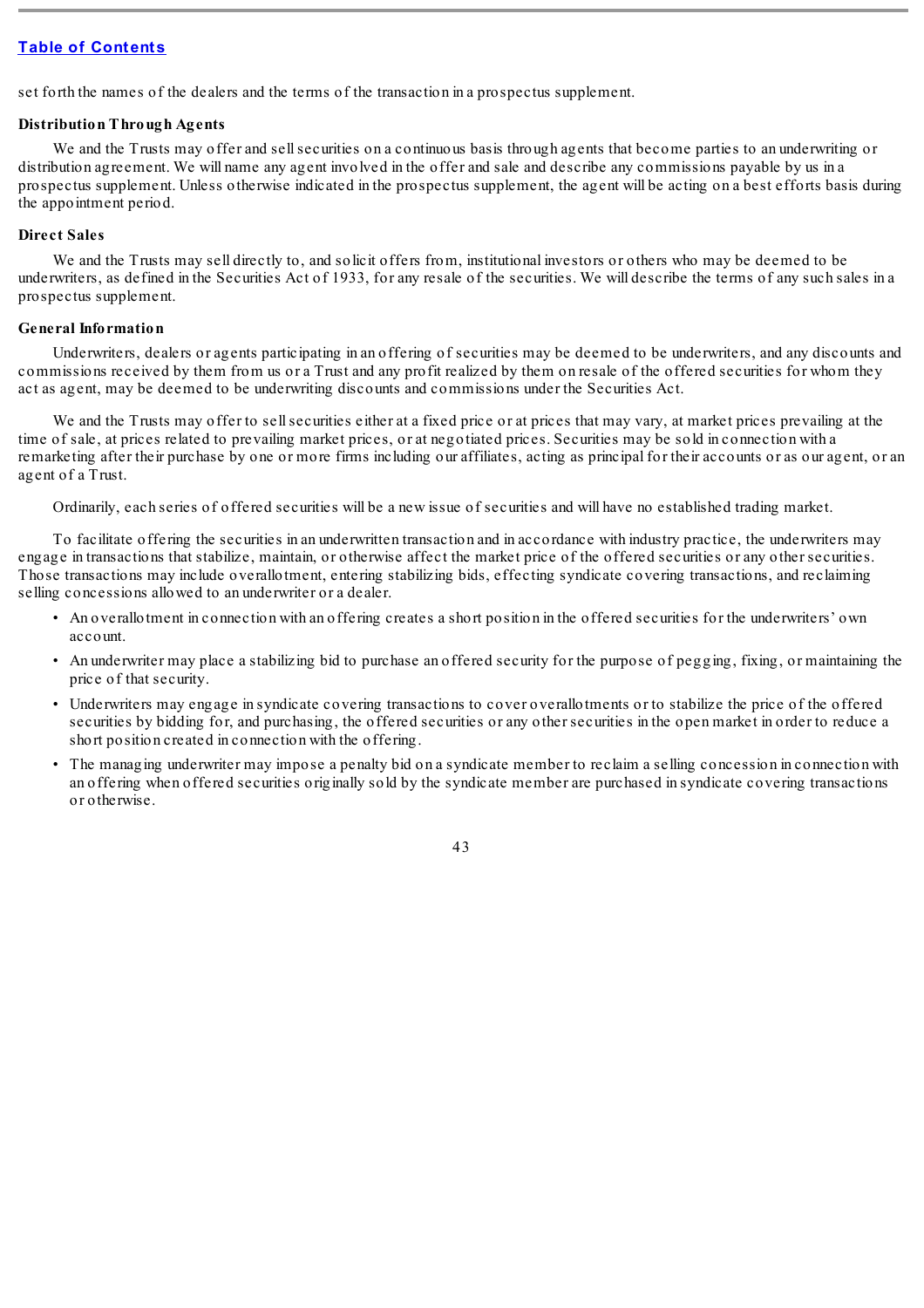Any of these activities may stabilize or maintain the market price of the securities above independent market levels. The underwriters are not required to engage in these activities, and may end any of these activities at any time.

Any underwriters to whom the offered securities are sold for offering and sale may make a market in such offered securities, but such underwriters will not be obligated to do so and may discontinue any market-making at any time without notice. The offered securities may or may not be listed on a securities exchange. We cannot assure you that there will be a liquid trading market for the offered securities.

Under agreements entered into with us or a Trust, underwriters and agents may be entitled to indemnification by us or a Trust against certain civil liabilities, including liabilities under the Securities Act, or to contribution for payments the underwriters or agents may be required to make.

One of our subsidiaries, and an affiliate of the Trusts, Banc of America Securities LLC, is a broker-dealer and a member of the National Association of Securities Dealers, Inc. Following the initial distribution of securities, our affiliates, including Banc of America Securities LLC, may buy and sell the securities in market-making transactions as part of their business as a broker-dealer. Resales of this kind may occur in the open market or may be privately negotiated at prevailing market prices at the time of sale. Securities may be sold in connection with a remarketing after their purchase by one or more firms including our affiliates, acting as principal for their accounts or as our agent.

The underwriters, agents and their affiliates may engage in financial or other business transactions with us and our subsidiaries in the ordinary course of business.

The National Association of Securities Dealers, Inc. requires that this offering be conducted in compliance with Rule 2810 of its Conduct Rules.

The maximum commission or discount to be received by any member of the National Association of Securities Dealers, Inc. or independent broker-dealer will not be greater than 8% of the initial gross proceeds from the sale of any security being sold.

This prospectus and related prospectus supplements may be used by one or more of our affiliates in connection with offers and sales related to market-making transactions in the securities, including block positioning and block trades, to the extent permitted by applicable law. Any of our affiliates may act as principal or agent in such transactions. None of Banc of America Securities LLC or any other member of the National Association of Securities Dealers, Inc. participating in the distribution of the securities will execute a transaction in the securities in a discretionary account without specific prior written approval of that customer.

The aggregate initial offering price specified on the cover of the prospectus supplement will relate to the initial offering of the securities not yet issued as of the date of this prospectus. This amount does not include the securities to be sold in market-making transactions. Securities sold in market-making transactions include securities issued after the date of this prospectus as well as securities previously issued.

Information about the trade and settlement dates, as well as the purchase price, for a market-making transaction will be provided to the purchaser in a separate confirmation of sale.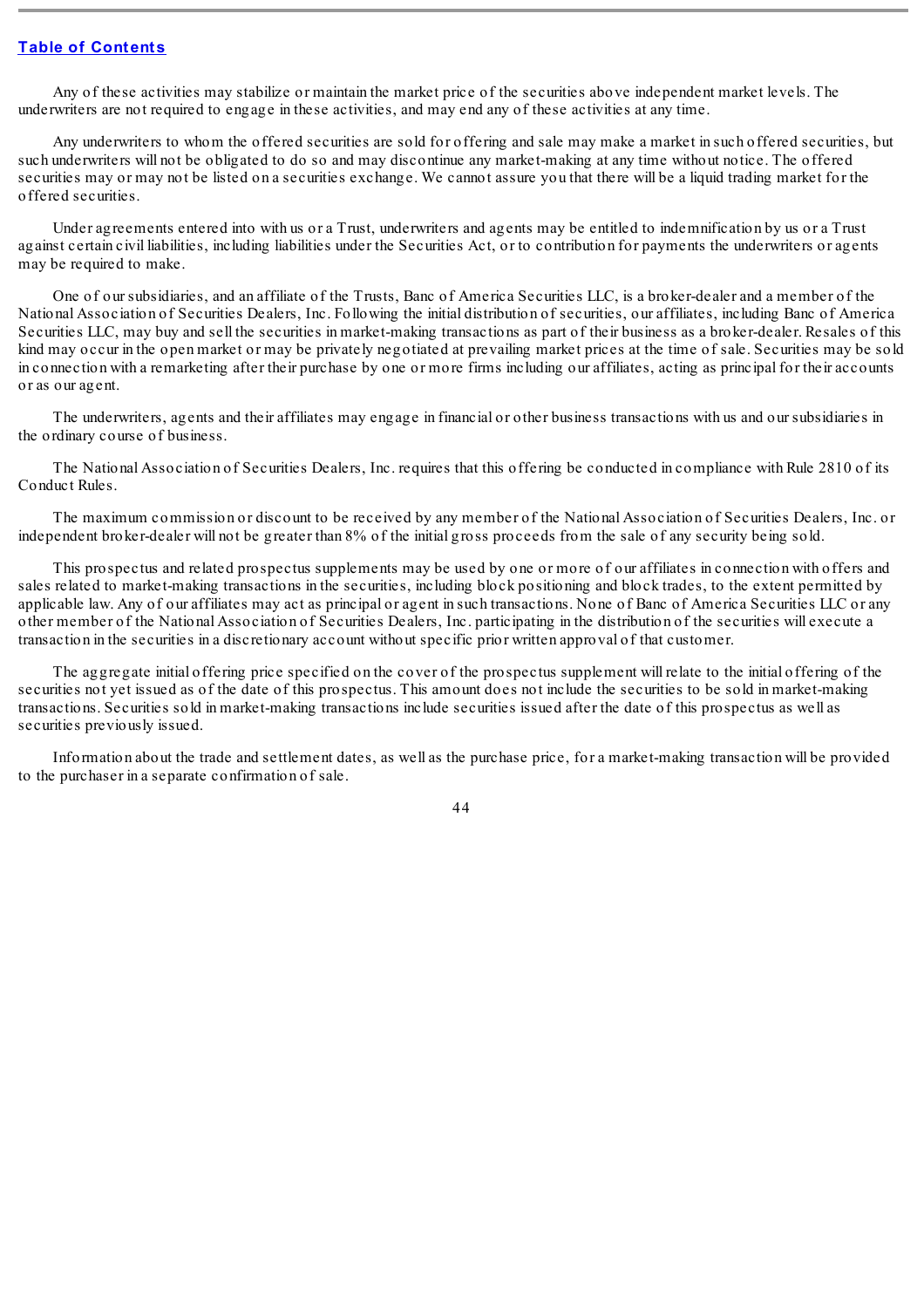Unless we or our agent inform you in your confirmation of sale that the security is being purchased in its original offering and sale, you may assume that you are purchasing the security in a market-making transaction.

### **LEGAL MATTERS**

Certain matters of Delaware law relating to the validity of the capitalsecurities will be passed upon on behalf of the Trusts by Richards, Layton & Finger, P.A., special Delaware counsel to the Trusts. The validity of the junior subordinated notes and the guarantees and certain matters relating thereto will be passed upon for Bank of America by Helms Mulliss & Wicker, PLLC and for the underwriters by Morrison & Foerster LLP. Certain United States federal income tax matters will be passed upon for Bank of America and the Trusts by Morrison & Foerster LLP, special tax counsel to Bank of America and the Trusts. Helms Mulliss & Wicker, PLLC and Morrison & Foerster LLP will rely on the opinion of Richards, Layton & Finger, P.A. as to certain matters of Delaware law relating to the Trusts and the capitalsecurities. As of the date of this prospectus, certain members of Helms Mulliss & Wicker, PLLC beneficially owned less than one-tenth of 1% of our outstanding shares of common stock.

### **EXPERTS**

Our consolidated financial statements incorporated in this prospectus by reference to our annual report on Form 10-K for the year ended December 31, 2002 have been incorporated in reliance on the report of PricewaterhouseCoopers LLP, independent accountants, given on the authority of that firm as experts in auditing and accounting.